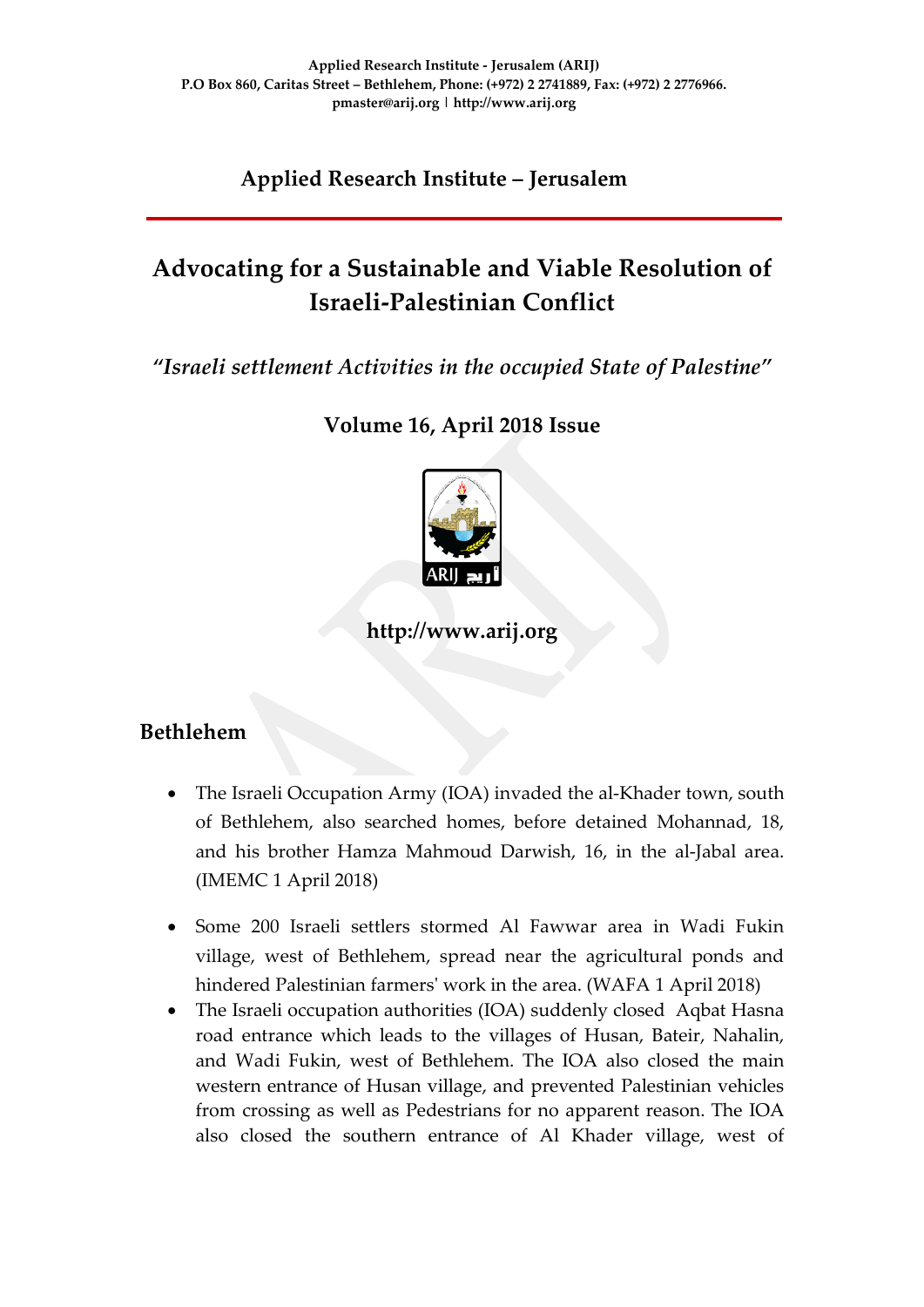Bethlehem, which led to a long queue of Palestinian vehicles over long distances. (WAFA 1 April 2018)

- The Israeli Occupation Army (IOA) invaded Beit Fajjar town, south of Bethlehem, violently searched homes and detained Mahmoud Mohammad Thawabta, 25. (IMEMC 2 April 2018)
- The Israeli Occupation Army (IOA) invaded and searched many homes in the al-Khader town, south of Bethlehem, and interrogated many Palestinians. (IMEMC 3 April 2018)
- 50 Israeli settlers, under the protection of the Israeli occupation Army (IOA), stormed the area of Solomon's pools south of Bethlehem driving their private cars and stationed at the third pool. The settlers performed Tamudic rituals in the area. (WAFA 3 April 2018)
- The Israeli Occupation Army (IOA) invaded Umm Rokba area, in the al-Khader town south or Bethlehem, searched homes and detained Mohannad Mahmoud al-Wash, 19. Mohannad's brothers, Ra'fat, 18, and Hamza, 16, were detained by the IOA three days ago, also from their home, in the al-Jabal area, in the opposite direction of Solomon Pools in the town. (IMEMC 4 April 2018)
- The Israeli Occupation Army (IOA) detained three Palestinian children near the northern entrance of the West Bank city of Bethlehem. The three detained children, who remained unidentified, were attacked by the soldiers who took them to an unknown destination. (IMEMC 6 April 2018).
- In Bethlehem, the Israeli Occupation Army (IOA) detained Sufian [Amer Ta'amra,](http://imemc.org/article/army-abducts-one-palestinian-summon-another-in-bethlehem/) 21, from his home in Beit Ta'mar area, east of Bethlehem, after invading his family's home and violently searching it. (IMEMC 8 April 2018)
- The Israeli Occupation Army (IOA) invaded the al-'Azza refugee camp, north of Bethlehem, searched homes and summoned Suleiman Abdul-Karim al-'Ajouz, 24, for interrogation in Etzion military base and security center, north of Bethlehem. (IMEMC 8 April 2018)
- The Israeli occupation (Army) stormed Nahhalin village, west of Bethlehem, broke into a number of houses in the village, and broke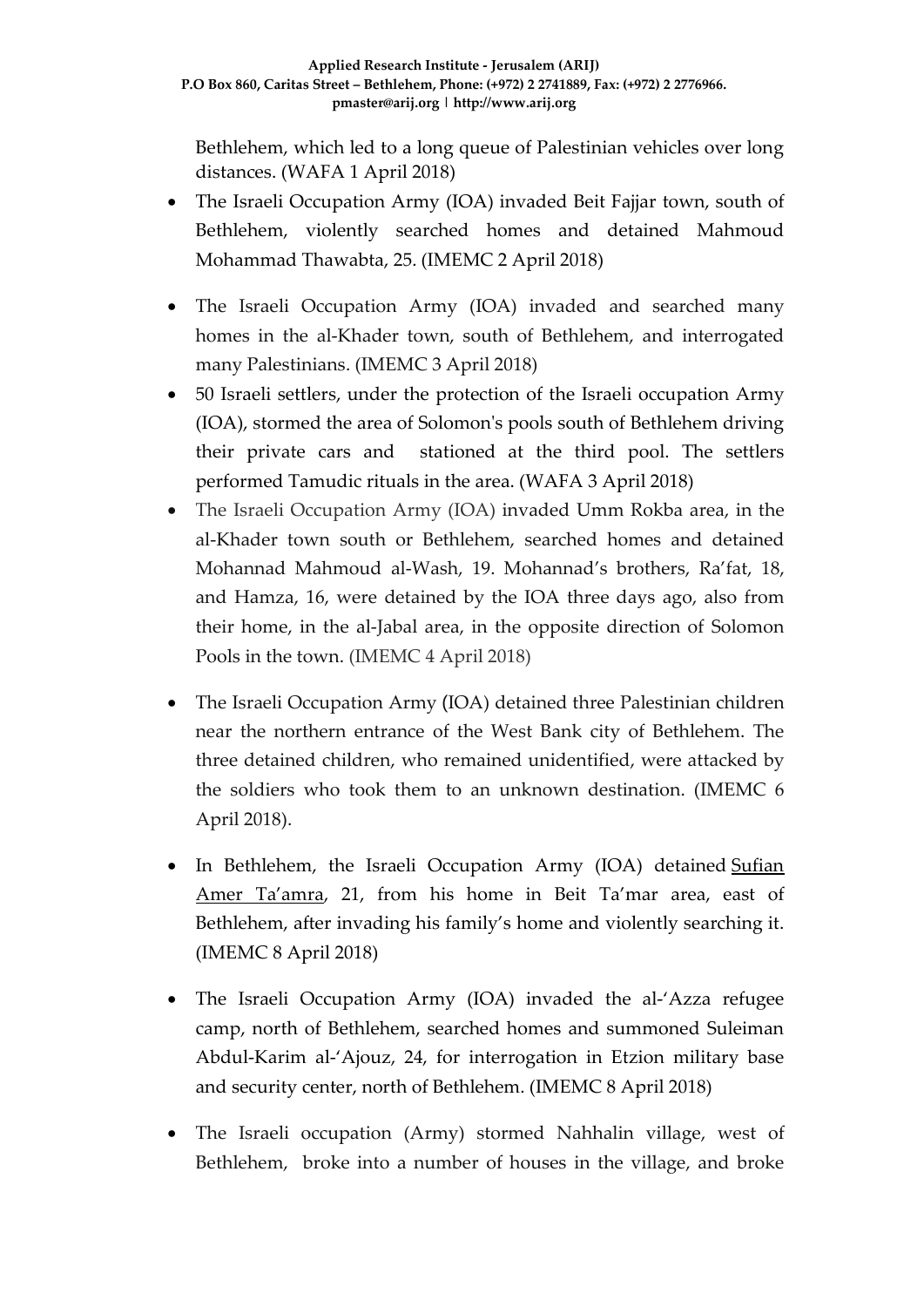front door panes. The IOA also checked the ID cards of a number of Palestinians and documented their numbers. The Palestinians whose ID cards were checked were identified as' Ali 'Abd al-Qader Fannoun, Raffa' Mahmud Fannoun and Haj Muhammad Mousa Sawad. (WAFA 9 April 2018)

- Israeli settlers, under the protection of the Israeli occupation army, stormed the area of Solomon's Pools, south of Bethlehem, and carried out Talmudic rituals. (WAFA 9 April 2018)
- The Israeli Occupation Army (IOA) and settlers forced Palestinian farmers to leave their land in the town of al-Khader, south of Bethlehem. The IOA and settlers broke into the land of Ibrahim Sbeih and forced him and his brothers who were working on their land located near the outpost of Sidi Boez to leave it at gunpoint. The land in question is a privately-owned 18- dunums plot planted with vine and olive trees. This area is subject to regular and repeated attacks by settlers in an attempt to seize it for the benefit of settlement expansion. (WAFA 10 April 2018)
- The "Israeli Regional Committee for Organization and Building" approved the new structural plan of the settlement built on the Green Line near the Wadi Fokin village in Bethlehem that included 5700 housing units to house about 29,000 settlers. (NBPRS 10 April 2018)
- The Israeli Occupation Army (IOA) attacked a school with tear gas canisters in Nahalin town, to the west of Bethlehem. The IOA raided the town, particularly the school area, and surrounded Nahalin Secondary Boys School. The IOA fired a barrage of tear gas canisters at the school, causing panic among the students and a number of suffocation cases. Residents attempted to take their children from the school, but were prevented by the IOA. (IMEMC 11 April 2018)
- In Bethlehem, the Israeli Occupation Army (IOA) searched several homes, and summoned Hadi al-Wahsh, for interrogation in Etzion military base and security center, south of the city. (IMEMC 11 April 2018)
- The Israeli occupation Army (IOA) prevented municipality staff in the village of Nahalin, to the north of the city of Bethlehem, in the occupied West Bank, from working on the construction of a water supply pipeline system. The IOA raided the village and prevented the staff from working on a water pipeline system under the pretext of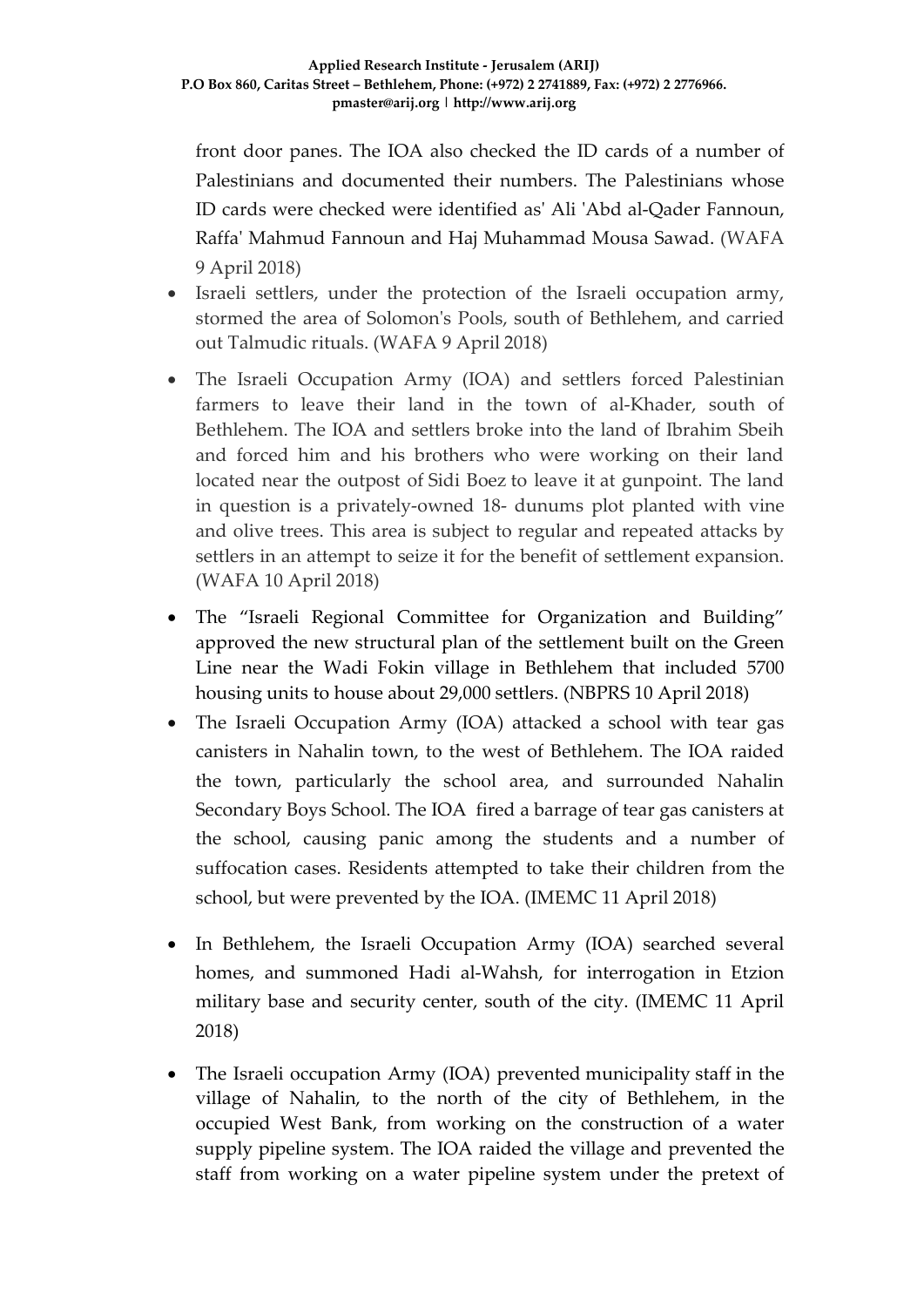lacking an Israeli-issued permit. The water pipeline was supposed to be constructed in the area of Wadi Salem to the north of Nahalin town, which is considered the only outlet for urban expansion in the area. The IOA further seized all equipment, including a bagger, a goods vehicle, and iron pipes, as well as threatened to detain the municipality staff if construction works were resumed. (WAFA 15 April 2018)

- The Israeli occupation army (IOA) invaded Deheishe refugee camp and shot a young man with a gas bomb in his face, after dozens of youngsters protested the invasion and hurled stones at the army vehicles. The IOA also invaded and searched homes in the refugee camp, and detained Ahmad Omar al-Atrash, 19. (IMEMC 16 April 2018)
- The Israeli occupation army (IOA) invaded Teqoua' town, east of Bethlehem, searched homes and detained Ammar Yasser al-'Amour, 18. (IMEMC 16 April 2018)
- Palestinian farmers in al-Bireh area, south of al-Khader village, south of Bethlehem, found two Israeli stop-construction notices targeting an 80-square-meter rainwater collection system used to irrigate crops in the area belonging to Issam Ahmed Eissa, and an agricultural farm belonging to Khader Ali Issa. The two notifications include giving Palestinian owners until the  $26<sup>th</sup>$  of April 2018, 2018, to file an objection to the Israeli court in the Beit El settlement north of Ramallah. (NBPRS 16 April 2018)
- 250 Israeli settlers raided the area of Solomon's pools south of Bethlehem and down to Um Muhamadeen mountain near Artas and Al Khader villages and carried out Talmudic Rituals. (WAFA 19 April 2018)
- A group of settlers from Bat Ayin settlement, which is a part of the cluster of Israeli settlements making up the Gush Etzion bloc, intercepted five Palestinian chess referees and hurled stones at their vehicle, forcing them to flee their vehicle. The referees were on their way from the northern West Bank to Nahhalin town, west of Bethlehem, to participate in a chess match. (IMEMC 20 April 2018)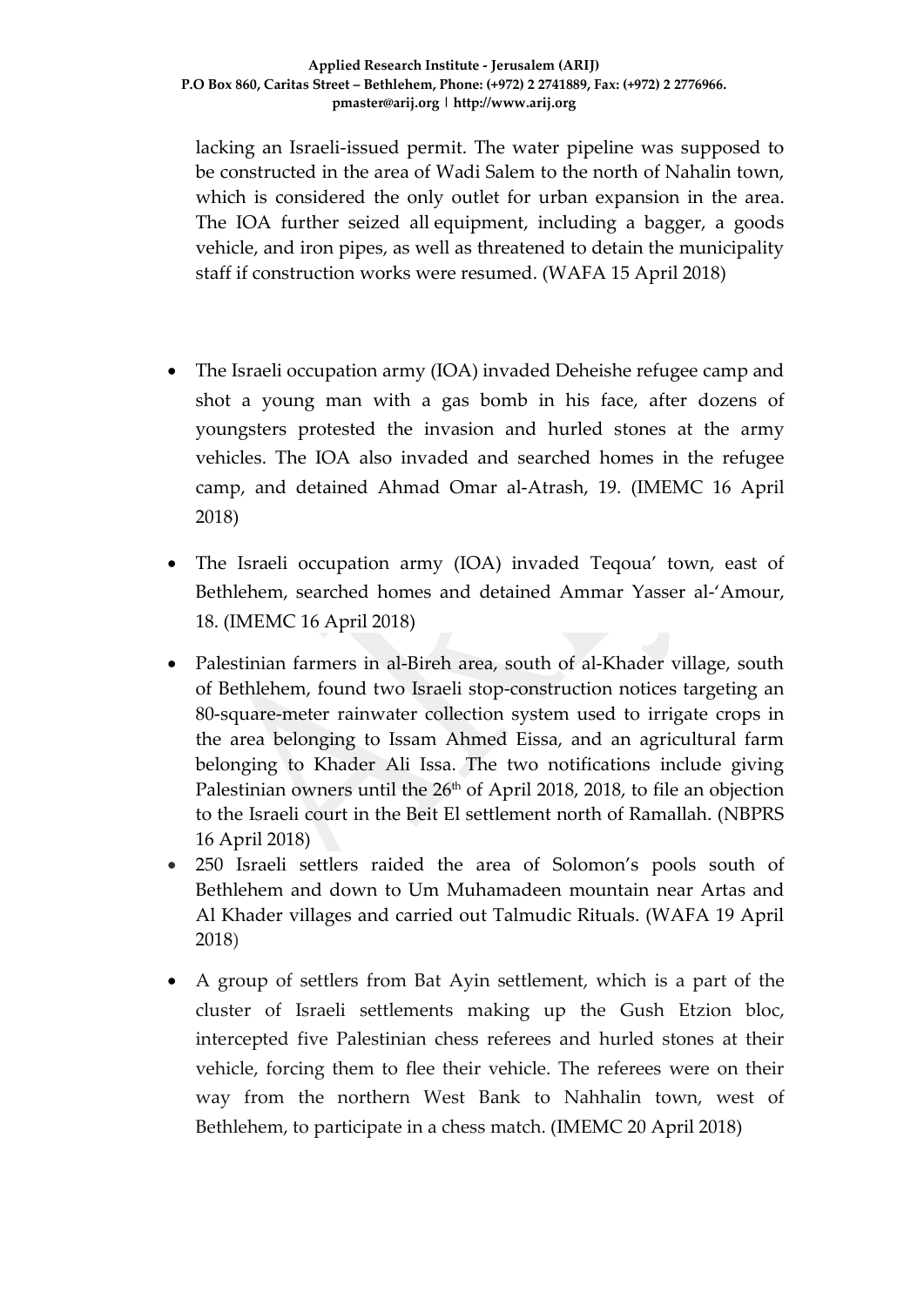- A group of Israeli settlers uprooted at least 100 olive trees from an Orchard in Burin village, south of the northern West Bank city of Nablus. The settlers who came from a nearby settlement, invaded an orchard owned by Mohammad Raja, and cut 100 trees; many of them were planted more than 60 years ago, in addition to cutting several almond trees. The attacked land is the only source of livelihood to Mohammad and his family. The settlers also wrote racist graffiti, including "Death To Arabs", on big rocks in the orchard. (IMEMC 20 April 2018)
- The Israeli occupation Army (IOA) invaded Beit Sahour city, Hindaza and Janata area, east of the city, and searched several homes. (IMEMC 24 April 2018)
- The Israeli occupation Army (IOA) detained at dawn, the Dean of Students of Bethlehem University from his home in the Saff Street, in the center of Bethlehem city. The IOA stormed and ransacked the home of Mahmud Mohammad Hammad, 47, and detained him. (IMEMC 24 April 2018)
- The Israeli Occupation Army (IOA) confiscated around 240.000 shekels from homes of what it called "Hamas affiliates" in Beit Fajjar and Bethlehem city. (IMEMC 25 April 2018)
- The Israeli Occupation Army (IOA) confiscated around 6.000 shekels from the home Hasan Mahmoud Al Wardian, 54, in Hindaza Village east of Bethlehem after raiding and searching the house. (WAFA 25 April 2018)
- The Israeli Occupation Army (IOA) confiscated around 4.000 shekels from the home of Qutaiba Qasem, 28, in Al Saff Street in Bethlehem city. (WAFA 25 April 2018)
- Several Israeli army vehicles invaded the Saff Street area, in Bethlehem city, and detained a young man, identified as Mahmoud Hammad, after breaking into his home and searching it. (IMEMC 25 April 2018)
- The Israeli occupation Army (IOA) accompanied by freight cars, stormed the western entrance of Husan village west of Bethlehem and seized all the contents of a car-wash shop owned by the two brothers,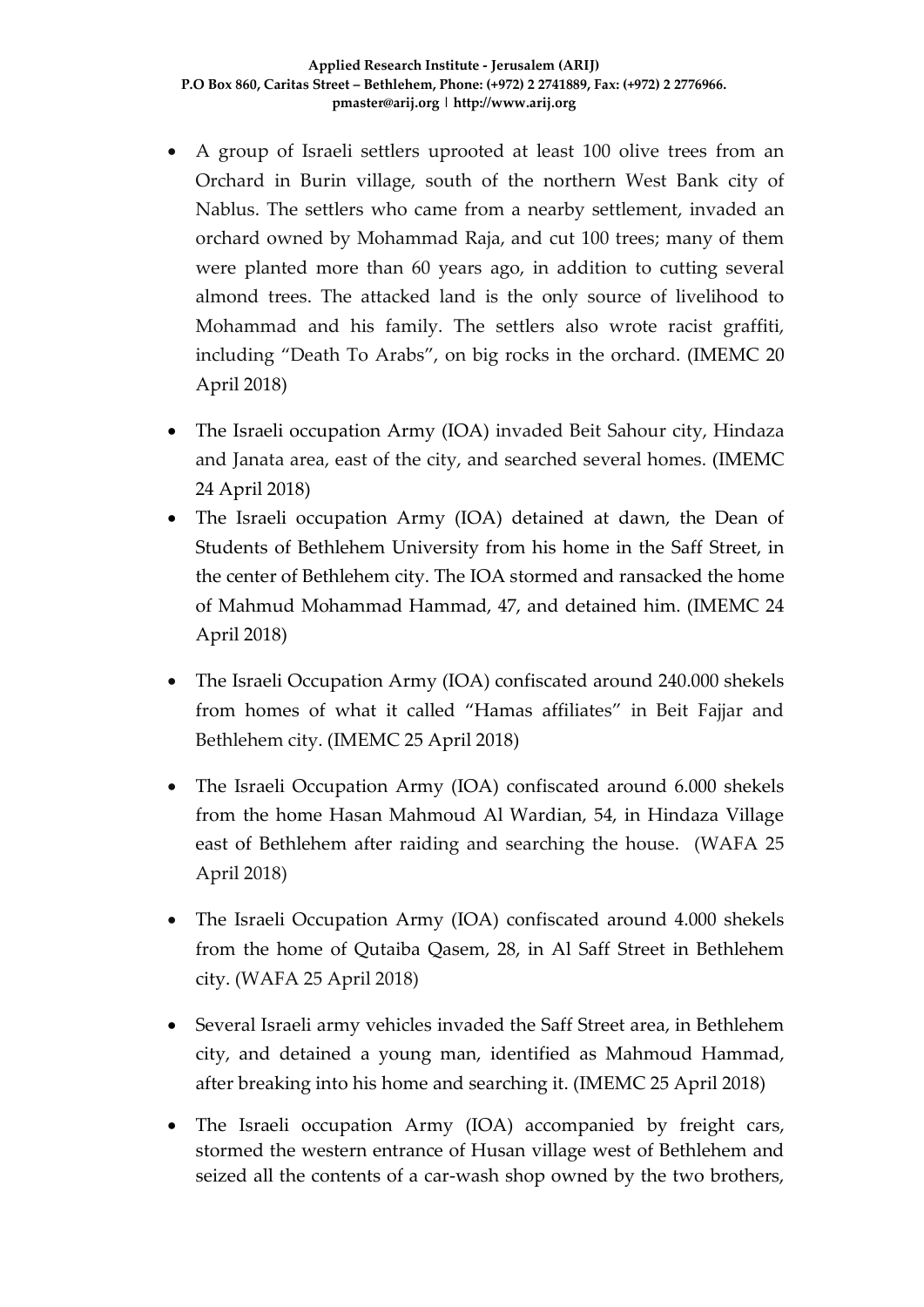Ibrahim and Abed al-Hayy Shousha. The IOA also confiscated a forklift and a small bulldozer from a sale shop owned by Ashraf Ja'fra. The IOA informed Palestinians in Husan that this action was a response to the stone throwing at Israeli settlers' vehicles, with threats of continued incursions and arrests of young Palestinians in the village. (WAFA 25 April 2018)

- The Israeli Occupation Army (IOA) detained a wounded Palestinian teen from his home in Deheishe refugee camp, south of Bethlehem, and injured several other Palestinians. The IOA invaded the family home of Hussein Eyad Shahin, 17, and searched the property before detaining him. (IMEMC 26 April 2018)
- The Israeli Occupation Army (IOA) invaded Beit Fajjar town, south of Bethlehem, also searched homes and detained Dia' al-Afifi, Mohammad Waleed Thawabta, 17, and Mohammad Mansour Deeriyya, 22. (IMEMC 27 April 2018)
- The Israeli Occupation Army (IOA) detained a young Palestinian man from his home in Beit Fajjar town, south of Bethlehem in the occupied West Bank. The IOA invaded the town, searched homes and detained a former political prisoner, identified as Mohammad Mansour Thawabta, 19. The IOA interrogated the Palestinian and his family, while searching their property, and took him to Etzion military base, south of Bethlehem. (IMEMC 28 April 2018)
- The Israeli Occupation Army (IOA) closed the "Container Roadblock" northeast of Bethlehem, and prevented the Palestinians from crossing in both directions, causing a huge traffic jam. (IMEMC 28 April 2018)
- The Israeli occupation Army (IOA) closed the "Container" checkpoint northeast of Bethlehem from both sides, causing major traffic jams for thousands of Palestinian commuters in the central West Bank. The closure resulted in a major traffic jam in the adjacent area, leaving hundreds of cars stranded on both sides of the checkpoint. (WAFA 28 April 2018).
- The Israeli Occupation Army (IOA) invaded homes in Harmala village, east of Bethlehem, and detained Ahmad Sa'id Atallah and Salah Mousa Atallah and Hamza Awad Atallah. (IMEMC 29 April 2018)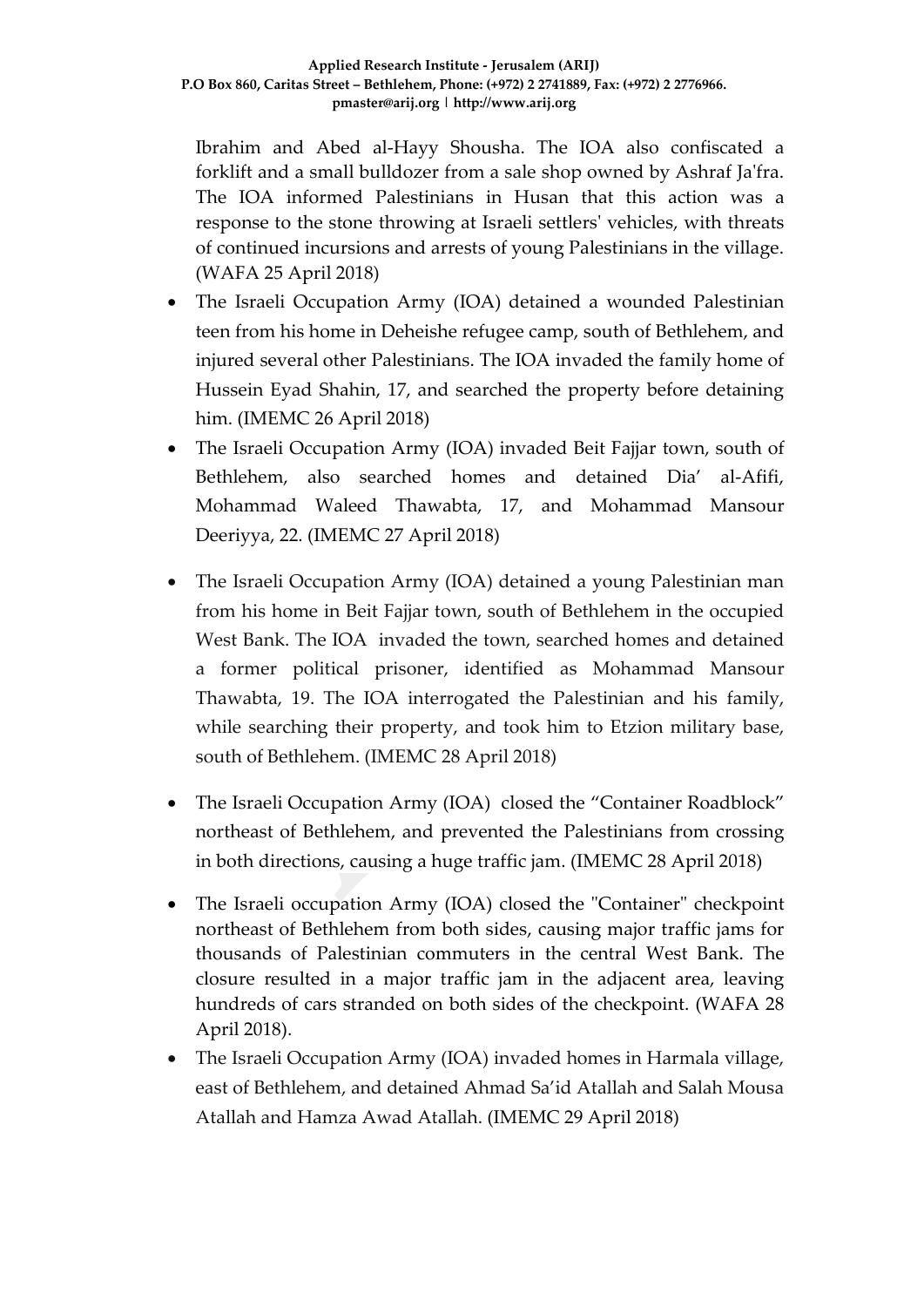- The Israeli Occupation Army (IOA) detained Mohammed Daoud Rabai'a, 38, from the village of Al Obeidiya east of Bethlehem after raiding his family house and searching it. (WAFA 29 April 2018)
- The Israeli occupation Army (IOA) detained 'Issa Mohammed Tqaqqa, 18, from the village of Beit Fajar south of Bethlehem after raiding his family house and ransacking it. The IOA also ransacked and searched a number of Palestinian homes in the village. The houses were reported belonging to 'Alaa' Eddin Fakhri Tqaqqa, Jand his brother, Jamal, and Fu'ad' Abd al-Qader Taqatqa. (WAFA 29 April 2018)
- The Israeli Occupation authorities served notifications to seize 42 dunums of land in the village of al-Khader, to the south of Bethlehem, in the occupied West Bank. The IOA notified Palestinians from the village about their intention to take over the 42 dunams, for "security reasons". The IOA also notified a villager from al-Khader about their intention to demolish a retaining wall he had built in the village. (IMEMC 29 April 2018)
- Dozens of Israeli soldiers invaded the Deheishe refugee camp, south of Bethlehem, and fired several live rounds, rubber-coated steel bullets, gas bombs and concussion grenades at Palestinian youngsters, who protested the invasion and hurled stones at the military jeeps. (IMEMC 30 April 2018)
- The Israeli Occupation Army (IOA) invaded homes in Teqoua' town, east of Bethlehem, and detained three Palestinians during violent searches of homes. The detained Palestinians have been identified as Khaled Sabah, 19, Zakariya Mohammad Sabah, 19, and Atiya Suleiman Sabah, 19. (IMEMC 30 April 2018)
- The Israeli Occupation Army (IOA) invaded the 'Aida refugee camp, north of Bethlehem, and detained a former political prisoner, identified as Khaled Waleed al-'Azza, 26. (IMEMC 30 April 2018)

### **Jenin**

• Israeli Settlers carried out Talmudic Rituals in Tersallah settlement site near Sanur village south of Jenin city and chanted anti-Arab and Muslim slogans. (WAFA 2 April 2018)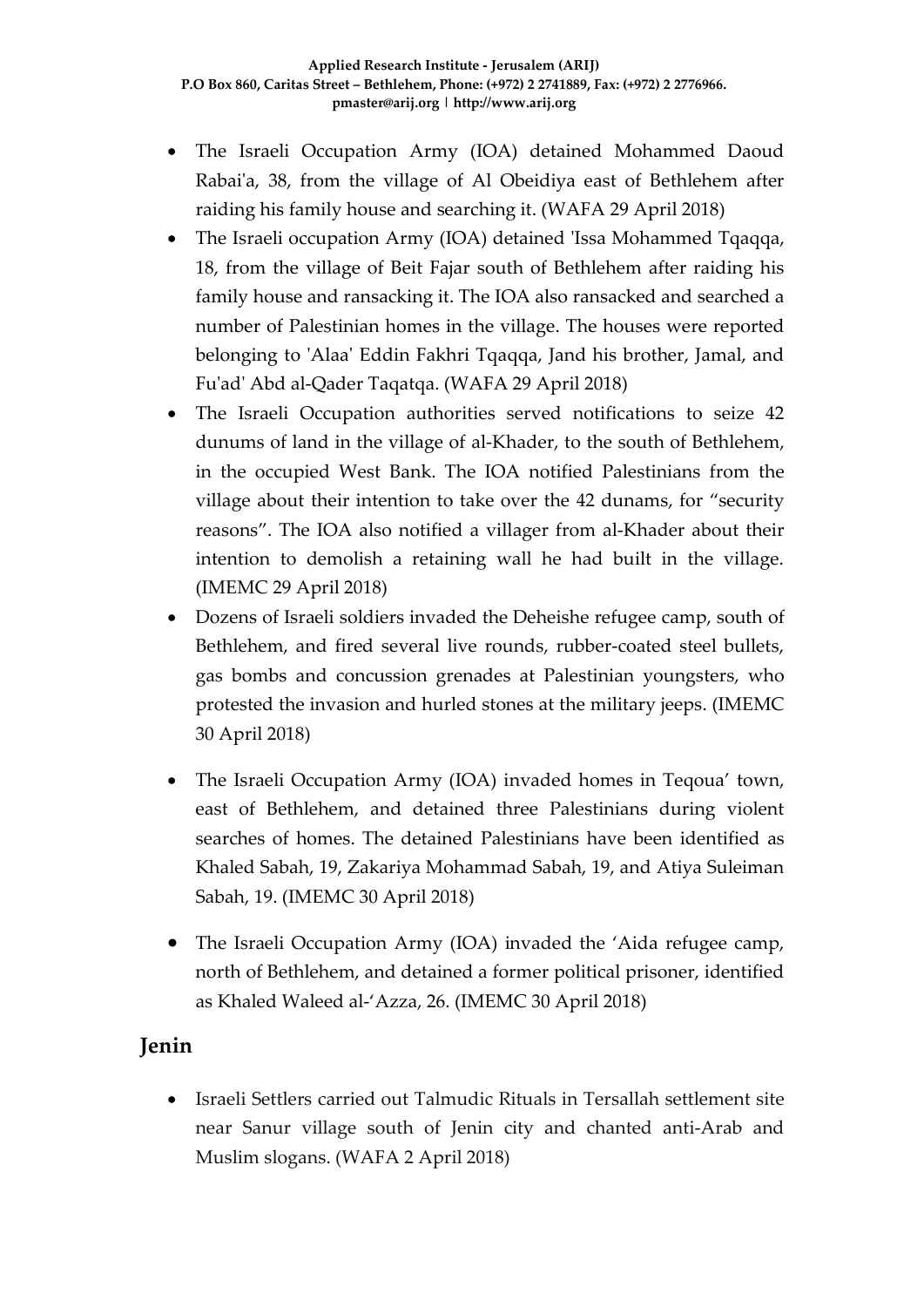- The Israeli Occupation Army (IOA) installed a military roadblock, and detained a young man, in addition to confiscating his motorcycle, near Sielet al-Harithiyya town, west of the northern West Bank city of Jenin. (IMEMC 2 April 2018)
- The Israeli Occupation Army (IOA) installed a military roadblock at Kafr Dan village junction, near Jenin, stopped and searched dozens of cars and interrogated many Palestinians while inspecting their ID cards. (IMEMC 2 April 2018)
- In Qabatia town, south of Jenin in northern West Bank, the Israeli Occupation Army (IOA) detained Mandoub Khaled Kamil, Aysam Emad Nazzal and Mahmoud Riyadh Zakarna. (IMEMC 3 April 2018)
- The Israeli Occupation Army (IOA) invaded Jenin city, before storming an apartment building in the al-Basateen neighborhood and detonated the doors of several flats before breaking into them. The IOA searched the flats of Shadi Jarrar, Mohannad Masharqa, along with his brothers Essam and Abu Adnan, before interrogating them and their families. The IOA also detained one Palestinian, identified as Salem Ghaleb Abu Bakr, from his home in Jenin city. (IMEMC 5 April 2018)
- In Jenin refugee camp, the Israeli Occupation Army (IOA) searched homes and detained Mohammad Talal Jalamna. (IMEMC 5 April 2018)
- A Palestinian, identified as Mohammad Awwad, was detained by the Israeli Occupation Army (IOA) from his home in Deir Abu Da'if village, east of Jenin. (IMEMC 5 April 2018)
- The Israeli Occupation Army (IOA) detonated the main door of the home of former government minister, former political prisoner Wasfi Kabaha, in the al-Basateen neighborhood in Jenin city, and interrogated him along with his son, Osama. (IMEMC 9 April 2018)
- The Israeli Occupation Army (IOA) invaded Jenin city, in northern West Bank, detained Abdul-Jabbar Mohammad Jarrar, 52, a former political prisoner, after detonating the front door of his home and ransacking the property. The IOA cuffed and blindfolded Jarrar, before moving him to an unknown destination. (IMEMC 9 April 2018)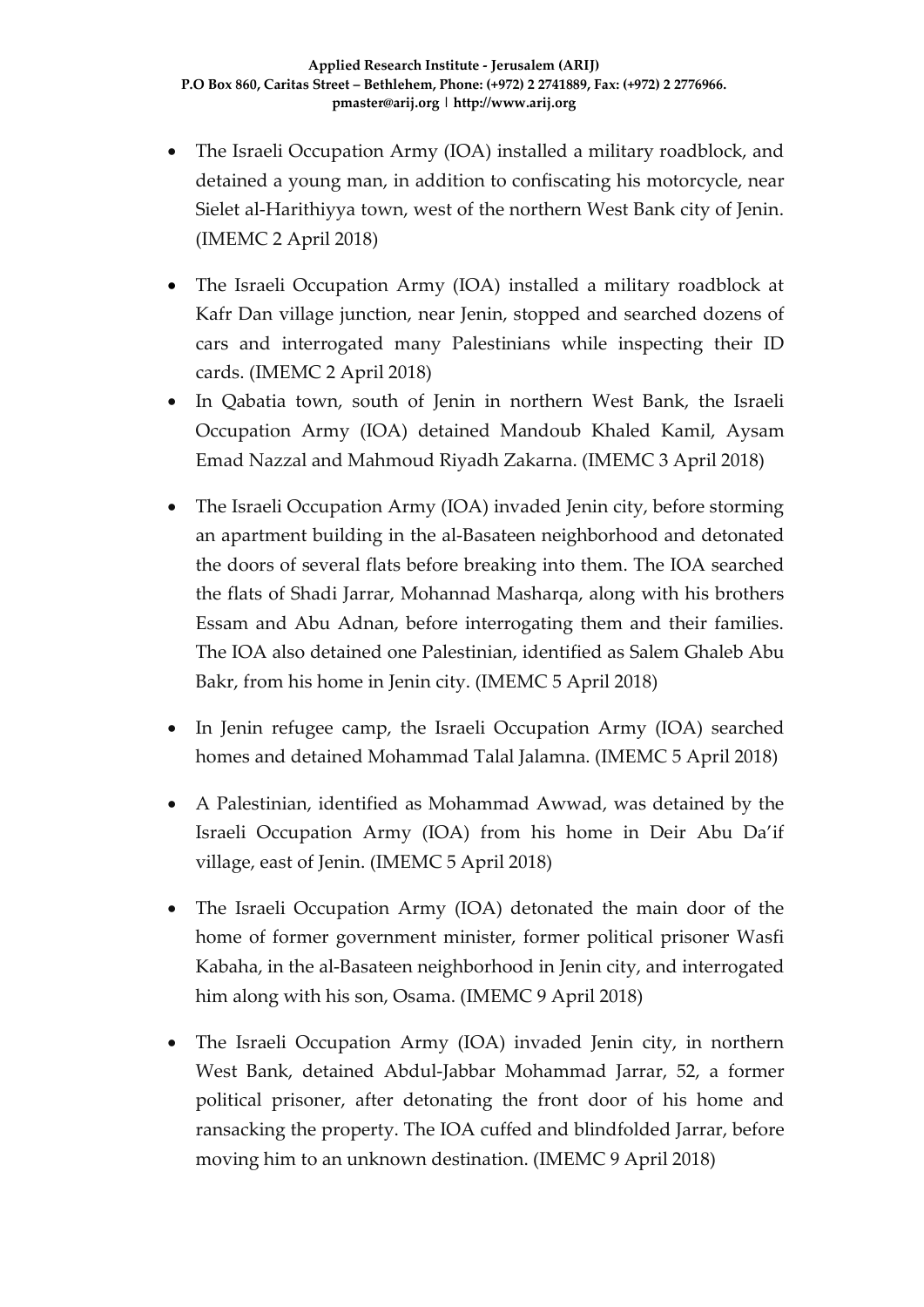- The Israeli Occupation Army (IOA) detained two young Palestinian men from Sielet al-Harithiyya town and Zabbouba village, in the northern West Bank governorate of Jenin. The IOA installed a sudden military roadblock at the Jenin-Jaffa Road, near al-Yamoun town junction, before stopping and searching dozens of cars and detained two Palestinians identified as Mos'ab Mustafa Khabbass, 24, from Sielet a-Harithiyya, and Mohammad Emad Abu al-'Amoud, 18, from Zabbouba. (IMEMC 9 April 2018)
- Many Palestinians suffered the effects of teargas inhalation, after the Israeli Occupation Army (IOA) invaded Qabatia town, south of the northern West Bank city of Jenin, and attacked local youngsters, who protested the invasion. (IMEMC 12 April 2018)
- Israeli occupation Army (IOA) notified the family of Ahmad Jamal Qunbu, a prisoner from Jenin city in the northern West Bank, about their intention to demolish their home. The IOA handed Ahmad's father a notification informing him that they will demolish his home on April 17. (WAFA 12 April 2018)
- The Israeli occupation army (IOA) raided Bartaa town, southwest of Jenin, ransacking the family house of a Palestinian prisoner, interrogating his family members and seizing ILS10,000 (about US\$ 2,900). (WAFA 13 April 2018)
- The Israeli occupation army (IOA) invaded the home of Mohammad Nasser Alaqma, a former political prisoner, in Barta'a town, south of the northern West Bank city of Jenin, interrogated him and his family, before illegally confiscating 10000 Shekels from the property. (IMEMC 13 April 2018)
- The Israeli occupation army (IOA) Kafrit village, southwest of Jenin, detained two young men, identified as Mohammad Salim and Laith Salem Abu Bakr, and released them after interrogating them for several hours. (IMEMC 13 April 2018)
- The Israeli occupation army (IOA) detained a teenage boy, identified as Yousef Mahmoud 'Obeid, from Sielet al-Harithiya town, northwest of Jenin, and interrogated him for a few hours for "standing near the Annexation Wall," on town's land, but later handed him to the Palestinian District Coordination Office. (IMEMC 13 April 2018)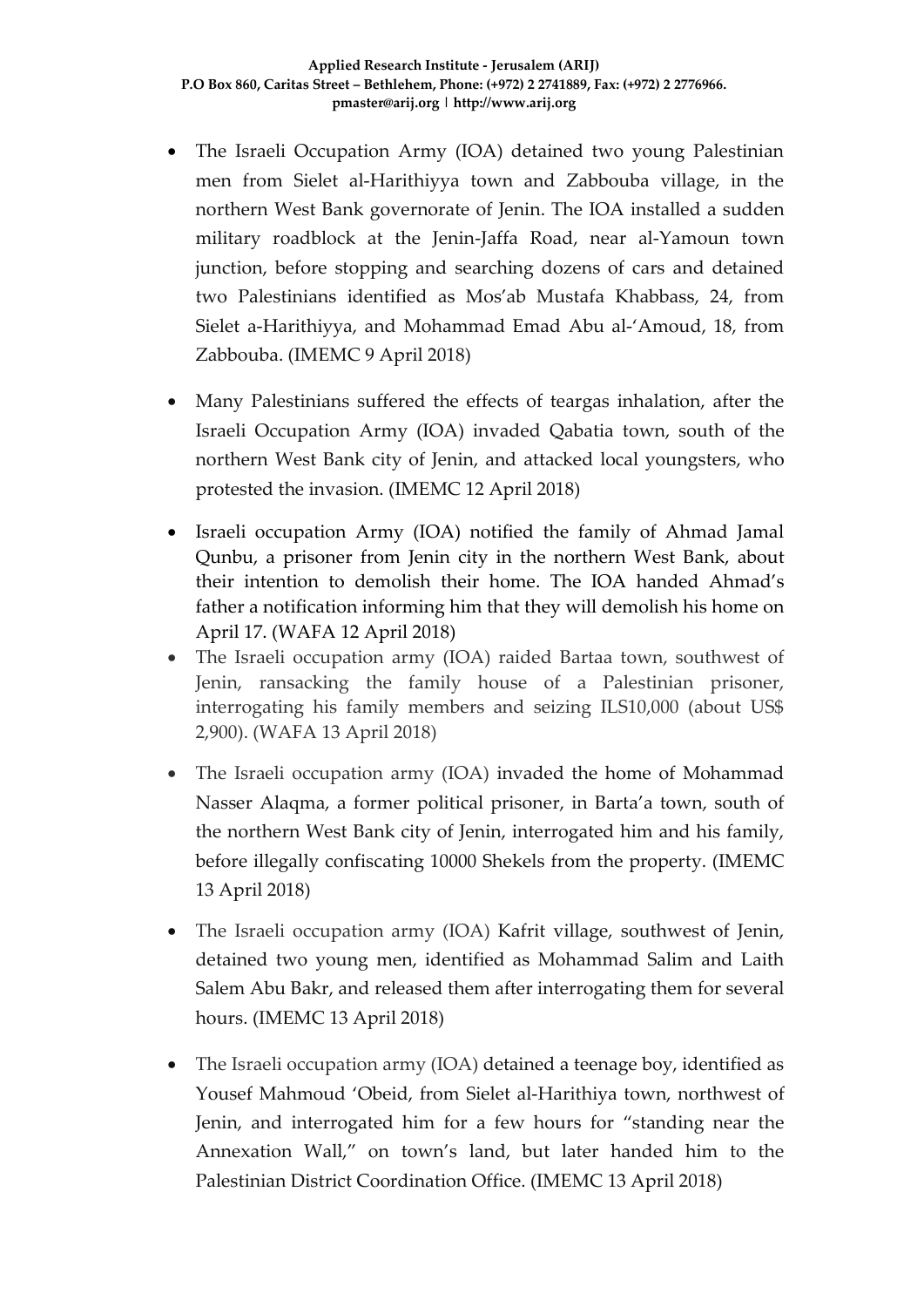- The Israeli occupation army (IOA) invaded and violently searched many homes in Jenin city, and detained Mohammad Emad Tazaz'a, Amjad Damouni, Mustafa Kamil Dib'ey and Ahmad Hakim Jamil. The IOA also invaded many stores along Nazareth Road, north of Jenin, violently searched them and confiscated surveillance recordings. (IMEMC 16 April 2018)
- The Israeli Occupation Army (IOA) detained two Palestinians from Burqin village south of Jenin city after riding their families' homes and searching them. The two have been identified as Khaled Ali Qablawi, 20, and Nour Ad Din Abdel Latif. (WAFA 17 April 2018)
- The Israeli Occupation Army (IOA) installed a military roadblock near Ya'bad town, southwest of the northern West Bank city of Jenin, and detained Ibrahim Ahmad Zeid, from Barta'a nearby town, in addition to confiscating his car. (IMEMC 19 April 2018)
- In Jenin Governorate in northern West Bank, The Israeli Occupation Army (IOA) stormed and ransacked many homes in the governorate, and detained five Palestinians, including two siblings who are also former political prisoners. The IOA detained Ahmad Mohammad Sa'adi, his brother, Noureddin, in addition to Firas Hani al-Ghoul, Mohammad Bani Ghorra and Mahmoud Ali Sa'adi. (IMEMC 23 April 2018)
- The Israeli occupation Army (IOA) demolished a Palestinian-owned house using dynamite in the city of Jenin. The house belonged to Ahmad Jamal al-Qumbaa, a prisoner in Israeli jails. The bombing of the house has led up to the damaging of four nearby houses. The IOA were accompanied by a bulldozer and experts who attempted to blew up the house and failed in the first time, then put more explosives inside of it blew it up. Clashes also broke out between youths and Israeli forces during the army raid of Jenin. The IOA fired rubber bullets and tear gas at the Palestinian youths causing one injury from a rubber bullet and several cases of suffocation from tear gas inhalation. Members of the Qumbaa' family had left their house almost 10 days ago after the Israeli court issued a decision to be demolished. The family was handed the demolition notice three months ago and they tried to appeal three times and failed. (WAFA 24 April 2018)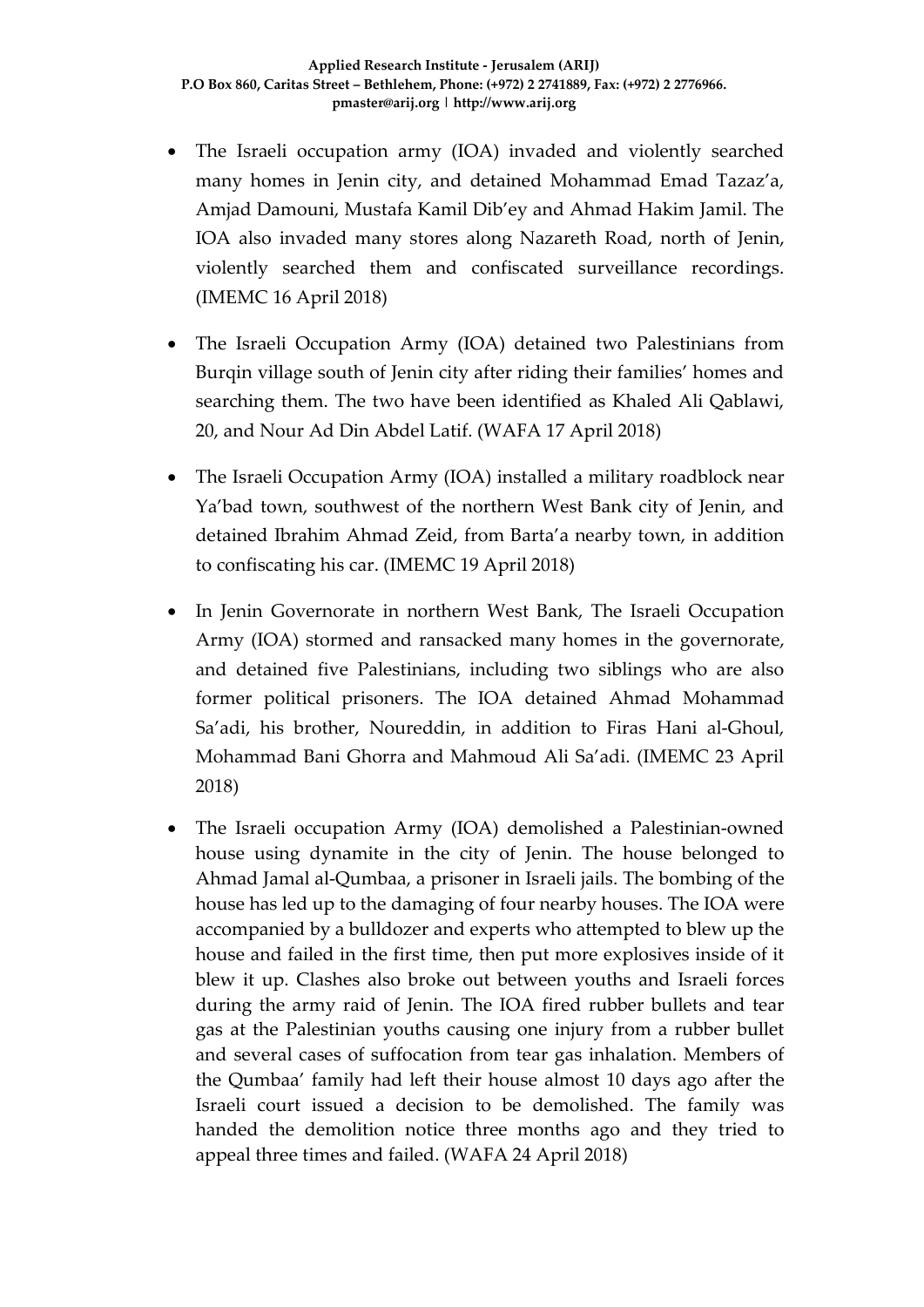- The Israeli Occupation Army (IOA) detained Jihad Khaled Fashafsha from Jaba' town, southwest of Jenin, in northern West Bank ater raiding his house and ransacking contents. (IMEMC 25 April 2018)
- The Israeli Occupation Army (IOA) detained two young Palestinian men, including a former political prisoner, after invading and searching their homes in Burqin town, southwest of the northern West Bank city of Jenin. The IOA detained former political prisoner, Yazan Mahmoud Sobeh, in addition to Mustafa Abdul-Hamid Salama. The IOA searched a few homes, and interrogated many Palestinians while inspecting their ID cards, and withdrew later taking the two young men to an unknown destination. (IMEMC 25 April 2018)
- The Israeli Occupation Army (IOA) invaded the houses of prisoner Nathmi Hilmi Alawneh, his brother and his father in Jenin city. The IOA also raided a number of house in Jenin old city and ransacked contents. (IMEMC 26 April 2018)
- Clashes broke out between Palestinians and the Israeli occupation Army (IOA) during an incursion into the village of Jaba, south of Jenin city, resulting in several suffocation cases and the injury of the 15-yearold Lu'ai Jawdat Malaisha with a rubber-coated metal bullet in the foot. The IOA also seized two bulldozers belonging to Awad Mahmoud Arshid Abu Aoun in the village, raided and searched a number of Palestinian houses owned by Ahmed Yousef Malaysheh, Mohammed Fayez Malaysheh, Musab Fawzi Ghannam and Faraj Ahmed Ghannam. (WAFA 30 April 2018)
- The Israeli Occupation Army (IOA) invaded Jaba' town, south of Jenin, and fired gas bombs and concussion grenades at local protesters. (IMEMC 30 April 2018)

### **Jerusalem**

• The Israeli occupation Army (IOA) arrested a Palestinian woman near the Damascus gate in occupied Jerusalem after searching her and took her to one of the detention and interrogation centers in the city. The IOA also erected three observation towers in the area. The IOA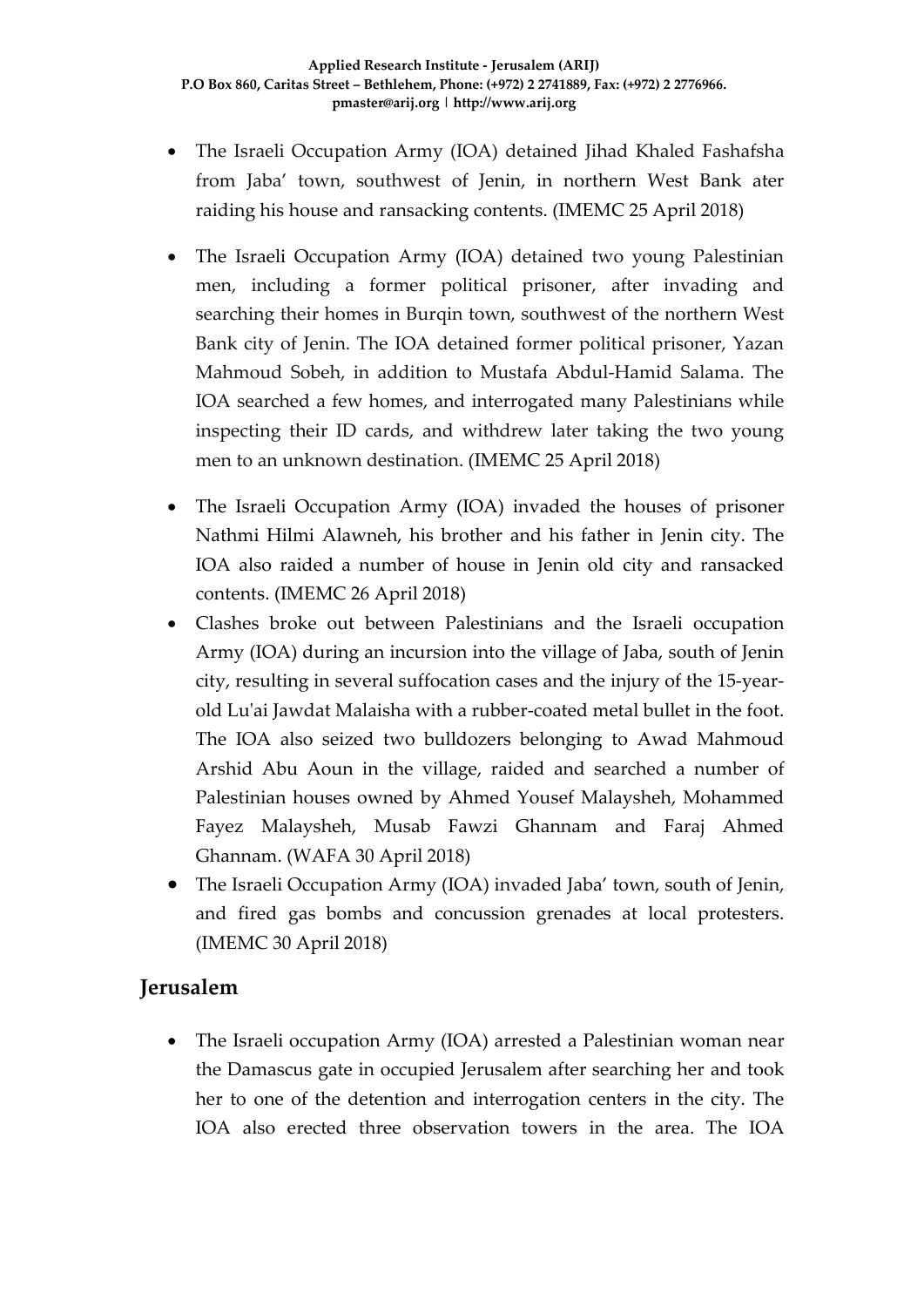deliberately harass Palestinians as they enter and leave the Old City of Jerusalem. (WAFA 1 April 2018)

- 275 Israeli Settlers, guarded by intensive police forces, stormed the courtyards of the Al-Aqsa Mosque to via The Moroccan Gate, carrying out provocative tours in its courtyards, and receiving Talmudic teaching. (IMEMC 1 April 2018)
- The Israeli Occupation Army (IOA) injured, 98 Palestinians after the army attacked protesters in front of the Al-Quds University, in Abu Dis, east of occupied Jerusalem; two of the wounded were shot in the head, and one in the chest. 87 Palestinians suffered the effects of teargas inhalation, and five others suffered burns from Israeli gas bombs and concussion grenades. Another Palestinian was shot with a rubber-coated steel bullet, which struck him above one of his eyes, causing a moderate injury. Another Palestinian was shot with a rubbercoated steel bullet which penetrated his chest, causing a moderate injury. (IMEMC 2 April 2018)
- Dozens of Israeli soldiers invaded the al-'Isawiya town, in the center of Jerusalem, searched and ransacked many homes and detained six Palestinians, before moving them to interrogation centers in the city. The children have been identified as Mahmoud Ashraf Obeid, 13, Younes Sofian Obeid, 15, Rida Mohammad Obeid, 17, Saleh Fakhouri, 13, Ismael Ali 'Aassi, 13, and Ali Amjad 'Atiya, 13. The town has been subject to daily invasions for more than a year, in addition to a strict military siege over the past two months. (IMEMC 2 April 2018)
- In Jerusalem, the Israeli Occupation Army (IOA) stationed at the Chain Gate, leading to the Al-Aqsa Mosque, prevented one of the holy site's guards, identified as Mohammad Badran, from entering it. (IMEMC 2 April 2018)
- The Israeli occupation Army (IOA) arrested six young men and two girls from Shu'fat refugee camp in the center of Jerusalem CITY while they were at the entrance of the camp, allegedly for their illegal presence in Jerusalem. (WAFA 2 April 2018)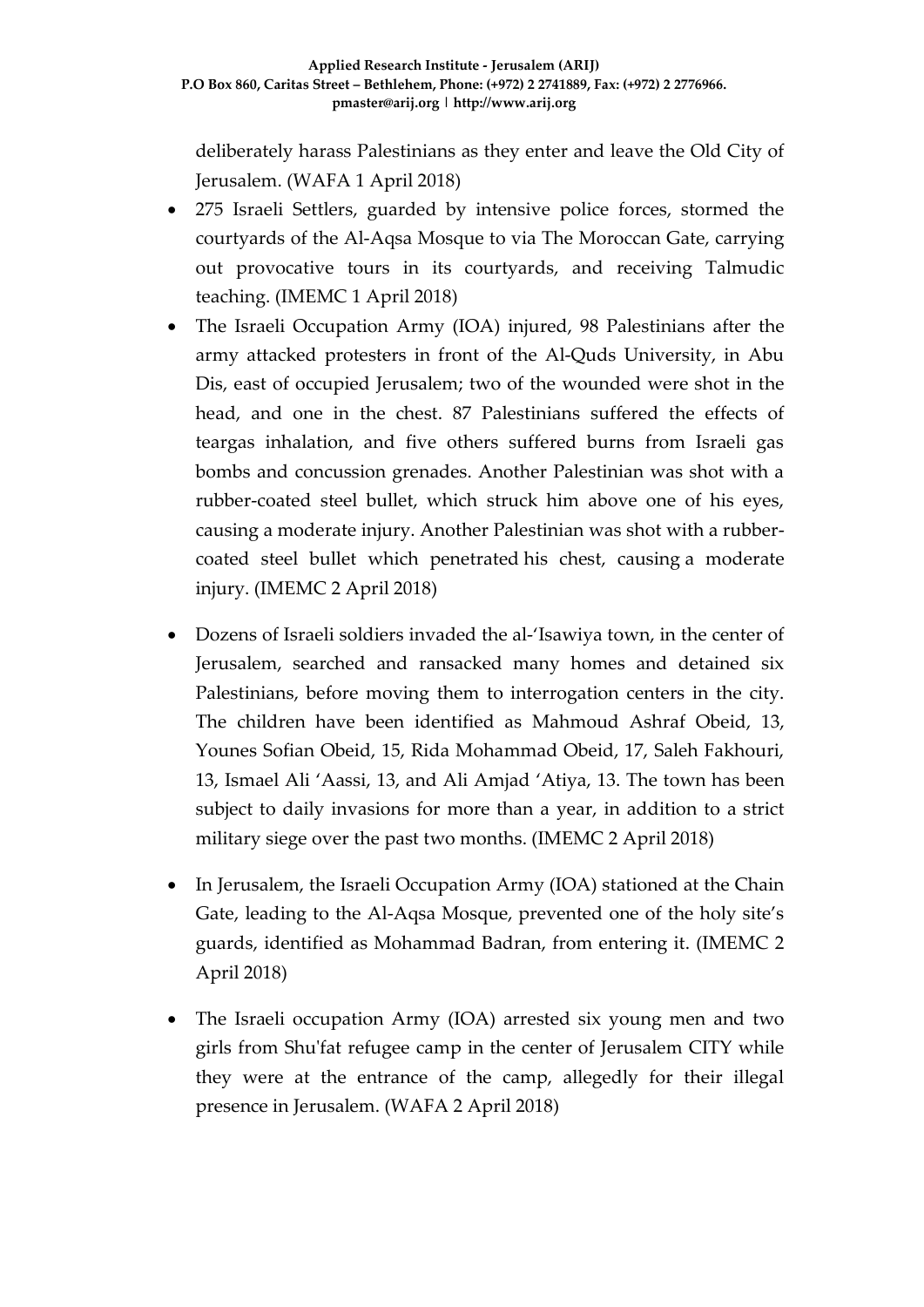- 246 Israeli Settlers, guarded by intensive Israeli police force, stormed the courtyards of the Al-Aqsa Mosque to via The Moroccan Gate, carrying out provocative tours in its courtyards. (WAFA 2 April 2018)
- The Israeli Occupation Army (IOA) handed the family of a Palestinian slain following an alleged attack in Jerusalem an order to demolish their home in Aqraba town, south of Nablus. The IOA conducted a predawn raid into Aqraba, where they handed the family of Abdul-Rahman Bani-Fadel a notice to demolish the second floor of their home and the staircase leading to it. The Israeli Occupation Army (IOA) soldiers gave the family until 8:00 A.M. next Thursday to challenge to the demolition order. This came two weeks after the IOA took measurements of the house in preparation for demolition. (WAFA 2 April 2018)
- In Occupied Jerusalem, the Israeli Occupation Army (IOA) detained Mohammad Abed Atiya, and a child identified as Ma'moun Ahmad 'Obeid, in addition to Bassel Raed Atiya and Mohammad Abdul-Hafith Atiya. (IMEMC 3 April 2018)
- 160 Israeli Settlers, guarded by Israeli police forces, stormed the courtyards of the Al-Aqsa Mosque to via The Moroccan Gate, carrying out provocative tours in its courtyards. (WAFA 3 April 2018)
- The Israeli occupation Army (IOA) stationed at the gates of Al-Aqsa Mosque prevented two employees of the Islamic Waqf Department, Bassam Ayesh and Anas al-Dabbagh, from entering the mosque to carry out their work, without prior notification. (WAFA 4 April 2018)
- The Israeli occupation Army (IOA) opened fire on shepherds while they were grazing their livestock in pastures along Gaza borders with Israel. The shepherds were forced to leave the pastures located along the borders in fear of their lives. No injuries were reported. (IMEMC 4 April 2018)
- 381 Israeli settlers raided Al Aqsa Mosque from Al Mughrabi gate and carried out Talmudic rituals in its courtyard. (WAFA 4 April 2018)
- Undercover Israeli soldiers assaulted two Palestinians in Sultan Suleiman Street, between Damascus and the Sahera Gate in the Old City of Jerusalem, causing one of them to lose consciousness. (IMEMC 5 April 2018)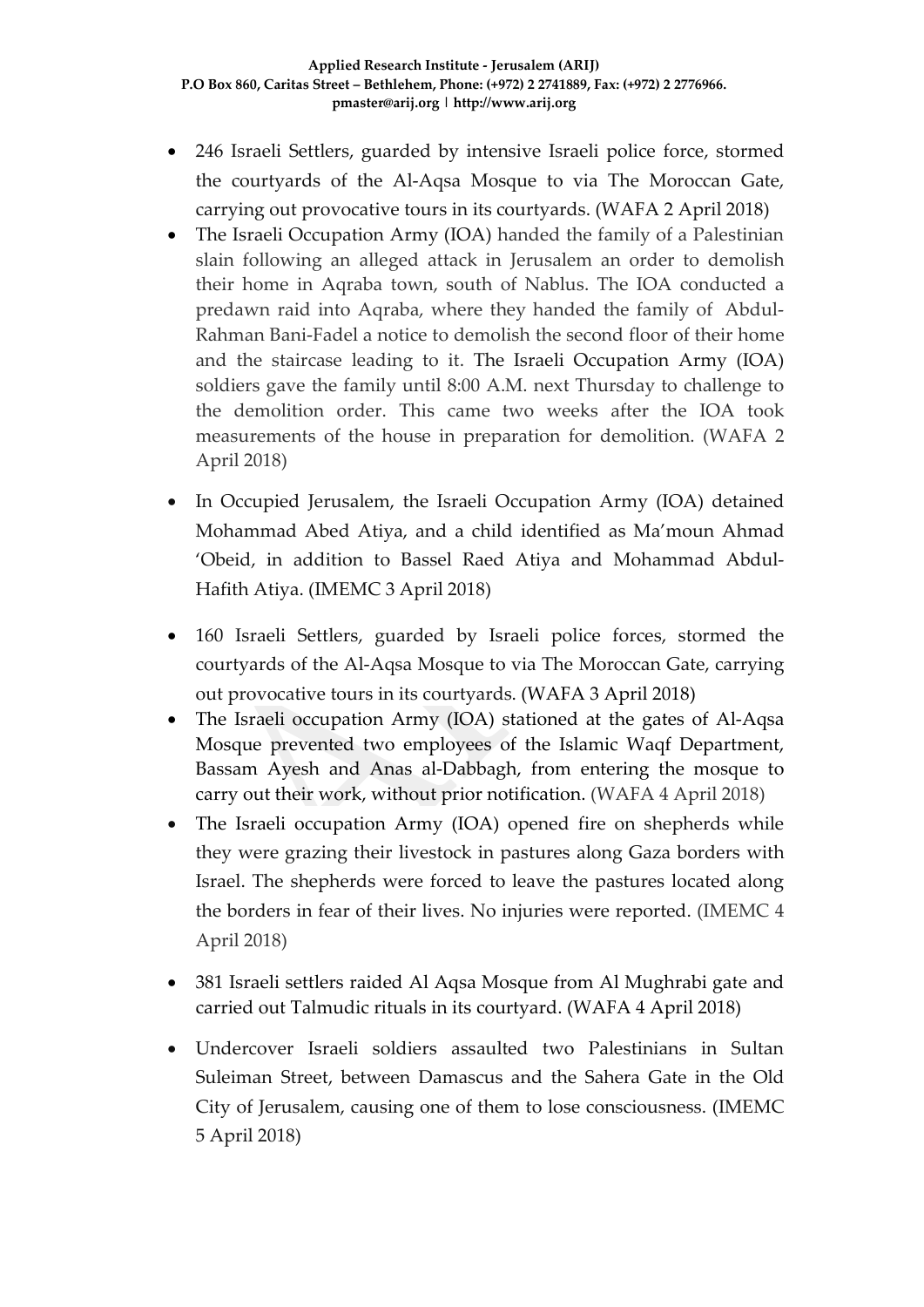- The Israeli Occupation Army (IOA) invaded homes in the al-Isawiya town, in the center of Jerusalem, and searched them before detaining a young man, identified as Amir Karkash. (IMEMC 5 April 2018)
- The Israeli Occupation Army (IOA) invaded the al-'Isawiya town, in Jerusalem, and fired at dozens of protesters. The town has been surrounded by the soldiers over the last two months and witnesses daily invasions. (IMEMC 5 April 2018)
- Dozens of Israeli soldiers have been deployed in Jerusalem, especially in the area extending from al-Misrara neighborhood, Bab al-Amoud, Sultan Suleiman Street, Sahera Gate in addition to Salahuddin, Rashid and Az-Zahra' Streets, and installed sudden military roadblocks at several gates of the Old City. (IMEMC 5 April 2018)
- Several Israeli settlers invaded Beit Hanina neighborhood, north of occupied Jerusalem, wrote racist graffiti on Palestinian cars, in addition to puncturing the tires of many cars. (IMEMC 5 April 2018)
- The Israeli Occupation Army (IOA) invaded al-'Isawiya town, in occupied Jerusalem and ransacked many homes in the town, and detained Amir Khaldoun Mustafa, Ahmad Amer Mahmoud and Mohammad Ayman 'Obeid. (IMEMC 8 April 2018)
- The Israeli Occupation Army (IOA) detained Monir Dari, 15, Fahed Amin al-Qaisi, 17, and Majd Hatem Shalalda, 18 from al-'Isawiya town, in occupied Jerusalem. (IMEMC 8 April 2018)
- 33 Israeli setters renewed their incursions to Al Aqsa Mosque through Bab Al Magharba (Al Mughrabi gate) and carried out Talmudic rituals. (WAFA 8 April 2018)
- The Israeli occupation authorities (IOA) evacuated a house belonging to Al-Ruwaydi family in Silwan town in occupied East Jerusalem, in favor of Israeli settlement organizations. The IOA closed several main roads leading to the area, including Al-Ayn, Al-Rababah Valley, Wadi Hilweh Valley, amid large presence of IOA who prevented citizens from reaching the targeted house. (WAFA 8 April 2018)
- A Palestinian man, identified as Mohammad Marshoud, died from serious wounds he suffered on 8 April 2018 when an Israeli settler shot him in the head near Mishor Adumim settlement between Jerusalem and Jericho. Mohammad Abdul-Karim Marshoud, 30, died from his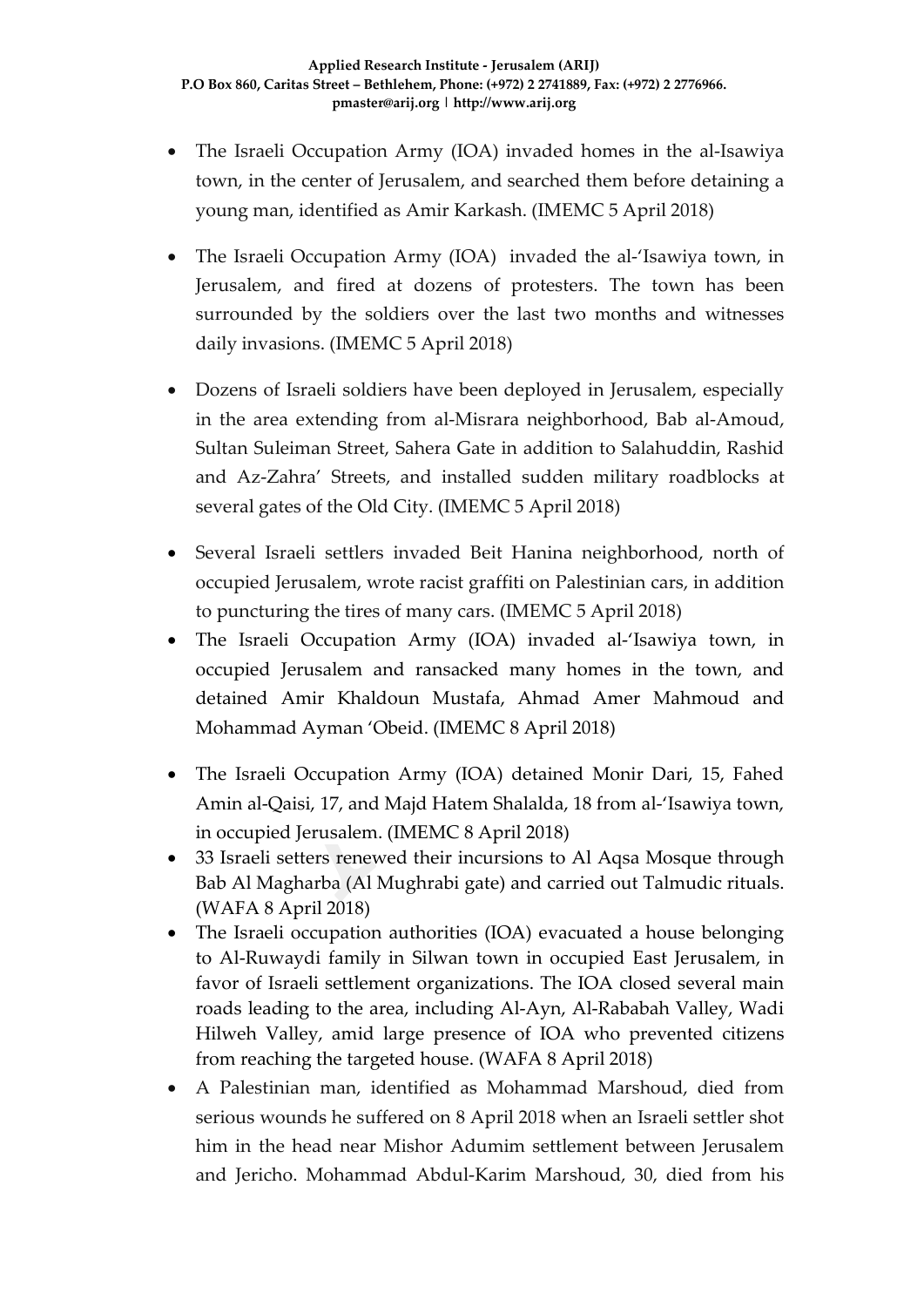serious wounds. The Israeli army claimed that the Palestinian attempted to carry out a stabbing attack with a screwdriver near Mishor Adumim settlement. The settler has not been taken into custody for the killing, and has not been identified by Israeli authorities. (IMEMC 9 April 2018)

- The Israeli occupation Army (IOA) stormed Al-Isawiya town in occupied East Jerusalem and began to tight the siege on the town's inhabitants. The IOA also issued financial tickets to shops and homes owners, and forced inhabitants to remove slogans off the walls in the town. (WAFA 9 April 2018)
- A large police force evacuated three Palestinian families from their homes in favor of the Elad settler organization. Elad, which claims to have bought the house from its owners, took advantage of the bankruptcy process in which it scored a easy legal victory in the purchase from the purported property owner. The Ruweidi family, which owns the homes, appealed the decision, but the eviction was carried out before the hearing on the appeal. During the evacuation, the family managed to obtain a temporary order from the Supreme Court forbidding the evacuation, but the order was issued too late after the settlers, under police protection, managed to evacuate the entire building. Currently the settlers are occupying the building, have put down mattresses and a refrigerator, and are now being guarded by a police force outside the home. In the last two years, Elad has managed to take control of close to 10 additional properties in the Wadi Hilweh area in Silwan, and continues to use its economic power and political status to turn Silwan into a Jewish neighborhood. Such an outcome would jeopardize prospects for a Palestinian capital in East Jerusalem– one of the widely-accepted requisites for a two-state solution. (PEACENOW 9 April 2018)
- Several Israeli army military jeeps invaded the al-'Isawiya town, in Jerusalem, searched homes and detained Ali Sufian Obeid and Ahmad Essam Darwish. (IMEMC 10 April 2018)
- The Israeli Occupation Army (IOA) invaded the home of former political prisoner Obeida Amira, 30, in Sur Baher town, southeast of Jerusalem, and detanied him, in addition to detaining his uncles Ahmad Amira and Amira Amira, who rushed to his home after hearing a commotion in the property. The IOA assaulted them with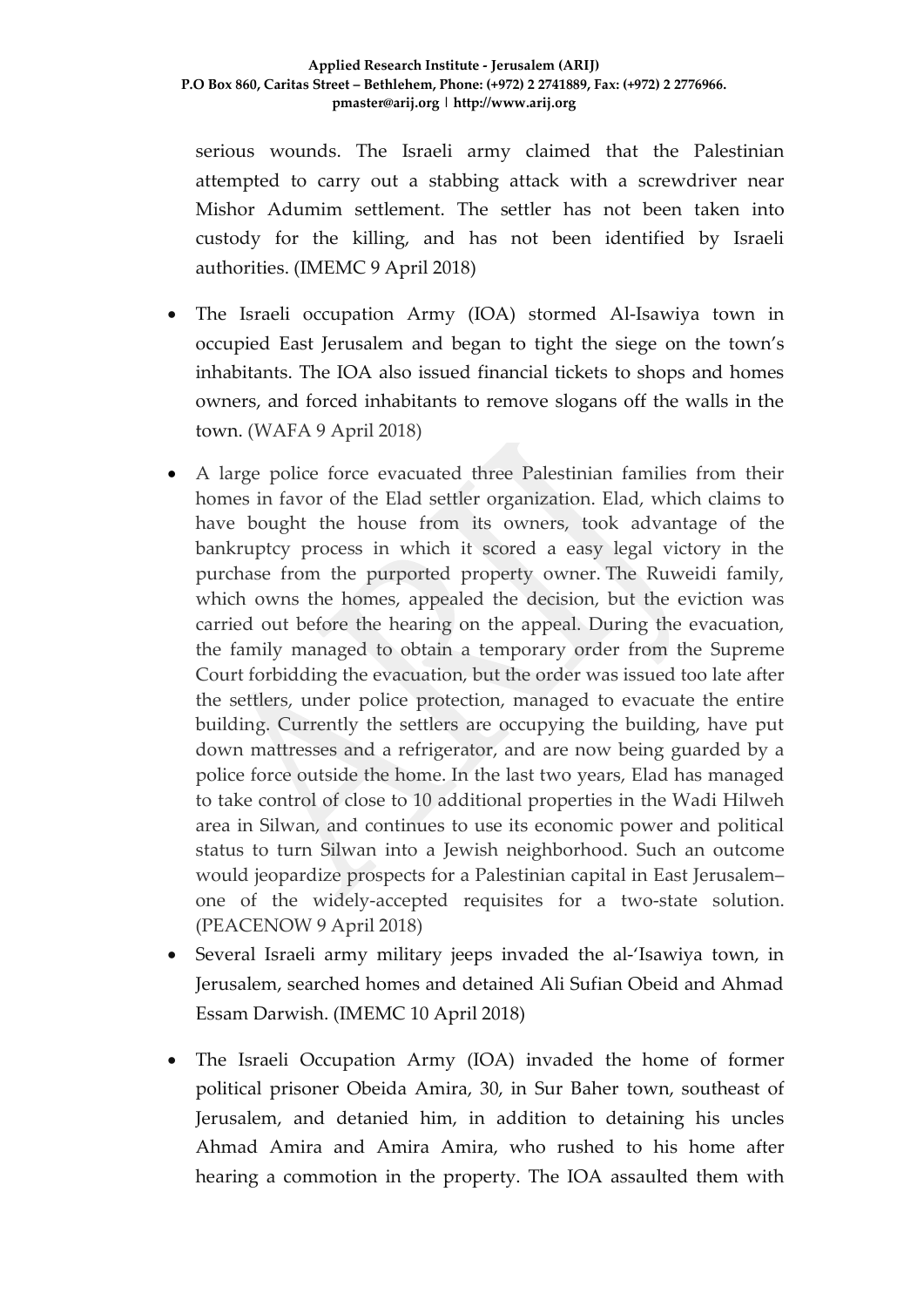clubs and Taser guns, before detaining them, and took them to an interrogation facility. Furthermore, the IOA stormed and ransacked many homes in the town, and interrogated dozens of residents. (IMEMC 10 April 2018)

- The Israeli Occupation Army (IOA) detained Roshdi Yasser Khatib from his home in Hizma town in Jerusalem. (IMEMC 10 April 2018)
- 53 Israeli settlers, and 25 members of the Israeli Intelligence police and the Israeli Occupation Army (IOA) stormed Al Aqsa Mosque, from Al Mughrabi gate, carried out provocative tours in the courtyard of Al Aqsa Mosque, amid silent Talmudic movements near "Bab al-Rahma area. (WAFA 10 April 2018)
- The Israeli Occupation Army (IOA) shut down several gas stations in Hizma town in Jerusalem. The town has been under siege for the past ten weeks, in addition to constant invasions of homes and properties, as part of illegal collective measures imposed by the army to stop the ongoing protests. (IMEMC 10 April 2018)
- The Jerusalem Occupation Municipality plans to build 1,045 new housing units in several settlements in Jerusalem after the municipal committee approved the construction of 3,000 new units in the Gilo settlement two weeks ago. Within the context, the weekly "Kol Haer" newspaper reported that the "Tsarfti Shimon Construction Co." started to establish a new settlement project in the "Pisgat Zeev settlement" last week that consists of 92 housing units in 4 buildings near the Street 90. Moreover, Aharon Co. finished marketing of 65 housing units in the "Park Project in "Pisgat Ze'ev. (NBPRS 10 April 2018)
- The Israeli Occupation Army (IOA) shut down several gas stations in Hizma town in Jerusalem. The town has been under siege for the past ten weeks, in addition to constant invasions of homes and properties, as part of illegal collective measures imposed by the army to stop the ongoing protests. (IMEMC 10 April 2018)
- Seven Palestinians were injured, including a paramedic, during clashes with Israeli occupation Army (IOA) in the town of Abu Dis, to the east of Jerusalem. The paramedic was reportedly hit by a steel round in his head. (WAFA 13 April 2018)
- The Israeli occupation authorities isolated 7 Jerusalemites including a child from Al-Aqsa Mosque for two weeks. The IOA arrested Abdullah Murrar, Nidal Siam, Ismat Hammouri, Abdelrahman Hammouri,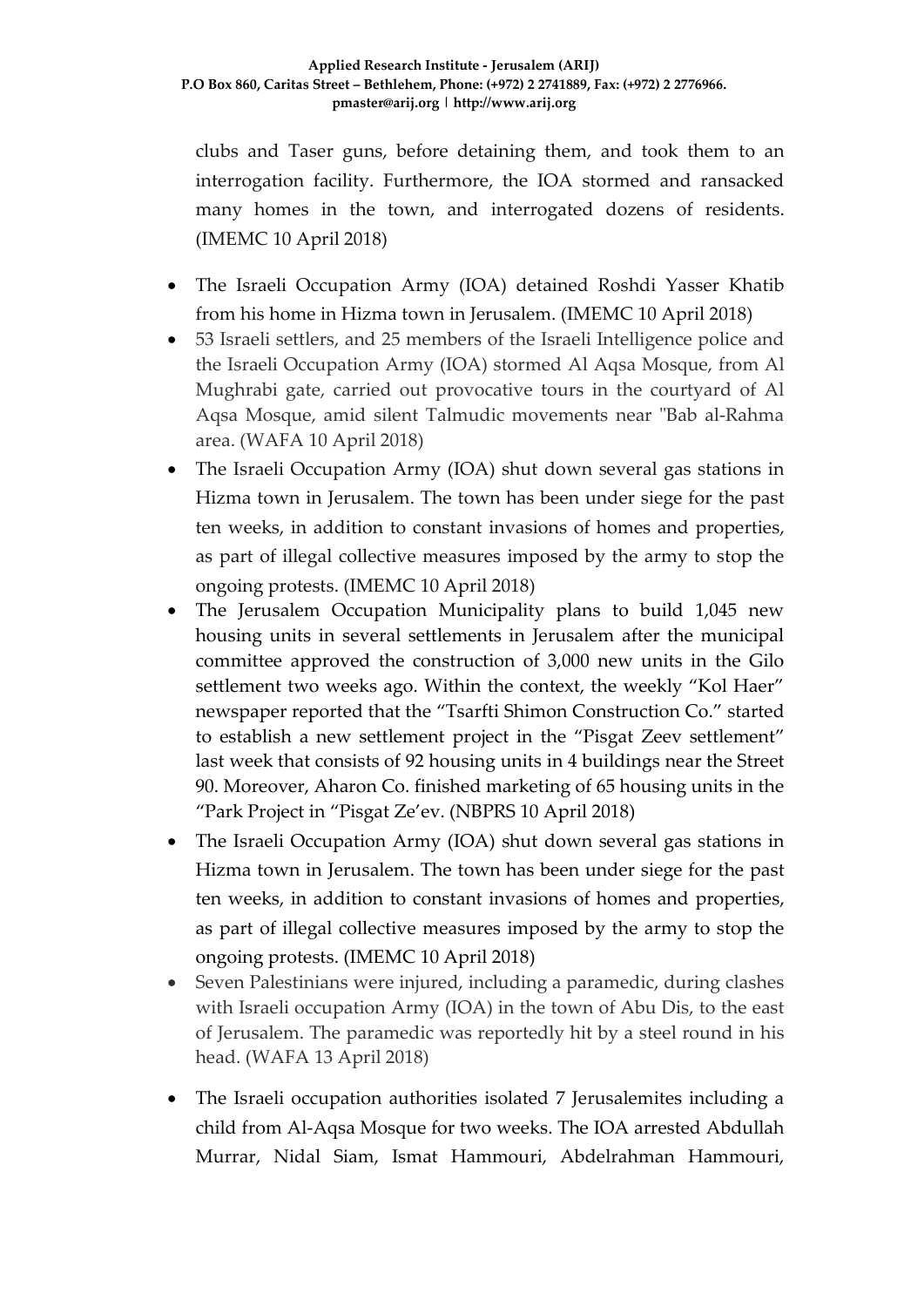Ra'fat Najib, Tawfiq Kaloti and Hamzeh Murrar while leaving Al-Aqsa Mosque as the policemen stationed at the gates followed the young men and arrested them. After interrogating them regarding the sit-in that was organized inside the courtyards of Al-Aqsa, the police decided to release them after signing a bail and on condition of The Israeli occupation army (IOA) invaded and searched homes in Shu'fat refugee camp, north of Jerusalem, and detained a former political prisoner, identified as Amir Khader Dibis, and Nidal Sheeha. (IMEMC 16 April 2018)

- Dozens of Israeli settlers rioted in the Old city of Jerusalem and surround the gates of Al-Aqsa Mosque during their monthly march, and under the protection of the Israeli Occupation Police and Army. The settlers held racist slogans calling for the expulsion and killing of Arabs, as the Israeli occupation army closed many of the city's streets. The Israeli Police also closed the road leading to the Old City from the side of the Lion's Gate (Asbat Gate), allowing the settlers to practice their rituals in this area, which is very close to Al Aqsa Mosque. (NBPRS 16 April 2018)
- Two Israeli settlers, in the early morning hours, have damaged a grave in Bab Al-Rahma historic Islamic cemetery, adjacent to the eastern wall of the Al-Aqsa Mosque, defiling it. The settlers were screaming racist slogans, insults and hatred while they were attacking the grave. (NBPRS, IMEMC 16 April 2018)
- An elderly Palestinian man has died of wounds he sustained as a result of being run over by a settler. The man, identified as Odeh Malash, 65, from Al-Doha town, in Bethlehem, the man was run over by an Israeli settler about a month ago, in the town of Shu'fat in Jerusalem, where he works. Malash has been in a coma in the al-Massaked Hospital, in Jerusalem, since then, and was announced deceased, as a result of his wounds. (IMEMC 16 April 2018)
- Israeli occupation Authorities carried out preliminary work to install more surveillance cameras in the town of Silwan, in occupied East Jerusalem. The IOA began digging the sidewalks in Be'er Ayyub neighborhood of Silwan, in preparation for the installation of surveillance cameras in the area to protect the settlers, who are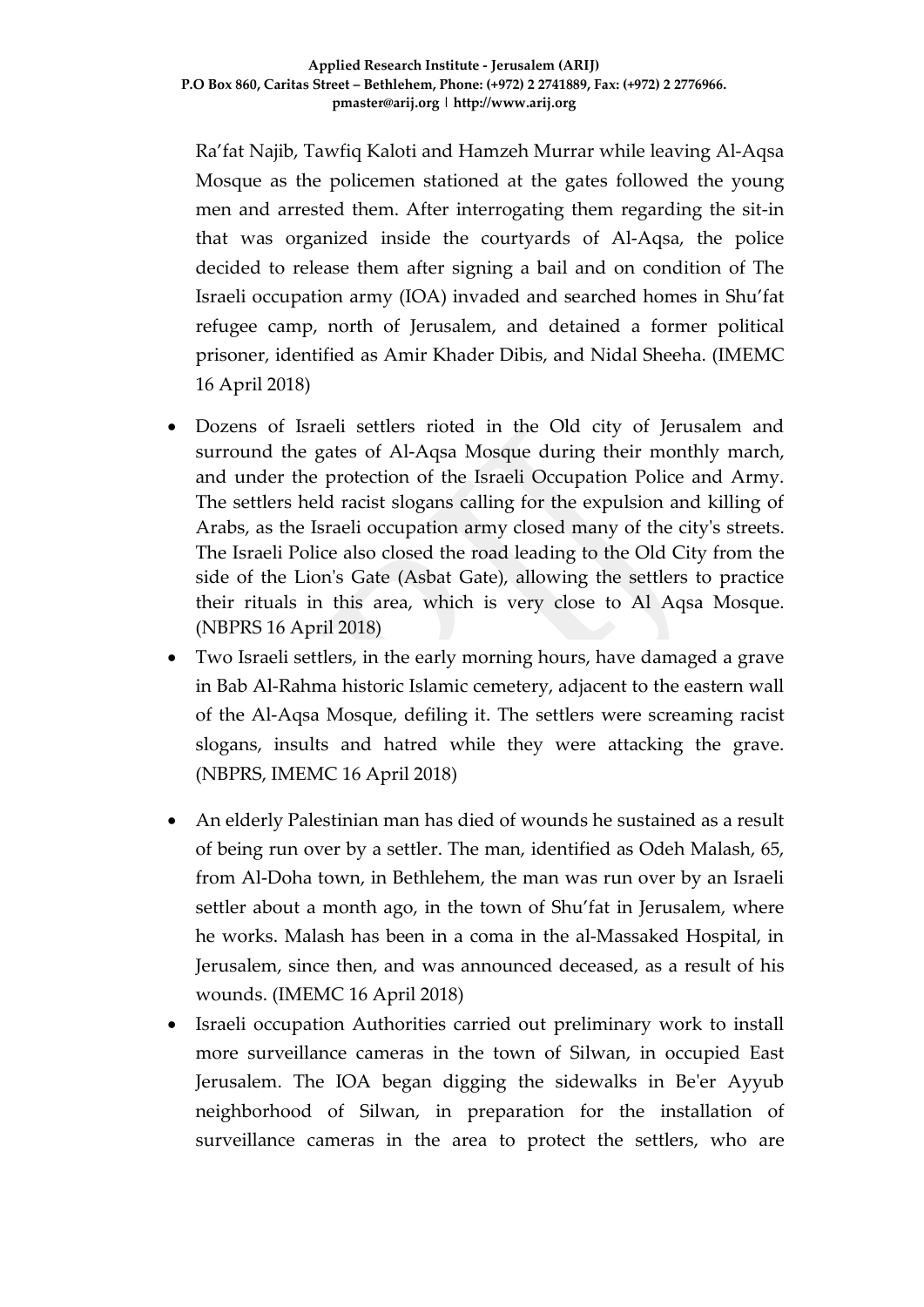deployed in several outposts in several neighborhoods of the town of Silwan. (WAFA 16 April 2018)

- The Israeli municipality of Jerusalem continued its excavations at Al-Yusufiya cemetery adjacent to the walls of Jerusalem from the side of the Lion's gate (Al-Asbat Gate). The closest route to As Sahera and the Lion's gate is no longer available to Palestinian citizens due to the Israeli closure of the road for about 10 months. The Municipality of Jerusalem had earlier placed a large sign in the area explaining that the road is closed under the pretext of maintenance work and excavations, but the aim behind the excavations, according to residents of the area, is the establishment of a Talmudic Park adjacent to the walls of Jerusalem. The property of the historical Islamic Yusufiya cemetery extends over an area of 14 dunums, from Burj al-Laqlaq area in the north to the Lion's Gate in the south. (NBPRS 16 April 2018)
- The Israeli Occupation Army (IOA) stationed at the Qalandia terminal, between Jerusalem and Ramallah, detained a young man from the Gaza Strip, after searching him and locating a hidden knife. (IMEMC 19 April 2018)
- The Israeli occupation authorities (IOA) extended the detention of Wafa Abu Jomaa and Amir Dibs from Jerusalem until Sunday for allegedly writing incitement on Facebook. The IOA detained Abu Jomaa After raiding her home in al-Tur neighborhood and Dibs, a freed prisoner, detained after raiding his home in Shufat refugee camp. (WAFA 19 April 2018)
- The Israeli occupation authorities (IOA) released Izzedine Mesbah Abu Sbeih from prison, on the condition of expelling him from the city of Jerusalem and putting him under house-arrest for five days. The IOA also ordered not to hold any celebrations on the occasion of his release. (WAFA 19 April 2018)
- Israel's Defense Minister signed an order closing Elia Youth Media Foundation, a media group for Palestinian youngsters in occupied Jerusalem. The military order signed by Avigdor Lieberman claims that the foundation is a "terrorist" organisation and must remain closed. In February, the Israeli Minister of Public Security, Gilad Erdan, decided on the closure of many Palestinian organisations in occupied Jerusalem. Among them were the Orient House, the Chamber of Commerce, the High Tourism Council, the Palestinian Centre for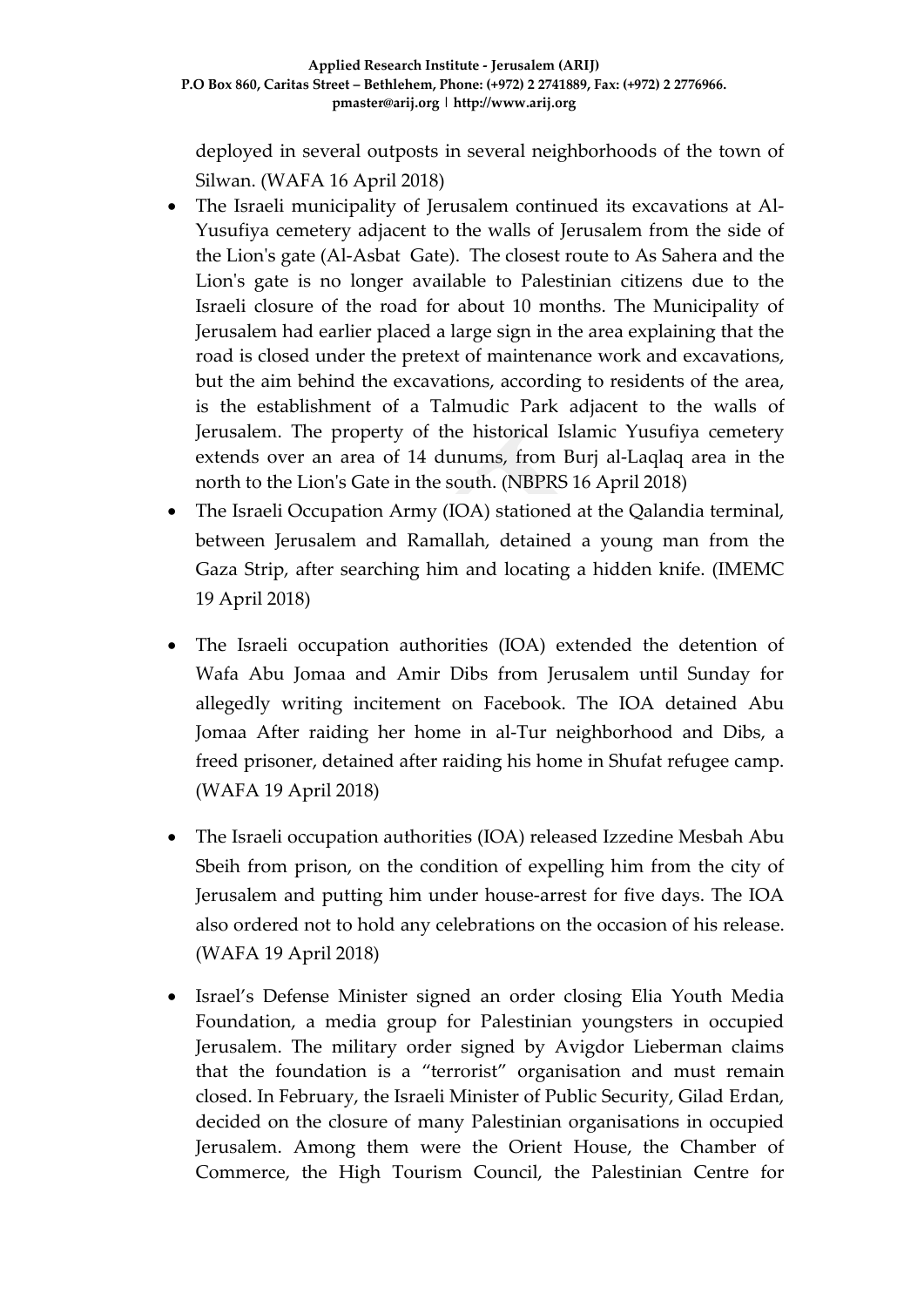Studies, the Palestinian Prisoners' Club and the Office of Social and Statistical Studies. [\(MEM](https://www.middleeastmonitor.com/20180418-israel-closes-youth-media-foundation-in-jerusalem/) 19 April 2018)

- A Palestinian man, identified as Ziad Zidani, 65 years of age, was injured after Israeli occupation Army (IOA) stormed his home in in the al-Bustan neighborhood in Silwan town, in occupied Jerusalem, and detained his son during a violent search of the property before hurling a concussion grenade at him. The IOA also detained a child identified as Mohammad Abu Rajab, from his home in al-Westa neighborhood during the invasion. The IOA also invaded and searched many homes in the town, especially in the al-Ein Street, al-Bustan and al-Westa neighborhoods, installed many roadblocks and hurled concussion grenades at the residents. (IMEMC 20 April 2018)
- Israeli police and Israeli authorities handed notices for the intended demolition of a number of residential and commercial structures in the neighborhood of Silwan in occupied East Jerusalem. Staff from the Israeli municipality of Jerusalem accompanied by police handed notices for demolition of a number of homes and structures in the area, citing construction without a permit as a pretext. (IMEMC 20 April 2018)
- On April 12, 2018, [Israeli Defense Minister Avigdor Lieberman](http://imemc.org/?s=avigdor+lieberman) issued an order to close the Elia Youth Media Foundation on Salah a-Din Street in downtown East Jerusalem under the pretext of practically recruiting the terrorist youth and preparing them to produce incitement videos. (IMEMC 20 April 2018)
- The Israeli Occupation Army (IOA) raided Qalandyia refugee camp north of Jerusalem city and summoned citizen Raed Fayez for interrogation. The IOA also raided Kafr Aqab and the airport's area and stormed a number of Palestinian homes. (WAFA 21 April 2018)
- The Israeli occupation Police stationed at the Damascus gate in occupied Jerusalem detained a Palestinian woman from Gaza as she left the city. The woman was accompanying a patient in one of Jerusalem hospitals. The IOA took her to one of the new observation towers in the city and then transformed her to the police station in the area to check her permit. (WAFA 22 April 2018)
- Plan 125195, an outline plan for the southeast of the Gilo neighborhood, is a derivative of the 2000 master plan for Jerusalem, which designated the area as a planning area for urban construction. It is required to submit a comprehensive plans a condition for promoting detailed plans. The plan is descriptive,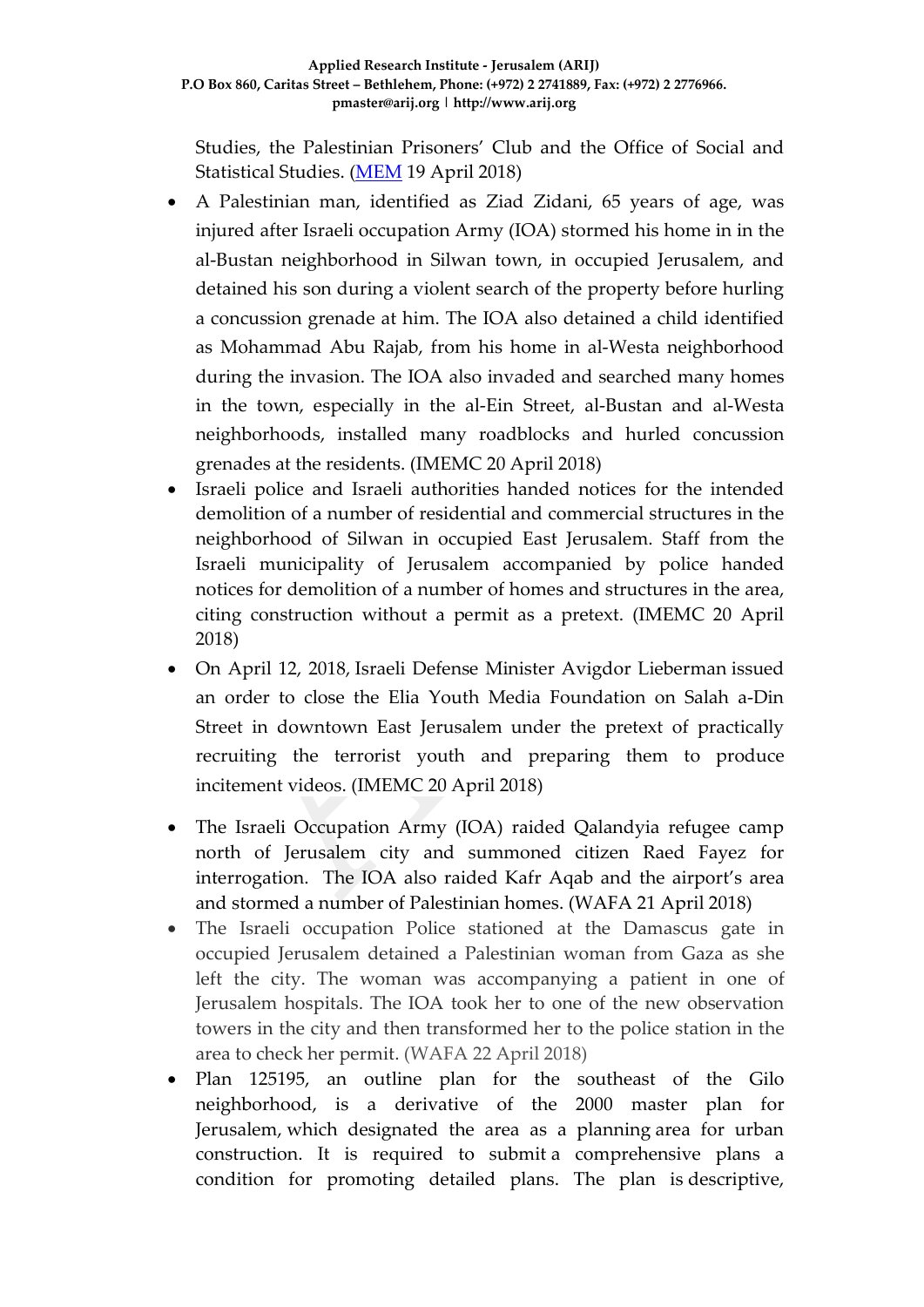#### **Applied Research Institute - Jerusalem (ARIJ) P.O Box 860, Caritas Street – Bethlehem, Phone: (+972) 2 2741889, Fax: (+972) 2 2776966. pmaster@arij.org | http://www.arij.org**

suggesting an urban wall along Highway 60 (the Tunnels Road), and includes public and commercial buildings and an additional 2,900 housing units in buildings of 12-15 floors and higher construction along Rosemary Street, along which will run the blue line of the light rail. In this plan, distribution of sites is proposed on a basis of cost, with the outline of the public section presented in detail. Plan 379594 of the urban artery along the "American Highway", located on the west of East Al-Sawahra includes areas of commerce and trade, housing, public areas and hotels. The proposed plan is derived from the master plan for East Al-Sawahra. It allows the addition of 708 residential units, including varied use for commerce, trade and hotels (totaling 300,000 square meters) along the road between Ein el-Luza and the Sheikh Sa'id Junction in the south, as well as the addition of public buildings and open public spaces. The plan suggests distribution of sites on the basis of cost, while trying as far as possible to provide areas for the needs of the public in each compound. The "American Highway" route is already under construction, and the current plan will enable areas of commerce and trade for the entire region. The plan was coordinated with neighborhood representatives and landowners along the route.  $($ <u>M</u> 22 April 2018)

- The Israeli Occupation Army (IOA) have attacked and closed down a print shop in Beit Anan village, northwest of Jerusalem, under the pretext of printing "inciting materials", The IOA invaded the area at 6:00 AM, where they partially demolished the building, seized printers and computers worth tens of thousands of shekels. The IOA also served the owner with an order to close the print shop and stop their work, as of today. (IMEMC 22 April 2018)
- The Israeli occupation Army (IOA) and bulldozers demolished a cafe shop near Qalandyia border crossing in occupied East Jerusalem to expand the crossing. (WAFA 22 April 2018)
- The Israeli Occupation Army (IOA) invaded the Schools Street and the areas around the al-Quds University in Abu Dis town, southeast of Jerusalem. Clashes had broken out between young Palestinians and Israeli soldiers in the vicinity of the Abu Dis campus after the Israeli Occupation Army (IOA) raided the town and the university area to seal holes Palestinians have drilled in the apartheid wall Israel had built to separate the town from bordering East Jerusalem. The Israeli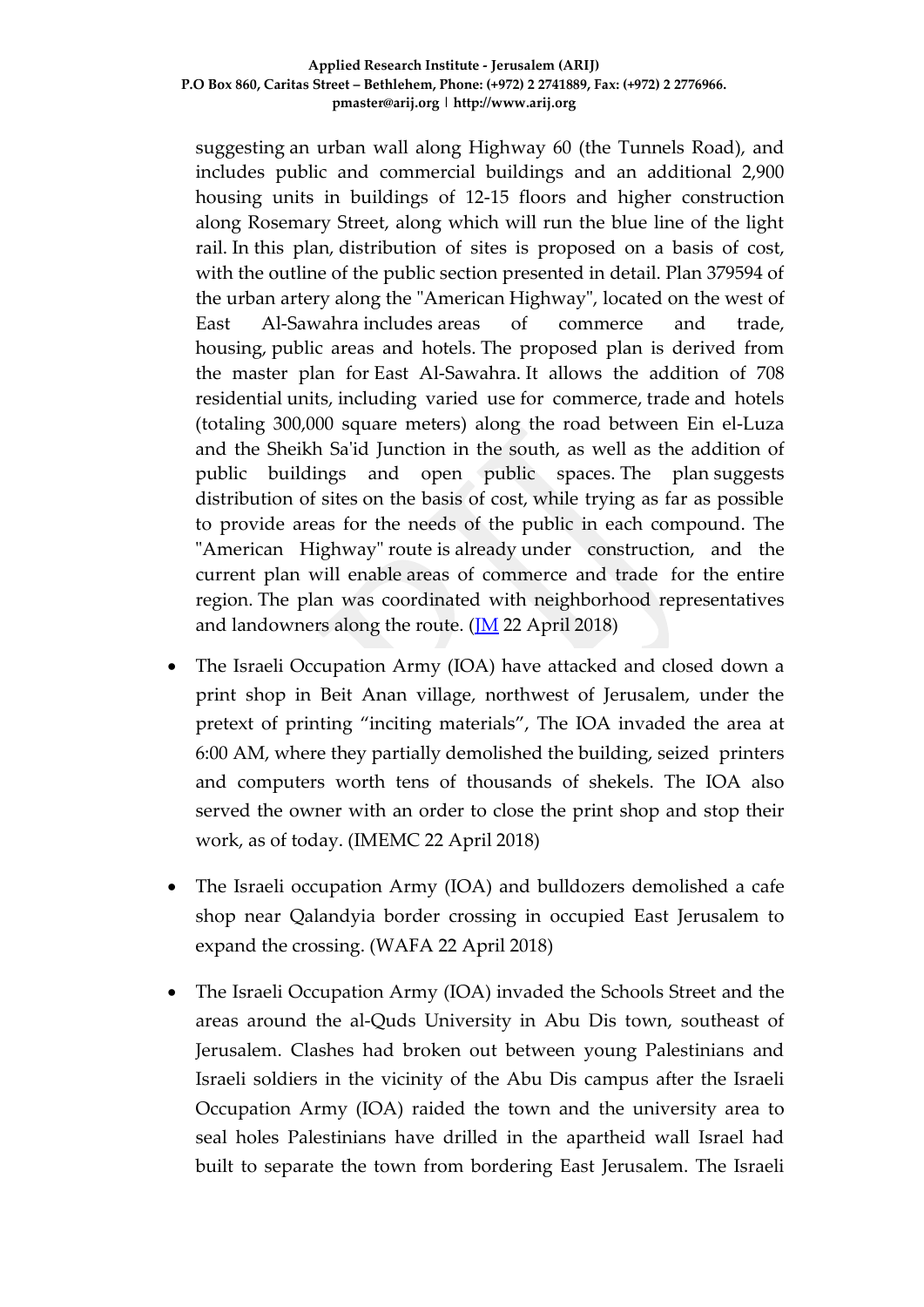army shut down two schools in the area, a vocational college and an area around al-Quds University campus to seal shut the holes in the wall and to set up surveillance cameras in the area, where clashes usually occur. (WAFA 23 April 2018)

- The Israeli Occupation Army (IOA) invaded Abu Dis town, southeast of occupied East Jerusalem, and fired many live rounds, rubber-coated steel bullets and gas bombs, causing scores on injuries, including some who were shot with live bullets. The IOA attacked dozens of Palestinians who protested the invasion into the Schools' Street, and around the Al-Quds University. The army fired many live rounds, rubber-coated steel bullets and gas bombs at the protesters, wounding many, including some who were shot with live rounds, and causing scores to suffer the effects of teargas inhalation. The invasion was the second in less than 24 hours, after the soldiers invaded the town, and fired dozens of concussion grenades, gas bombs and live rounds at local youngsters, who hurled stones at them. Many Palestinians were injured, some with live rounds. (IMEMC 23 April 2018)
- In occupied Jerusalem, dozens of Israeli soldiers invaded the al- 'Isawiya town and Shu'fat refugee camp, also searched many homes and detained nine Palestinians. The detained Palestinians have been identified as Hussein Shadi Obeid (child), Qussai Dari, Adam Fadi Mustafa, Adham Sabta, 'Esmat 'Obeid, Mohammad Marwan 'Obeid, and 'Odai Ayman, Mohammad, from al-'Isawiya, in addition to Tha'er ad-Dabet and Monther Najjar, from Shu'fat refugee camp. (IMEMC 23 April 2018)
- The Israeli occupation Army (IOA) detained a young man, identified as Rashid Resheq, after invading and searching his home in the Old City of Jerusalem, and took him to an interrogation facility. (IMEMC 23 April 2018)
- The Israeli occupation Army (IOA) banned four guards at Al-Aqsa Mosque from entering the premises for varying periods of time ranging between a month and six months. The ban targeted six guards and no grounds for the ban were provided so far. (WAFA 23 April 2018)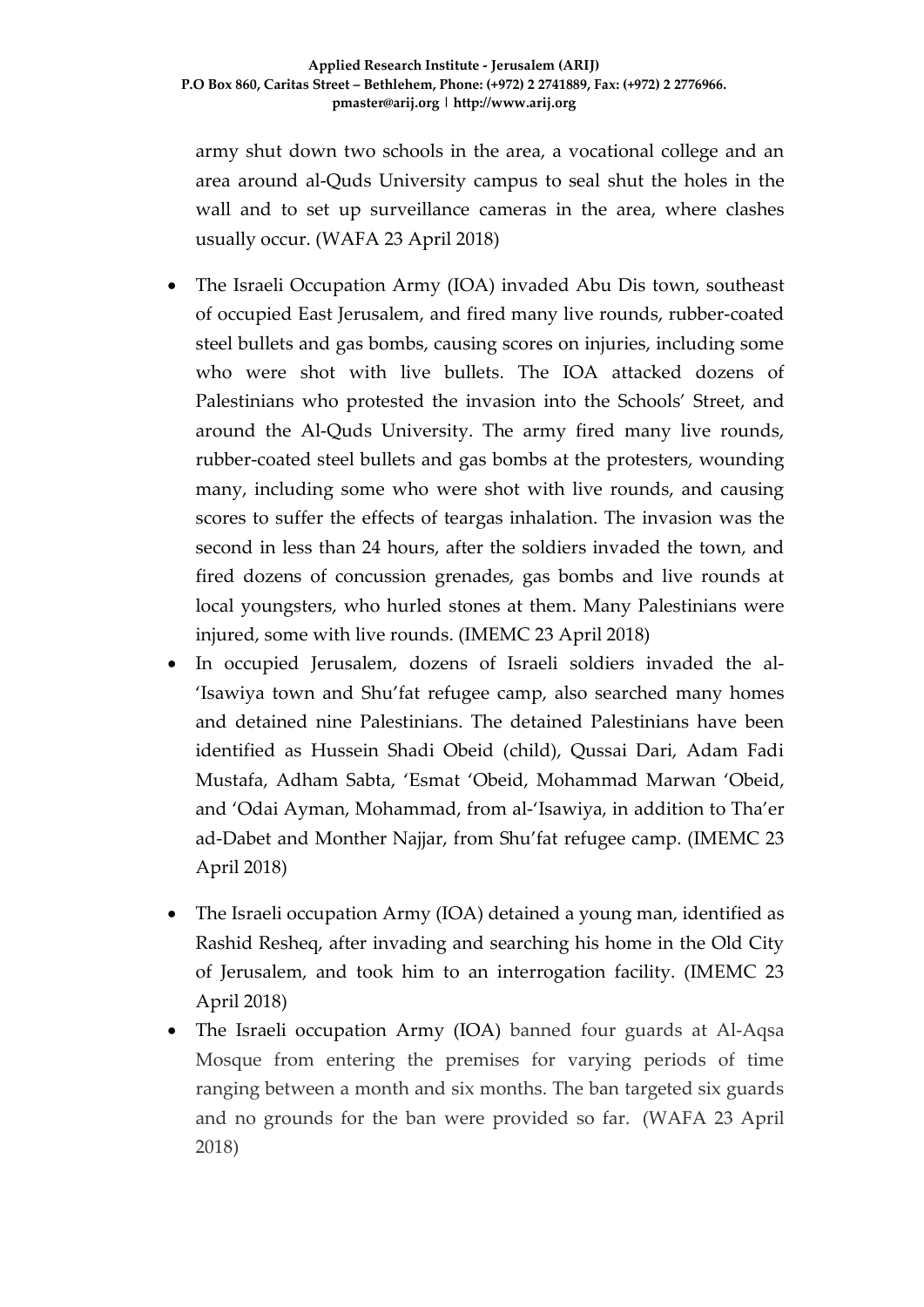#### **Applied Research Institute - Jerusalem (ARIJ) P.O Box 860, Caritas Street – Bethlehem, Phone: (+972) 2 2741889, Fax: (+972) 2 2776966. pmaster@arij.org | http://www.arij.org**

- Members of the Israeli organization, Price Tag, vandalized dozens of Palestinian-owned vehicles and spray painted anti-Arab slogans on homes in the village of Beit Iksa, to the northwest of Jerusalem. The Israeli settlers damaged more than 20 vehicles and painted slogans that said "death to Arabs" and "price tag", among other racist, anti-Arab slogans. (WAFA 23 April 2018)
- 40 Israeli settlers, 41 Yeshiva students and 15 members of the Israeli Intelligence Police raided Al Aqsa Mosque through Al Magharbeh gate and carried out provocative tours amid intentions to perform Talmudic rituals. (WAFA 23 April 2018)
- Israeli bulldozers razed lands belonging to Palestinians from the village of Sur Baher, to the southeast of occupied Jerusalem, in spite of ongoing legal battle between its Palestinian owners and the Israeli authority. The bulldozers uprooted olive trees planted on 56 dunums, of farming land. The trees and land belong to four local families and has been planted for over 100 years with 500 olive trees, which landowners cultivate and harvest every year. The Israeli Authorities sealed off the area before the bulldozers proceeded to destroy the land and uproot the trees. A legal case regarding the land is pending in Israeli courts and has not been settled yet. Additionally there is an Israeli court order barring any work on the land for two months until a decision is made regarding its future. In 1972, Israeli authorities decided to seize this land. The owners objected to the decision, showing land deeds proving their ownership of the land. The judge, in 1984, banned construction on the land but allowed owners to use it for farming purposes. Israel announced its intention to build a settlement on the land 2010. The settlement was supposed to include 160 housing units exclusively for retired Israeli police and military members. (WAFA 23 April 2018)
- The Israeli occupation Army (IOA) invaded at dawn, Silwan town, south of the Al-Aqsa Mosque, searched homes and detained a child, identified as Mohammad Samer Sarhan, 14. (IMEMC 24 April 2018)
- The Israeli occupation Army (IOA) invaded homes in the al-'Isawiya town, and detained two young men, identified as Mohammad Soheib Moheisin, and Husam Sameeh Oleyyan. (IMEMC 24 April 2018)
- The Israeli occupation Army (IOA) detained three children identified as Tareq Firas Mohammad, 15, Yousef Khalil Mustafa, 15, and Ala'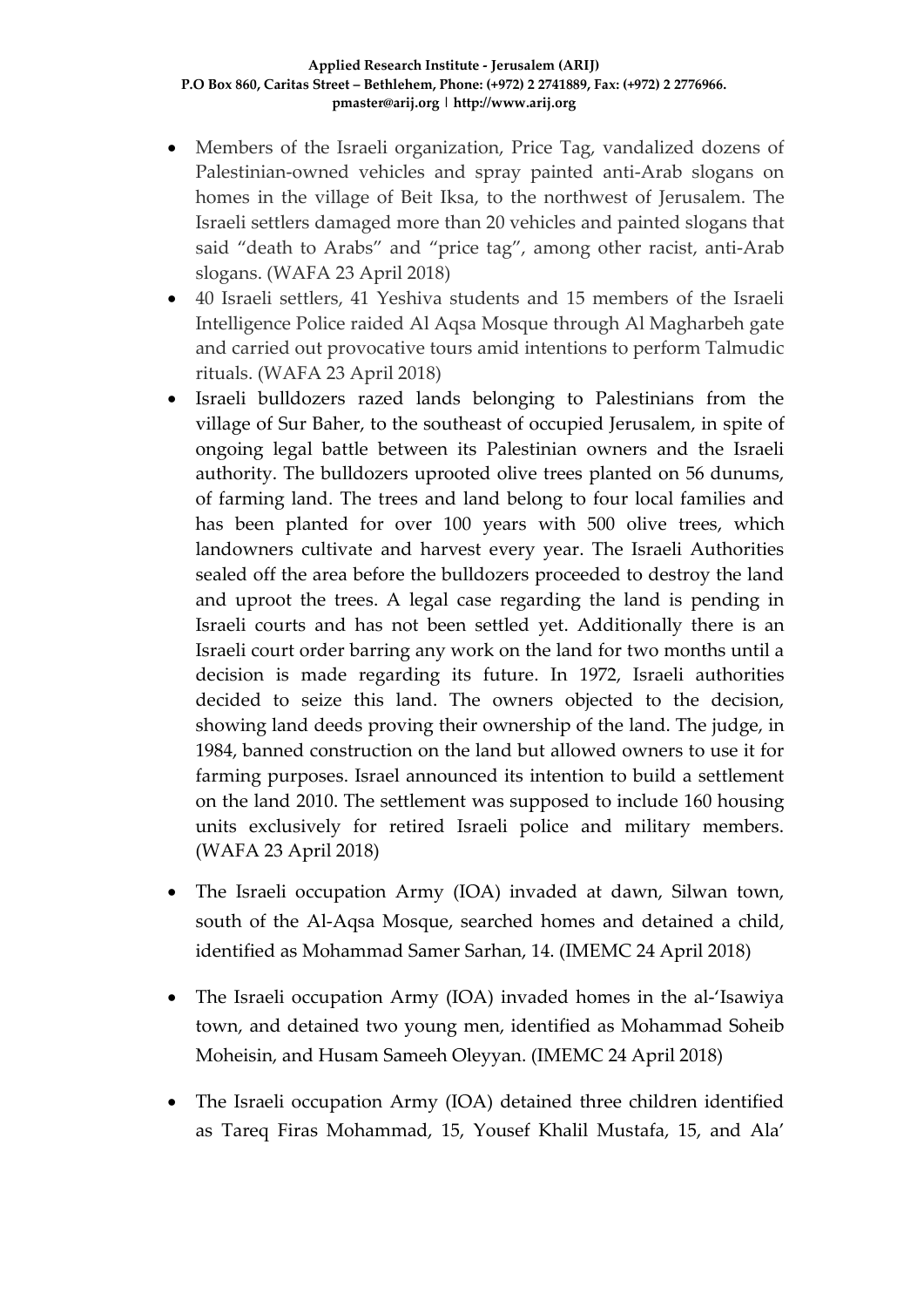Hamdan, 16, from their homes in al-'Isawiya town. (SILWANIC 24 April 2018)

- The Israeli occupation Army (IOA) detained Rashid Resheq, 19, and Khaled as-Sokhon, in al-Wad Street, and Abdullah al-Jolani, from Aqbat as-Saraya, in the Old City of Jerusalem. (IMEMC 24 April 2018)
- The Israeli occupation Army (IOA) summoned four of Al Aqsa Mosque Guards for interrogation at Al Qeshla detention center in Jerusalem city. The four Palestinians have been identified as Fadi Illian, Khaleel Al Tarhuni, Arafat Najeeb and Luai Abu As Saed. (WAFA 24 April 2018)
- The Israeli Occupation Army (IOA) closed roads leading to al-Quds University campus in the village of Abu Dis to the southwest of the occupied Jerusalem following clashes between Palestinians and the IOA stationed in the area. A number of Palestinians were injured from bullets and tear gas inhalation fired by the IOA. Intense clashes erupted between dozens of Palestinians and the IOA Tuesday night and continued until the early hours of Wednesday where the IOA fired tear gas and rubber bullets at the protesters who hurled rocks and empty bottles at them. (WAFA 25 April 2018)
- 74 Israeli settlers and 17 members of the Israeli Intelligence raided Al Aqsa Mosque in occupied Jerusalem from Al Magharba gate. (WAFA 25 April 2018)
- The Israeli occupation Army (IOA) prevented the Al-Aqsa reconstruction committee of the Islamic Awqaf Department from carrying out maintenance work inside the mosque and arrested one of the Awqaf employees, identified as Mahmoud Al-Anati, and took him outside the mosque. (WAFA 26 April 2018)
- The Israeli Occupation Army (IOA) detained two Palestinians in Jerusalem city after severely assaulting them in the old city of Jerusalem. The two have been identified as Hamza Qateina and Ahmad Al Basti. The IOA also assaulted two Palestinian women who were in the area. (WAFA 26 April 2018)
- More than 100 Israeli settlers including Yeshiva students, and escorted by the Israeli Occupation Army (IOA) raided Al Aqsa Mosque from Al Magharbeh gate and carried out Provocative Tours in the court yard of Al Aqsa Mosque. (WAFA 26 April 2018)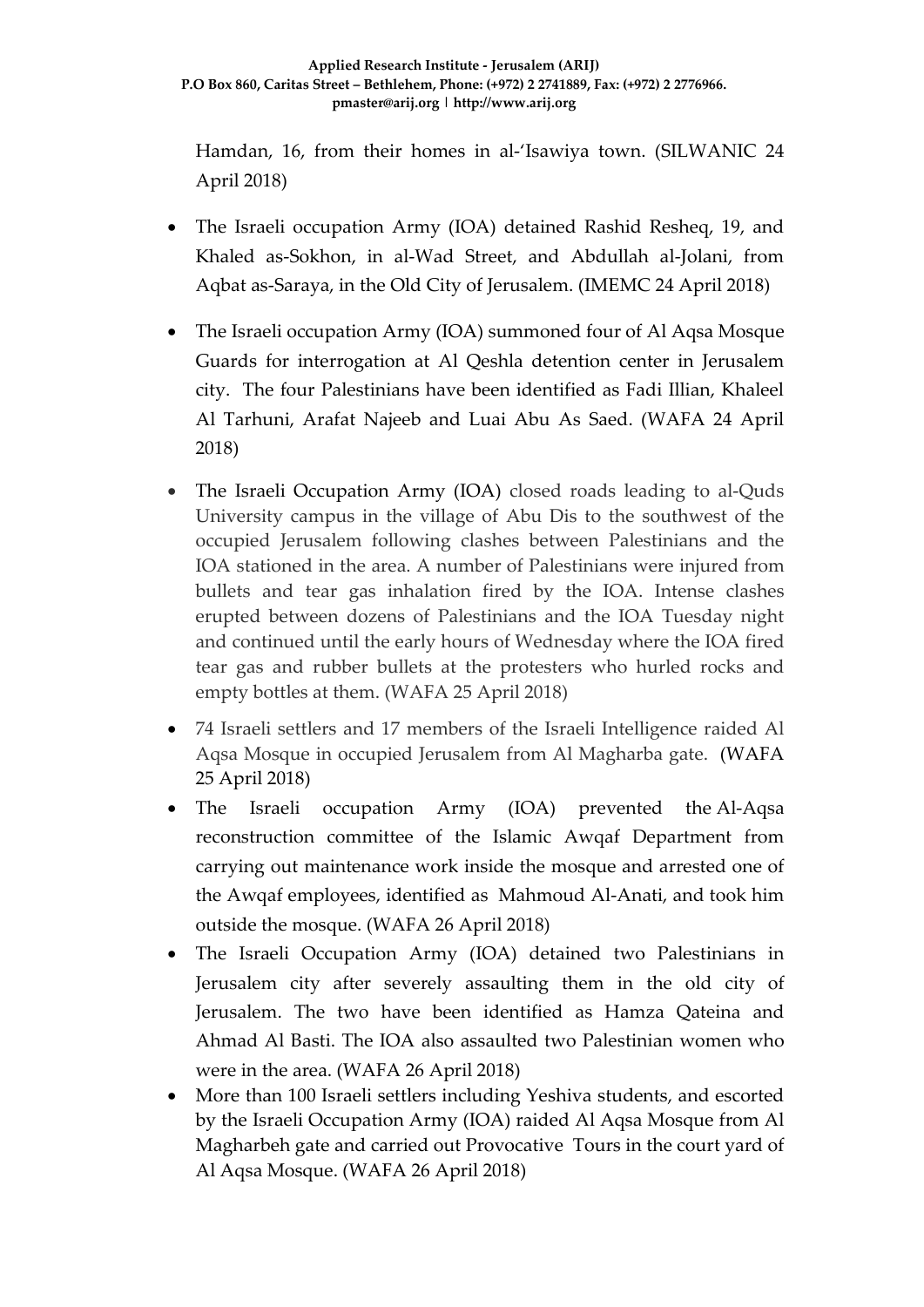- A Palestinian family from occupied Jerusalem had to demolish its own garage, in Wadi Hilweh neighborhood, in Silwan town, to avoid excessively high fees and fines by the City Council. The family of Eyad Ramadan, demolished its garage, which is attached to its home in Wadi Hilweh. The family received a demolition order three months ago, and tried to obtain all needed permits, but its applications and appeals were all denied. The police and soldiers invaded the property several days ago and informed the family that if it does not demolish the garage by Sunday, April 29<sup>th</sup>, the City Council will demolish it, and will impose fines that could exceed 60.000 Shekels. (IMEMC 28 April 2018)
- 62 Israeli settlers raided Al Aqsa Mosque from Al Magharbeh gate and carried out provocative tours in the courtyard of Al Aqsa Mosque. (WAFA 29 April 2018)
- Israeli occupation authorities decided to strip four Jerusalemite MPs of their permanent residency, under the pretext of not being loyal to Israel. The Israeli Interior Minister Aryeh Deri decided to revoke the residency of MPs Mohammed Abu Tir, Ahmad Attoun, and Mohammed Toutah, as well as that of the former Minister of Jerusalem Affairs, Khaled abu-Arafa. The decision came after the Knesset approved a new bill, earlier in March, that allows the interior minister to strip any Jerusalemite of their residency rights if they are involved in "terrorism" or "anti-Israel acts". (IMEMC 29 April 2018)
- The Israeli Occupation Army (IOA) detained Khaled az-Zeer from Bab ar-Rahma historic graveyard, in the eastern side of the Al-Aqsa Mosque in Jerusalem, after he and several Palestinians managed to enter the cemetery despite the closure and siege around it, as it has been subject to frequent Israeli violations. (IMEMC 30 April 2018)

### **Hebron**

• The Israeli Occupation Army (IOA) invaded the al-'Arroub refugee camp, north of the southern West Bank city of Hebron, searched homes and detained Ahmad Amjad Jawabra and a teenage boy, identified as Mahmoud Yousef Madhi. The IOA also stopped and searched cars at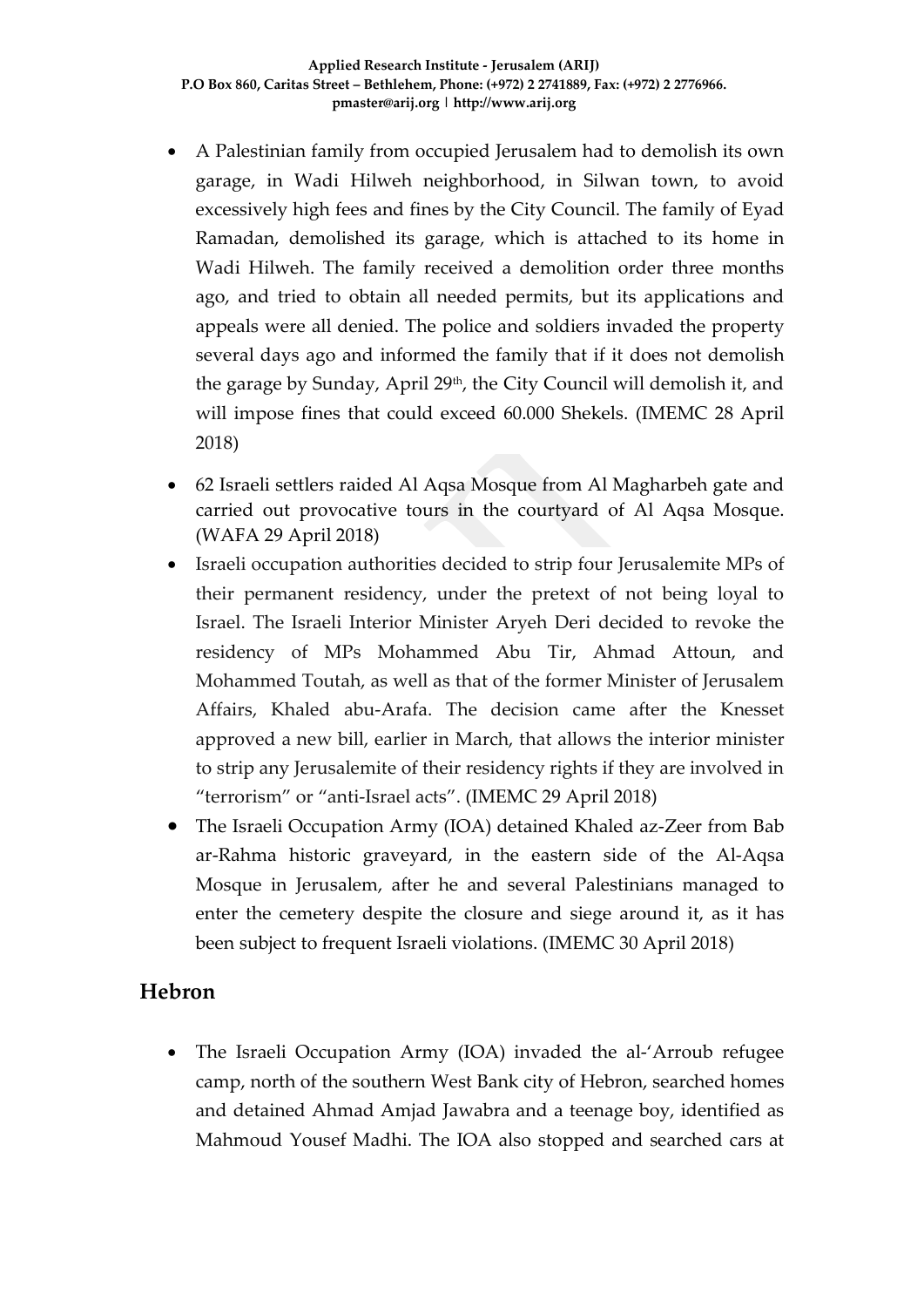the main entrance of the refugee camp, and interrogated many Palestinians while inspecting their ID cards. (IMEMC 1 April 2018)

- The Israeli settlers from the Gush Etzion settlement, nearby, flooded sewage into a 40-dunam orchard planted with grapes near the town of Beit Ummar, to the north of Hebron, in the occupied West Bank in order to damage the crops, which belong to Palestinian farmers. (IMEMC 1 April 2018)
- The Israeli occupation Army (IOA) stormed "Bir al-Ramah" archaeological site in Hebron city and closed it in front of the Palestinian movement in preparation for the settlers' visit to site and the performance of Talmudic rituals in the area. (WAFA 1 April 2018)
- Dozens of Israeli settlers stormed Far'a water spring, north of Dura, in Hebron Governorate and set up marches in the area to celebrate the Jewish holidays. The Israeli occupation Army (IOA) prevented Palestinian civilians and herders from reaching the area to protect the settlers. (WAFA 1 April 2018)
- The Israeli occupation Army (IOA) stormed al-Juwaya area, east of Yatta town, and ordered to halt the construction in a house owned by Hussein al-Jamal al-Nawaj'ah and a water-well owned by 'Issa Hassan Hussein al-Shawahin, under the pretext of building without a permit. (WAFA 1 April 2018)
- The Israeli occupation Army (IOA) stationed in the eastern suburb of Yatta, south of Hebron, detained an agricultural tractor loaded with construction material while on its way to Masafer Yatta, near Al-Tuwani area. The tractor is owned by Mahmoud Hussein al-Hamamdeh. (WAFA 1 April 2018)
- In Hebron, in southern West Bank, the Israeli Occupation Army (IOA) invaded and searched many homes, and reportedly confiscated a weapon. (IMEMC 2 April 2018)
- In Hebron, in the southern part of the West Bank, the Israeli Occupation Army (IOA) detained Khader Madhi, 24, the brother of [Omar Madhi,](http://imemc.org/article/74902/) 15, who was killed by the army on February 12, 2016. His other brother, Mahmoud, 14, was detained from his home in the al-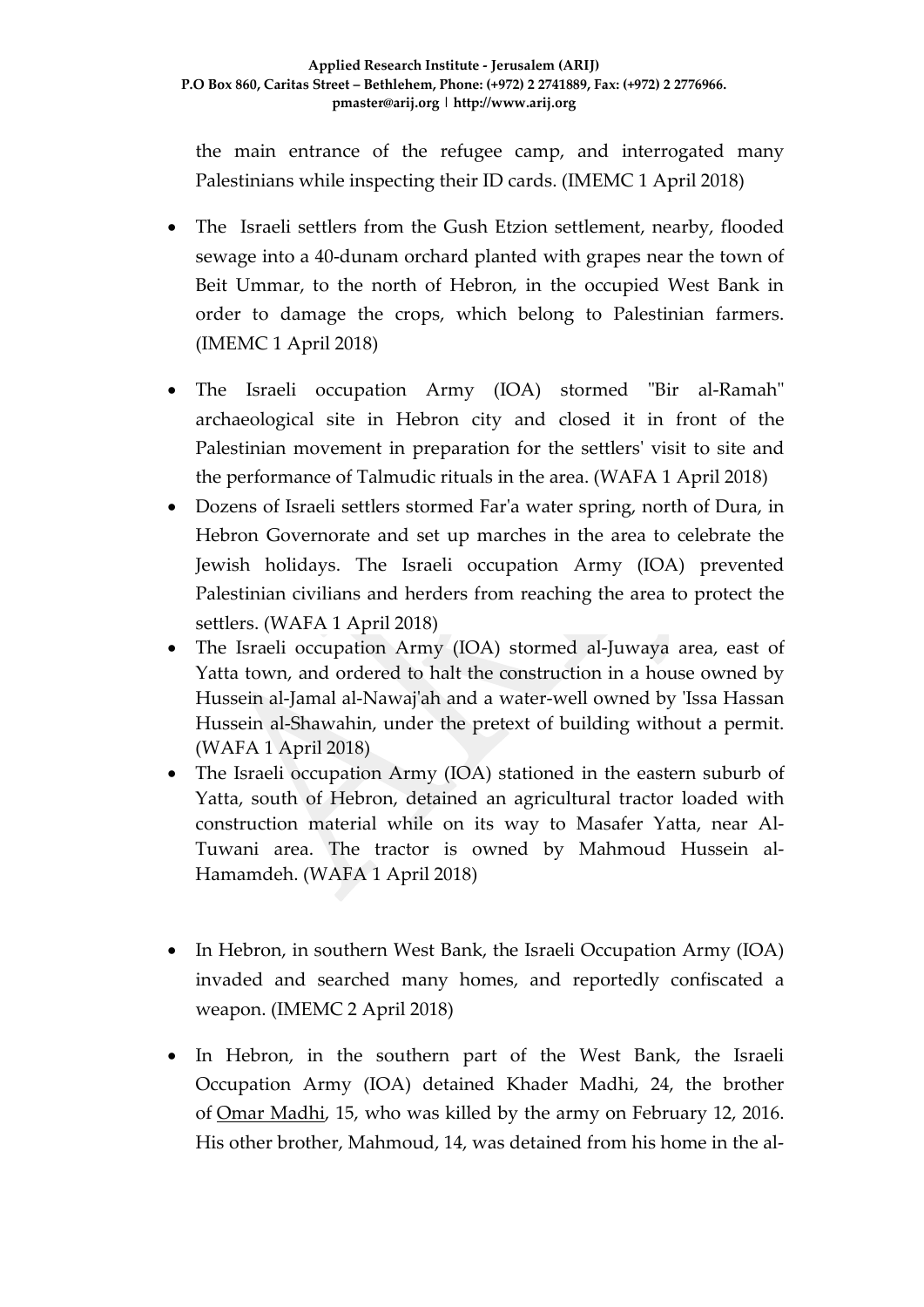'Arroub refugee camp, north of Hebron, several days ago. (IMEMC 3 April 2018)

- The Israeli occupation Army (IOA) forced Palestinian shop owners in the Old City of Hebron to close their shops to secure a march that will be held by settlers in the Old City and Bab Al-Zawia. (WAFA 3 April 2018)
- The Israeli "Civil Administration (ICA) issued a military order for the annexation of half a Dunam of Palestinian agricultural land, in Beit Ummar, north of the southern West Bank city of Hebron. The IOA confiscated half a Dunam of land (0.12 Acres) in Sider az-Zeitouna area, in the opposite direction of a military tower which was installed by the army at the main entrance of the town. The confiscation order states that the army will use the land for "security considerations," and to "installed a power transformer," to provide electricity for the military observation tower. The lands are privately owned by Ahmad and Mahmoud Younis Abu Ayyash, from Beit Ummar town. (IMEMC 3 April 2018)
- Israeli Settlers, escorted by the Israeli occupation Army (IOA), carried out Talmudic rituals in a Roman church located in the town of As Samoua, south of Hebron. The IOA closed several entrances in the town to secure the entry of settlers to pray in the area. (WAFA 4 April 2018)
- The Israeli Occupation Army (IOA) set up tents and military barriers at the entrances of Shu'ab Al Botom and al-Tuwani areas in Masafer Yatta, south of Hebron. (WAFA 4 April 2018)
- The Israeli Occupation Army (IOA) invaded Hebron city in the southern part of the occupied West Bank, searched many homes and attacked several Palestinians before detaining one Palestinian, identified as Abed Ahmad Abu Sneina, after storming and ransacking his home in the city. The IOA also searched many homes in the city, and assaulted several Palestinians, causing cuts and bruises. Owners of two of the invaded homes have been identified as Mohammad Khalil Zama'ra and Zohdi Sharabati. (IMEMC 5 April 2018)
- The Israeli occupation authorities (IOA) detained Khalil As Said at Abu Ar Reesh checkpoint near the Ibrahimi Mosque in Hebron Old city in southern West Bank. (WAFA 15 April 2018)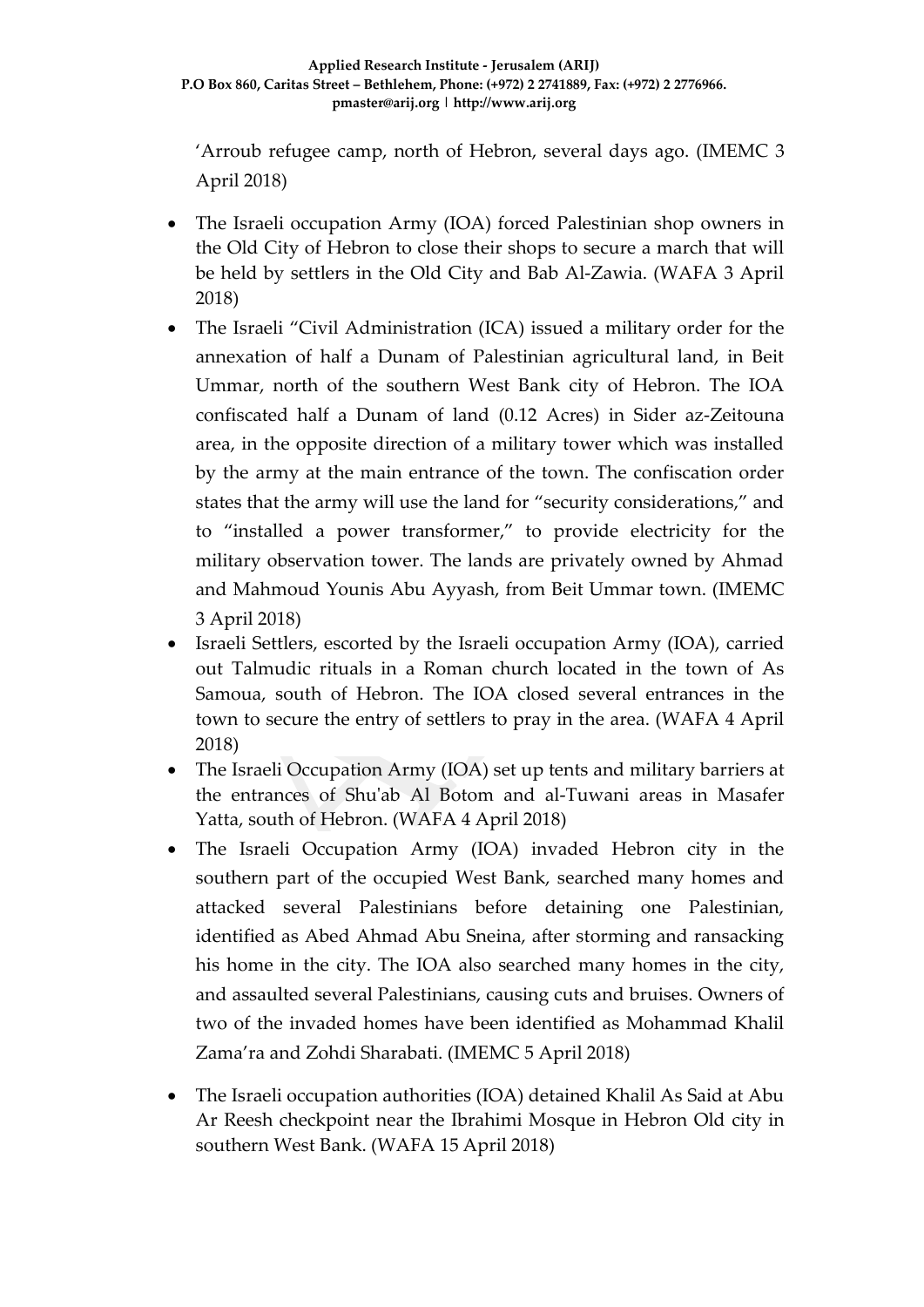- Israeli Settlers attacked and assaulted Qafisha family in al-Sahla area in the old city of Hebron and seized the water tanks installed on the roof of the family's house which houses the families of the two brothers, Abdel Ghani and Tareq Qafishah. The settlers also threw bottles and dirt at the family's house. (WAFA 5 April 2018)
- The Israeli Occupation Army (IOA) installed many roadblocks, especially on roads leading to communities south of Hebron, and the main entrances of various nearby villages and towns. (IMEMC 5 April 2018)
- The Israeli Occupation Army (IOA) attacked dozens of nonviolent Palestinian protesters in Hebron, in the southern part of the occupied West Bank, directly after noon prayers, and caused many to suffer the effects of teargas inhalation. The IOA broke into and ransacked many homes and occupied their rooftops to use them as firing posts, in addition to invading and searching stores. Many Palestinians suffered the severe effects of teargas. (IMEMC 6 April 2018)
- In Hebron, in the southern part of the West Bank, the Israeli Occupation Army (IOA) invaded many homes in the al-Fawwar refugee camp, south of the city, and searched them before detaining Rida Monir Miqbil, 17. (IMEMC 8 April 2018
- The Israeli Occupation Army (IOA) chased a Palestinian teenage boy while riding his bicycle near the Tiwani village, east of Yatta, south of the southern West Bank city of Hebron, and rammed him with their jeep. The military jeep chased the teen, Qussai Mousa Abed-Rabbo, 17, while he was riding his bicycle, and rammed him with their jeep. The teen suffered various fractures, cuts and bruises, while the soldiers who rammed him just drove away, leaving him on the side of the road. (IMEMC 9 April 2018)
- Israeli military authorities issued administrative detention orders against 33 Palestinians in the period from March 25 until April 2. The Israeli authorities issued two-month administrative detention order against Khadeja Rabai, 30-year-old mother of five from Yatta, to the south of Hebron, pointing that she has been detained since October 10, 2017. 12 orders were issued against Palestinian detainees for the first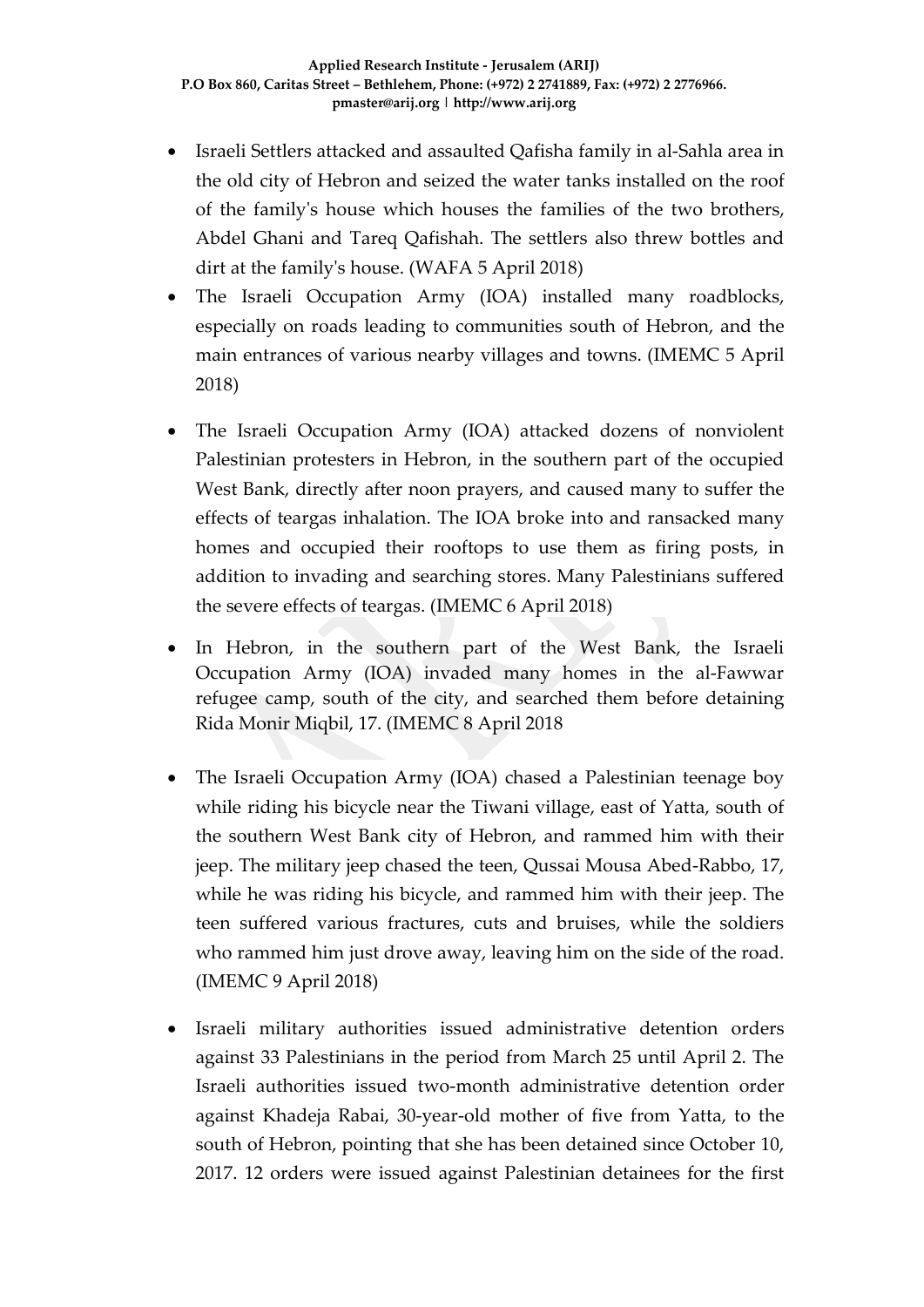time or against former detainees who were re-detained after they have been released and the rest has had their detention orders renewed. (PPS, WAFA 9 April 2018)

- Israeli settlers sprayed racist slogans on road signs on bypass roads that lead to illegal Israeli settlements of Shim'a and Otniel, which are built on lands belonging to Palestinians near the town of al-Samou in southern Hebron. The settlers' racist slogans included "death to Arabs," "payback," and "Arabs are dogs," among others that included threats and calls on expelling Palestinians. (WAFA 9 April 2018)
- In Hebron, in the southern part of the occupied West Bank, the Israeli Occupation Army (IOA) detained a former political prisoner, identified as Shehda Amro. (IMEMC 10 April 2018)
- The Israeli Occupation Army (IOA) invaded Beit Ummar town, north of Hebron, before storming into the home of former political prisoners Sufian Zaki Bahar, 42, and Ala' Mousa Za'aqeeq, 25, and summoned them for interrogation in the nearby Etzion military base and security center. (IMEMC 10 April 2018)
- The Israeli Occupation Army (IOA) claimed to locate a "Carlo" gun during searches in Yatta town, south of Hebron. (IMEMC 10 April 2018)
- Israeli settlers of the Gush Etzion settlement bloc, built on Hebron's land poured waste water on about 40 donums of land planted with grapes and almonds in order to expel the farmers from their land and confiscate it. (NBPRS 10 April 2018)
- The Israeli Occupation Army (IOA) break into Harm Ramah area in Hebron and prevented the residents from entering the area to enable the settlers from reaching and performing their prayers in it. (NBPRS 10 April 2018)
- Scores of settlers broke into Ein Fara area north of Dura and erected tents to celebrate the Passover. (NBPRS 10 April 2018)
- A house belonging to Husein Nawaj'ah, and a well belonging to Issa Hassan Husein Shawahin were targeted with stop building orders, under the pretext of being built without a license. (NBPRS 10 April 2018)
- Confiscating half a donum of land, north of Hebron, in the area of Sidr-Zaytouna, no. 582, basin 22, under the pretext of "security purposes."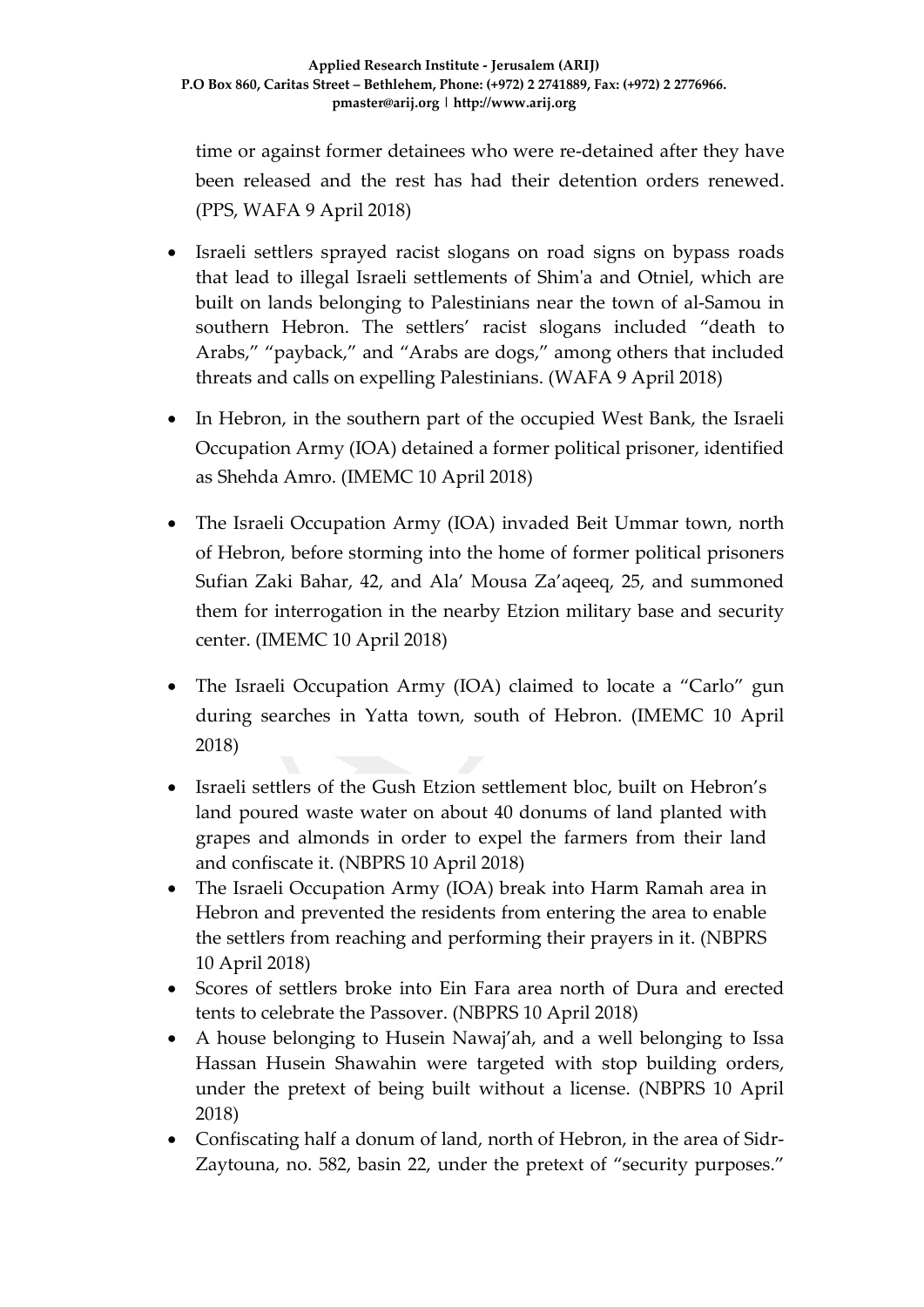The land belonging to, Ahmad and Mah'd Younis Abu Ayashn. (IMEMC 11 April 2018)

- The Israeli Occupation Army (IOA) invaded the al-'Arroub refugee camp, north of the southern West Bank city of Hebron, before searching homes, and interrogated many Palestinians while inspecting their ID cards. (IMEMC 11 April 2018)
- In Hebron in the southern West Bank, the Israeli Occupation Army (IOA) invaded Bani Neim town, east of the city, searched homes and detained an elderly man, identified as Oleyyan Mohammad Khalil, and his wife. (IMEMC 11 April 2018)
- The Israeli Occupation Army (IOA) invaded and searched homes in Doura town, southwest of Hebron, and detained a former political prisoner, identified as Ahmad Abdul-Majid Ibreiwish. (IMEMC 11 April 2018)
- The Israeli Occupation Army (IOA) invaded several alleys in the al- 'Arroub refugee camp, north of Hebron. (IMEMC 11 April 2018)
- The Israeli Occupation Army (IOA) invaded the family home of detainee Mohammad Abdul-Basset al-Hroub, from Deir Sammit town, west of Hebron, and violently searched it while interrogating the family. (IMEMC 12 April 2018)
- Detainee Sami Mohammad Janazra, 45, from the al-Fawwar refugee camp in Hebron, continues his open hunger strike for the  $18<sup>th</sup>$  day, in a protest against the renewal of his administrative detention. Janazra is suffering from a deterioration in his health condition, indicating that he lost much weight. Janazra was detained on 12 December 2017, and was held since then in administrative detention for four months. A few days before his detention ends, they renewed it for another time. (IMEMC 12 April 2018)
- Israeli Occupation army (IOA) prevented the rehabilitation of a historical building in the Old City neighborhood in Hebron, in southern West Bank. The IOA prevented the Hebron Rehabilitation Committee, the body in charge of maintaining old buildings in Hebron, from continuing the rehabilitation of the Abu Asab building, without clarifying the reason behind this. This was not the first time Israeli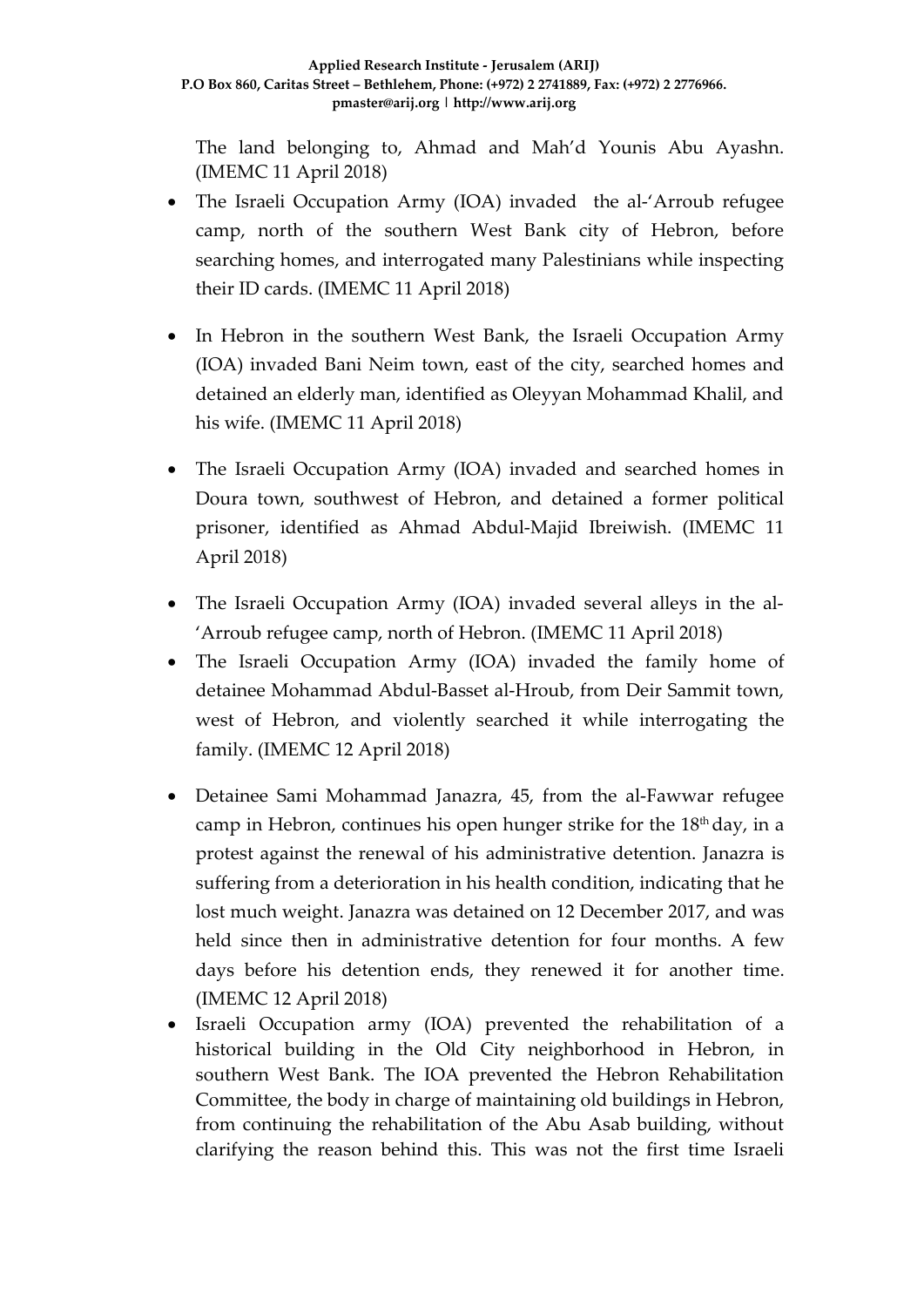army prevents rehabilitation works in the Old City of Hebron. (WAFA 12 April 2018)

- The Israeli occupation army (IOA) raided Deir Samet village, south of Hebron, detaining three Palestinian brothers after storming their family home. The IOA raided al-Hroub family jewelry stores, located in Hebron city, and seized about 40 kilograms of silver (worth of \$US21,500). (WAFA 13 April 2018)
- The Israeli occupation army (IOA) detained a 16-year-old minor during an overnight raid into Beit Ummar town, north of Hebron. (WAFA 13 April 2018)
- The Israeli occupation army (IOA) invaded Deir Samit town, before storming and ransacking the homes of Suleiman Younis Hroub, in addition to his sons, Sameeh, Mohammad and Mousa, and detained the three siblings. The IOA violently searched their homes and confiscated 40 kilograms of silver. (IMEMC 13 April 2018)
- The Israeli occupation army (IOA) invaded homes in Beit Ummar town, north of Hebron, and detained a teenage boy, former political prisoner Wahid Hamdi Abu Mariya, 16. (IMEMC 13 April 2018)
- The Israeli occupation army (IOA) invaded Ethna and Beit Awwa town, and closed the main gate leading to Wad al-Yaqeen in Bani Neim town, northeast of Hebron. During the invasions, the soldiers also broke into and violently searched many stores. (IMEMC 13 April 2018)
- Dozens of Israeli settlers from the illegal Israeli settlement of Ma'on and under Israeli army protection stormed the village of al-Tawana, in Masafer yatta area to the south of Hebron, in the southern West Bank, attacked villagers and their homes with rocks. (WAFA 14 April 2018)
- Dozens of Palestinians suffered from suffocation after inhaling tear gas fired at them by Israeli occupation Army (IOA) during an Israeli military raid into Asida area, near the main entrance of Beit Ummar town, in the West Bank Governorate of Hebron. The IOA stormed Asida area after failing to detain a resident amid the heavy firing of live ammunition and tear gas canisters toward Palestinians in the area, causing dozens to suffocate. The IOA also sealed off the main entrance leading to the town of Beit Ummar and forced owners to close their shops at gunpoint. (WAFA 15 April 2018)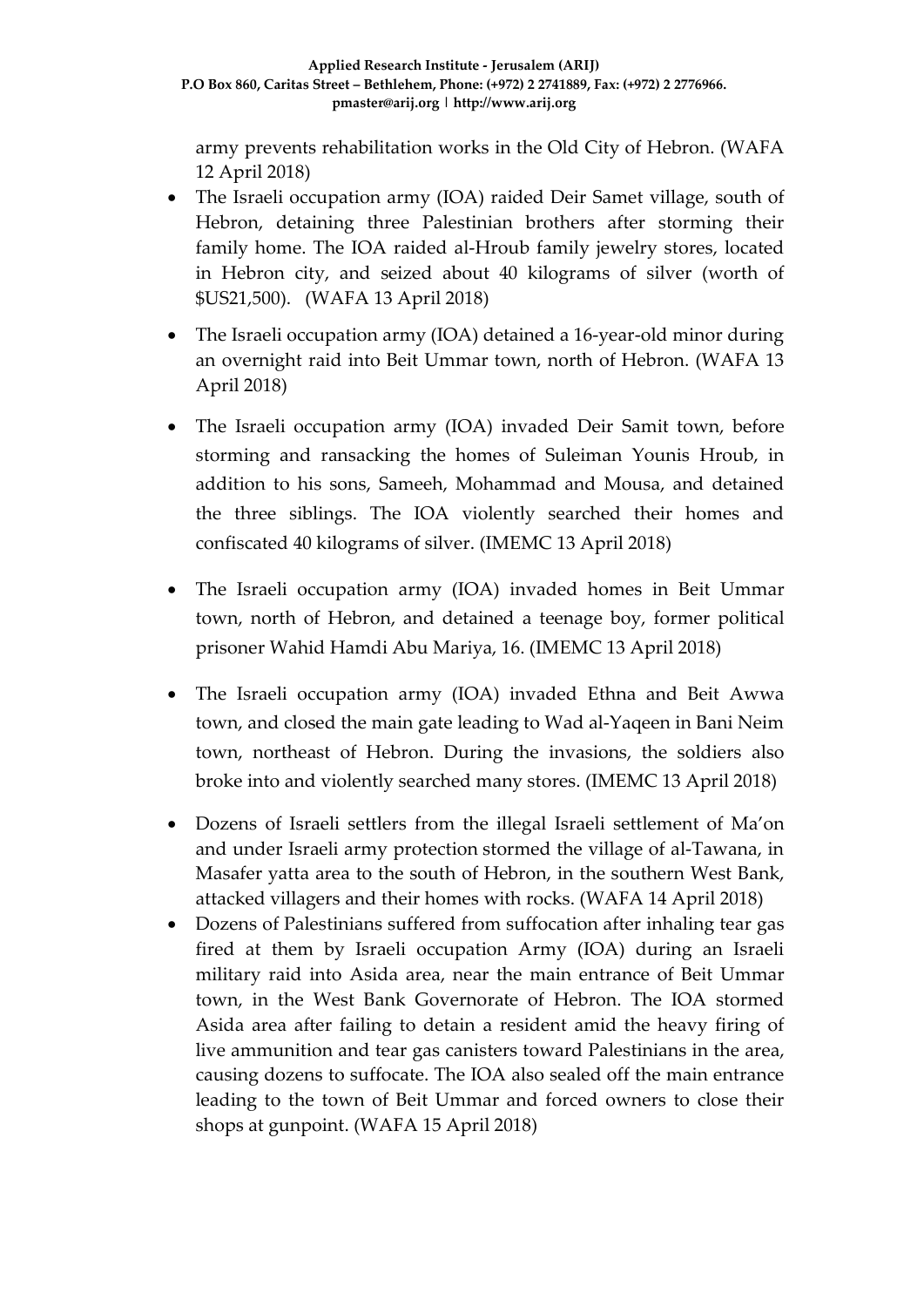- The Israeli occupation authorities (IOA) detained seven Palestinians from Hebron city and from the nearby town of Dura and (WAFA 15 April 2018)
- The Israeli occupation authorities (IOA) raided the refugee camp of al-Aroub north of Hebron city. Clashes erupted with Israeli troops as they broke in al-Aroub refugee camp, where they ransacked homes and fired teargas canisters at protesters. (WAFA 15 April 2018)
- The Israeli occupation authorities (IOA) notified to stop the construction work on a house belonging to a Palestinian resident to the east of Yatta town, south of the southern West Bank Governorate of Hebron. Staff from the Israeli civil administration, backed by military forces, stormed the al-Jawaya area, east of Yatta, and handed a local a notice ordering him to stop the construction works on his house. The local was identified as Hussain al-Nawaja'a. The order cited unpermitted construction as a pretext. (WAFA 15 April 2018)
- The Israeli occupation army (IOA) invaded 'Aseeda area, in Beit Ummar, and fired many live rounds, rubber-coated steel bullets and gas bombs, in addition to forcing many stores shut, after the soldiers failed to detain a Palestinian, they ambushed in that area. The IOA also attacked local activist Mohammad Awad, who was documenting the invasion and violations, and took him to the military tower at the main entrance of the town. (IMEMC 16 April 2018)
- The Israeli occupation army (IOA) detained Firas Yacoub Natsha, 12, from his home in the Old City of Hebron. (IMEMC 16 April 2018)
- The Israeli occupation army (IOA) detained Nasr Mohammad Rajoub and Younis Rajoub, from the al-Kum village, southwest of Hebron. (IMEMC 16 April 2018)
- The Israeli occupation army (IOA) invaded Beit Ummar town, north of Hebron, and the as-Seer nearby village, south of the town, searched homes and detained Yasser Awad Za'aqeeq, 27, before moving him to Etzion military base and security center, north of Hebron. (IMEMC 16 April 2018)
- The Israeli occupation army (IOA) invaded many neighborhoods in Hebron city, in addition to the towns of Bani Neim, Deir Samit, Doura and ar-Reehiyya, and installed many roadblocks, before stopping and searching dozens of cars and interrogated many Palestinians while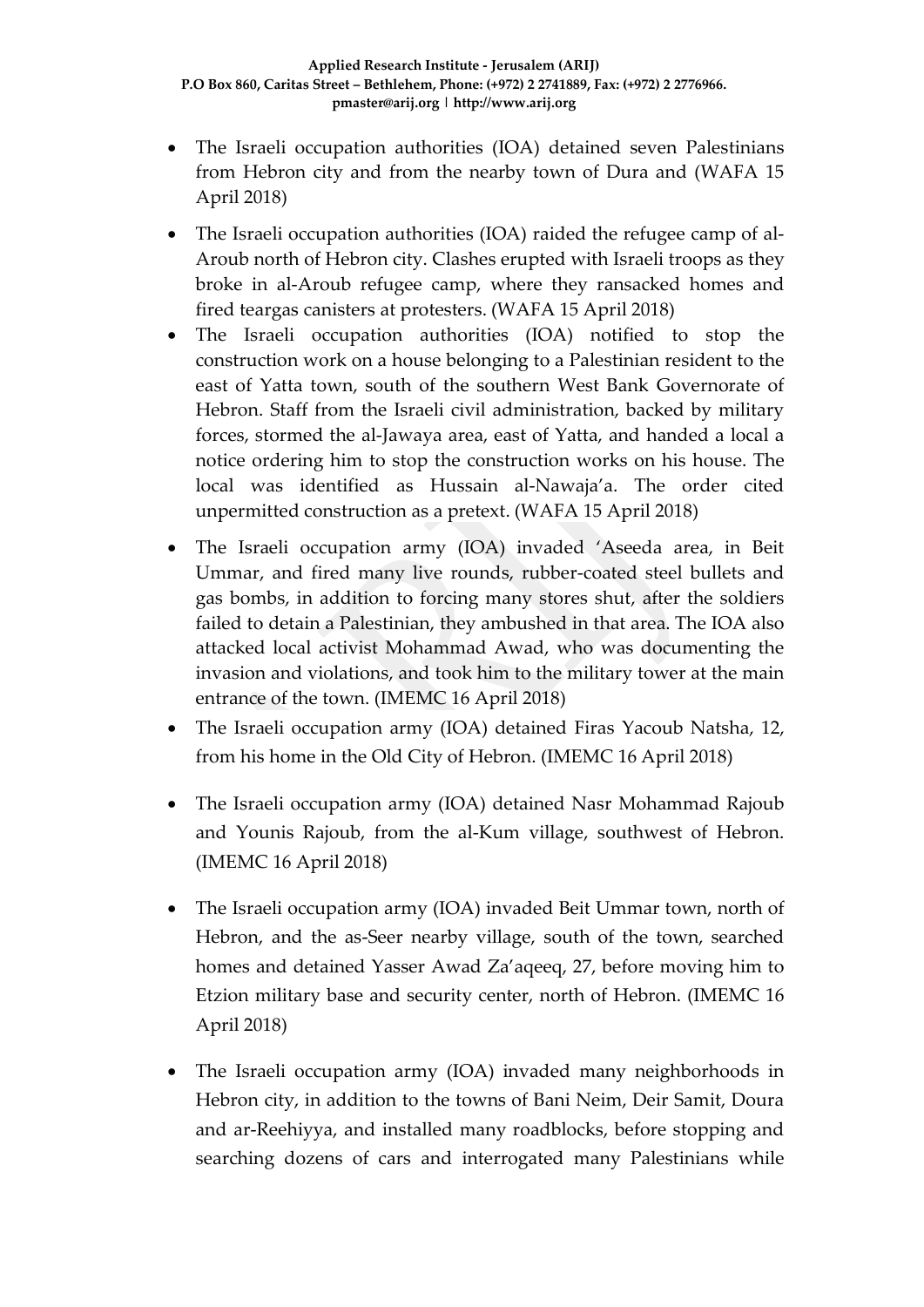inspecting their ID cards. The soldiers also installed a roadblock at Hebron's northern road, before stopping and searching dozens of cars, and interrogated many Palestinians. (IMEMC 16 April 2018)

- The Israeli occupation Army (IOA) halted work on an agricultural road west of Dura village, south of Hebron, in the area known as "Khallet Taha", near the settlement of "Negahot. (WAFA 19 April 2018)
- Israeli settlers attacked with stones two homes belonging to Jaber and Qfesheh families in the Old City neighborhood in Hebron, in southern West Bank. Israeli settlers escorted by the Israeli Occupation Army (IOA) attacked with stones and raided the two homes, smashed some of their windows and terrorized their residents. The attacking settlers also shouted racist slogans at the residents and threatened them to take over their homes through further violence and by force. (WAFA 21 April 2018)
- Dozens of heavily armed Israeli settlers from the settlements south of Hebron, carried out a provocative tour in the Palestinian agricultural land in the village of Al Tuwani and towards Khirbet al-Mafqara near the settlement of Avigal, shouting provocative slogans against Palestinian residents of the area. (WAFA 22 April 2018)
- In Hebron, in the southern part of the West Bank, the Israeli Occupation Army (IOA) invaded Halhoul town, north of the city, searched many homes and detained Mamdouh Hasan Abu Asba, 25. Mohammad Adnan al-Baba, Ali Sobhi al-Baba, 30, and his brother Mahmoud. (IMEMC 23 April 2018)
- Israeli Occupation Army (IOA) detained Mohammad Taiseer al-Badawi, from his home in the al-Arroub refugee camp, north of Hebron, and Haitham Mreish, from his home in Hebron city. (IMEMC 23 April 2018)
- Israeli Occupation Army (IOA) invaded the towns of Ethna, Halhoul, Doura and Yatta, and many neighborhoods in Hebron city, before installing roadblocks, stopping and searching dozens of cars, and interrogated many Palestinians while inspecting their ID cards. (IMEMC 23 April 2018)
- The Israeli occupation Army (IOA) confiscated a mobile home that belongs to a Palestinian from the town of Yatta, south of Hebron. The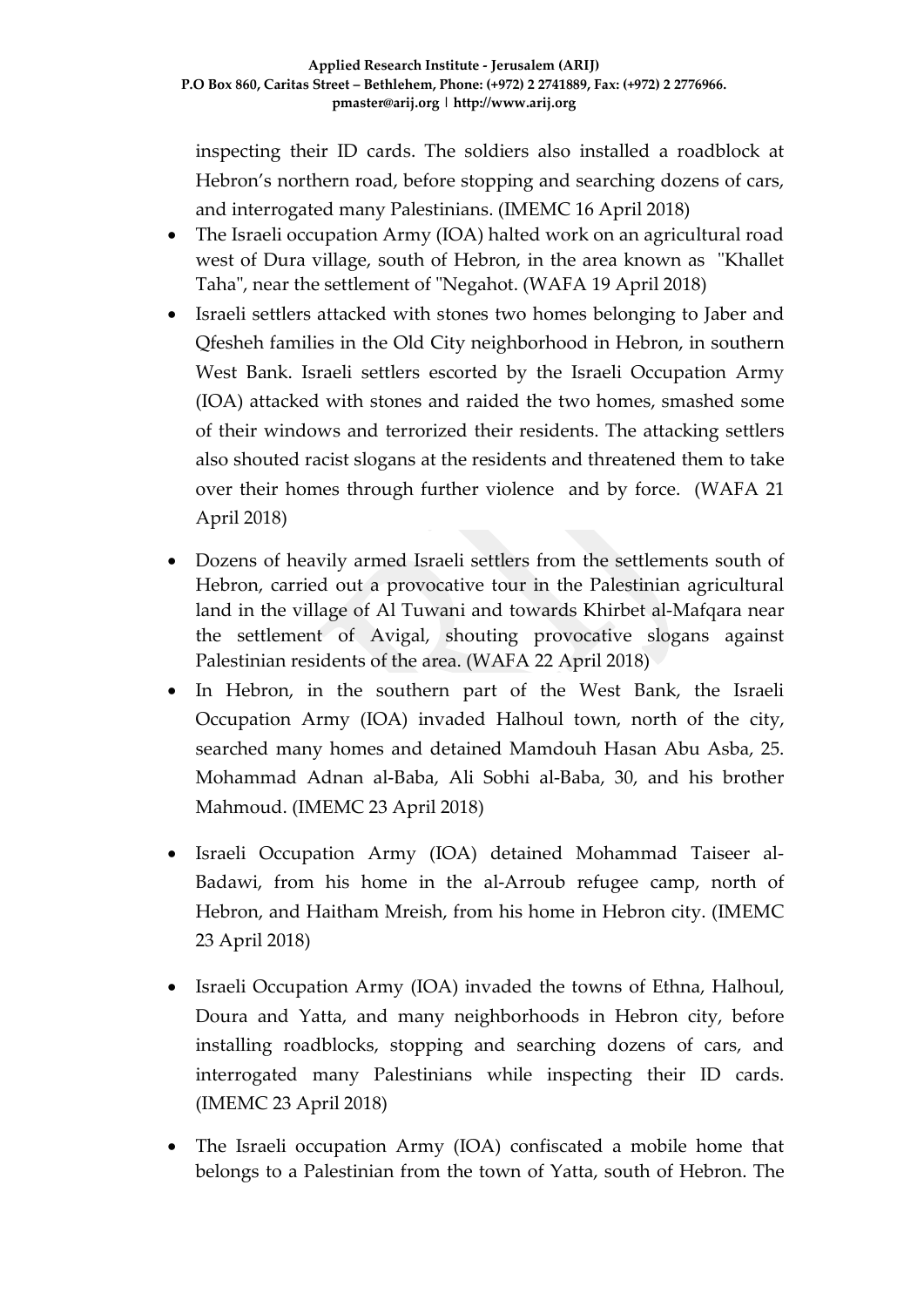IOA raided Yatta and confiscated a mobile home along with the house ware, food supplies, mattresses and clothes. The owner was identified as Talib Al-Jundi and the confiscation was supposedly carried out under the pretext that the mobile home was set up in an area C and close to road 60, which is restricted to Israeli settlers' use. (WAFA 23 April 2018)

- The Israeli occupation Army (IOA) confiscated a mobile home that belongs to a Palestinian from the town of Yatta, south of Hebron. The IOA raided Yatta and confiscated a mobile home along with the house ware, food supplies, mattresses and clothes. The owner was identified as Talib Al-Jundi and the confiscation was supposedly carried out under the pretext that the mobile home was set up in an area C and close to road 60, which is restricted to Israeli settlers' use. (WAFA 23 April 2018)
- The Israeli occupation Army (IOA) summoned two Palestinians from Halhul village north of Hebron city to interview the Israeli Intelligence Police at the Gush Etzion Detention center. The two were identified as Yahya Sadeq Jahshan, 18, and Muhammad Issa Zama'ra, 19. (WAFA 24 April 2018)
- The Israeli occupation Army (IOA) set up a military checkpoint at Hebron's northern entrance, and at the entrance of Sair village northeast of Hebron. The IOA stopped Palestinian vehicles and checked Palestinians' ID cards. (WAFA 24 April 2018)
- The Israeli Occupation Army (IOA) invaded Halhoul town, north of the southern West Bank city of Hebron, and drove around several neighborhoods. (IMEMC 25 April 2018)
- The Israeli Occupation Army (IOA) detained a young Palestinian woman, a student of the Palestine Technical University – Kadoorie, al- 'Arroub Branch, north of the southern West Bank city of Hebron just as she left the college campus, and injured several students. The detained Palestinian has been identified as Ibtihal Khader Ibreiwish, 20, from Beit Kahil town, northwest of Hebron. (IMEMC 25 April 2018)
- The Israeli Occupation Army (IOA) invaded Beit Ummar town, north of Hebron, searched the home of Sakher Hussein Awad, in 'Aseeda area, and summoned him for interrogation in nearby Etzion military base and security center. The IOA also invaded the home of Sakher's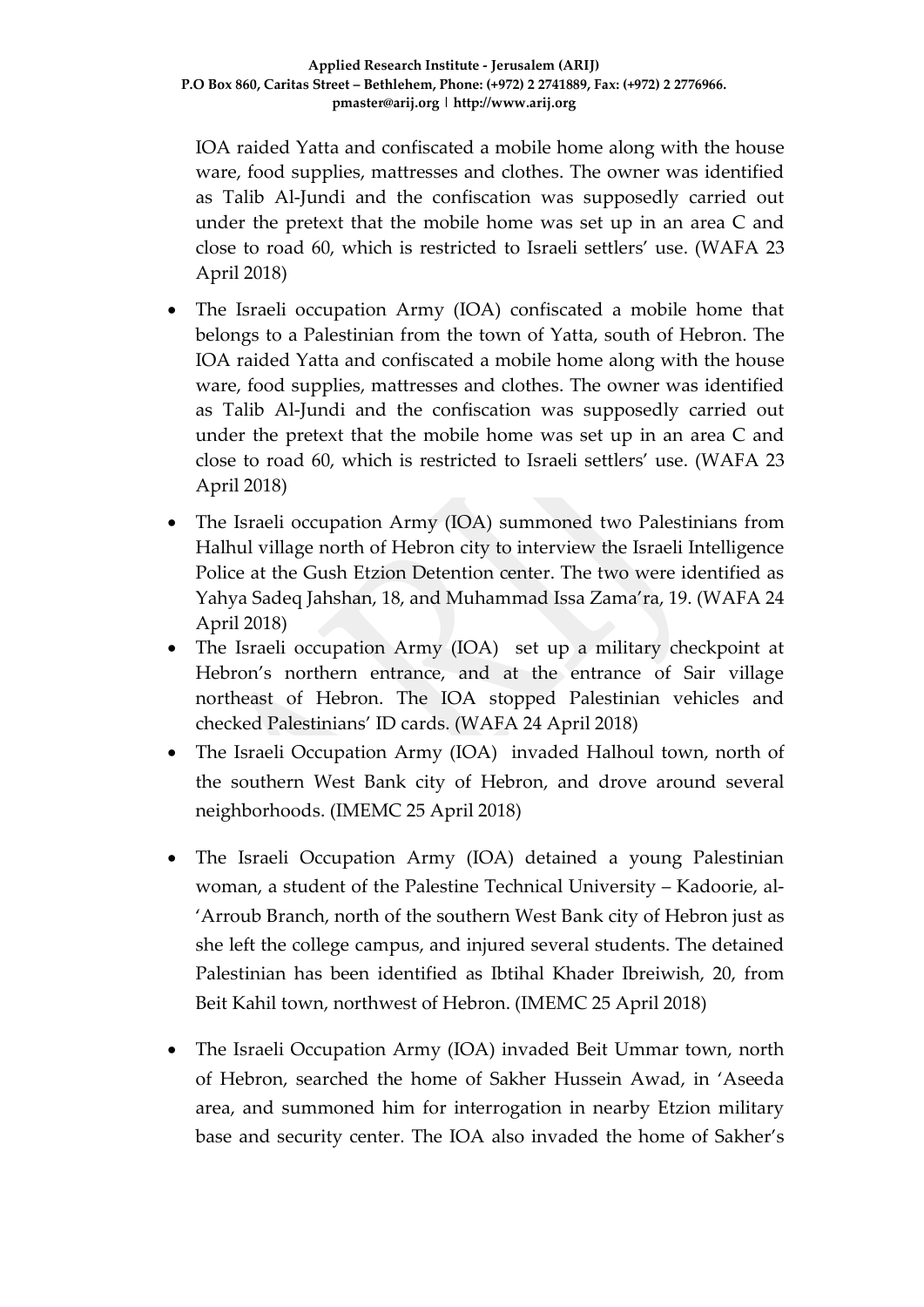father, Hussein Awad, and violently searched it while interrogating the family. (IMEMC 25 April 2018)

- The Israeli Occupation Army (IOA) demolished a tent in the Palestinian village of Susiya, located in the South Hebron Hills area of the southern occupied West Bank. The IOA raided the village and demolished a tent structure belonging to Khader al-Nawajaa and confiscated the tent after the demolition. (Maannews 25 April 2018)
- The Israeli Occupation Army (IOA) notified two Palestinians of stop construction orders and confiscated construction machinery in Beit Ummar town south of Hebron. The IOA accompanied by what is known as the Liaison office staff raided the area adjacent to the Jerusalem and Hebron road to hand the notices. The first house was already built but undergoing renovation work and is owned by Basem Khader Abdel Muhsen. The second house was still under construction and is owned by Hamad Khaleel Hamad Al Alami. (WAFA 25 April 2018)
- Israeli demolition and stop work orders issued to a number of Palestinian buildings in the village of Qalandia, bordering Jerusalem from the north. The orders affect 15 buildings where 35 Palestinian families live. (WAFA 25 April 2018)
- Israeli demolition and stop work orders were issued to a number of Palestinians in the town of al-Samou, near Hebron in the south of the West Bank. (WAFA 25 April 2018)
- The Israeli Occupation Army (IOA) raided Beit Za'ta , east of Beit Ummar and confiscated a digging machine and a truck, both were working to dig a well in a land that belongs to citizen Na'im Ihmeidan Abu Maria. The two machineries were taken to Etzion Detention center. (WAFA 25 April 2018)
- The Israeli Occupation Army (IOA) closed the entrances of Palestine Technical University – Kadoorie, al-'Arroub Branch, north of the southern West Bank city of Hebron, and prevented the students and faculty from entering it, before wounding four. The Israeli Military Commander in southern West Bank has issued an order closing the main road, and entrances of the educational facility. The soldiers prevented the students and faculty members from entering the educational facility, an issue that forced them to take alternate, unpaved roads through Beit Ummar nearby town. Many students protested the military violation against their educational facility, while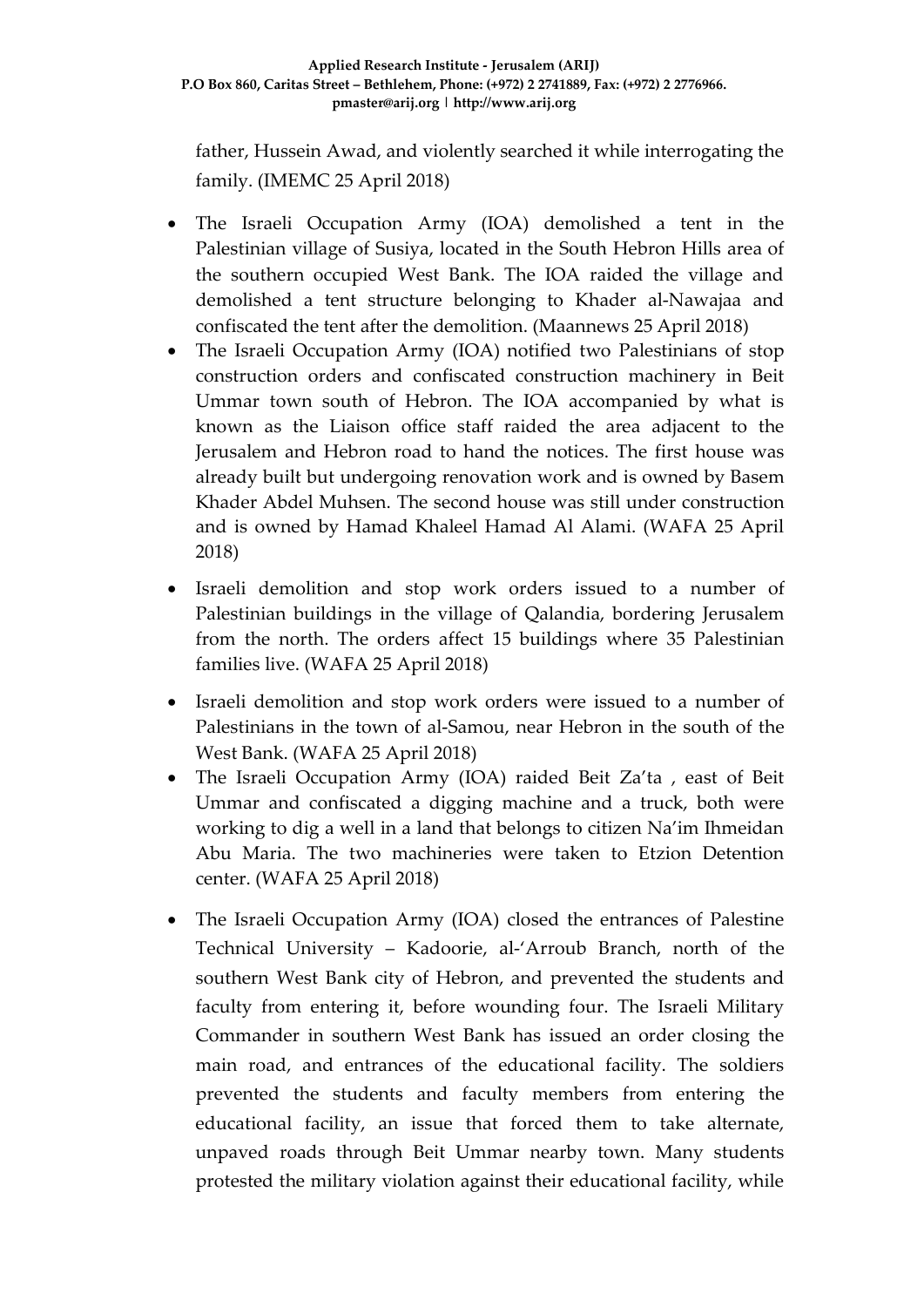the soldiers fired rubber-coated steel bullets and gas bombs, wounding four. The IOA detained a young Palestinian woman, a student of Kadoorie, and injured several students. (IMEMC 26 April 2018)

- The Israeli Occupation Army (IOA) shot at night, two young Palestinian men after opening fire at their car in Halhoul town, north of the southern West Bank city of Hebron. The IOA fired many live rounds at a Palestinian car, driving on Halhoul Bridge, at the main entrance of the town, and injured Ahmad Issa Zama'ra and Mohannad Khaled ad-Douda. Ahmad was shot with four live rounds in his back, while Mohannad was shot with one round in his arm. (IMEMC 26 April 2018)
- The Israeli Occupation Army (IOA) shot two Palestinians in Halhoul Bridge area, north of the city. The Two Palestinians suffered moderatebut-stable wounds. (IMEMC 27 April 2018)
- Israeli settlers who recently occupied the Za'tari home in downtown Hebron attempted to displace the Kfeisheh and Jaber families from their nearby homes on April 21, 2018. The settlers told the Kfeisheh family to leave their house and tried to enter it. The same settlers told the Jaber family to leave their home before threatening to take it over. Both homes are located in the center of the Old City near the Ibrahimi Mosque. Both attacks happened in the sight of Israeli occupation Army (IOA) who did not stop them. (IMEMC 27 April 2018)
- The Israeli Occupation Army (IOA) detained at dawn, a young Palestinian man from his home in Hebron, in the southern part of the occupied West Bank. The IOA invaded the Old City of Hebron, searched homes and detained Fawzi Sa'adi Rajabi, 25, before moving him to an unknown destination. (IMEMC 28 April 2018)
- The Israeli Occupation Army (IOA) invaded many neighborhoods in Hebron, and installed a roadblock at its northern entrance, in Jouret Bahlas area, in addition to the main entrances of Halhoul and Sa'ir nearby towns, before stopping and searching dozens of cars, and interrogated many Palestinians while inspecting their ID cards. (IMEMC 28 April 2018)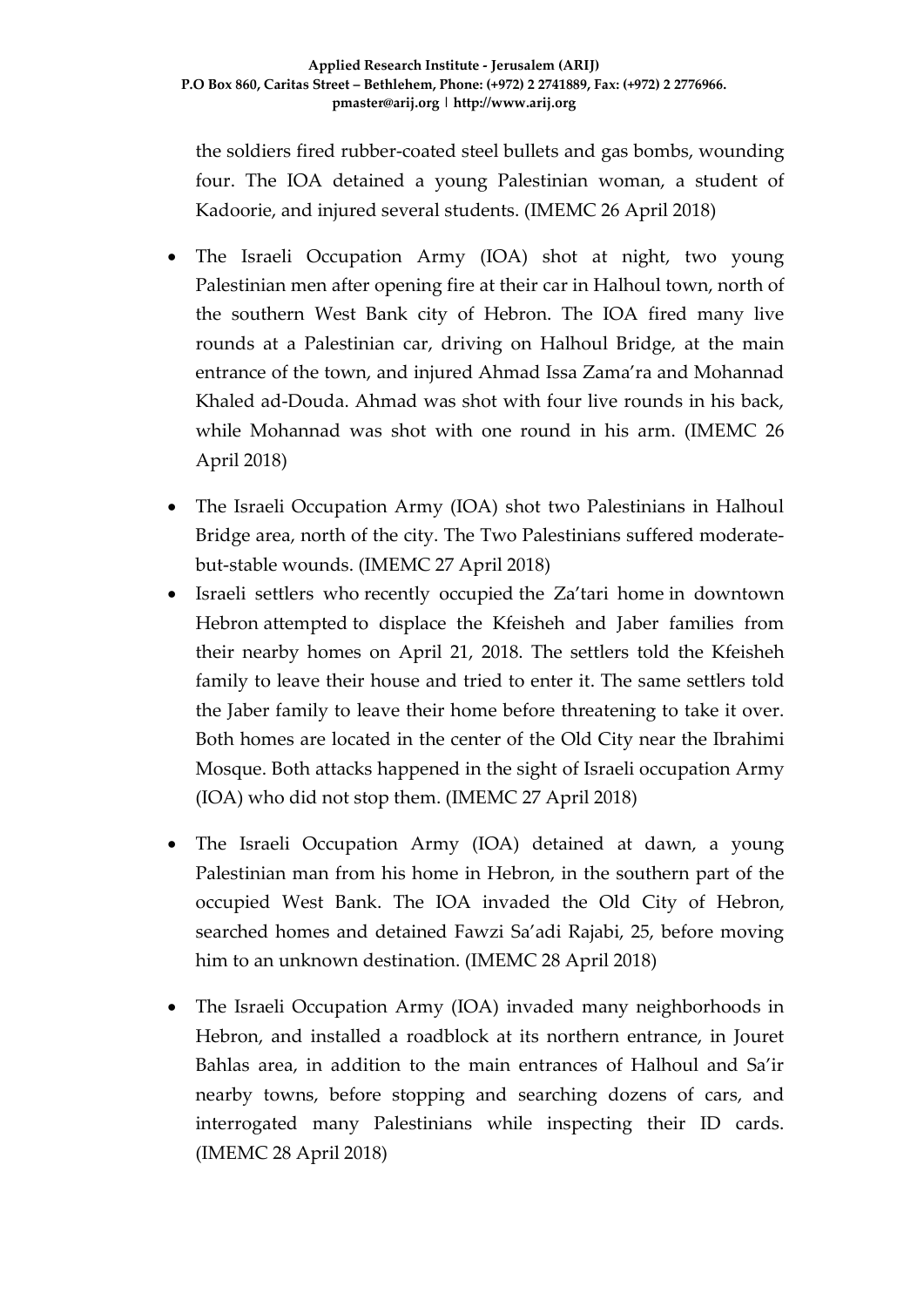- In Hebron, in southern West Bank, the Israeli Occupation Army (IOA) invaded many homes and detained Jihad Hafeth Jaber, from the Old City. (IMEMC 29 April 2018)
- An Israeli settler ran over a Palestinian man near Ath Thahriya checkpoint south of Hebron city and fled the scene. (WAFA 29 April 2018).
- The Israeli Occupation Army (IOA) confiscated a bulldozer owned by the Palestinian Ministry of Agriculture as it was working on opening an agricultural road to the west of the town of Dura, south of the southern West Bank district of Hebron. The municipality was working on the construction of an agricultural road to facilitate Palestinian residents' access to their land and to protect the land from settlement expansion in the area. (IMEMC 29 April 2018)
- The Israeli Occupation Army (IOA) installed many roadblocks on main roads, south and east of Hebron governorate, before stopping and searching dozens of cars, interrogated many Palestinians while inspecting their ID cards, and deployed more soldiers around many villages and towns. (IMEMC 29 April 2018)
- The Israeli Occupation Army (IOA) set up an Iron gate at Kharsa junction near Dura town in southern Hebron. (WAFA 30 April 2018)

# **Qalqilyah**

- The Israeli occupation Army (IOA) arrested Bilal 'Anaya (35 years old) from' Azzun village, east of Qalqilya, at a sudden military checkpoint at the entrance of Jayyous village. (WAFA 1 April 2018)
- In Qalqilia, in northern West Bank, the Israeli Occupation Army (IOA) detained Mohammad Ali Sweilem, 22, while crossing a sudden military roadblock, east of the city. The Palestinian was heading to his college, Palestine *Technical* University – Kadoorie, and his father is a political prisoner, serving a life term in Israeli prisons. (IMEMC 2 April 2018)
- The Israeli Occupation Army (IOA) added a new section to the separation wall that surrounds the town of Azzoun Atmeh, southeast of Qalqilya in the north of the West Bank, further isolating it from its surroundings. The town has petitioned Israeli courts to stop the construction of the wall that already surrounds the town from all sides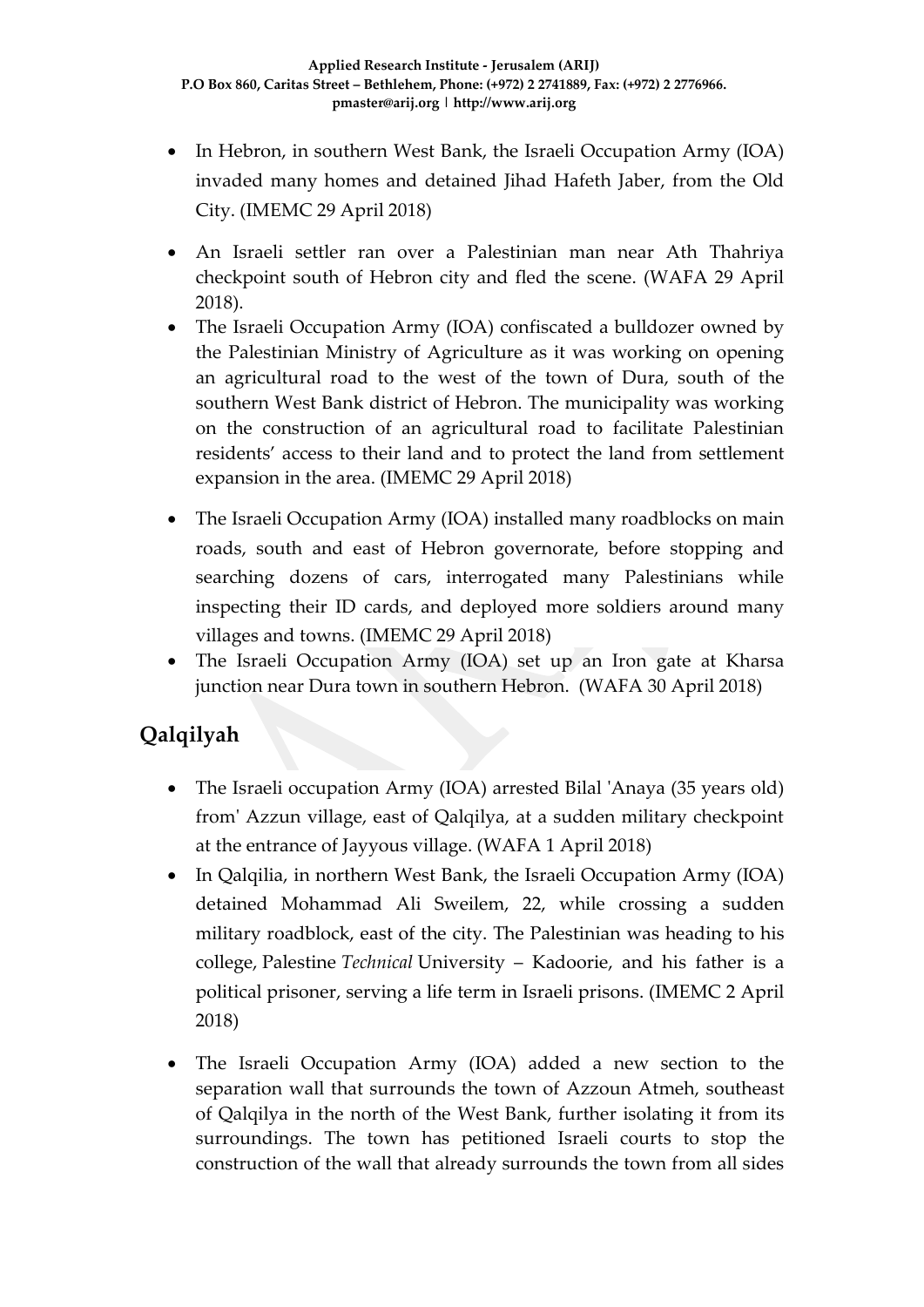totally isolating it from nearby towns and villages. Town residents can enter or leave the town from only one side that is controlled by a metal gate, which the soldiers open three times a day and for only 20 minutes each time. The wall extends seven kilometers around the town and has isolated 2000 dunums of its rich agricultural land. (WAFA 3 April 2018)

- Israeli settlers spray-painted racist anti-Arab and anti-Palestinian graffiti on walls of Palestinian homes in the village of Farata, to the east of Qalqilya in the north of the West Bank, and slashed tires of five Palestinian-owned cars. The settlers from the illegal Gilad outpost broke into the village and spray painting walls with racist slogans written in Arabic and Hebrew languages. The settlers also vandalized five cars and slashed their tires, and performed loud Jewish rituals terrifying people who were awaken by their voice. (WAFA 4 April 2018)
- In Qalqilia, in northern West Bank, the Israeli Occupation Army (IOA) attacked the weekly nonviolent procession against the Annexation Wall and settlements in Kufur Qaddoum town, east of the city, and fired many gas bombs and concussion grenades at the protesters. The IOA also installed a military roadblock at a bypass road leading to the village. In addition, the army invaded and ransacked homes, and used their rooftops as monitoring towers and firing posts. (IMEMC 6 April 2018)
- The Israeli Occupation Army (IOA) closed the northern entrance of Azzoun town, east of the northern West Bank city of Qalqilia, and assaulted many Palestinians. The IOA closed the iron gate which was installed at the entrance of the town and preventing the Palestinians from entering or leaving it. The IOA also invaded many homes and searched them, while interrogating the Palestinians and investigating their ID cards, in addition to confiscating surveillance recordings and equipment. (IMEMC 8 April 2018)
- The Israeli occupation Army (IOA) closed the iron gate at the northern entrance of 'Azzun village east of Qalqilyia city, which connects the village with Nablus-Qalqiliya road. The IOA prevented Palestinians and vehicles from entering or leaving the village, and assaulted all those present. The IOA also raided and searched a number of houses in the village. (WAFA 8 April 2018)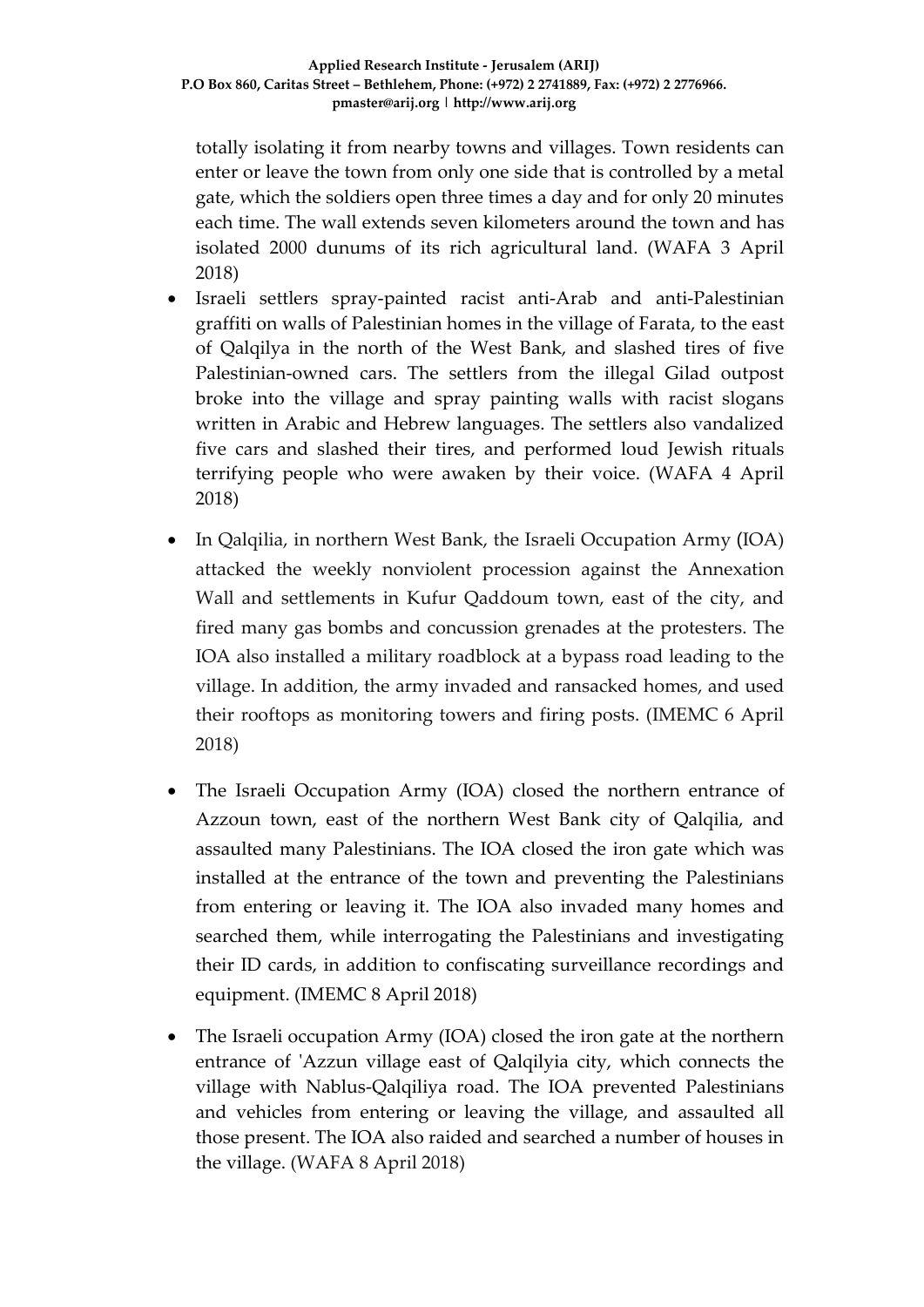- An Israeli settler ran over two Palestinian children, identified as Anan Mohammed Arman and Diaa Mutasim Arman, as they were trying to cross the street in front of Jit elementary school, adjacent to the main road linking Qalqiliya and Nablus Governorates. (WAFA 9 April 2018)
- In Qalqilia, in northern West Bank, the Israeli Occupation Army (IOA) searched homes and detained Mustafa Radwan. (IMEMC 10 April 2018)
- The Israeli occupation government continues to build new sections of the Apartheid Wall around the Azzun Al-Atma town, southeast of Qalqilya, in an attempt to impose a de facto position on the ground and to fix the wall, with a width of 50-70 m. and isolates 2000) donums out of the 9400 donums town's land. (NBPRS 10 April 2018)
- In Qalqilia, in northern West Bank, several Israeli army jeeps invaded Azzoun town, east of the city, searched homes and detained a teenage boy, identified as Yassin Rajeh Shbeita, 16, in addition to Bassam Nabil Hussein. (IMEMC 11 April 2018)
- The Israeli occupation army (IOA) attacked the weekly nonviolent procession in Kufur Qaddoum, near the northern West Bank city of Qalqilia. The soldiers also shot one Palestinian with live fire at the northern entrance of al-Biereh city, in central West Bank. In Nablus, in northern West Bank, the soldiers shot one Palestinian with live fire, four with rubber-coated steel bullets, and caused six others to suffer the effects of teargas inhalation in Kufur Qalil town, south of the city. (IMEMC 13 April 2018)
- The Israeli occupation army (IOA) closed the water gate at the Separation wall south of Qalqiliya city. The IOA brought a large bulldozer to the site, and closed a rainwater drainage gate designated for draining rainwater under the wall. The gate was closed for fear of being used by Palestinian workers to get inside the Green Line land to work there without permits. (NBPRS 16 April 2018)
- The Israeli Occupation Army (IOA) detained thirteen Palestinians, including a senior political leader of the leftist Popular Front for the Liberation of Palestine (PFLP), during extensive and violent searches of homes in several parts of the occupied West Bank. Names of Palestinians who were abducted by the army at dawn: Ja'far Dahbour, 24, from Azzoun town, east of Qalqilia. Osama Sweidan, 16, from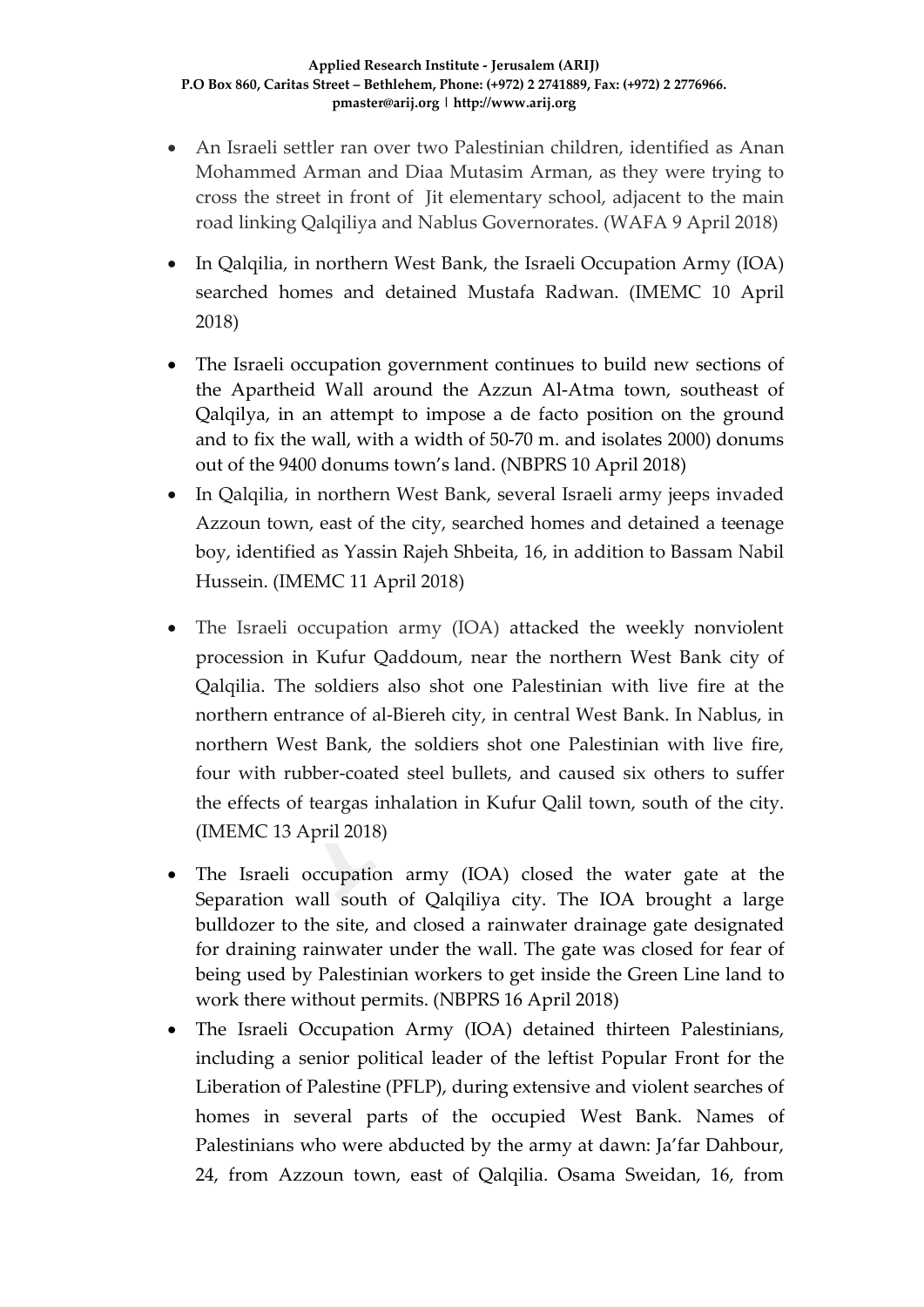Azzoun town, east of Qalqilia. Yazan Shbeita, from Azzoun town, east of Qalqilia. Abdul-Hamid Shbeita, , from Azzoun town, east of Qalqilia. Ahmad Mohammad Abu Haniyya, from Azzoun town, east of Qalqilia. Noureddin Hamada, Jenin. Khalil Ali Qabalawi, Burqin town, west of Jenin. Husam al-Rozza, Nablus. Ahmad Abdul-Mohsin, 42, al-Am'ari refugee camp, Ramallah. Daoud Suleiman Habboub, 26, al-Am'ari refugee camp, Ramallah. Nader Abbas, 28, al-Am'ari refugee camp, Ramallah. Ibrahim Suleiman Da'dou', Bethlehem. Mustafa Sawafta, Tubas. (IMEMC 17 April 2018)

- The Israeli Occupation Army (IOA) started bulldozing and uprooting Palestinian lands in Immatain town, east of the northern West Bank city of Qalqilia, to expand the illegal Emanuel Settlement, which was built on private lands. (WAFA 17 April 2018)
- The Israeli Occupation Army (IOA) razed 15 dunums of privatelyowned Palestinian land in the village of Immatin, to the east of Qalqilya in the north of the West Bank, in order to expand the illegal settlement of Emanuel, which is built on Palestinian lands, The Israeli bulldozers returned to raze the land owned by Fawzi Ghanem, who was able to stop a previous work on his land after obtaining an Israeli High Court ruling last month ordering stoppage of the work on his land. The Israeli authorities did not comply with the court ruling and resumed razing the land this morning. (WAFA 17 April 2018)
- The Israeli Occupation Army (IOA) detained Nidal Yousef Nazzal, 35, from Qalqilyia city after raiding his house and searching it. The IOA also confiscated Nazzal's vehicle. (WAFA 19 April 2018)
- The Israeli Occupation Army (IOA) injured Mo'men Morad, 8, with a rubber-coated steel bullet in his abdomen, after the army attacked the weekly nonviolent procession in Kufur Qaddoum village, east of the northern West Bank city of Qalqilia. The IOA also fired gas bombs and concussion grenades at the protesters, who marched in solidarity with the Palestinian detainees, held by Israel, and demanding the army to reopen the main road, which was blockaded fifteen years ago to provide easy access to colonizers driving to and from Kedumim settlement, which was built on private Palestinian lands. (IMEMC 20 April 2018)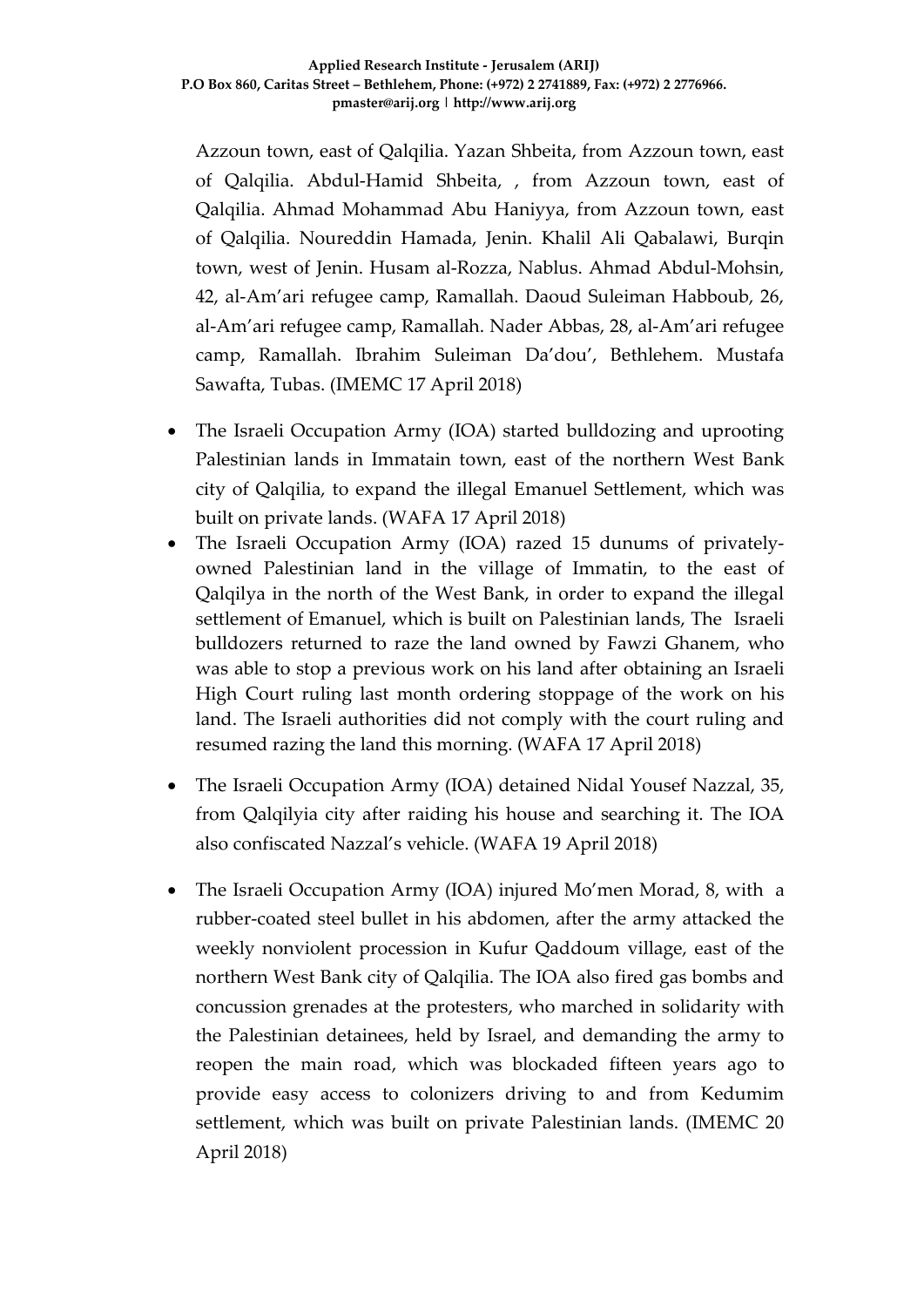- The Israeli Occupation Army (IOA) invaded 'Azzoun town, east of the northern West Bank city of Qalqilia, and detained Yousef Zahran Sweidan, 23, while walking in the downtown area. The IOA were heavily deployed near the main entrance of the town, in addition to Kafr Laqif nearby village, east of Qalqilia, and installed a military roadblock on the main road between 'Azzoun town and Ezbet at-Tabeeb village, east of Qalqilia. (IMEMC 22 April 2018)
- The Israeli Occupation Army (IOA) detained a child, identified as Ezz Mohammad Shamasna, 14, from Jayyous town, northeast of the northern West Bank city of Qalqilia, only four days after detaining his father, who was taken prisoner after shielding his son with his body to prevent the soldiers from beating him up, when the military broke into the family home. (IMEMC 22 April 2018)
- In Qalqilia, in northern West Bank, the Israeli Occupation Army (IOA) detained two young men, in their twenties, from their homes in the city. The two have been identified as Mohammad Zoheir Eshteiwi and Mahmoud Abu Tayyim(IMEMC 23 April 2018)
- Several Israeli army jeeps invaded Jayyous village, northeast of the northern West Bank city of Qalqilia, especially the Schools Street and the Eastern Neighborhood, and fired many gas bombs and concussion grenades at locals who protested the invasion. The IOA also installed a military roadblock near the main entrance of Jayyous, on the Tulkarem-Qalqilia road, before stopping and searching dozens of cars, and interrogated many Palestinians while inspecting their ID cards. (IMEMC, WAFA 24 April 2018)
- The Israeli occupation Army (IOA) invaded 'Azzoun town, east of the northern West Bank city of Qalqilia, searched homes and detained Omar Abu Haniyya, in his twenties. (IMEMC 24 April 2018)
- The Israeli occupation Army (IOA) gave out demolition orders and halt construction notices to at least 10 houses in the village of Qalandia, to the north of the occupied city of Jerusalem. The IOA were accompanied by building Inspectors when they gave out the orders and the notices. (WAFA 24 April 2018)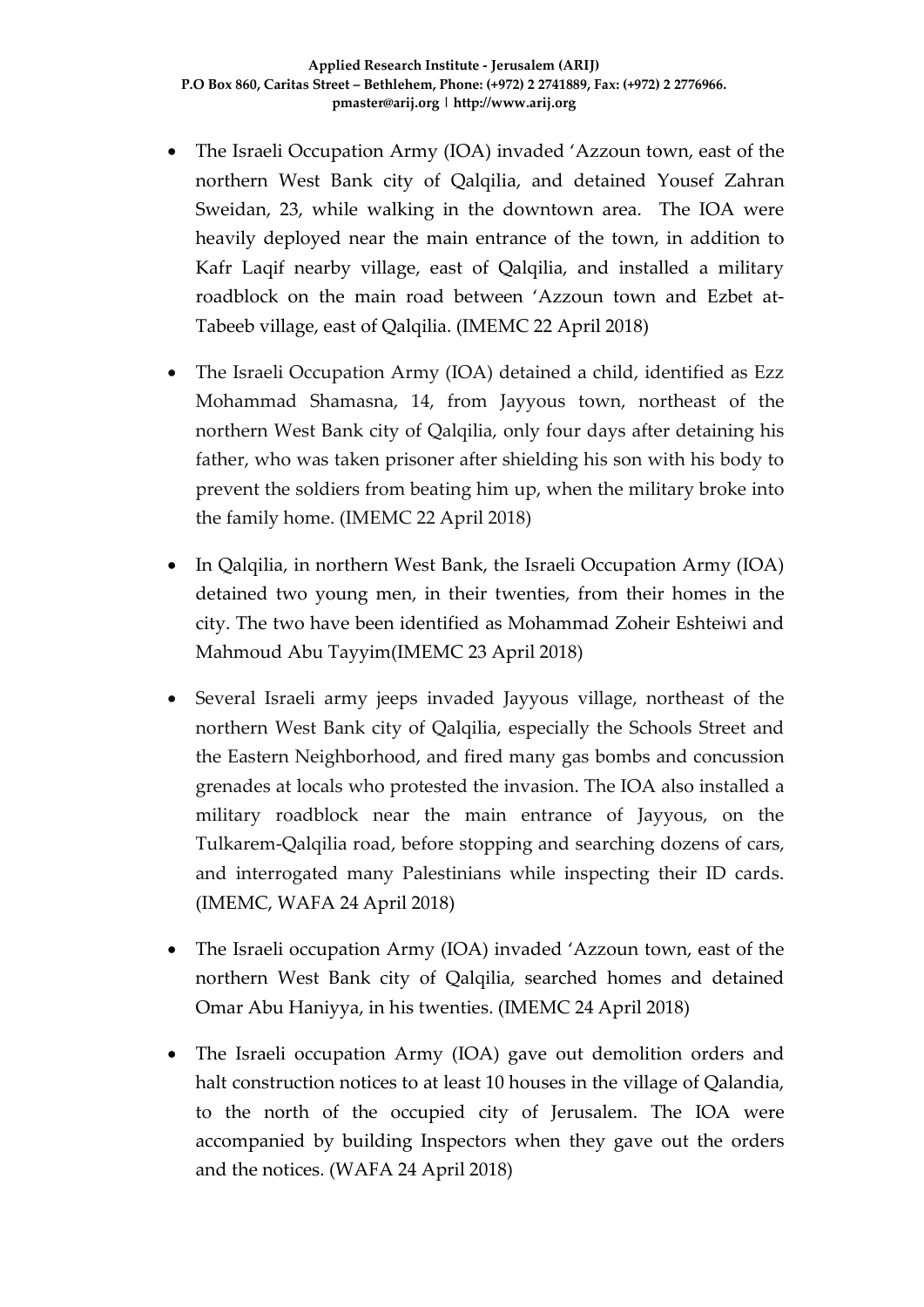- The Israeli Occupation Army (IOA) invaded Khallet ad-Darba area, in 'Azzoun town, east of the northern West Bank city of Qalqilia, to detain a young man, identified as Amro Abu Haniyya, but failed to find him for the fourth consecutive time. (IMEMC 25 April 2018)
- The Israeli Occupation Army (IOA) raided Qalqilyia city and searched a number of Palestinian houses owned by Sweilem family in the southern neighborhood of the city and ransacked houses' contents. (WAFA 26 April 2018)
- A Palestinian young man was injured when he was shot with rubbercoated steel rounds by Israeli Occupation army during clashes in the village of Kafr Qaddoum, to the east of Qalqilia city in the occupied West Bank. The IOA fired live shots and steel rounds at protesters in the village, injuring at least one of them with a steel round in his shoulder. Army also fired teargas canisters at the protesters, causing many cases of suffocation from teargas inhalation. (WAFA 27 April 2018)
- Several army jeeps invaded Far'ata village, east of the northern West Bank city of Qalqilia, before the Israeli Occupation Army (IOA) stormed and searched homes, and detained two young men, in their twenties. The two detained Palestinians have been identified as Ehsan Saleh Tawil, a student of the Najah National University in Nablus, and his cousin Shehab Tawil. (IMEMC 27 April 2018)
- The Israeli Occupation Army (IOA) closed the main entrance of Azzoun town, east of Qalqilia, after the army attacked protesters, and fired live rounds and rubber-coated steel bullets, while several young men hurled stones at the invading army jeeps. (IMEMC 27 April 2018)
- The Israeli Occupation Army (IOA) shot and seriously injured a Palestinian man, after the army attacked the weekly procession in Kufur Qaddoum village, east of Qalqilia, in the northern part of the occupied West Bank. The man, Waleed Barham, 55, was shot with a rubber-coated steel bullet in the head, while in his land. The bullet fractured his skull, causing a serious injury, especially since the soldiers shot him from a close range. (IMEMC 29 April 2018)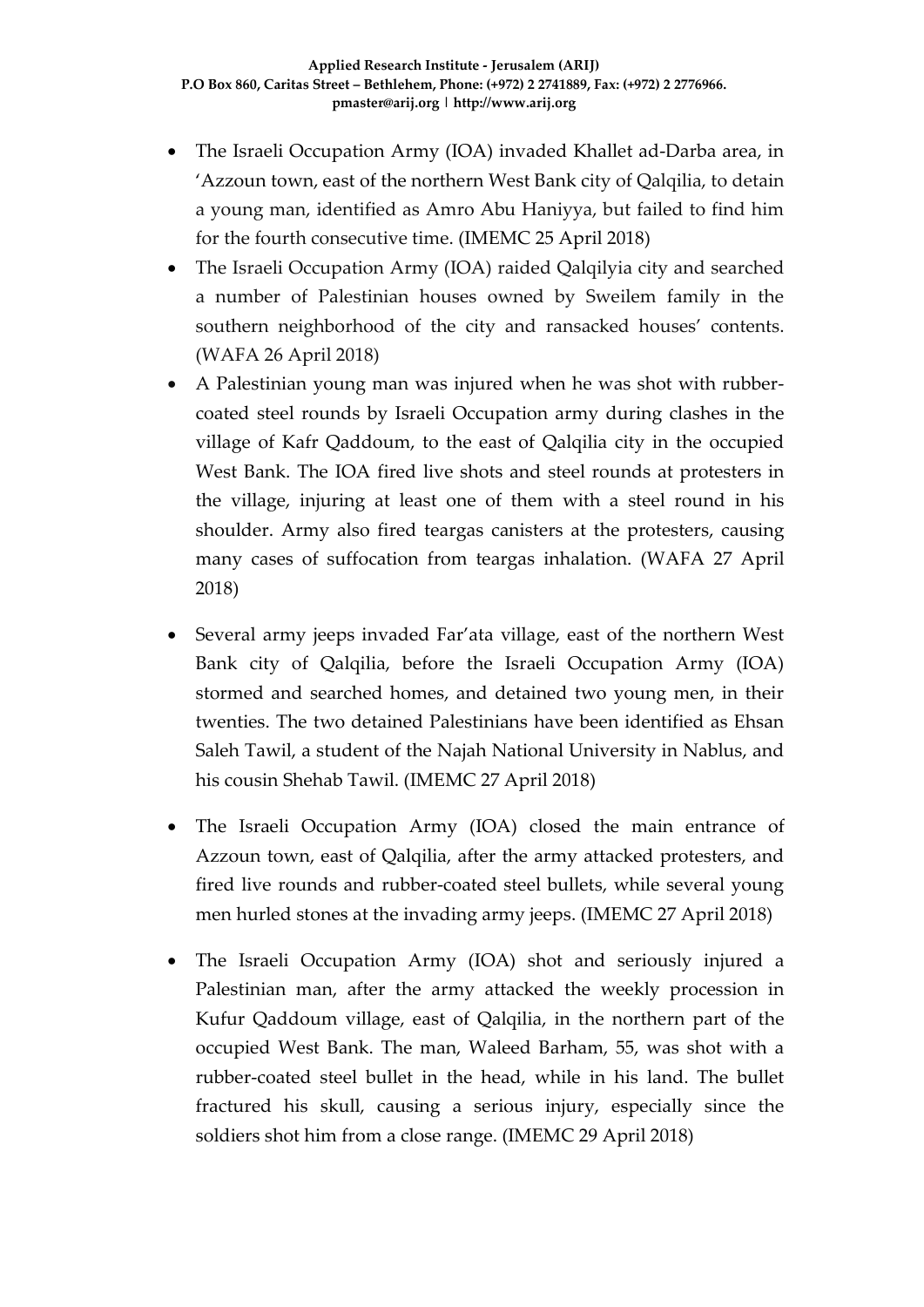- The Israeli Occupation Army (IOA) detained a Palestinian from Azzoun town, east of Qalqilyia. The IOA set up a checkpoint at the entrance to Azzoun and detained a young Palestinian who was identified as Yusuf Salim, on his way back to the town. The reasons behind his detention remain unknown. (IMEMC 29 April 2018)
- Undercover Israeli special forces raided a number of houses in the village of 'Azzun east of Qalqilya and tried to detain a number of Palestinians in the village. (WAFA 29 April 2018)
- In Qalqilia, in northern West Bank, the Israeli Occupation Army (IOA) invaded and ransacked homes in 'Azzoun town, east of the city, and detained a former political prisoner, identified as Ahmad Mustafa Radwan, in his twenties. (IMEMC 30 April 2018)

### **Tubas**

- The Israeli occupation Army (IOA) ordered five Palestinian families to leave their homes in Hamsa al-Foqa in the northern Jordan Valley because the Israel military intends to carry out exercises in that area. Five households from the Abu Kibash clan, have been ordered to stay away from their homes on April 2 and May 1 and 8 from 6 in the morning until 2 in the afternoon while the military conducts drills in the area. (WAFA 23 April 2018)
- The Israeli Occupation Army (IOA) notified Palestinian farmers in the northern Jordan Valley of eviction orders that target agricultural land planted with crops and trees. The Israeli liaison office notified Palestinian farmers to evict their agricultural lands. The Land slated for razing is planted with over 380 olive trees, 10 dunums of cucumber and seven dunums of corn are also at risk of destruction. The notified land is owned by 10 people and they were all notified verbally without a written notice. (WAFA 24 April 2018)
- The Israeli Occupation Army (IOA) and bulldozers uprooted 320 olive trees and leveled land in the Jordan Valley village of Bardala. Three army bulldozers broke into the village in the early hours, uprooted trees and leveled land. The land belonged to Hussein Abu Laban (Sawafta). The army closed several roads leading to the village and prevented non-residents from reaching it. Bardala residents were informed a day earlier of the army's intention to raze their farming land. (WAFA 25 April 2018)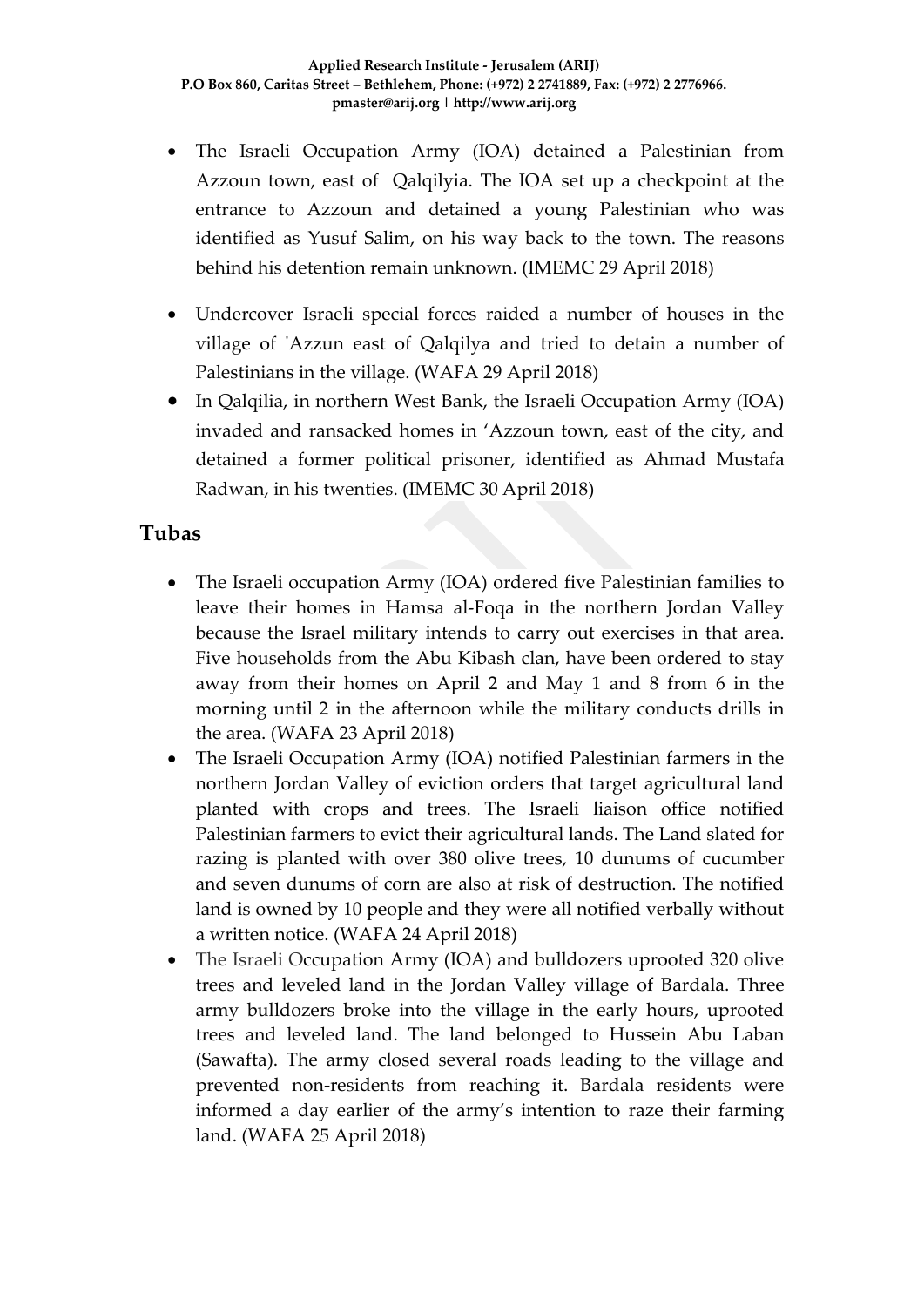• The Israeli Occupation Army (IOA) and bulldozers uprooted scores of olive trees and leveled lands in the village of Bardala, in the Jordan Valley region in the West Bank. The IOA bulldozers broke into the village and embarked on uprooting olive trees planted by Palestinians and international activists to make up for trees uprooted by Israeli bulldozers last week. (WAFA 29 April 2018)

### **Ramallah**

- The Israeli Occupation Army (IOA) shot four young men, assaulted and detained one of them, after the army invaded Nabi Saleh village, north of the central West Bank city of Ramallah, and attacked protesters. The IOA shot three Palestinians with live fire in their legs. The IOA also shot another Palestinian, and assaulted him despite his wounds, before abducting him. Dozens of Palestinian suffered the effects of teargas inhalation, especially since the IOA fired a barrage of gas bombs at the protesters and homes in the village. (IMEMC 3 April 2018)
- In Ramallah, in central West Bank, the Israeli Occupation Army (IOA) detained Ahmad Ibrahim, Khaled Omar Taha and Bassem M'eitan. (IMEMC 3 April 2018)
- The Israeli Occupation Army (IOA) closed the main gate, leading to Deir Nitham village, west of Ramallah, and prevented the Palestinians from entering or leaving it. (IMEMC 3 April 2018)
- The Israeli Occupation Army (IOA) invaded the al-Jalazoun refugee camp, north of the city of Ramallah, searched homes and detained Mohammad Hasan Oleyyan. (IMEMC 4 April 2018)
- The Israeli Occupation Army (IOA) invaded the al-Jalazoun refugee camp, north of the city of Ramallah, searched homes and detained Mohammad Hasan Oleyyan. (IMEMC 4 April 2018)
- The Israeli Occupation Army (IOA) attacked the weekly nonviolent procession held by many Palestinian, Israeli and international peace activists in Bil'in village, west of the central West Bank city of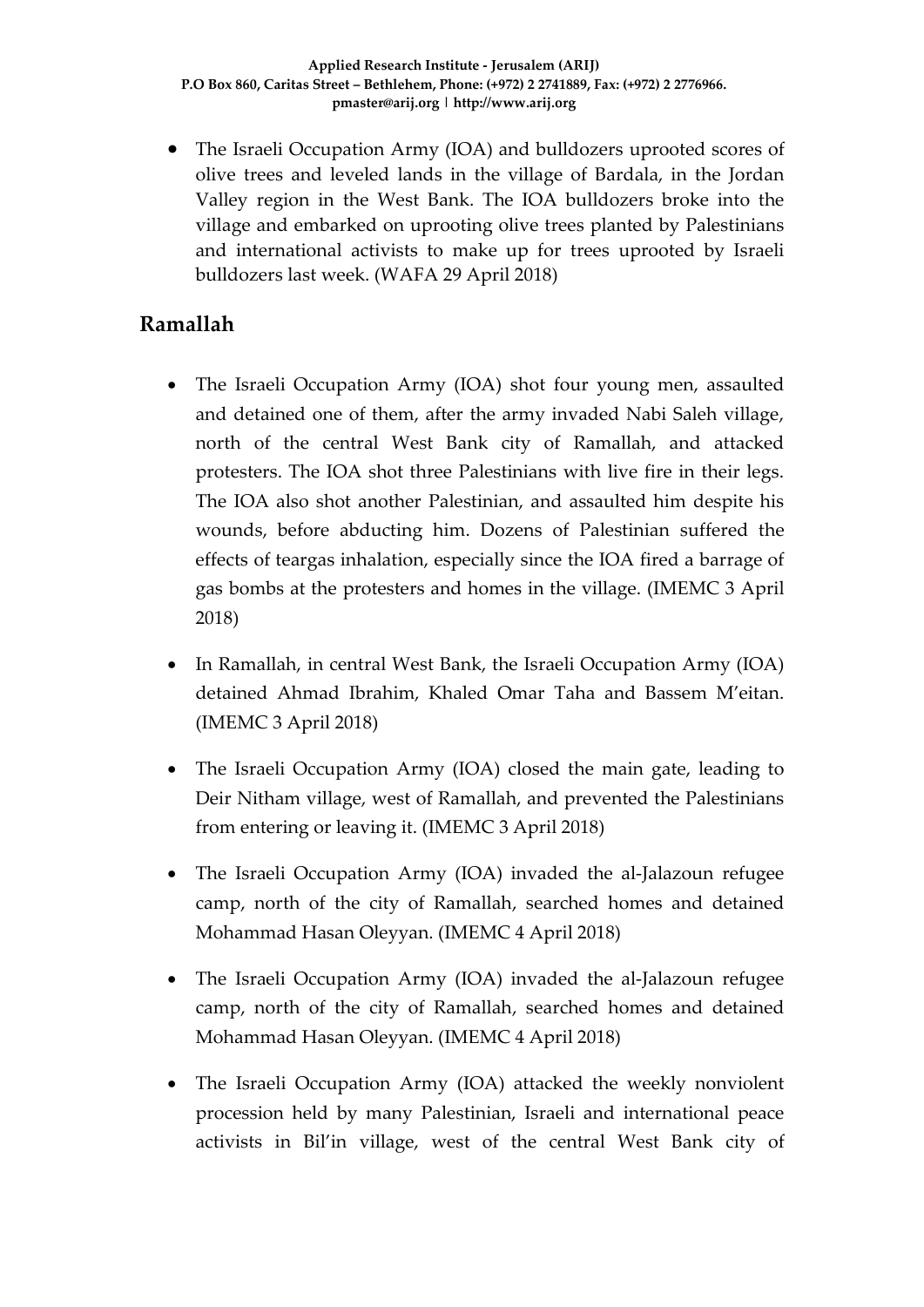Ramallah, causing many to suffer the effects of teargas inhalation. (IMEMC 6 April 2018)

- The Israeli Occupation Army (IOA) shot three Palestinians, including one who suffered a head injury, in Ramallah, in central West Bank. (IMEMC 6 April 2018)
- In Ramallah, in central West Bank, the Israeli Occupation Army (IOA) invaded Budrus village, west of the city, searched homes and detained a woman, identified as Ibtisam Abdul-Hamid. The Israeli Occupation Army (IOA) interrogated the woman and her family, during very violent searches of their home, causing excessive damage. Several Palestinians also scuffled with the IOA while trying to stop their violent searches, and field interrogations. (IMEMC 9 April 2018)
- Two seriously wounded Palestinians —Yousef Karnaz, 20, and Mohammad Al-'Ajouri, 17, both from Gaza --- who were shot by Israeli occupation Army (IOA) on March  $30<sup>th</sup>$  at the Land Day protests are in imminent danger of losing their legs, and have requested transfer to a specialty hospital in Ramallah. But Israeli authorities have denied their applications for permits to travel. (IMEMC 10 April 2018)
- The Israeli Occupation Army (IOA) attacked a school with tear gas canisters in al-Mughayyir, northeast of Ramallah. The IOA raided the village, searched several homes and prevented residents from leaving their homes. The IOA were deployed in the vicinity of al-Mughayyir Girls School and fired a barrage of tear gas canisters towards students, obstructing students' accessibility to the school. Several suffocation

o cases were reported among students. (WAFA 10 April 2018)

- The Israeli Occupation Army (IOA) searched homes in Ramallah, in central West Bank, before detained Jad Fahed Barghouthi, Ala Husam Rimawi and Sharhabeel Bustafa Salama, from their homes in Beit Rima town, and al-Jalazoun refugee camp. (IMEMC 10 April 2018)
- At least 12 Palestinians were injured in clashes with Israeli occupation Army (IOA) at the northern entrance to al-Bireh city near Ramallah in the occupied West Bank. The IOA clashed with protesters at the northern entrance to al-Bireh and injured one of them with live bullets and 11 others with rubber-coated rounds. Army also assaulted medical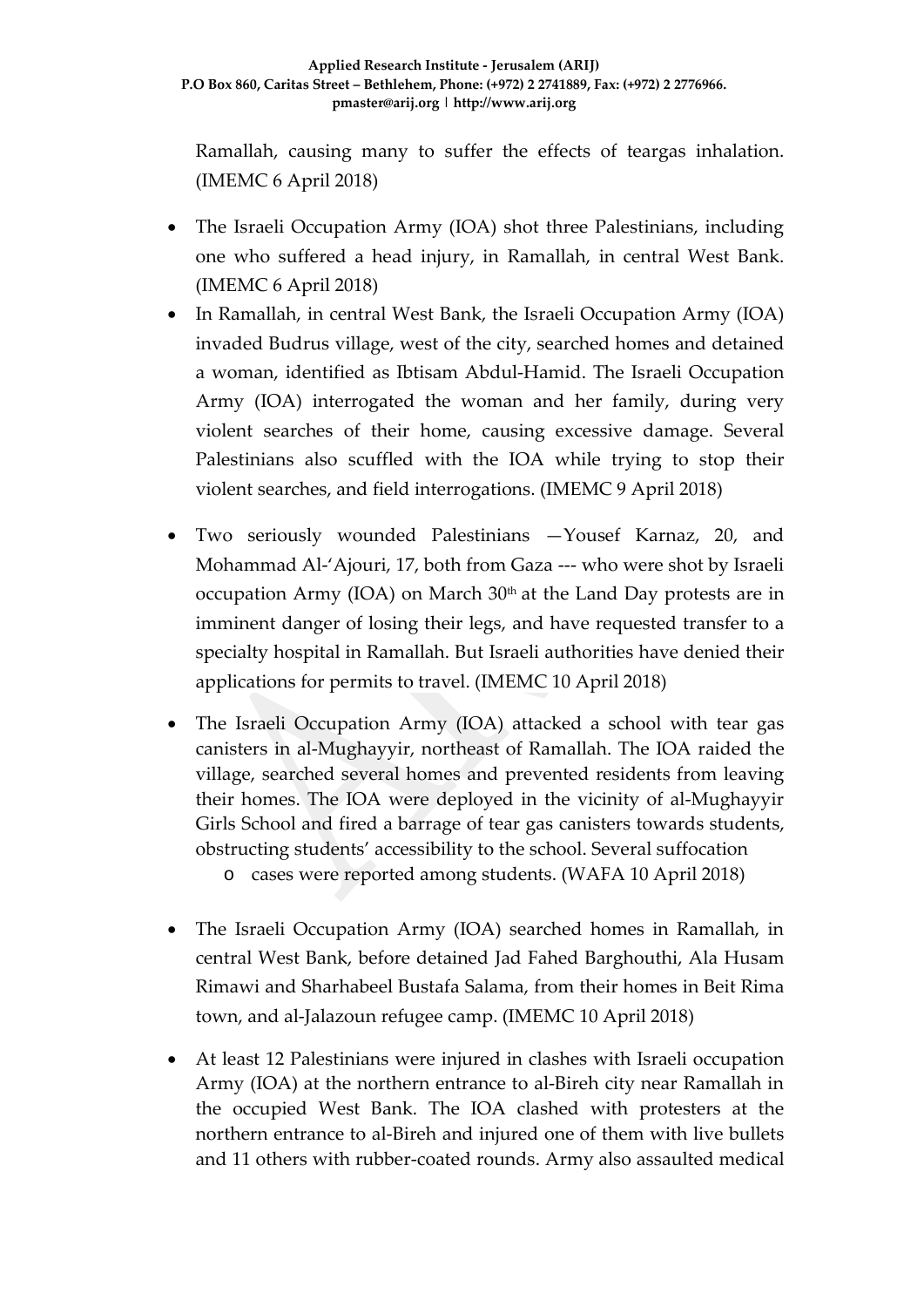teams who were providing first aid to the injured and journalists who were covering the clashes. (WAFA 13 April 2018)

- The Israeli occupation army (IOA) attacked the weekly nonviolent procession against the Annexation Wall and settlements in Ni'lin village, near of the central West Bank city of Ramallah. The IOA attacked the protesters with gas bombs and concussion grenades, instantly after reaching the gate of the Annexation Wall. (IMEMC 13 April 2018)
- The Israeli occupation army (IOA) attacked the weekly nonviolent procession in Bil'in nearby village, west of Ramallah. Israeli soldiers attacked, Friday, the weekly nonviolent procession against the illegal Annexation Wall and Colonies in Bil'in village, west of the central West Bank city of Ramallah, causing large areas of land to burn. (IMEMC 13 April 2018)
- The Israeli Occupation Army (IOA) closed Beit El checkpoint in both directions and prevented Palestinians from crossing the checkpoint, causing obstruction to the movement. (WAFA 14 April 2018).
- The Israeli occupation authorities (IOA) detained In Ramallah Governorate in the central West Bank, six Palestinians including a minor aged 13 who was identified as Ayham Ahmad. (WAFA 15 April 2018).
- Israeli Settlers vandalized the memorial of martyr Minister Ziyad Abu Ein in Tirmsayya, northeast of Ramallah city. (WAFA 15 April 2018).
- More than 112 Israeli settlers raided Al Aqsa Mosque in occupied East Jerusalem and carried out provocative actions in the court yard of Al Aqsa Mosque and performed Talmudic rituals. (WAFA 15 April 2018)
- The Israeli Occupation Army (IOA) distributed leaflets in the al-Am'ari refugee camp, in the central West Bank city of Ramallah, warning "further restrictions and ongoing invasions," if the Palestinians continue their protests. (IMEMC 17 April 2018)
- More than 150 heavily armed settlers raided the area of Harasha in the village of Al-Mazra'a ash-Sharqiya west of Ramallah under heavy Israeli army protection. The army responded with teargas to the villagers who tried to force the settlers out of the area. (WAFA 19 April 2018)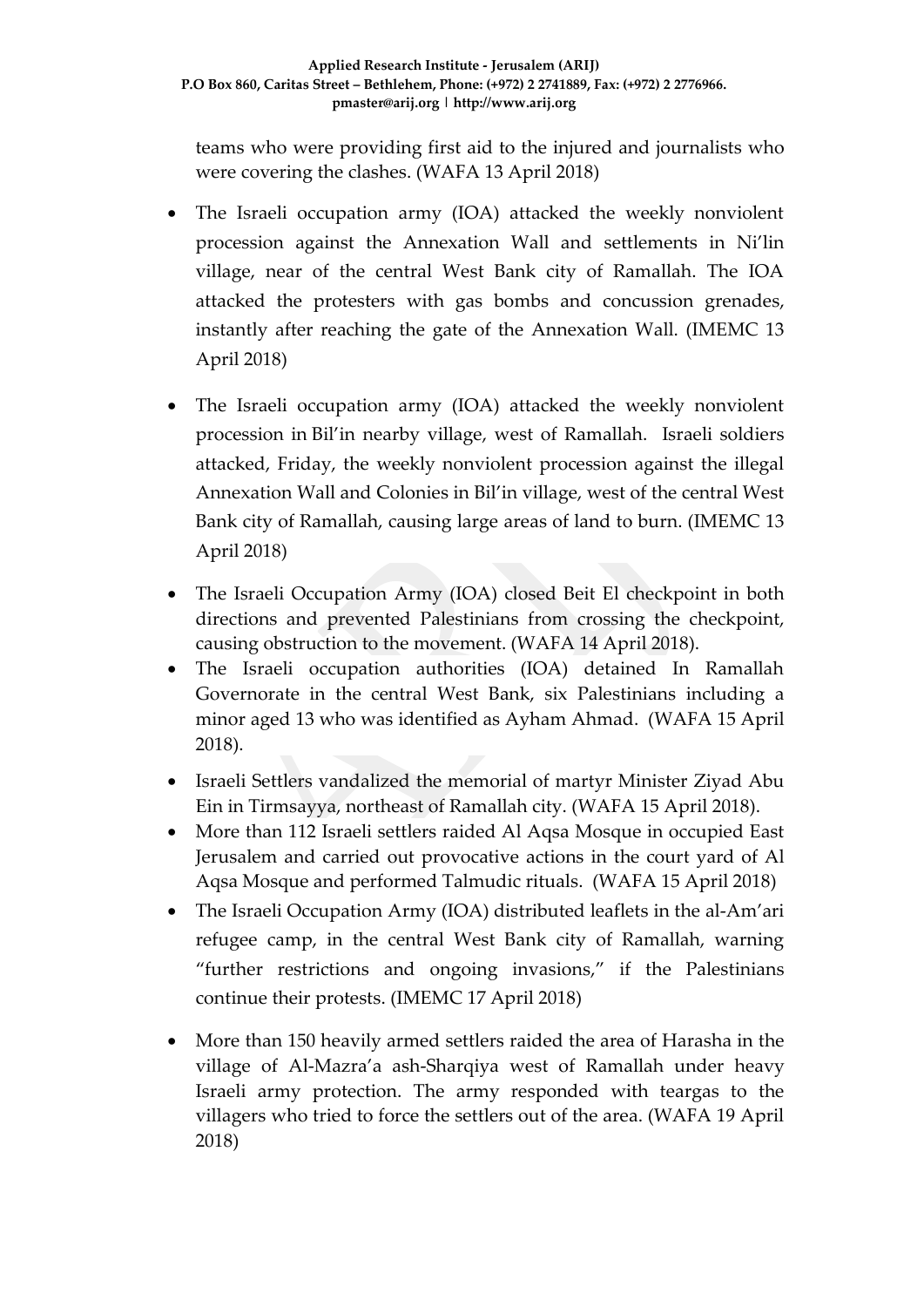- Several Israeli settlers invaded the village of Burqa, east of the central West Bank city of Ramallah, wrote racist graffiti and punctured tires of many cars. The settlers came from the Migron outpost, which was installed on private lands owned by the villagers. The settlers wrote racist graffiti on several walls and cars, and punctures the tires of many parked cars. (IMEMC 20 April 2018)
- Israeli settlers raided a Palestinian town in the central occupied West Bank Governorate of Ramallah before dawn, puncturing the tires of several vehicles and spraying racist, anti-Arab graffiti across the town. Residents of the town of Burqa, east of Ramallah, woke up to find that settlers from the nearby Migron settlement — which was illegally built on lands of the village — had punctured the tires of dozens of vehicles in the town. Settlers also sprayed racist graffiti on cars and the walls of homes.
- The IOA confiscated a car that was "carrying a large sum of cash," in addition to "closing a print-shop, in Ramallah, for printing incitement materials." (IMEMC 22 April 2018)
- The Israeli Occupation Army (IOA) nineteen other Palestinians in several parts of the occupied West Bank. The army claims that many of the detained Palestinians are "affiliated with Hamas". Sixteen of the abducted Palestinians have been identified as: Majid Ahmad Masalma, 40, Sinjil – Ramallah. Hussein Mohammad 'Asfour, 30, Sinjil – Ramallah. Ahmad Abdul-Karim Hamed, 32, Sinjil – Ramallah. Hamed Riyad Hamed, 22, Silwad – Ramallah. Mohammad Yahia Abu Salim, 25, Rantis – Ramallah. Amin Mahmoud Dar Darraj, 20, Kharbatha al-Misbah – Ramallah. Eyad Abdul-Ra'ouf 'Atiya, Kharbatha al-Misbah – Ramallah. Ala' Thabet B'eirat, 19, Kafr Malek – Ramallah. Mo'tasem Mohammad Tamimi, 23, Nabi Saleh – Ramallah. Tha'er 'Amira, 42, Ni'lin – Ramallah. Salim Idrees Hamdan, Doura al-Qare' – Ramallah. Khaled al-'Abed, Kobar – Ramallah. Abdul-Hamid Mowaffaq Rimawi, Beit Rima – Ramallah. Ezzeddin Mohammad Shamasna, 14, Jayyous – Qalqilia. Mohammad Ra'ed 'Amarna, Thaher al-'Abed village – Jenin. Nassim Taiseer Teety, 16, al-'Arroub refugee camp, Hebron. (IMEMC 22 April 2018)
- Israeli settlers members of the outlawed group Price Tag attacked for the second time the village of Ramoun, east of Ramallah. Settlers broke into the village during the night and vandalized three cars, slashed their tires and wrote hate slogans. (WAFA 23 April 2018)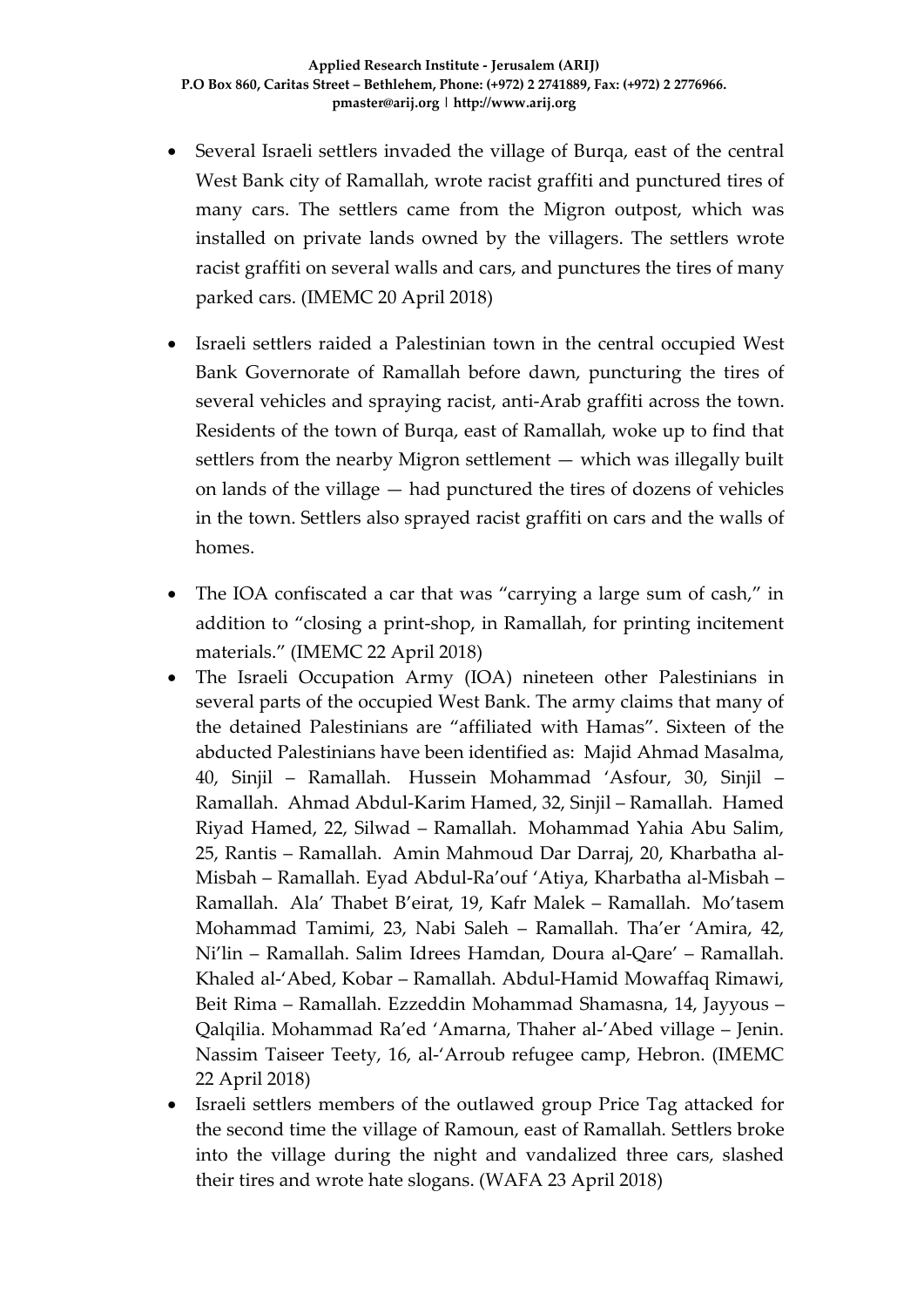- The Israeli Occupation Army (IOA) detained Kamal al-Khatib, from his home in Deir Dibwan, east of the central West Bank city of Ramallah. (IMEMC 25 April 2018)
- The Israeli Occupation Army (IOA) attacked the weekly peaceful march held in Nilin village, west of Ramallah, to protest Israeli settlement activities, land expropriation, and the separation wall. The IOA violently attacked the march, firing tear gas canisters and stun grenades at protesters as they approached one of the separation wall gates to the south of the village, causing several people to suffocate due to tear gas inhalation. (WAFA 27 April 2018)
- The Israeli Occupation Army (IOA) invaded the Al-Jalazoun refugee camp, north of the central west Bank city of Ramallah, allegedly after shots were fired at Beit El settlement. The IOA also invaded a gas station to confiscate surveillance recordings before additional Israeli Army invaded the area and fired dozens of live rounds to secure the retreat of the IOA. During the invasion into the Gas Station, the IOA caused excessive damage, and confiscated several computers and surveillance equipment. (IMEMC 28 April 2018)
- The Israeli Occupation Army (IOA) invaded the al-Jalazoun refugee camp, north of the central West Bank city of Ramallah, and detained a child, identified as Mohammad al-Hattab. (IMEMC 29 April 2018)
- The Israeli Occupation Army (IOA) invaded dorms of Birzeit University, near the central West Bank city of Ramallah, and detained a student, identified as Majdi Ibrahim, from Jenin city in northern West Bank. (IMEMC 30 April 2018)

# **Jericho**

• In Jericho, the Israeli Occupation Army (IOA) searched homes and detained Saleh Abu Sharar and Osama Issa Hdeib, from Ein al-Sultan refugee camp. (IMEMC 4 April 2018)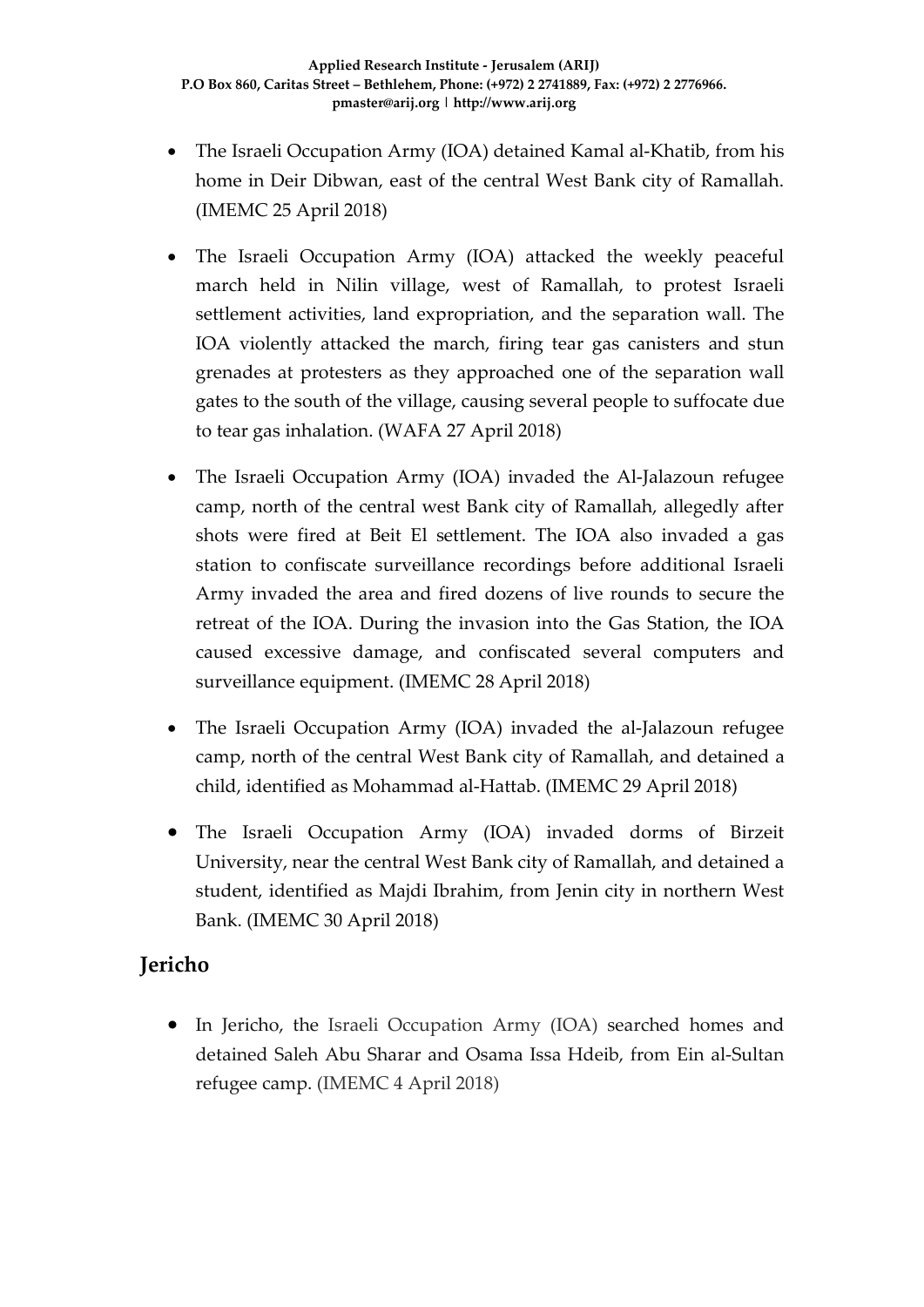• Several Israeli army jeeps invaded Beit Rima town, west of the central West Bank city of Ramallah. The IOA fired live rounds, rubber-coated steel bullets and gas bombs at local youngsters. (IMEMC 11 April 2018)

## **Salfit**

- The Israeli Occupation Army (IOA) resorted to the excessive use of force, against Palestinians planning trees on their lands in Deir Ballout town, west of Salfit, in northeastern West Bank, causing several injuries, during a nonviolent activity aimed at Planting trees on lands threatened by Israel's illegal construction of expansion of its settlements and the Annexation Wall. One of the wounded is Fawwaz Nasser, of the Popular Work department of the Palestinian Committee against the Wall and settlements; he was shot with a rubber-coated bullet in his arm. Many Palestinians suffered the severe effects of teargas inhalation. The Israeli Occupation Army (IOA) assaulted the Palestinians for holding this nonviolent activist and plant olive trees, on lands near the illegal Annexation Wall, and are targeted with illegal annexation by Israel. (IMEMC 2 April 2018)
- The Israeli Occupation Army (IOA) killed a young Palestinian man near the junction of Ariel settlement, north of Salfit, in northwestern West Bank. The army initially claimed the Palestinian reportedly "attempted to ram soldiers and settlers with his car," but later revealed that the driver was driving a stolen car, and escaping from private security guards. The soldiers opened fire at the Palestinian driver, in his thirties, and seriously wounded him, when his car crashed into a bus stop. The driver exited the car, and tried to escape on foot, when the soldiers shot him, and he later died from his serious wounds. (IMEMC 3 April 2018)
- In Salfit, in northwestern West Bank, the Israeli Occupation Army (IOA) detained Rateb Abdul-Karim Mer'ey and Amir Ammar Aziz. (IMEMC 3 April 2018)
- The Israeli occupation army (IOA) invaded and searched homes in at-Tour, overlooking the Old City, and detained three children. The detained children have been identified as Mahmoud Walid Abu al-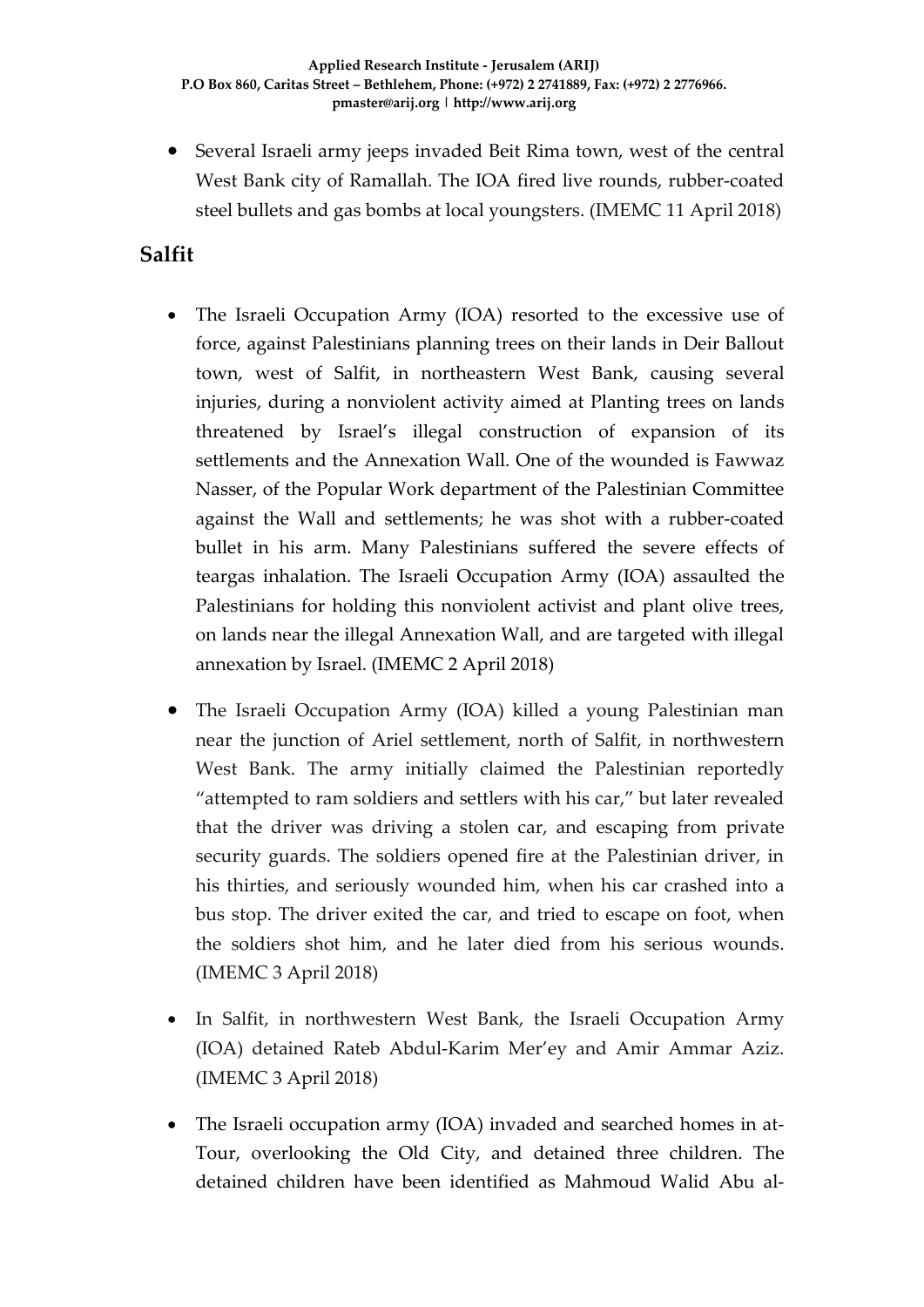Hawa, 15, Yazan Anwar Salfiti, 15, and Amir Hazem Sayyad, 16. (IMEMC 16 April 2018)

- The Israeli Occupation Army (IOA) summoned for interrogation several young men, after invading their homes in Qarawat Bani Hassan village, in Salfit in central West Bank. (IMEMC 17 April 2018)
- The Israeli Occupation Army (IOA) invaded Qarawat Bani Hassan town, west of Salfit in northwestern West Bank, and detained Adnan Mer'ey, 21, after storming his home and searching it. (IMEMC 23 April 2018)
- The Israeli Occupation Army (IOA) closed al-Salam car-wash, owned by Nael Rashid Abdullah, at the entrance of Deir Ballut village west of Salfit and seized its equipment. The IOA also dug and destroyed its entrance to prevent vehicles from entering. (WAFA 30 April 2018)

### **Tulkarem**

- The Israeli Occupation Army (IOA) shot and seriously injured a Palestinian man, in his fifties, at a military roadblock east of Tulkarem, in the northern part of the West Bank. The IOA shot the man, 55 years of age, after reportedly "ran towards them in a suspicious manner," near the al-Kafriyyat military roadblock, east of Tulkarem. Following the incident, dozens of soldiers were deployed in the area, before closing the military roadblock and its surrounding area. (IMEMC 3 April 2018)
- A Palestinian man who was shot and seriously wounded by Israeli Occupation Army (IOA) on April 2nd near Tulkarem died of his wounds on April 8. Mohammad Sobhi Anbar was shot in front of the military roadblock east of Tulkarem on April 2nd. He remained in critical condition in the Intensive Care Unit until April 8 when he died of his wounds. (IMEMC 8 April 2018)
- The Israeli Occupation Army (IOA) prevented farmers from reaching their lands on the Israeli side of the Segregation Barrier, north of the city of Tulkarm in the occupied West Bank. Palestinian farmers in Deir al-Ghusun village were surprised when they were told by Israeli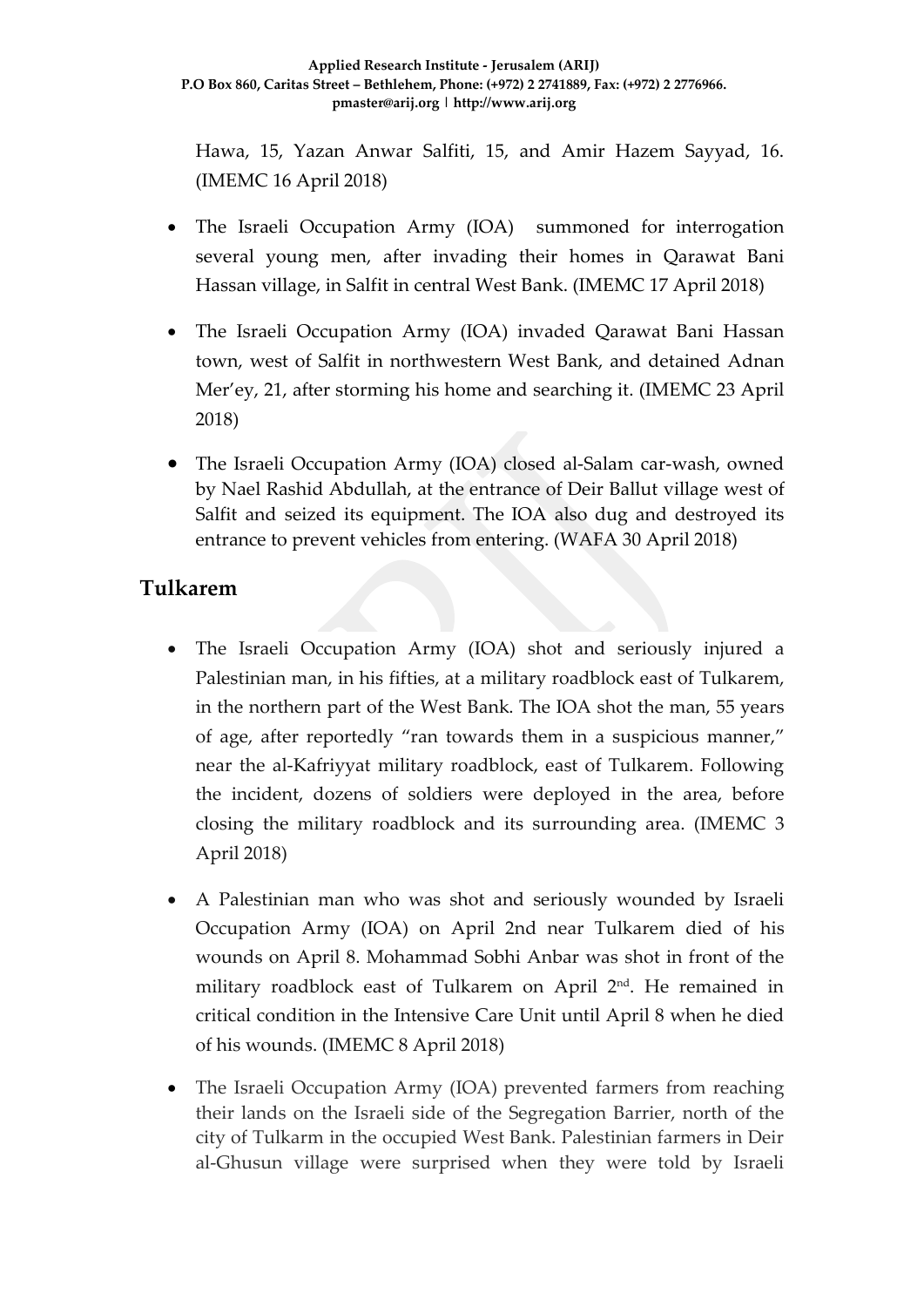#### **Applied Research Institute - Jerusalem (ARIJ) P.O Box 860, Caritas Street – Bethlehem, Phone: (+972) 2 2741889, Fax: (+972) 2 2776966. pmaster@arij.org | http://www.arij.org**

soldiers that they were not allowed to enter their lands planted with Olive trees and without any reasons. (WAFA 8 April 2018)

- In Tulkarem, the Israeli Occupation Army (IOA) invaded Shweika area, north of the city, searched homes and detained Hammouda Forsan Na'alwa. (IMEMC 9 April 2018)
- The Israeli occupation Army (IOA) raided the three storey house of 'Abdul Jabbar Ahmed Ghazala and his sons in the village of Kafr El Lubad, east of Tulkarm. Ghazaleh and his sons (and their families) were all detained in one room before the IOA began searching the three floors. During the search, the IOA caused destruction to the furniture and the windows and removed the closets' doors in addition to stealing 1600 shekels and gold from inside. (WAFA 17 April 2018)
- The Israeli occupation Army (IOA) detained Mujahid Abdel Fattah Ahmed Khalid (28), from Thinaba village and Bilal Munir Lotfi Ashqar (26) from Tulkarem in the northern West Bank. (WAFA 23 April 2018)
- The Israeli Occupation Army (IOA) fired rubber-coated steel bullets, gas bombs and concussion grenades at many students and locals, participating in the celebration, coordinated with the Palestinian Prisoners' Society (PPS) honoring seven Kadoorie students, who were recently released from Israeli detention camps. One Palestinian was shot with a rubber-coated steel bullet, and several others suffered the effects of teargas inhalation. (IMEMC 25 April 2018

# **Nablus**

- In Nablus, in northern West Bank, several Israeli army jeeps invaded Ras al-Ein and Rafidia, searched many homes and detained Khaled Ala Tawil, 20, Mohammad al-Kawni, 23, and Hamza Khweira, 24. (IMEMC 2 April 2018)
- The Israeli Occupation Army (IOA) invaded the home of [Abdul-](https://israelpalestinetimeline.org/abdul-rahman-bani-fadel/)[Rahman Bani Fadel,](https://israelpalestinetimeline.org/abdul-rahman-bani-fadel/) in Aqraba village, and handed his family a demolition order to their property. The army claims that Bani Fadel carried out a deliberate attack, last month, killing one Israeli security guard, before he was shot dead by Israeli soldiers. (IMEMC 2 April 2018)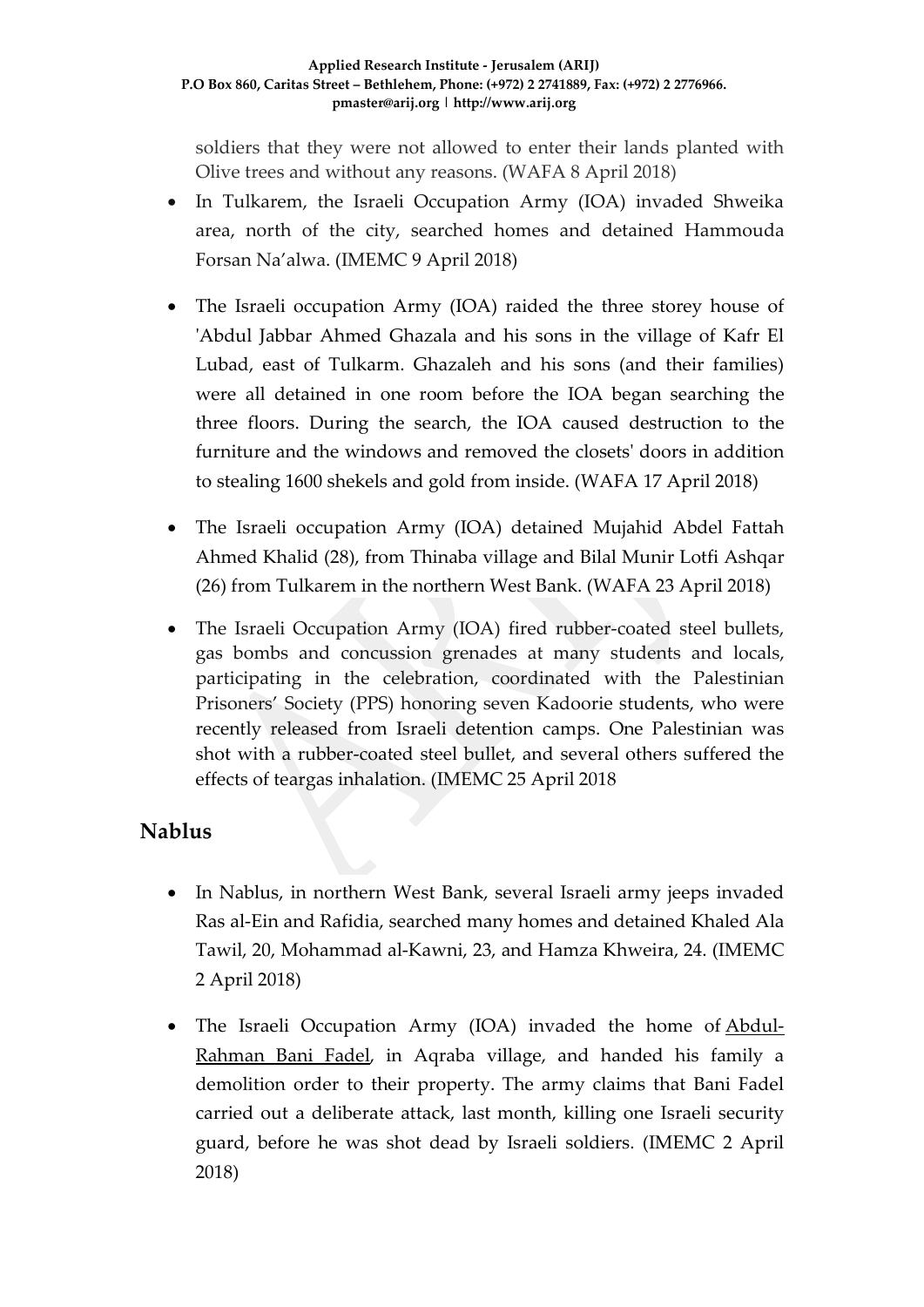- The Israeli occupation Army (IOA) stormed the Archeological site in Sabastiya village, north of Nablus, and declared it a closed military zone for two days, in preparation for the visit of hundreds of settlers to the area to celebrate the Jewish "Passover". The IOA took over the rooftops of many Palestinian houses close to the archaeological area, and closed the roads leading to it. (WAFA 2 April 2018)
- The Israeli Occupation Army (IOA) closed the al-Lubban School for Girls, south of the northern West Bank city of Nablus, after threatening to attack it with gas bombs. The IOA ordered the instant evacuation of the school, allegedly after a colonialist settler's car crashed into another car when Palestinian youngsters hurled stones at it, near the educational facility. The IOA threatened to fire a barrage of gas bombs into the school unless it is immediately evacuated and closed. The soldiers chased many students in the meadows surrounding several schools in the area, near the main Ramallah-Nablus road, which is also used by the military and colonialist settlers. (IMEMC 3 April 2018)
- The Israeli Occupation Army (IOA) invaded Ras al-'Ein area, in the northern West Bank city of Nablus, before storming the local Power Company, and detained a young man, identified as Roshdi al-Qayyim. The IOA also fired many gas bombs, concussion grenades and rubbercoated steel bullets at local youngsters. (IMEMC 4 April 2018)
- The Israeli Occupation Army (IOA) invaded Sorra town, west of Nablus, and fired dozens of concussion grenades before withdrawing. (IMEMC 4 April 2018)
- More than 500 Israeli settlers attacked the eastern area of Beita village south of Nablus city and hurled stones at Palestinian citizens. (WAFA 4 April 2018)
- The Israeli Occupation Army (IOA) invaded a residential building in Balata al-Balad village, east of Nablus, searched many homes and flats, and detained Masoud al-Asmar Dweikat. (IMEMC 5 April 2018)
- Dozens of soldiers, accompanying several colonialist settlers' buses, invaded the northern West Bank city of Nablus, to visit a site known as Joseph's Tomb in the city. The soldiers clashed with many local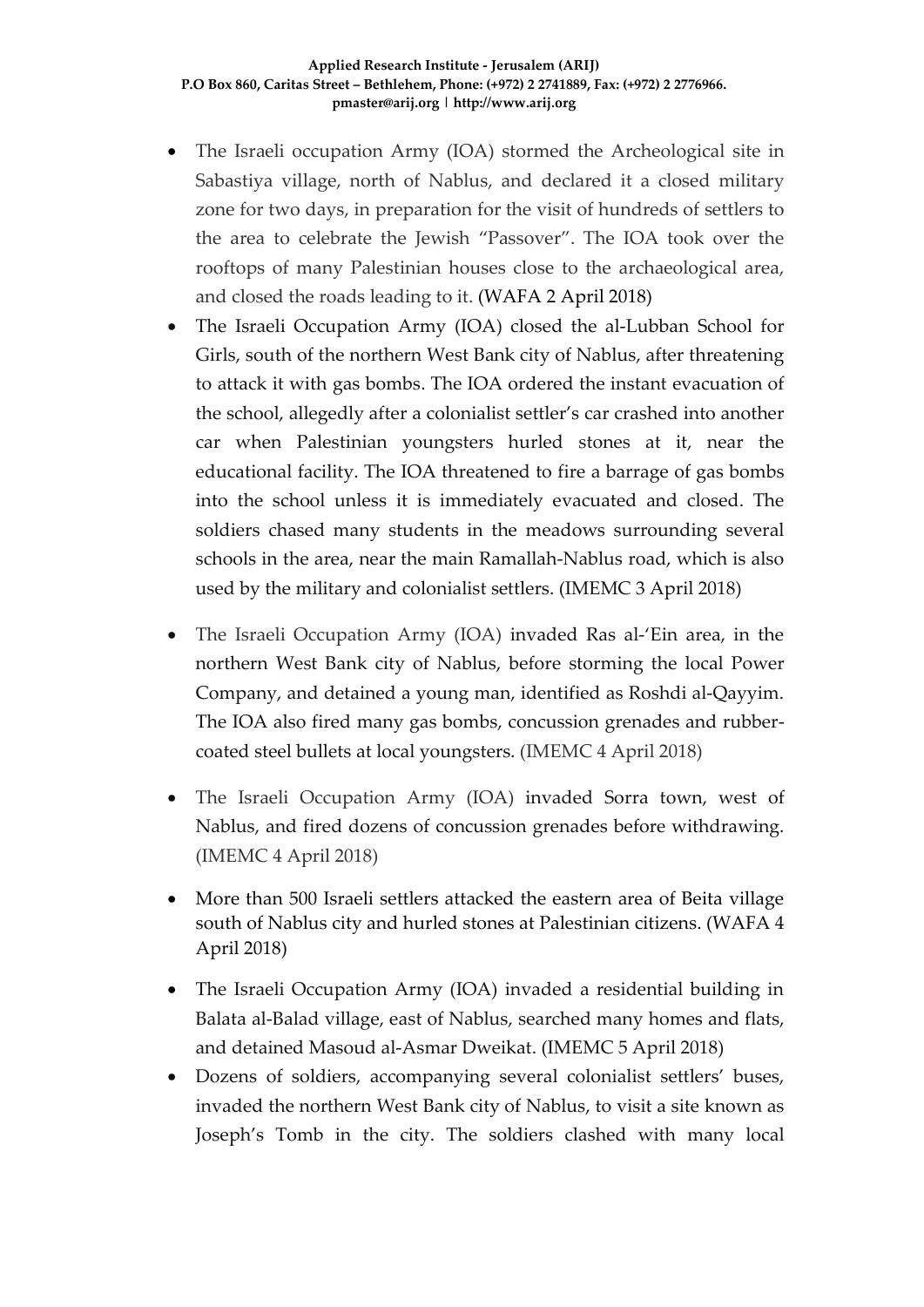youngsters and fired gas bombs and concussion grenades at them. (IMEMC 5 April 2018)

- The Israeli Occupation Army (IOA) shot one Palestinian with a rubbercoated steel bullet and caused at least five others to suffer the effects of teargas inhalation, in Beita and Kafr Qalil villages, south of the northern West Bank city of Nablus. (IMEMC 6 April 2018)
- Hundreds of Israeli settlers stormed [Joseph's Tomb,](http://imemc.org/?s=joseph%27s+tomb) in Nablus city, north of West Bank, guarded by Israeli occupation Army (IOA) under the pretext of performing Talmudic rituals and celebrating the Jewish Passover. More than ten military vehicles came from Beit Furik checkpoint and stormed the eastern region of the city just before midnight. The vehicles spread around the tomb of Joseph, and a reconnaissance plane was flying over the area to secure the arrival of dozens of buses and vehicles carrying hundreds of settlers. (IMEMC 6 April 2018)
- invaded and ransacked homes in the governorate, and detained Awadallah Eshteyya, from Salem town, east of the city, and summoned his brother, Adam, for interrogation. (IMEMC 9 April 2018)
- The Israeli Occupation Army (IOA) detained two former political prisoners, identified as Aseed Abdul-Jalil Eshteyya and Omran Khaled Eshteyya, from Salem, in addition to Wasim Haitham Ennab from his home in Nablus city. (IMEMC 9 April 2018)
- The Israeli Occupation Army (IOA) invaded Qalqilia city, and detained Mahmoud As'ad Yassin, and former political prisoner Mahmoud Khadraj, after searching and ransacking their homes. (IMEMC 9 April 2018)
- The Israeli Occupation Army (IOA) invaded Salem village, east of Nablus, also searched homes and detained Awadallah Jamil Eshteyya, Omran Khaled Eshteyya and Aseed Abdul-Jalil Eshteyya. (IMEMC 9 April 2018)
- The Israeli Occupation Army (IOA) invaded and searched many homes in Tal village, southwest of the northern West Bank city of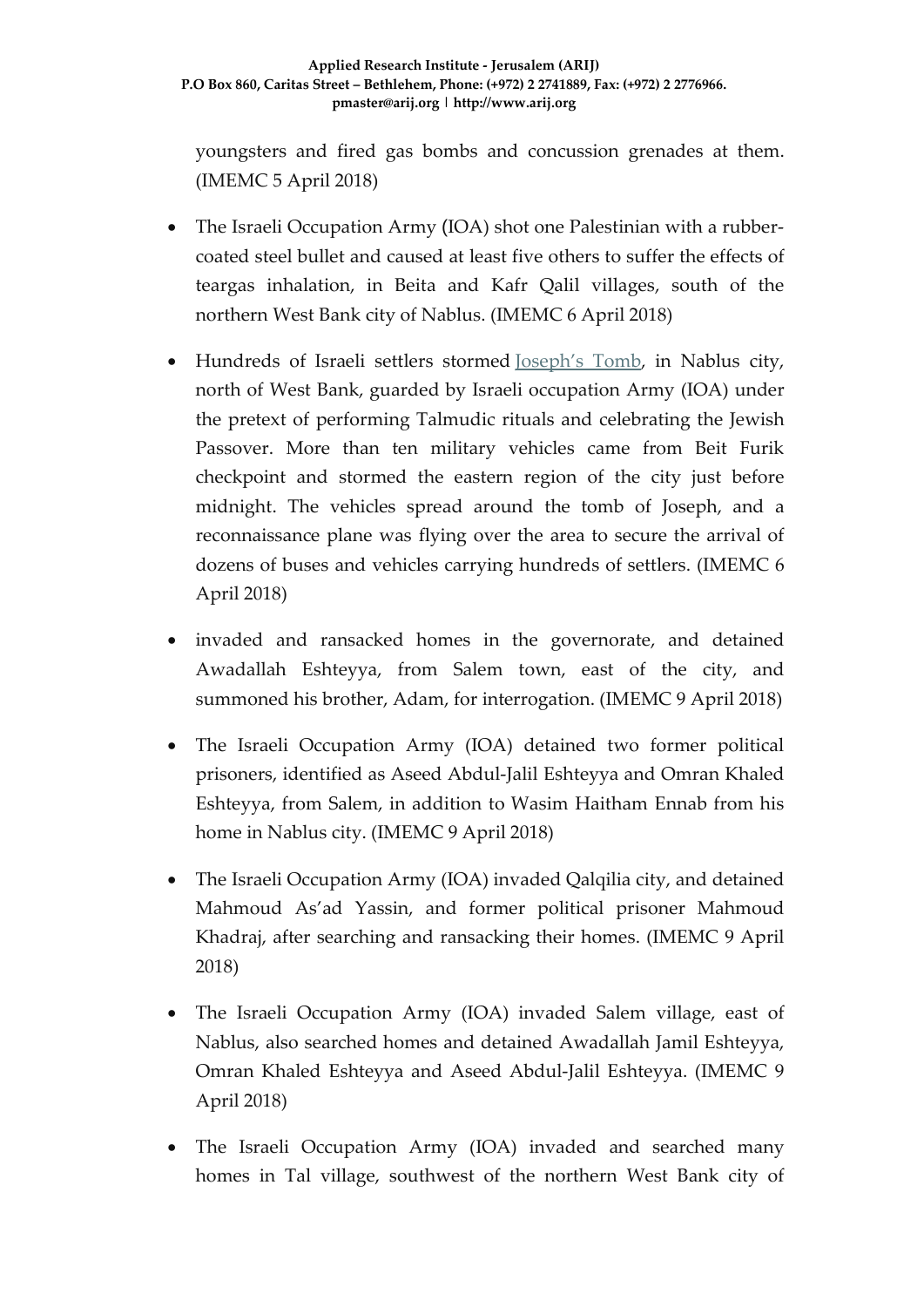Nablus, before detaining two young men, identified as Luay Hassan al-Bahti and Ma'rouf Bassel al-Hindi. (IMEMC 11 April 2018)

- The Israeli Occupation Army (IOA) detained fourteen Palestinians from their homes, after invading and violently searching them, in several parts of the occupied West Bank. The detained Palestinians in the West Bank have been identified as: Ahmad Essam Zakarna, Qabatia – Jenin. Rami Khaled Abu ar-Rob, Qabatia – Jenin. Ayman Maher Abu ar-Ron, Qabatia – Jenin. Sayyaf Khaled Masad, Faqqu'a – Jenin. Fadi Osama al-Khatib, Faqqu'a – Jenin. Qussai Osama al-Khatib, Faqqu'a – Jenin. Nassar Mohammad Dahbour, Azzoun – Qalqilia. Ahmad Zorba, Nablus. Emad Raqban, Deheishe refugee camp – Bethlehem. Abdul-Salam Jawabra, al-'Arroub refugee camp – Hebron. Shadi Riyadh al-Hroub, Deir Samit – Hebron. Rami al-Ghoul, al-Far'a refugee camp – Hebron. Qassem As'ous, , al-Far'a refugee camp – Hebron. Jihad Abu Mariya, Beit Ummar – Hebron. (IMEMC 12 April 2018)
- Five Palestinian protesters were injured in clashes with the Israeli occupation Army (IOA) in many locations in Nablus Governorate in the West Bank. The IOA used live fire, rubber-coated rounds and teargas to disperse protesters in the village of Luban e-Sharqia, south of Nablus, injuring one of them with gunfire and another one with rubber-coated rounds. Others also suffocated from teargas inhalation. (WAFA 13 April 2018)
- Clashes erupted between local Palestinian protesters and Israeli occupation Army (IOA) In the village of Kafr Qalil couth of Nablus. (WAFA 13 April 2018)
- Clashes erupted between local Palestinian protesters and Israeli occupation Army (IOA) In the village of Madama south of Nablus. Two protesters were injured by live shots, and a third by rubber-coated steel rounds. (WAFA 13 April 2018)
- Suspected Israeli settlers vandalized and attempted to torch a mosque in Aqraba village, south of Nablus. Israeli settlers poured flammable materials at the entrance to Sheikh Sa'adeh Mosque and spray-painted racist graffiti on its walls. A viral security camera footage showed two masked figures arrive with backpacks, pour flammable material at the building's entrance and set it on fire before fleeing the scene. Pictures of the aftermath showed apparent fire and smoke damage to the front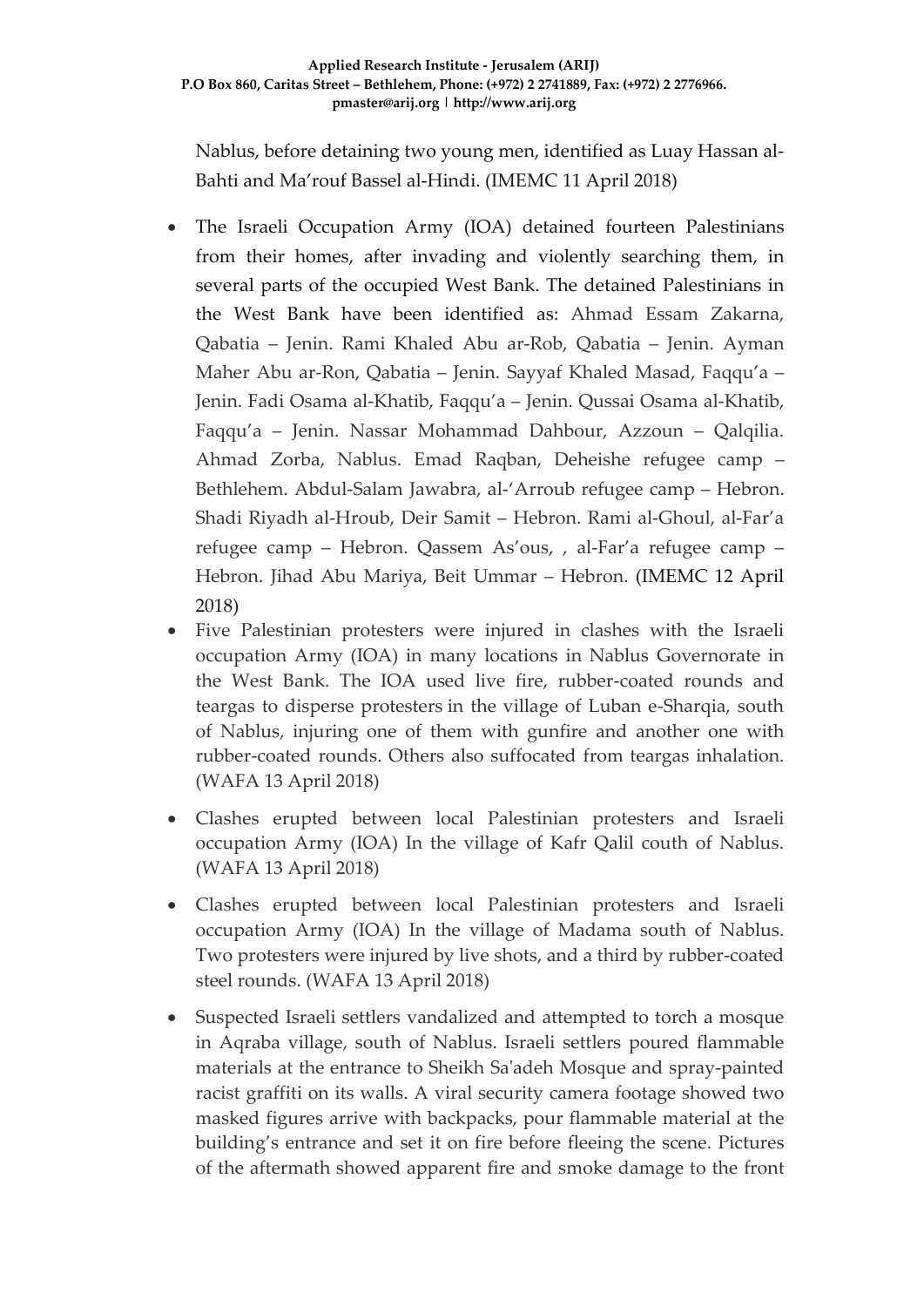door. The words "Death" and "price tag" were spray-painted onto the mosque external walls in Hebrew. The attack reportedly took place at roughly 2:00 AM. (WAFA 13 April 2018)

- The Israeli Occupation Army (IOA) closed with sand hills the main entrance of Madama village, south of Nablus. (IMEMC 13 April 2018)
- Dozens of Palestinians gathered at the center of the northern West Bank city of Nablus in a show of solidarity with Syria following the American, British and French strike on the Arab country. Participants in the demonstration raised Palestinian and Syrian flags and held banners stressing the unity of the Syrian people and land. (WAFA 14 April 2018)
- Dozens of Palestinians gathered at the center of the northern West Bank city of Nablus in a show of solidarity with Syria following the American, British and French strike on the Arab country. Participants in the demonstration raised Palestinian and Syrian flags and held banners stressing the unity of the Syrian people and land. (WAFA 14 April 2018)
- Five Palestinians were injured from rubber-coated metal bullets during predawn clashes with Israeli troops in the city of Nablus. The IOA raided the city at dawn and fired tear gas canisters and rubber-coated bullets during clashes with youths erupted following the raid. Five Palestinians sustained injuries and were treated at the location. (WAFA 16 April 2018)
- The Israeli occupation Army (IOA) conducted military exercises with live ammunition in Khirbet al-Tawil area in Aqraba village south of Nablus city. (WAFA 16 April 2018)
- The Israeli occupation army (IOA) invaded the Shuhada Junction, in the center of Nablus city, and shot five Palestinian protesters, after firing rubber-coated steel bullets and gas bombs at them. During the invasion, the soldiers stormed and searched homes in the Old City of Nablus, and detained a young man, identified as Ahmad 'Amira. (IMEMC 16 April 2018)
- A Palestinian, identified as Ahmad Taleb Miskawi, 20, was detained from his home in Balata refugee camp, east of the city. (IMEMC 16 April 2018)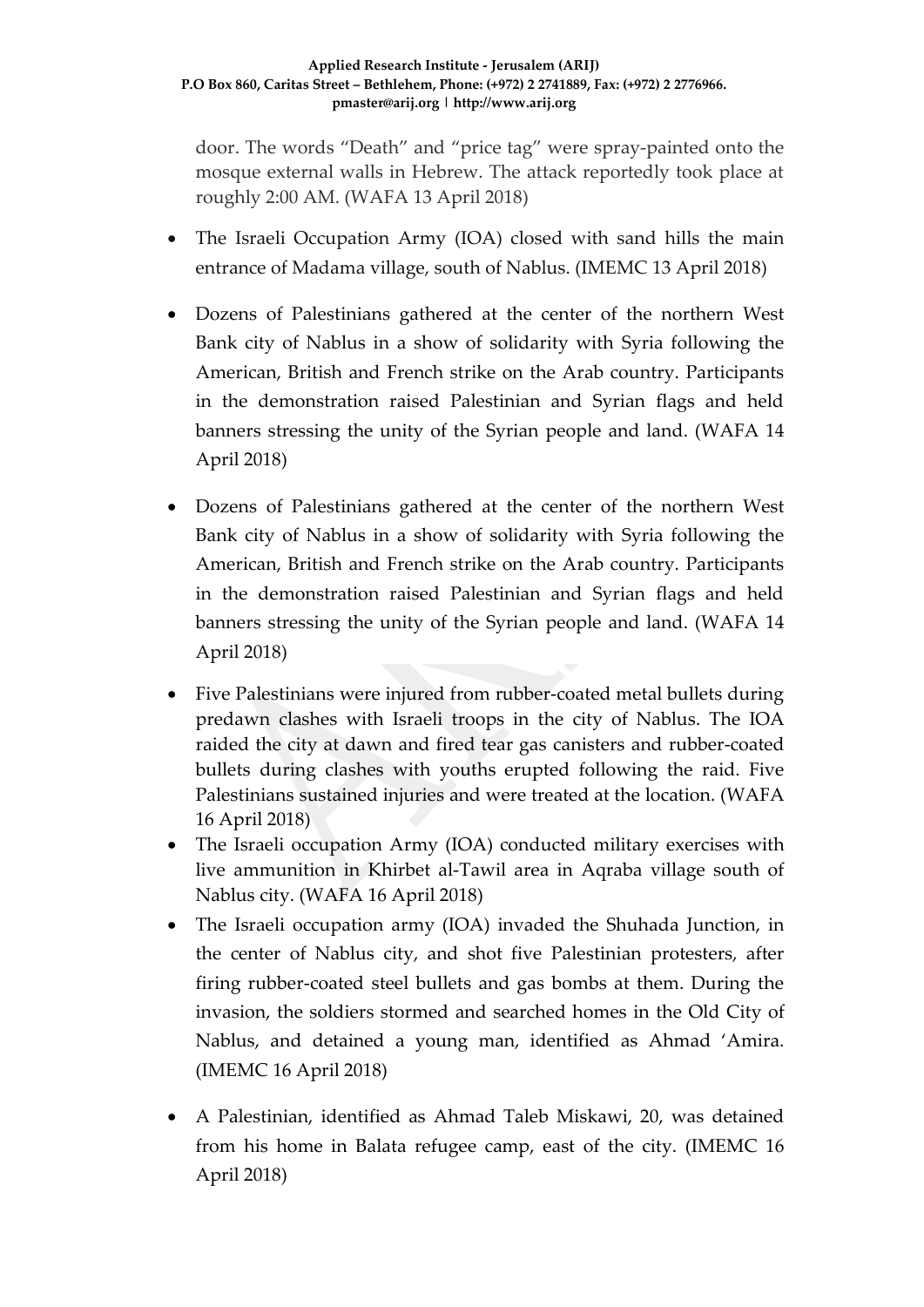- The Israeli occupation army (IOA) detained Mohammad Mousa Safadi, 27, from his home in Tal town, southwest of Nablus. (IMEMC 16 April 2018)
- The Israeli occupation army (IOA) detained Ahmad Mohammad Shehada from his home in Jama'in town, south of the city. (IMEMC 16 April 2018)
- A group of Israeli settlers stormed a historic archaeological site in the town of Sebastia, near Nablus, northern West Bank, under heavy protection by the Israeli army. A number of settlers, broke into the site amid the protection by the army, who closed the area for any other visitors. Confrontations broke out in the area, following the visit, while the Israeli occupation Army (IOA)fired teargas towards the protesters. (IMEMC 16 April 2018)
- The usual serenity of al-Lubban al-Sharqiya, a village of 4000 people located south of the northern West Bank city of Nablus, was interrupted early Tuesday when residents woke up to find out that their cars and property have been vandalized during the night. Issa Oweis, a truck driver who works in distributing home goods to nearby villages, woke up at six in the morning to get ready to start work when he saw that the tires on his truck have been slashed, apparently with a sharp tool. In addition to slashing his tires, the vandals also painted hate slogans in Hebrew on his vehicle, something he knew was the work of the Jewish terrorist group Price Tag. At least 30 cars had their tires slashed. The slogans painted on the vehicles in al-Lubban were in green and they called for the return to the Jewish messiah. (WAFA 17 April 2018)
- A Palestinian was injured when shot by Israeli occupation Army (IOA) soldiers during clashes at Joseph's Tomb to the east of the northern West Bank city of Nablus. The IOA raided Nablus and went into Tal Balata and Joseph's Tomb, which they claim is a Jewish shrine. Clashes erupted between Israeli soldiers and local residents during which a Palestinian was shot and injured. (WAFA 17 April 2018)
- Israeli Occupation troops raided a building in a Nablus neighborhood west of the city and detained a 55-year-old man identified as Husam al-Razzeh after ransacking his home. (WAFA 17 April 2018)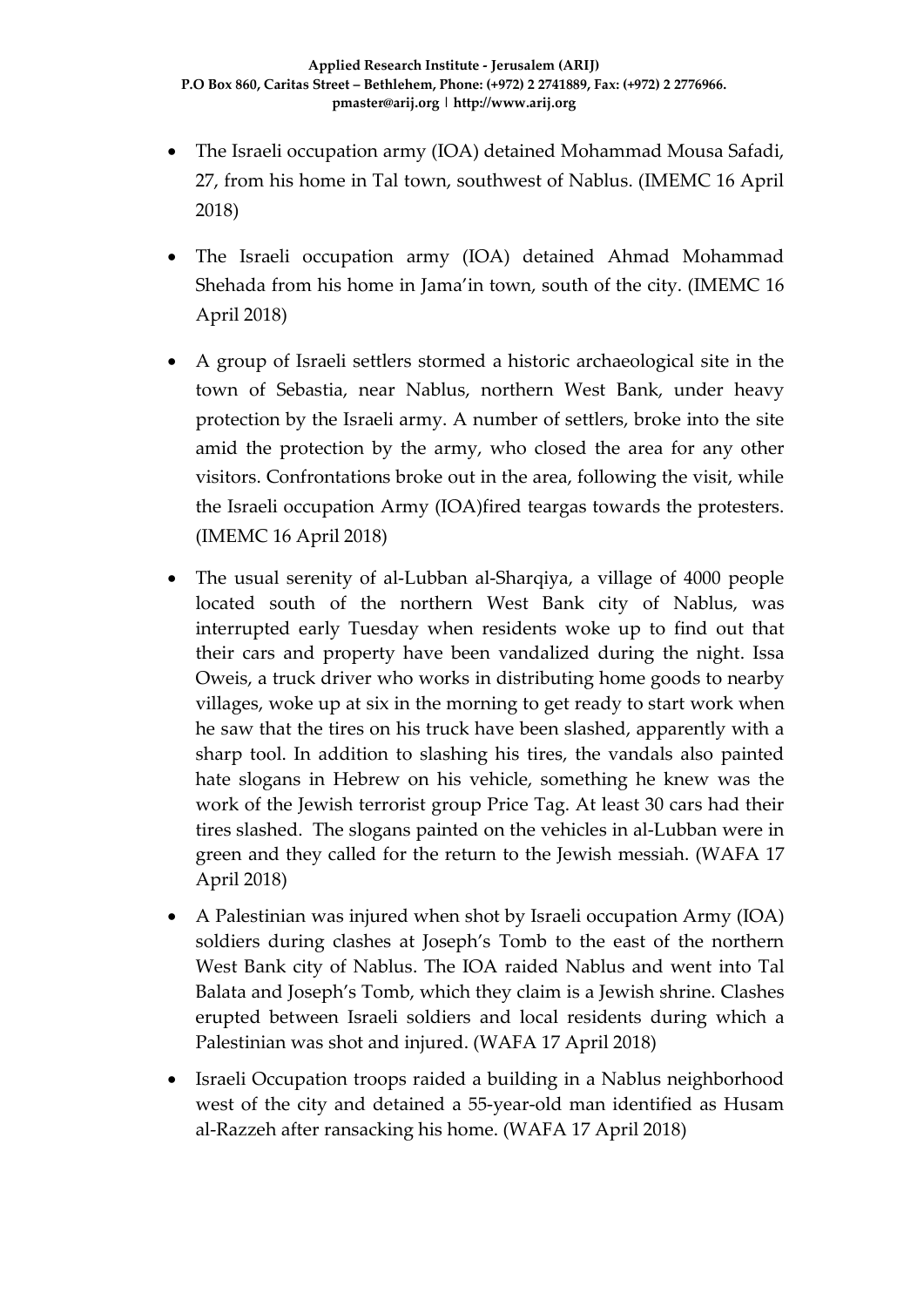- Al-Sawiyeh village suffered a similar fate where cars were vandalized during the night. The slogans in Al Sawiyeh were painted in blue. (WAFA 17 April 2018)
- Israeli settlers living in Yetzhar settlement, and escorted by the Israeli Occupation Army (IOA), attacked Palestinian farmers in the village of Duma south of Nablus after they entered their land in the early morning after receiving approval from the Israeli occupation authorities. The settlers forced the farmers to leave the land at gunpoint. The IOA also fired tear gas and stun grenades at Palestinian farmers and expelled them from their land. (WAFA 17 April 2018)
- The Israeli Occupation Army (IOA) shot a Palestinian child with live fire, and caused many to suffer the effects of teargas inhalation, in the al-Lubban ash-Sharqiya village, south of the northern West Bank city of Nablus. The IOA also assaulted the Palestinians who marched in their village, protesting the ongoing illegal Israeli occupation of Palestine, and the escalating violations against them, their property and holy sites. The IOA also fired many gas bombs and concussion grenades, causing many Palestinians to suffer the effects of teargas inhalation. (IMEMC 20 April 2018)
- A 7-year-old child was injured when an unexploded Israeli army stun grenade blow up while he was playing near his family home in the village of al-Lubban al-Sharqiya in the north of the West Bank. The children were playing in the vicinity of their homes when a stun grenade went off. (WAFA 21 April 2018)
- Hundreds of Israeli settlers stormed the West Bank town of Sebastia west of Nablus under the protection of Israeli occupation Army (IOA). Dozens of Israeli buses carried the settlers, who stormed the heritage area in the town under heavy protection of Israeli troops. (WAFA 22 April 2018)
- A number of students suffered from suffocation due to inhaling tear gas fired at them by Israeli occupation Army (IOA) near their school in al-Lubban, to the north of Nablus in the West Bank. (WAFA 23 April 2018)
- Israeli settlers slashed the tires of vehicles and spray-painted racist graffiti on walls near the village of Asira al-Qiblia, to the south of Nablus, in the occupied West Bank. (IMEMC 27 April 2018)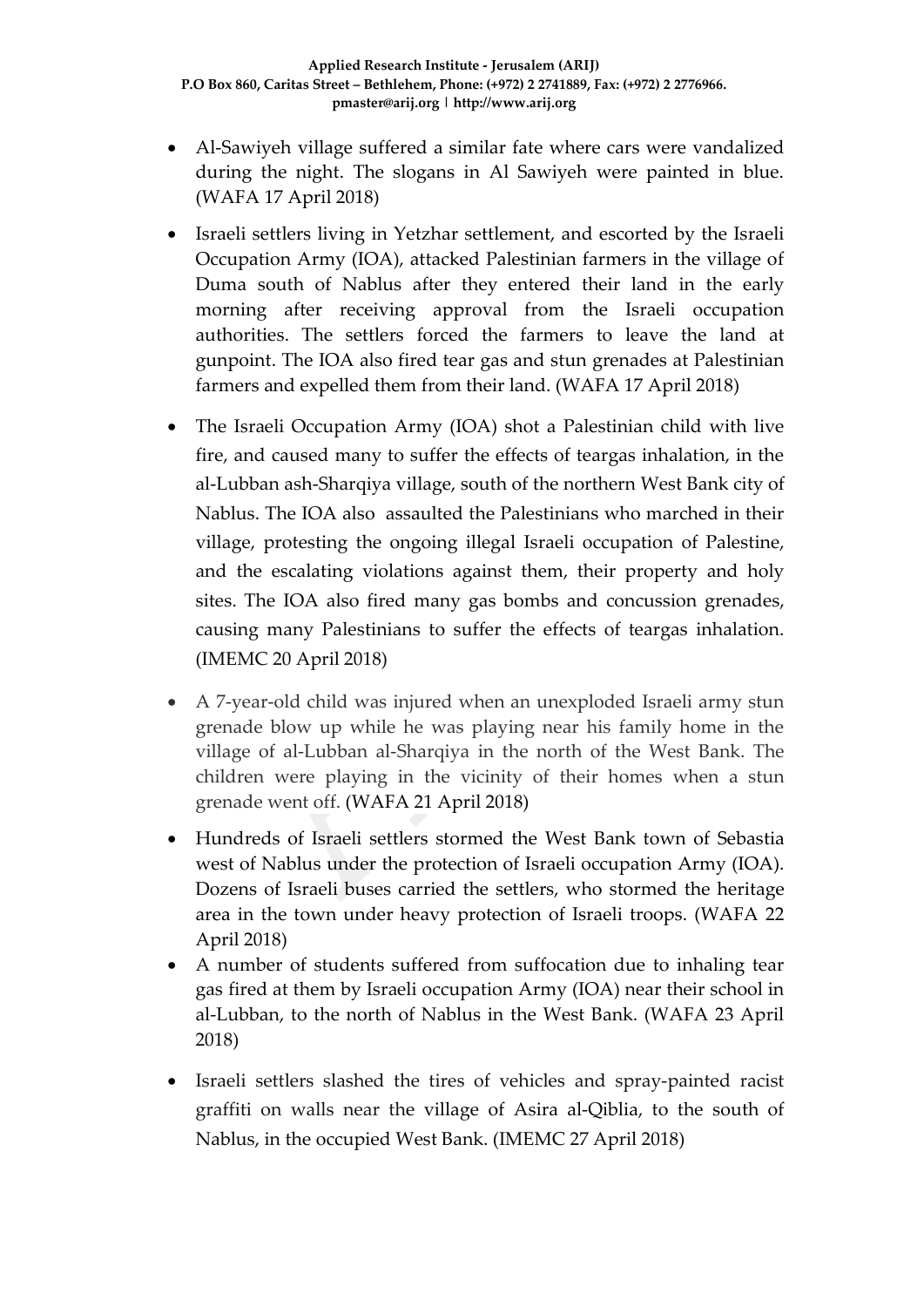- The Israeli Occupation Army (IOA) shot a Palestinian teenage boy, and caused many to suffer the effects of teargas inhalation, after the army invaded the al-Lubban ash-Sharqiya village, south of the northern West Bank city of Nablus. The IOA invaded the village after dozens of Palestinians held a protest against the ongoing occupation. The IOA fired many rubber-coated steel bullets, wounding 17-year-old boy, in his back. The IOA also fired dozens of gas bombs and concussion grenades, causing scores of Palestinians to suffer the effects of teargas inhalation, especially since some gas bombs directly struck homes. (IMEMC 28 April 2018)
- In Nablus in northern West Bank, the Israeli Occupation Army (IOA) invaded and searched homes in Beita town, south of the city, and detained two former political prisoners, identified as Nassr Sabri Hamdan and Ja'far Jaghoub, in addition to a young man, identified as Nasser Fawzi Abu Khalil. (IMEMC 30 April 2018)
- The Israeli Occupation Army (IOA) invaded Beit Dajan village, east of the city, searched homes and detained a young man, identified as Ayman Ribhi Hanani. (IMEMC 30 April 2018)

### **Gaza**

- A young man died from serious wounds he suffered when the Israeli Occupation Army (IOA) attacked nonviolent protesters in several parts of the Gaza Strip, killing 17 of them, and wounding hundreds. The Palestinian, Fares Roqab, 29, was shot with a live round in his abdomen, east of Khan Younis, in the southern part of the Gaza Strip. The Palestinian remained in a very critical condition until he died from his wounds despite all efforts to save his life. (IMEMC 2 April 2018)
- Israeli authorities confirmed that they are holding the bodies of two Palestinians who were killed during the protests at the borders in Gaza. The two men were identified as: Mohammad Rubaiya and Mosab Zohair Salloul. The Israeli government said they have no intention of releasing the bodies or returning them to their families for burial. The Israeli military spokesperson claimed that the two men whose bodies were taken after being killed by the military were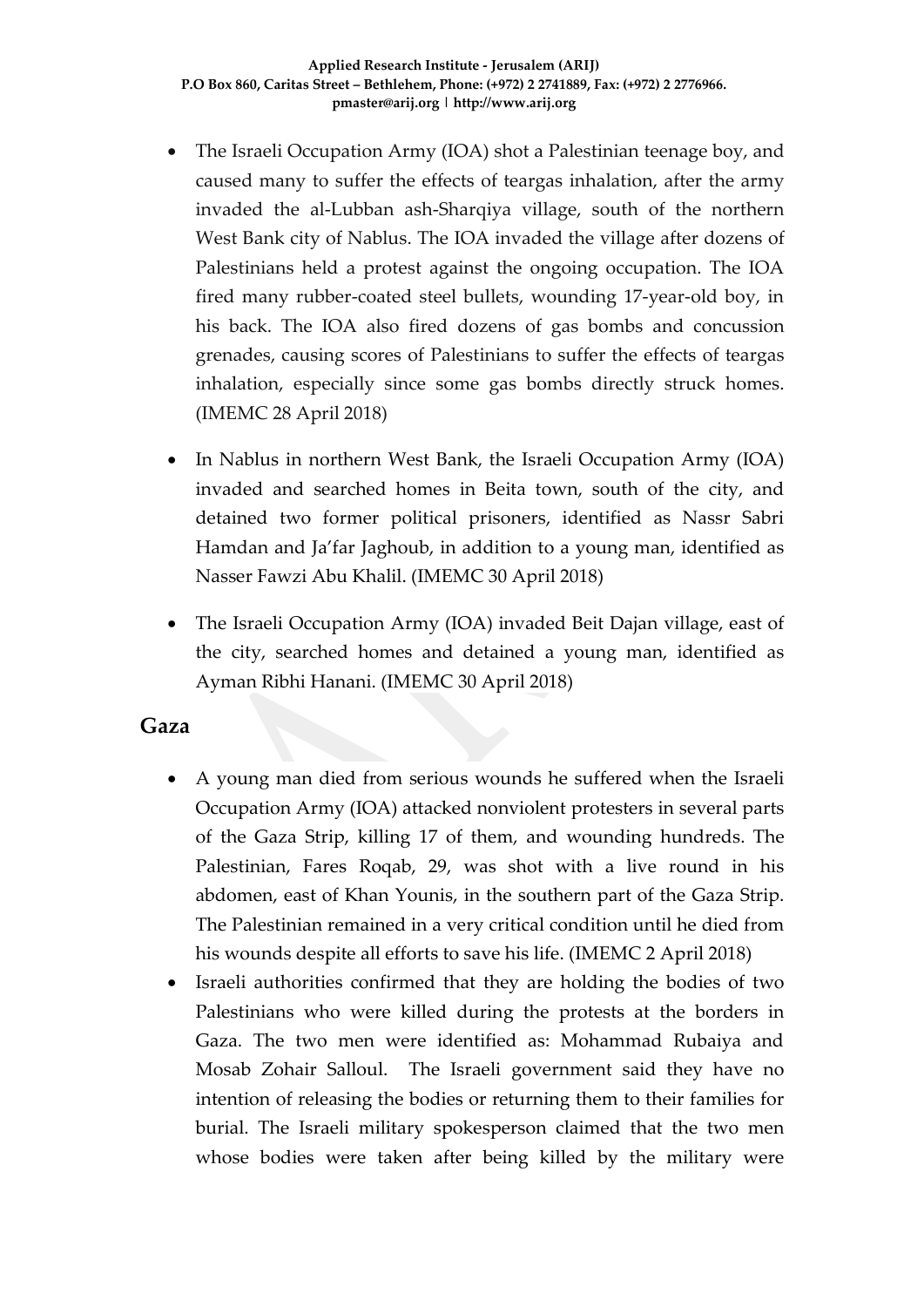members of the armed wing of Hamas. The two men were among a total of 17 Palestinians killed by Israeli forces on March 30th at the Land Day protests. The Israeli military also injured at least 1416 Palestinians. 758 were shot by live ammunition, and 148 injured by rubber-coated steel bullets. The others were injured by tear gas, concussion grenades and other so-called 'non-lethal' weapons. At least twenty of the wounded Palestinians suffered life-threatening injuries, especially since the soldiers used exploding bullets. (IMEMC 2 April 2018)

- The Israeli Occupation Army (IOA) shot five Palestinians with live fire in Abu Safiyya area, east of Jabalia, in the northern part of the Gaza Strip, while many others suffered the effects of teargas inhalation. (IMEMC 2 April 2018)
- One Palestinian suffered a life-threatening injury, after an army sharpshooter shot him in the head, east of Khan Younis, in the southern part of the Gaza Strip. (IMEMC 2 April 2018)
- The Israeli Occupation Army (IOA) shot two young Palestinian men with live fire, east of the Zeitoun neighborhood, southeast of Gaza city. (IMEMC 2 April 2018)
- Three Palestinians were detained by Israeli occupation Army (IOA) while reportedly attempting to cross the border fence from Gaza into Israel. The three unarmed Palestinians were detained at the southern end of the besieged coastal enclave while attempting to crossing the heavily militarized fence and were taken in for questioning. (Maannews 2 April 2018)
- The Israeli Occupation Army (IOA) shot two Palestinian, east of Jabalia, in the northern part of the Gaza Strip. (IMEMC 3 April 2018)
- The Israeli Occupation Army (IOA) shot eight Palestinians, with live fire, east of Gaza city. (IMEMC 3 April 2018)
- A Palestinian was shot in Khuza'a village, east of Khan Younis, in the southern part of the Gaza Strip, and one east of al-Boreij, in central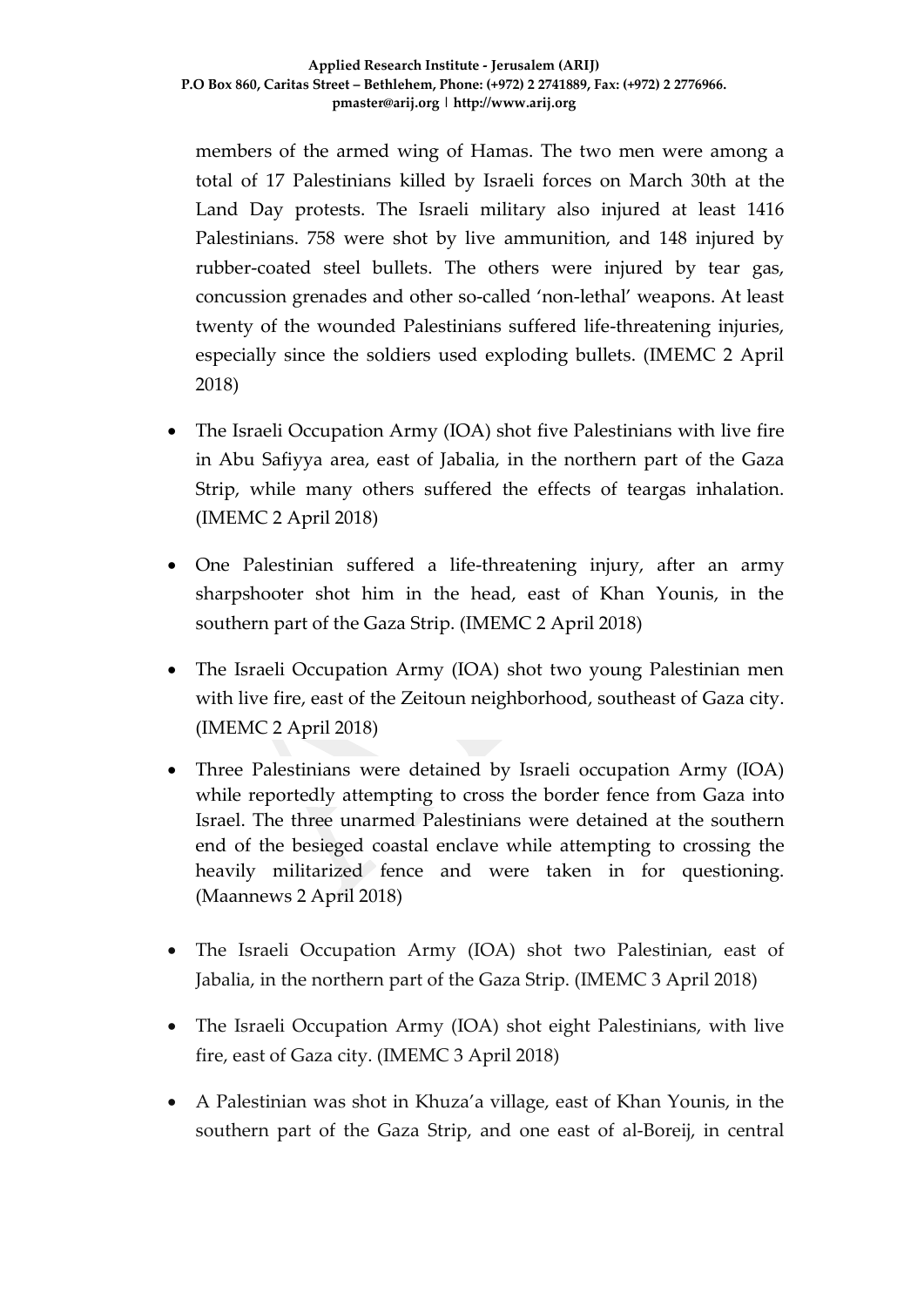Gaza. Dozens of Palestinians suffered the effects of teargas inhalation. (IMEMC 3 April 2018)

- The Israeli Occupation Army (IOA) killed a young man east of the al-Boreij refugee camp, in central Gaza Strip. Ahmad Omar Arafa, 26, died from serious wounds he sustained from a live round in the chest, after the IOA attacked dozens of Palestinian protesters, east of the al-Boreij refugee camp. His death brings the number of Palestinians who were killed by Israeli army fire since Friday, March  $30<sup>th</sup>$ , to  $18$ , including sixteen killed that day alone. (IMEMC 3 April 2018)
- The Israeli occupation Army (IOA) shot two young men with live fire, in their lower extremities, east of the Zeitoun neighborhood, southeast of Gaza city. The IOA were heavily deployed behind the border fence and fired many live rounds at Palestinian protesters. The IOA also fired many live rounds at Palestinian reporters in the area, in addition to firing gas bombs and concussion grenades. (IMEMC 4 April 2018)
- The Israeli occupation Army (IOA) killed [Ahmad Omar Arafa,](http://imemc.org/article/israeli-soldiers-kill-a-palestinian-man-in-gaza/) 25, east of the al-Boreij refugee camp, in central Gaza. (IMEMC 4 April 2018)
- The Israeli Occupation Army (IOA) reported to the excessive use of force against dozens of protesters east of Rafah and Khan Younis, in the southern parts of the Gaza Strip, in addition to the al-Boreij refugee camp in central Gaza, the Sheja'eyya neighborhood in Gaza city, and Jabalia, in the northern part of the coastal region, wounding six persons, and causing many to suffer the effects of teargas inhalation. (IMEMC 5 April 2018)
- The Israeli Occupation Army (IOA) killed one Palestinian and wounded several others with a missile fired from an armed drone near Erez Crossing, in the eastern part of the Gaza Strip, killing one of them. The slain Palestinian has been identified as Mojahed Nabil al-Khodary, 23, from Gaza city. (IMEMC 5 April 2018)
- The Israeli Occupation Army (IOA) hsot a Palestinian, identified as Shadi Hamdan al-Kashef, 34, from Rafah, in the southern part of the Gaza Strip.Al Kashe suffered from serious wounds he suffered after the IOA shot him with a live round in the head. (IMEMC 5 April 2018)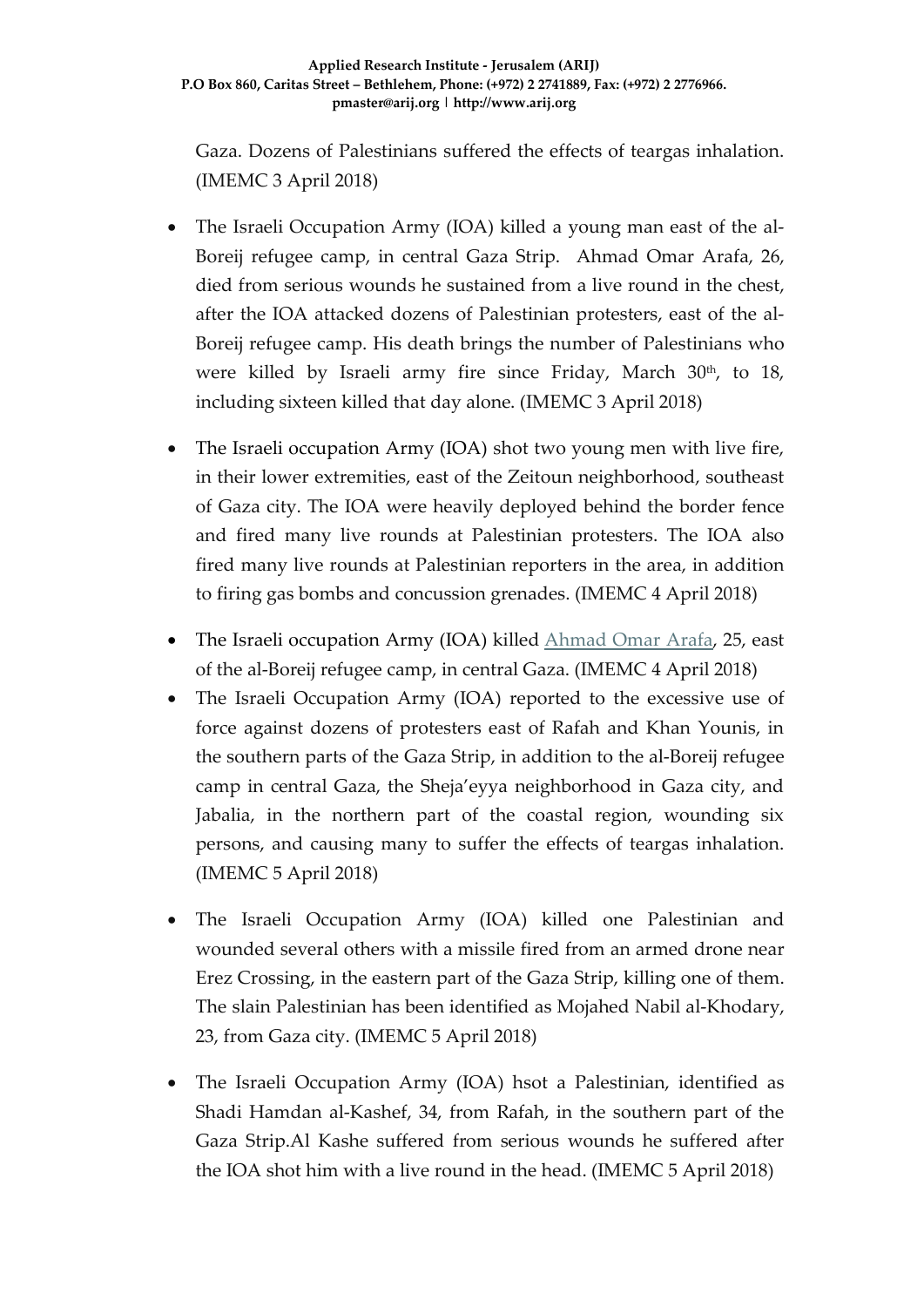- Israeli navy ships opened fire on several Palestinian fishing boats, in Gaza territorial waters, in the western part of the coastal region, moderately wounding three Palestinians. (IMEMC 5 April 2018)
- Two Palestinian civilians, including a photojournalist, were injured at the border protests, and died of their injuries overnight in the north, east, and southern borders of Gaza. The two were wounded when Israeli occupation Army (IOA) attacked protesters who were gathered in the north, east, and southern borders of Gaza. The two Palestinians were identified as Yassar Mortaja, 31 (journalist), and Hamza Abdul-al, 20. Photojournalist Yassar Mortaja, 31, died of a gunshot wound he sustained while documenting the protest. Mortaja was shot with a live round in his abdomen while covering a protest in east Khan Younis, near the border fence that imprisons Gaza. Hamza Abdul-al, 20, from Zoweida village in Deir al-Baleh District in central Gaza, died of injuries sustained during the protest earlier that day. Abdul-al was shot with a live round by the IOA. (IMEMC 6 April 2018)
- A young Palestinian man died from serious wounds he suffered when Israeli Occupation Army (IOA) shot him with live fire in northern Gaza. The Palestinian, Tha'er Mohammad Rabe'a, 30, suffered serious wounds after being shot with live army fire, and remained in critical condition until his death. Rabe'a is from Jabalia city, in the northern part of the Gaza Strip; his death brings the number of Palestinians who were killed by Israeli army fire since, March 30<sup>th</sup>, to twenty-one. (IMEMC 6 April 2018)
- Israeli naval forces opened fire on Palestinian fisherman as they were sailing along the coast of the Gaza Strip. Three fishermen were injured with live ammunition, including one who suffered life-threatening wounds. The fishermen, identities were unknown. (IMEMC 6 April 2018)
- Dozens of Israeli soldiers, including sharpshooters, heavily deployed across the border fence in the Gaza Strip, started taking positions and shooting posts in several parts of the besieged Gaza Strip, ahead of mass nonviolent protests in the coastal region. (IMEMC 6 April 2018)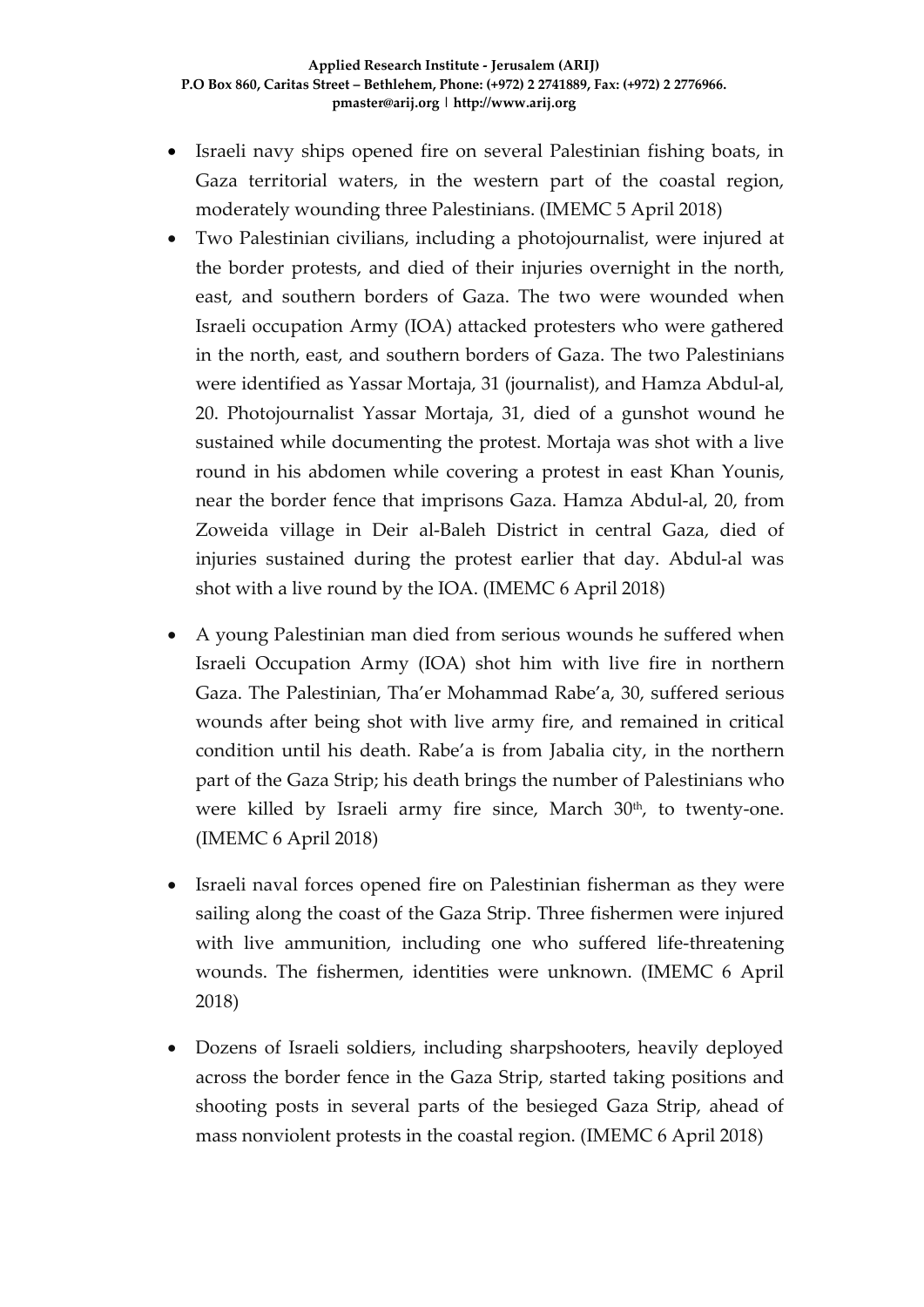- Israeli navy ships opened fire on several fishing boats, in Palestinian territorial waters, in the northern part of the Gaza Strip, forcing them back to shore. (IMEMC 6 April 2018)
- The Israeli Occupation Army (IOA) has stepped up military measures on the border with the Gaza Strip after demonstrators gathered there for the Great March of Return. The Israeli army has issued directives to its soldiers to open fire on any armed Palestinian up to 300 meters from the border fence. The directives included an order to open fire at any Palestinian protester if he comes within 100 meters of the border fence. The Israeli army is also building a sand barricade and installing more barbed wire fences and is planning to detain any Palestinian who crosses the border. (IMEMC 6 April 2018)
- The Israeli Occupation Army (IOA) killed Ala' Yahya az-Zamily, 17, after shooting him with a live round in his neck, east of Rafah. Ala' was from Shaboura refugee camp, in Rafah. (IMEMC 6 April 2018)
- The Israeli Occupation Army (IOA) killed Mohammad Sa'id Mousa al-Hajj Saleh, 33, from Rafah, in southern Gaza Strip. Saleh sustained injury in the abdomen and chest. (IMEMC 6 April 2018)
- The Israeli Occupation Army (IOA) killed Hussein Mohammad Madhi, 16, east of Gaza city. (IMEMC 6 April 2018)
- The Israeli Occupation Army (IOA) killed Sidqi Faraj Abu 'Oteiwi, 45, from Nusseirat refugee camp, in central Gaza. (IMEMC 6 April 2018)
- The Israeli Occupation Army (IOA) killed killed Ibrahim al-'Orr, 20, in central Gaza. (IMEMC 6 April 2018)
- The Israeli Occupation Army (IOA) killed Majdi Ramadan Shbat, 38, east of Gaza city, after shooting him with a live round in the neck. (IMEMC 6 April 2018)
- The Israeli Occupation Army (IOA) killed Osama Khamis Qdeih, 38, from Abasan al-Kabeera town, east of Khan Younis. (IMEMC 6 April 2018)
- The Israeli Occupation Army (IOA) shot three young Palestinian men, including one who suffered a serious injury, in Malka area, east of Gaza city. The three Palestinians were all shot with live fire and one of them is in a serious condition after being shot in the abdomen. The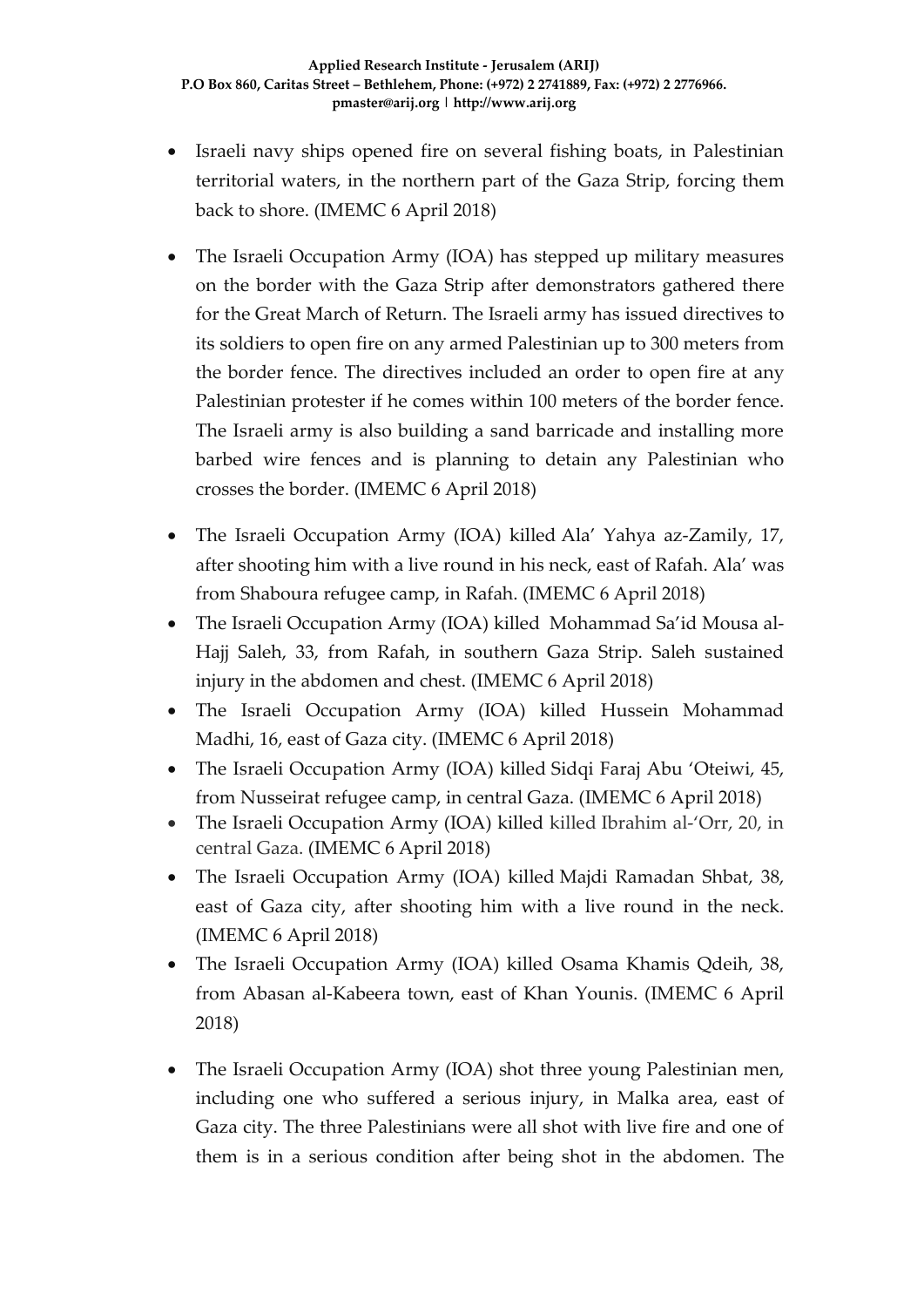sporadically opened fire on Palestinian protesters in the area, which is one of five main areas of protests near the border fence, across the Gaza Strip. (IMEMC 7 April 2018)

- Five Palestinian protesters were shot and injured by Israeli occupation Army (IOA) to the east of al-Bureij refugee camp, in central Gaza Strip. (WAFA 7 April 2018)
- Israeli artillery stationed along Gaza borders with Israel, to the southeast of Gaza city, fired six missiles targeting agricultural land to the east of Juhr ad-Deek. The Israeli army claimed that the shelling came in response to machine gun-fire from the Gaza Strip, against Israeli forces stationed near the concrete barrier along the borders to the east. (IMEMC 8 April 2018)
- Two Palestinians were shot and injured with live ammunition in the foot during clashes that erupted with Israeli occupation Army (IOA) near the border fence with Israel, to the east of the city of Khan Younis, south of the Gaza Strip. (WAFA 8 April 2018)
- Marwan Awwad, 44, from Khan Younis, who was shot and injured during Land Day protests at the Gaza borders, died of his wounds. Awwad was shot and critically wounded by Israeli army gunfire during the March 30 protests that left 19 dead and over 1400 wounded, many critical. An additional 10 were shot dead a week later in similar border protests, which brings the total killed in the last two weeks to 30. (WAFA 9 April 2018)
- Israeli navy opened fire more than once at Palestinian fishermen and their boats who were sailing in the northern Gaza shores. No injuries were reported but the fishermen were forced to change location to avoid being hit. (WAFA 9 April 2018)
- The Israeli Occupation Army (IOA) shot two young men, in Khuza'a village, east of Khan Younis, in the southern part of the Gaza Strip. (IMEMC 10 April 2018)
- The Israeli Occupation Army (IOA) shot a medic with live fire while he was providing treatment to Palestinians who suffered the effects of teargas inhalation, east of the al-Boreij refugee camp, in central Gaza. The medic, identified as Emad al-Buheisi, was shot with a live round in his leg. (IMEMC 10 April 2018)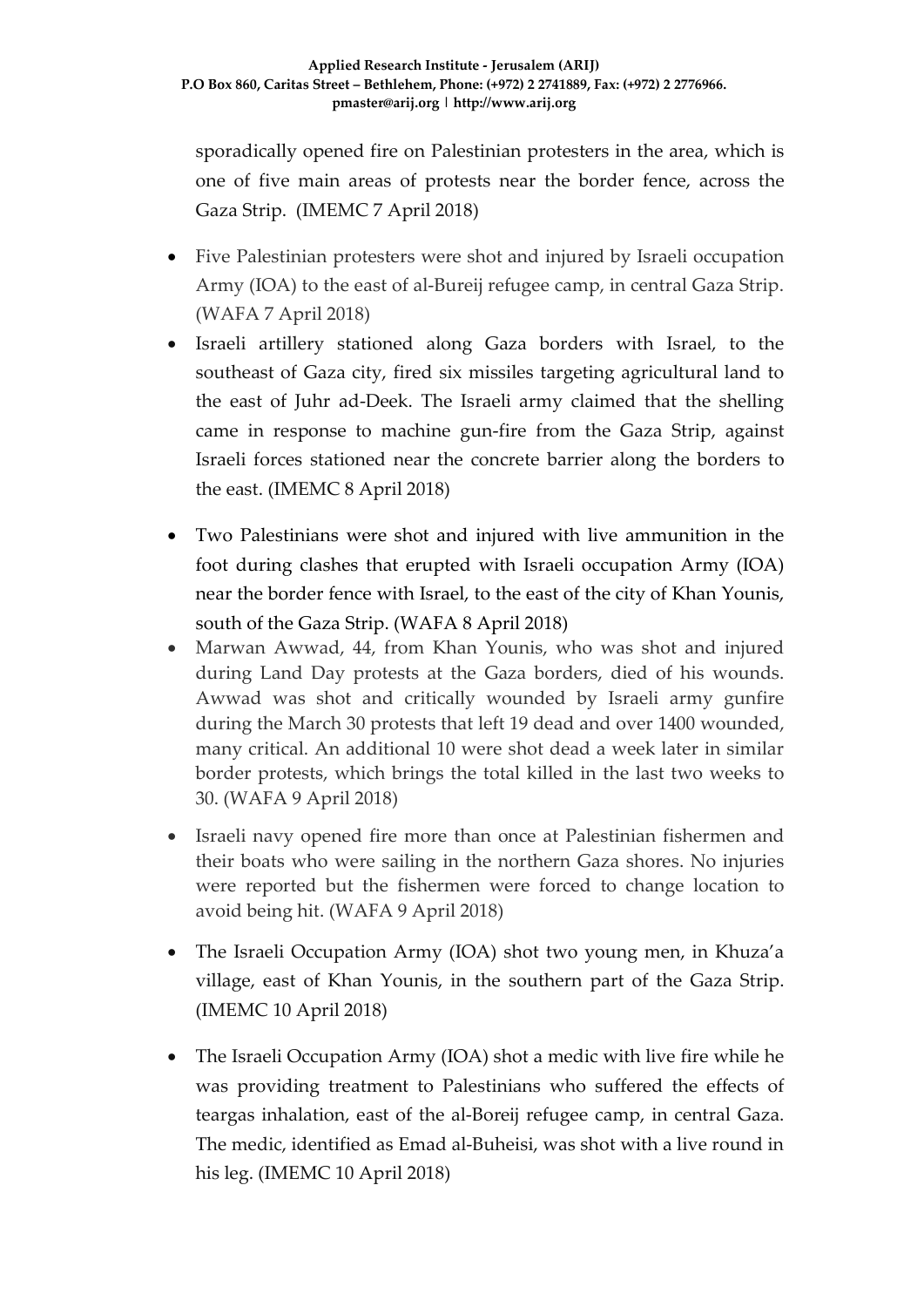- The Israeli Occupation Army (IOA) targeted a procession of Palestinian journalists, protesting the escalating Israeli violations against them during their coverage of the ongoing processions, which led to many injuries and the death of their colleague [Yasser Mortaja.](https://israelpalestinetimeline.org/yassar-mortaja/) The Israeli Occupation Army (IOA) fire live rounds and dozens of gas bombs at protesters near Malka junction, southeast of the Zeitoun neighborhood, in Gaza city. (IMEMC 10 April 2018)
- The Israeli Occupation Army (IOA) targeted a procession of Palestinian journalists, protesting the escalating Israeli violations against them during their coverage of the ongoing processions, which led to many injuries and the death of their colleague [Yasser Mortaja.](https://israelpalestinetimeline.org/yassar-mortaja/) The Israeli Occupation Army (IOA) fire live rounds and dozens of gas bombs at protesters near Malka junction, southeast of the Zeitoun neighborhood, in Gaza city. (IMEMC 10 April 2018)
- A Palestinian identified as Marwan Odah Qdeih, 45, died of critical wounds sustained a week earlier, on March  $30<sup>th</sup>$ , at the Palestinian Land Day protests in the Gaza Strip. (IMEMC 10 April 2018)
- An Israeli army sharpshooter shot and seriously injured a young man with a live round in his neck, identified as after the army attacked protesters near the border fence, east of Khan Younis, in the southern part of the Gaza Strip. (IMEMC 10 April 2018)
- Israeli occupation authorities will impose a total closure on the occupied West Bank and the Gaza Strip for three days next week as Israel marks 70 years for its creation. The closure will be in effect from Tuesday through Thursday, which means entry to Israel will be prohibited to all Palestinians from the West Bank and Gaza, even for holders of Israeli army-issued permits. (WAFA 11 April 2018)
- Israeli occupation authorities will impose a total closure on the occupied West Bank and the Gaza Strip for three days next week as Israel marks 70 years for its creation. The closure will be in effect from Tuesday through Thursday, which means entry to Israel will be prohibited to all Palestinians from the West Bank and Gaza, even for holders of Israeli army-issued permits. (WAFA 11 April 2018)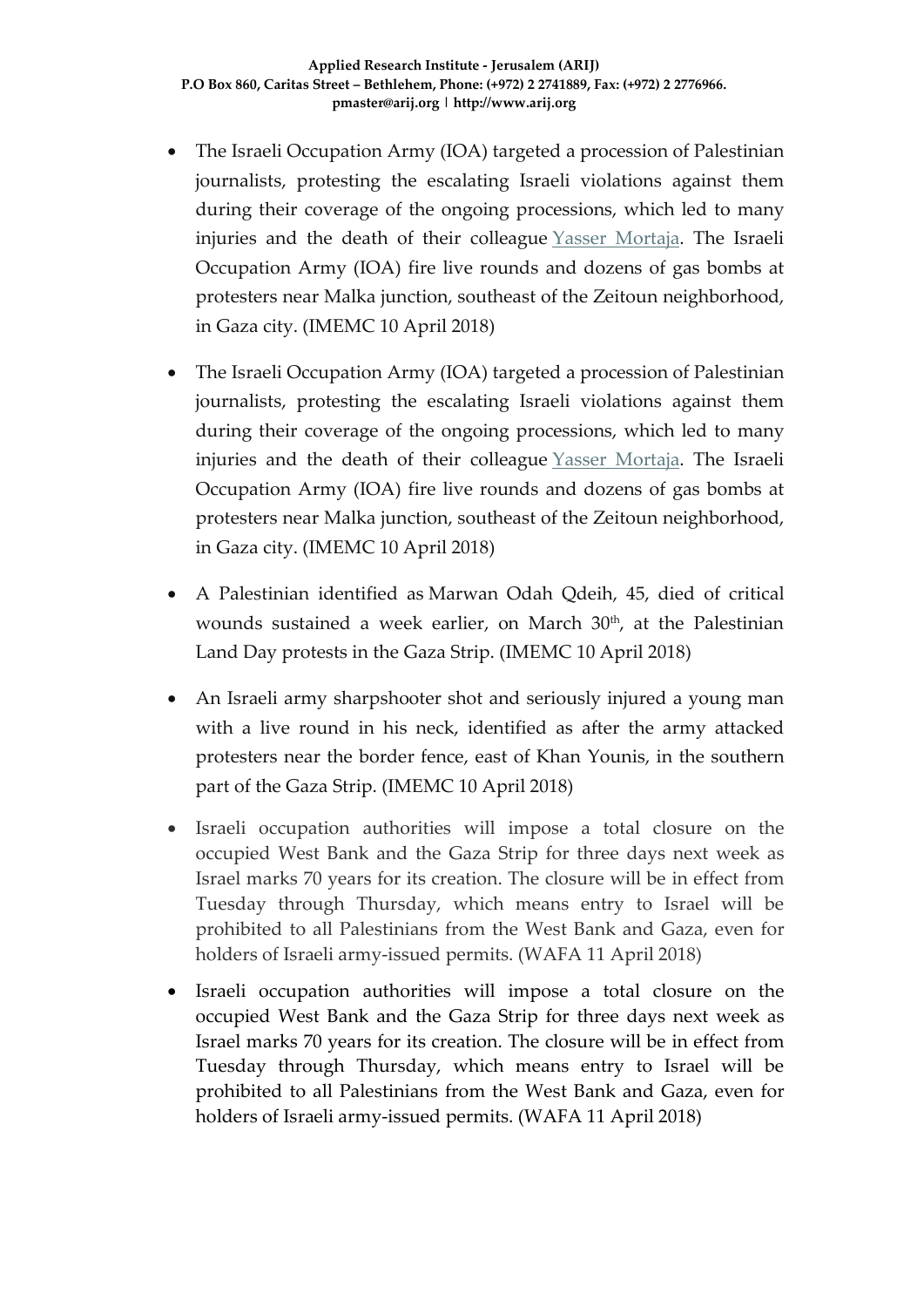- An Israeli army sharpshooter shot and seriously injured a young Palestinian man with a live round in his neck, after the army attacked protesters near the border fence, east of Khan Younis, in the southern part of the Gaza Strip. The IO soldier who shot the Palestinian was stationed, along with other army sharpshooters, behind the huge sand hills the army created along the border fence. (IMEMC 11 April 2018)
- Israeli snipers deployed at the border fence in northern Gaza opened fire at two Palestinians and injured them. One was hit with live ammunition in the leg. His injury was described as moderate. Another Palestinian man sustained injury in the thigh by Israeli snipers, where he was described in moderate condition. (WAFA 11 April 2018)
- Israeli artillery shelled agricultural lands and a location to the east of Gaza City, while tanks and bulldozers infiltrated the area. Israeli military vehicles infiltrated the border to raze land in the area. Israeli artillery fired four shells at open agricultural lands near the border without causing any injuries. Israel said the shelling came in response to targeting Israeli military vehicles with explosive devices planted near the border fence. (WAFA 11 April 2018)
- The Israeli Occupation Army (IOA) caused many Palestinians to suffer the effects of teargas inhalation in the al-Kum village, southwest of Hebron, and invaded the home of Mora Rajoub, a former political prisoner who was forced into the Gaza Strip, away from his family. (IMEMC 12 April 2018)
- Israeli navy opened fire at Palestinian fishermen and their fishing boats while they were sailing in the Mediterranean Sea in the northwest of the Gaza Strip. The Israeli navy boats opened fire and launched shells at fishermen and their boats while they were sailing north of the Gaza Strip forcing them to leave the area. (WAFA 12 April 2018)
- A Palestinian identified as Mohammed Iyad Hjeileh, 30, was killed and another critically wounded in an Israeli airstrike east of Gaza City. An Israeli drone fired a missile at a location near the border fence east of Gaza City killing Hjeileh and wounding others, one reported in critical condition. Israel claimed the attack came in response to the detonation of an explosive device at the border fence between Gaza and Israel. (WAFA 12 April 2018)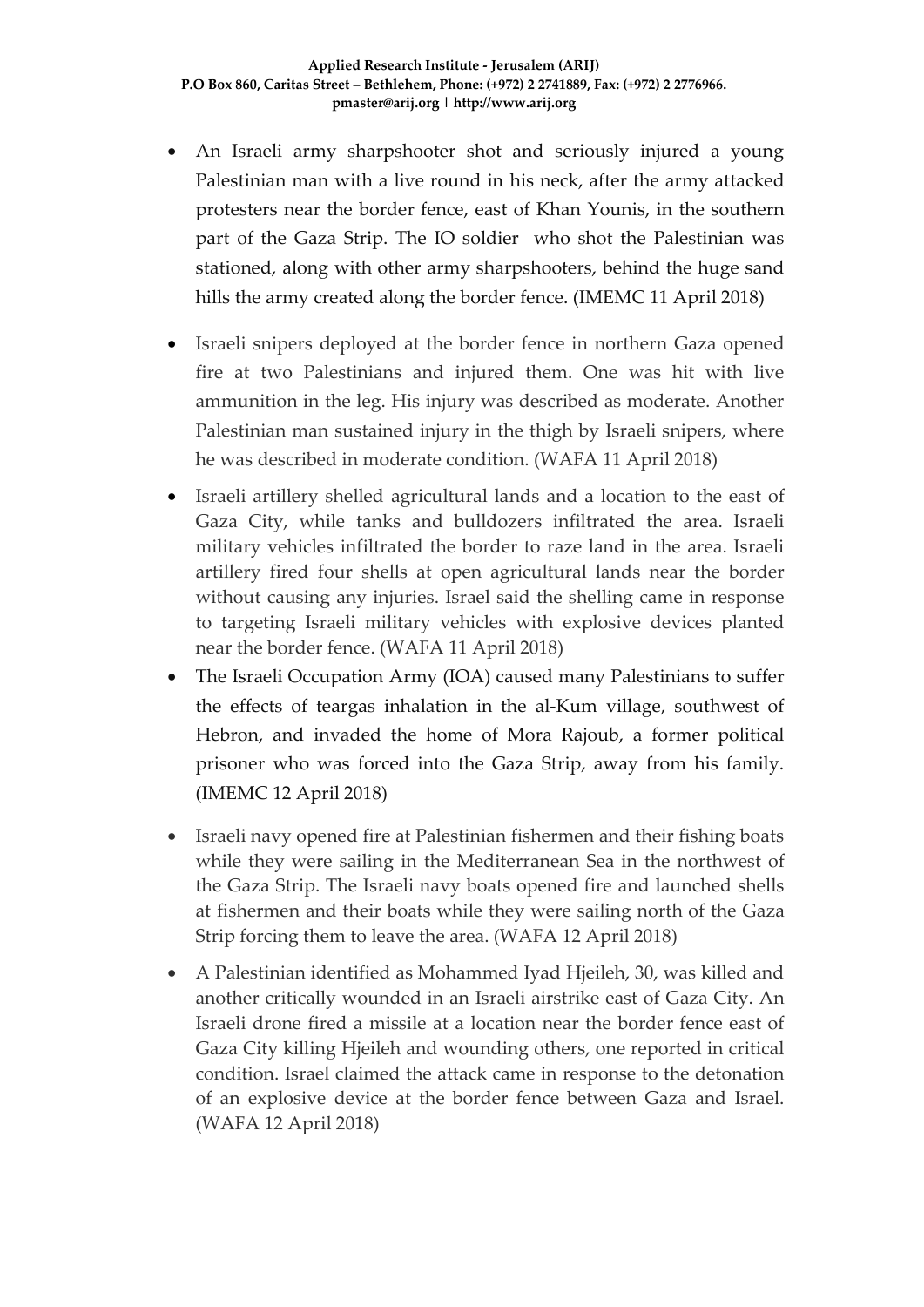#### **Applied Research Institute - Jerusalem (ARIJ) P.O Box 860, Caritas Street – Bethlehem, Phone: (+972) 2 2741889, Fax: (+972) 2 2776966. pmaster@arij.org | http://www.arij.org**

- A Palestinian young man identified as Abdullah Mohammad Shahri, 28, died of his wounds after he was shot and critically injured by Israeli occupation Army (IOA) near the Gaza-Israel border fence, to the east of Khan Younes in southern Gaza Strip. Shahri was shot and critically injured by the IOA as he was partaking in a non-violent protest, as part of the ongoing Great March of Return at the eastern border of the Gaza Strip. (WAFA 12 April 2018)
- The Israeli military stepped up its assault on the coastal enclave with bombs dropped by the Israeli airforce and killed one Palestinian and injured another. The Palestinian who was killed was identified as Mohammad Hjeila, 31. He was hit by a bomb dropped by an Israeli fighter jet east of the Sheja'eyya neighborhood, in the eastern part of Gaza City. (IMEMC 12 April 2018)
- A number of Israeli military vehicles and bulldozers invaded Gaza near the al-Mintar (Karni) crossing. The Israeli Occupation Army (IOA) stationed at the border then fired at least five shells east of Gaza City in the Sheja'eyya and al-Zeitoun neighborhoods. A Palestinian was moderately wounded by the shelling. Later during the day, The Israeli military sent in fighter jets to drop bombs in the same areas, which they claimed were being used as training sites for resistance fighters. (IMEMC 12 April 2018)
- Islam Herzallah, 28, who was shot and critically injured by Israeli Occupation Army (IOA) at the eastern border of the Gaza Strip, was announced dead of his wounds. (IMEMC 13 April 2018)
- More than 363 Palestinians were injured by the Israeli Occupation Army (IOA) as the IOA cracked down on peaceful protests of the ongoing Great March of Return at the eastern border of the Gaza Strip. Soldiers opened gunfire and fired teargas canisters at the non-violent protesters at many locations on the eastern border of the Gaza Strip with Israel, injuring at least 363 protesters, 30 of them with gunfire. Others were also injured by rubber-coated steel rounds. (WAFA 13 April 2018)
- At least 16 medical personnel suffocated from teargas inhalation, while two journalists were shot and injured, one of them seriously, by Israeli occupation Army (IOA) during the protests of the Great March of Return at the eastern border of the Gaza Strip. 16 medical staff suffocated after the IOA used teargas to disperse the protesters who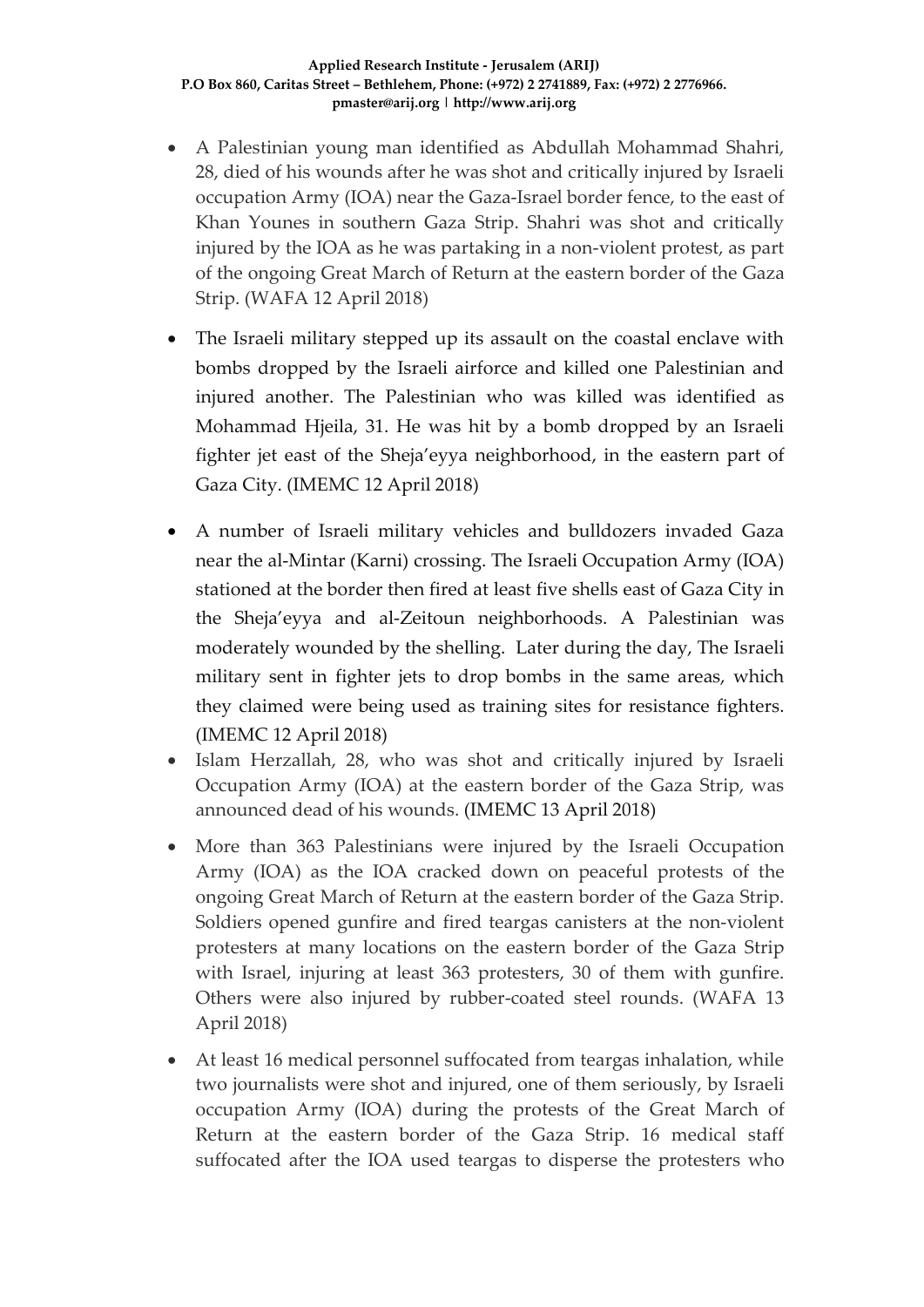gathered at many locations on Gaza-Israel border for the third Friday in a row as part of the ongoing Great March of Return. Two journalists, Ahmad Abu Hussein and Mohammad Hajjar, were shot and injured by live bullets in the abdomen and shoulder respectively as they were covering the protests at Gaza-Israel border. Abu Hussein's injury was described as critical. (WAFA 13 April 2018)

- At least 30 non-violent protesters were injured after Israeli occupation Army (IOA) opened gunfire at dozens of protesters who gathered on the eastern border of the Gaza Strip on the third Friday of the Great March of Return to demand return of the refugees. Soldiers opened gunfire and fired teargas canisters at the non-violent protesters to the east of Gaza City, injuring seven of them with gunfire. (WAFA 13 April 2018)
- Five Palestinian protesters were hit by live bullets near the town of Jabalia, in northern Gaza Strip. (WAFA 13 April 2018)
- Three Palestinian protesters were hit by live bullets in Beit Hanoun town, in the northern Gaza Strip. (WAFA 13 April 2018)
- The Israeli occupation army (IOA) opened gunfire at protesters at the border to the east of Khan Younes, in southern Gaza Strip, injuring three of them by gunfire and 10 others by teargas inhalation. (WAFA 13 April 2018)
- Five Palestinian Protestors were injured when Israeli occupation Army (IOA) attacked participants of the non-violent protests east of Rafah, in the farthest south of the Gaza Strip. (WAFA 13 April 2018)
- The Israeli occupation army (IOA) killed a young man east of Khuza'a town, east of Khan Younis, in the southern part of the Gaza Strip. The killed Palestinian have been identified as Abdullah Mohammad Shahri, 28. He was shot with live round in the chest. The IOA also fired many live rounds directly targeting a Palestinian ambulance, and medics trying to provide aid to a wounded Palestinian, and injured one medic, identified as Emad al-Buheisi. (IMEMC 13 April 2018)
- Israeli navy boats barred fishermen from sailing in the northern Gaza shores and forced them to return to coast. The navy opened fire at fishermen across from Sudaniya shores in the northern Gaza Strip, leading the fisherman to return to the marina. No injuries were reported. (IMEMC 14 April 2018)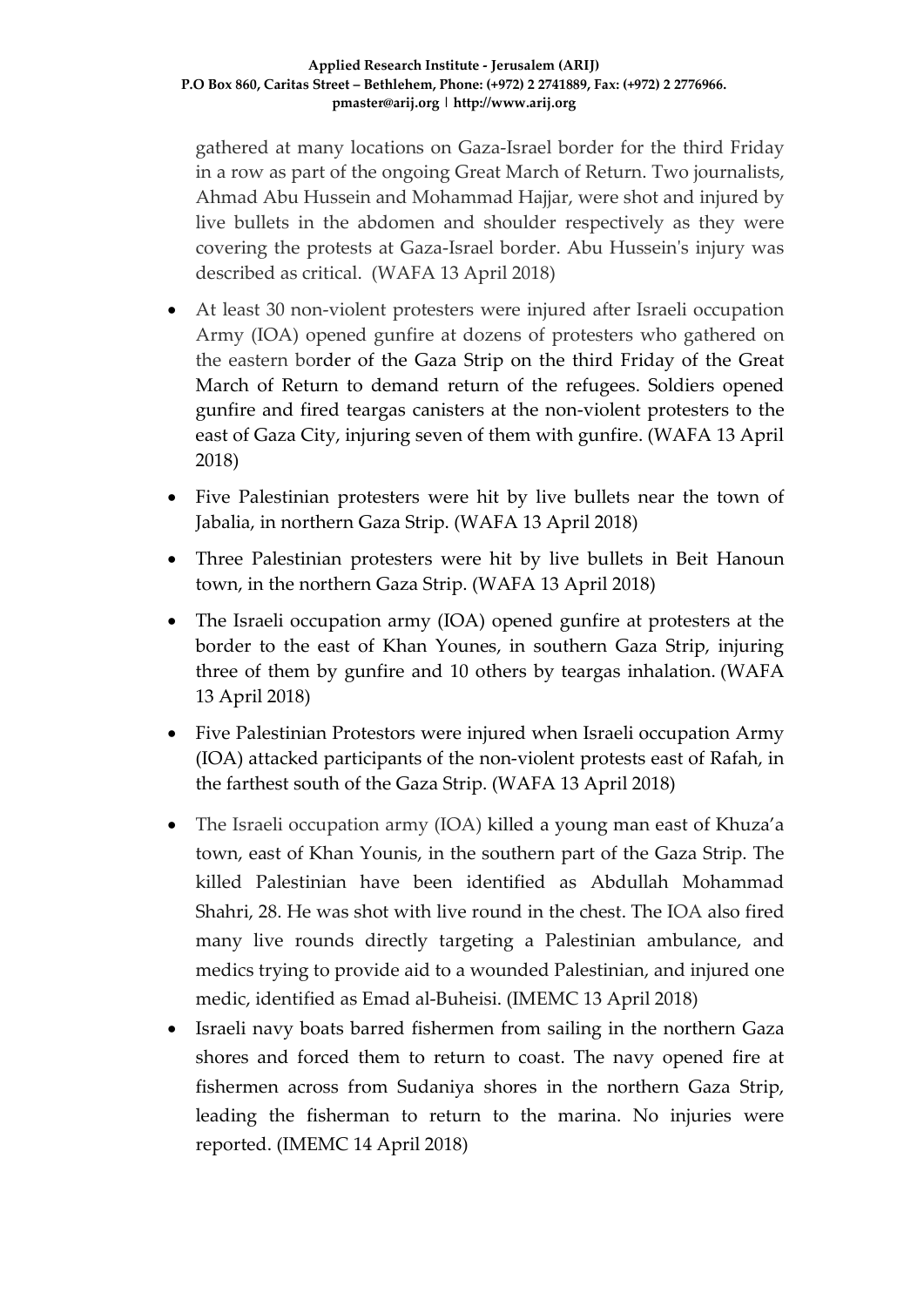- Four people were killed and several others injured in what initially appeared to be an Israeli artillery attack targeting a group of Palestinians who were riding a three-wheeled "tuk tuk" motorcycle (rickshaw) east of Rafah, in the southern Gaza Strip. The four were identified as Amjad Qartous, 18, Ayed Hamaydeh, 23, Hesham Kallab, 18, and Hesham Abdul-Al, 22. All four were from from the southern Gaza Strip city of Rafah. (IMEMC 14 April 2018)
- A Palestinian was shot and injured with live ammunition fired by Israeli occupation Army (IOA) along Gaza borders to the east of Khan Younis city, south of the Gaza Strip. The IOA stationed along Gaza borders opened fire at Palestinian protesters to the east of Khan Younis, shooting and injuring a Palestinian in the hand. (WAFA 14 April 2018)
- A Palestinian was shot and injured by Israeli occupation Army (IOA) live fire along Gaza borders to the east of Gaza city. The IOA stationed in military watchtowers along Gaza borders with Israel reportedly opened fire at Palestinian protesters, shooting and injuring a man. (WAFA 15 April 2018)
- A Palestinian was shot by Israeli occupation army (IOA) near the border fence with Israel on the eastern part of Gaza City during a protest. The IOA stationed in military watchtowers along the Gaza border reportedly opened fire at Palestinian protesters, hitting one with live gunfire. (IMEMC 16 April 2018)
- A Palestinian journalist from Gaza, identified as Ahmad Abu Hussein, is critically injured from a bullet wound inflicted when Israeli soldiers opened fire at Palestinian protesters at Gaza border. Abu Hussein, works for a local radio station in Gaza. (WAFA 16 April 2018)
- The Israeli Occupation Army (IOA)infiltrated Gaza's southern and northern borders and razed land. Israeli bulldozers infiltrated east of Jabalia in the northern Gaza strip and east of Khan Yunis in the southern Gaza strip and proceeded to raze lands as Israeli war planes flew overhead. (WAFA 16 April 2018)
- The Israeli Occupation Army (IOA) shot and injured five Palestinians, including one child, during a nonviolent procession near the border fence. (IMEMC 17 April 2018)
- The Israeli Occupation Army (IOA) fired artillery shells into a site, east of the al-Boreij refugee camp, in central Gaza. (IMEMC 17 April 2018)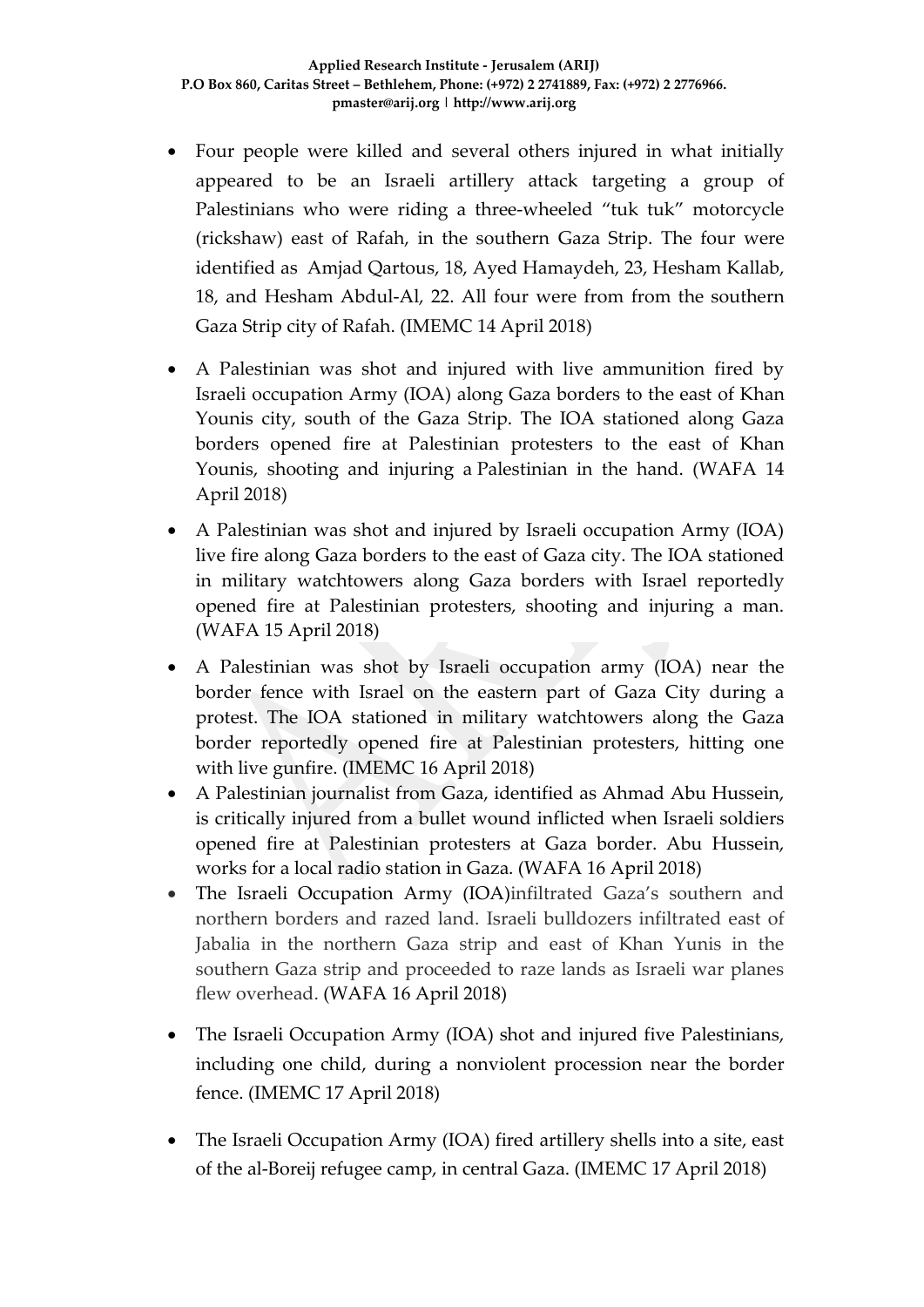- The Israeli Occupation Army (IOA) injured several Palestinians in the Gaza Strip, after the army opened fire at the "al-Awdah" (The Return) protest camps, near the border fence in the besieged Gaza Strip. Several Palestinians were shot with live fire along the border area, in the eastern part of the Gaza Strip. (IMEMC 19 April 2018)
- The Israeli Occupation Army (IOA) shot two Palestinians with live fire in Khuza'a town east of Khan Younis, in southern Gaza Strip. (IMEMC 19 April 2018)
- Many Palestinians suffered the effects of teargas inhalation after the Israeli Occupation Army (IOA) attacked protesters east of Gaza, while a young man was shot with a live round in his shoulder. (IMEMC 19 April 2018)
- The Israeli Occupation Army (IOA) shot a child with a live round, east of the al-Boreij refugee camp, in central Gaza. (IMEMC 19 April 2018)
- The Israeli Occupation Army (IOA) shot a Palestinian with a live round in his arm, and another in his leg, after the army opened fire on protesters who dragged sections of the border fence. (IMEMC 19 April 2018)
- The Israeli Occupation Army (IOA) fired an artillery shell at a site east of al-Boreij, after the soldiers claimed shots were fired at a military vehicle driving across the border fence. (IMEMC 19 April 2018)
- The Israeli Occupation Army (IOA) stationed at the Qalandia terminal, between Jerusalem and Ramallah, detained a young man from the Gaza Strip, after searching him and locating a hidden knife. (IMEMC 19 April 2018)
- The Israeli Occupation Army (IOA) shot and killed, four Palestinians, including one child, and injured more than 729, including 24 children and twelve women, after the army resorted to the excessive use of force against protesters, on their lands, near the border fence, in the besieged Gaza Strip. The IOA killed a child, identified as Mohammad Ibrahim Ayyoub, 15, from Jabalia in northern Gaza, after shooting him with an expanding bullet in the head. The IOA also killed Ahmad Rashad al-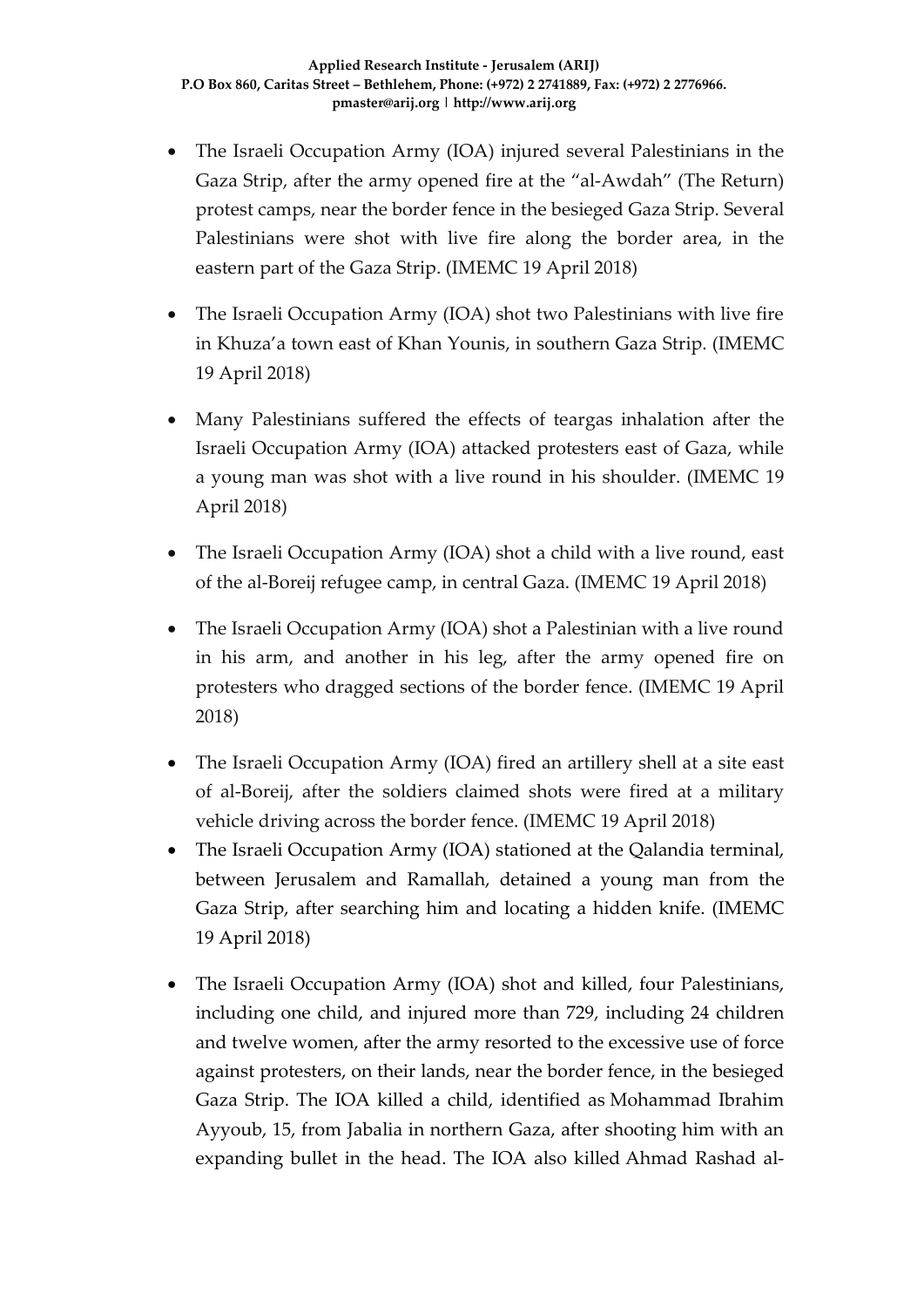Athamna, 24, from Beit Hanoun, in the northern part of the Gaza Strip, after shooting him with a live round in his neck, east of nearby Jabalia. The IOA Ahmad Nabil Aqel**,** 25, after shooting him with an expanding bullet in the head, east of Jabalia, in northern Gaza. The IOA killed Sa'ad Abdul-Majid Abu Taha**,** 29, from al-Qarara town, northeast of the southern Gaza Strip city of Khan Younis, after shooting him with a live round in his neck. The IOA also shot more than 729 Palestinians. (IMEMC 20 April 2018)

- Two journalists were wounded when the Israeli occupation Army (IOA) attacked civilians east of Khan Younis in the southern Gaza Strip. Journalist Du'aa Zu'arab suffered from tear gas inhalation east of Khan Younis, and camera man Ahmed Hasballah was shot with a gas grenade directly in the foot . (WAFA 20 April 2018)
- A young man, identified as **Abdullah Mohammad Shamali**, 20, from al-Barazil neighborhood, in Rafah died from serious wounds he suffered after Israeli soldiers shot him on April 27th. (IMEMC 22 April 2018)
- The Israeli Occupation Army (IOA) shot three young Palestinian men with live fire, east of Khan Younis, and Gaza city, after the army attacked nonviolent protesters in the two areas. (IMEMC 22 April 2018)
- The Israeli Occupation Army (IOA) opened fire at protesters in Malka Junction area, east of Gaza City, before shooting and moderately wounding a young man in his leg. Many Palestinians suffered the effects of teargas inhalation, in addition to various cuts and bruises. (IMEMC 22 April 2018)
- The Israeli Occupation Army (IOA) shot two Palestinians with live fire east of Khuza'a town, east of Khan Younis. the two Palestinians suffered moderate wounds. (IMEMC 22 April 2018)
- A Palestinian identified as **Tha'er Nayef az-Zare'ey**, 30, was killed when a siege-busting tunnel collapsed on him near the border in Deir al-Balah, in central Gaza. (IMEMC 22 April 2018)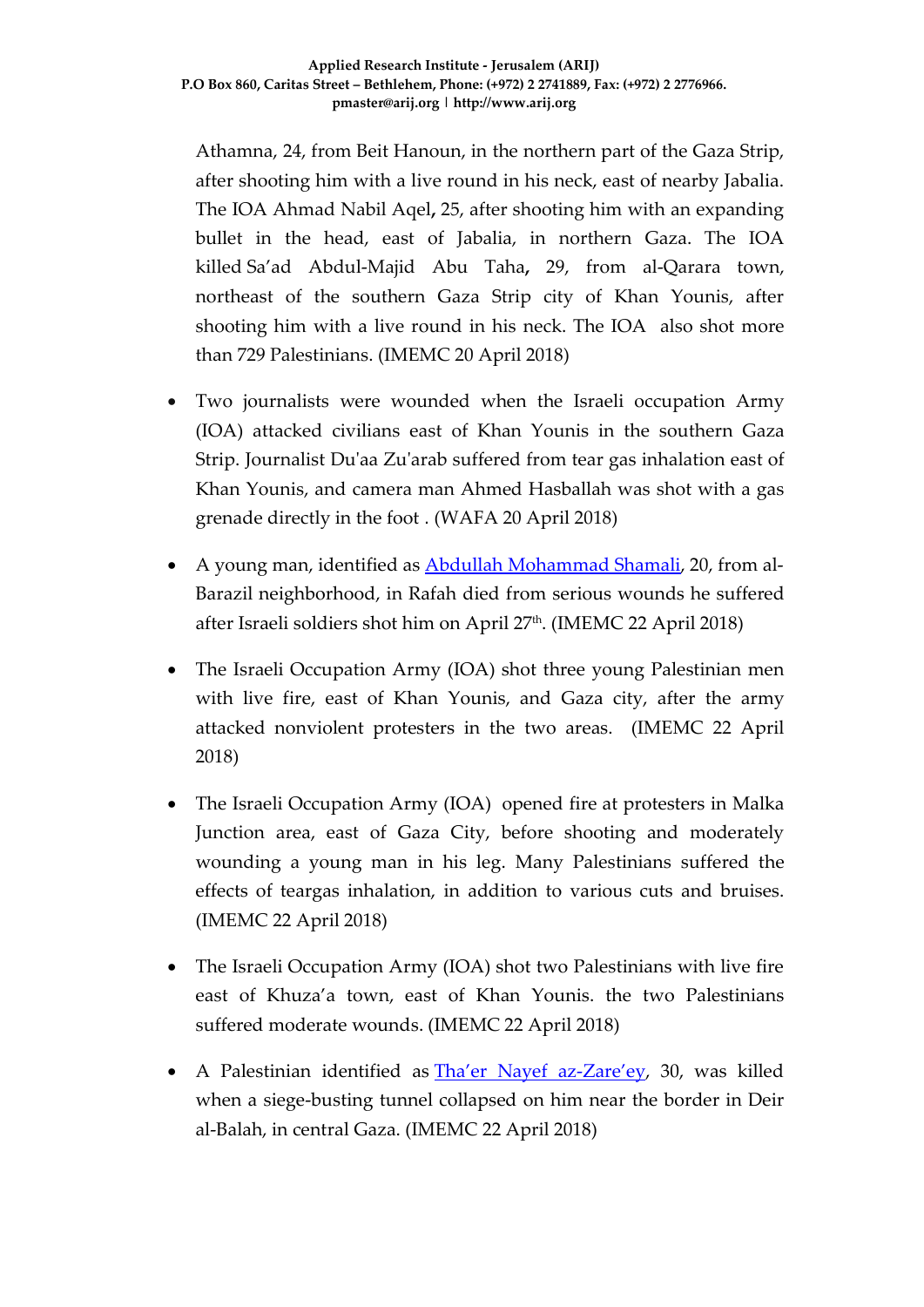- A young man died from serious wounds he suffered in Rafah, in the southern part of the coastal region. The Palestinian, identified as Abdullah Mohammad Shamali, 20, from al-Barazil neighborhood, in Rafah. Abdullah shot in the abdomen with a live round fired by an Israeli soldier stationed across the border fence, and died from his wounds. (IMEMC 23 April 2018)
- Journalist Ahmad Abu Hussain died of serious wounds he sustained on the 13th of April after being shot by Israeli Occupation Army (IOA) two weeks ago while covering protests on the Gaza border. Journalist Abu Hussain is from Jabalia refugee camp north of the Gaza Strip. (WAFA 25 April 2018)
- The Israeli Occupation Army (IOA) injured nineteen Palestinians in several parts of the Gaza Strip. The Palestinians were participating in the nonviolent "Great March of Return" which started on Palestinian Lad Day, on March 30, 2018. The IOA shot four Palestinians with live fire; two in Khan Younis in southern Gaza, and two in northern Gaza. Fifteen Palestinians suffered cuts and bruises, in addition to the severe effects of teargas inhalation. (IMEMC 25 April 2018)
- The Israeli Occupation Army (IOA) and several armored military vehicles and bulldozers invaded Palestinian lands near the border fence in Jabalia, in northern Gaza, and bulldozed them in addition to installing sand hills. (IMEMC 25 April 2018)
- Palestinian who was killed by army fire has been identified as Khalil Na'im Atallah, 22, from Gaza. The IOA also injured 995 Palestinians, including many who suffered serious wounds. (IMEMC 27 April 2018)
- Israeli war jets fired missiles at a side west of Deir al-Balah in central Gaza. (IMEMC 27 April 2018)
- The Israeli Occupation Army (IOA) fired missiles at two Palestinian fishing boats in Gaza port. The boats are parts of preparations for welcoming an upcoming flotilla to challenge the illegal Israeli siege on Gaza. (IMEMC 27 April 2018)
- The Israeli Occupation Army (IOA) shot three Palestinians with live fire, east of the al-Boreij refugee camp, in central Gaza. (IMEMC 27 April 2018)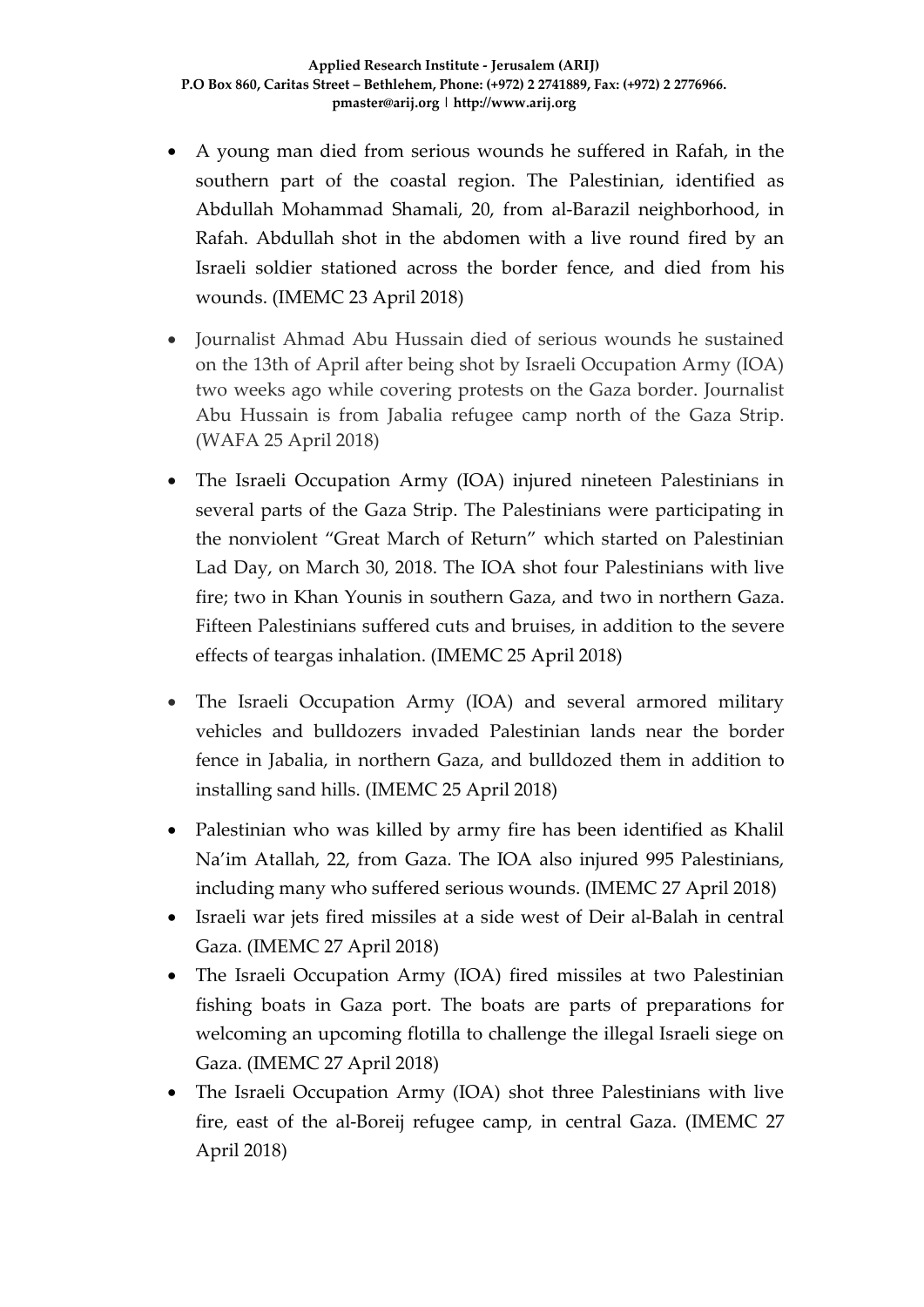- The Israeli Occupation Army (IOA) SHot one Palestinian with live fire, in Abu Safiyya area, east of Jabalia, in the northern part of the coastal region. (IMEMC 27 April 2018)
- The Israeli Occupation Army (IOA) shot one Palestinian with live fire, east of Khan Younis, in the southern part of the coastal region. (IMEMC 27 April 2018)
- A Palestinian child died of a serious gunshot wound he suffered after an Israeli army sharpshooter shot him with a live round in the head, east of Khan Younis, in the southern part of the Gaza Strip. The child, identified as Azzam Hilal Oweida, 14, was shot by the Israeli army sharpshooter near the border fence east of Khuza'a town, east of Khan Younis. (IMEMC 28 April 2018)
- The Israeli Occupation Army (IOA) fired many live rounds at Palestinian farmers, on their lands, east of Gaza city. The shots came from soldiers, stationed on towers in Nahal Oz military base, across the border fence, east of Gaza city. (IMEMC 29 April 2018)
- A Palestinian, was shot and injured in the foot with live ammunition fired by Israeli occupation Army (IOA) along Gaza borders with Israel, to the east of Khan Younis city, in the south of the Gaza Strip. The IOA stationed along the borders opened fire at a Palestinian youth who was identified as Saif al-Najjar, after he allegedly approached the border fence near al-Awdeh refugee camp, to the east of Khan Younis city, shooting and injuring him in the foot. (IMEMC 29 April 2018)
- In the Gaza Strip, Israeli Occupation Army (IOA) stationed in military bases and towers across the border fence, fired many live rounds at Palestinian farmers and workers, east of Khan Younis, in the southern part of the coastal region. (IMEMC 30 April 2018)
- Israeli navy ships fired live rounds at fishing boats in Palestinian territorial waters, in the northern part of Gaza Strip. (IMEMC 30 April 2018)
- Israeli naval boats opened fire towards Palestinian fishermen offshore the northern besieged Gaza Strip. Israeli naval boats opened its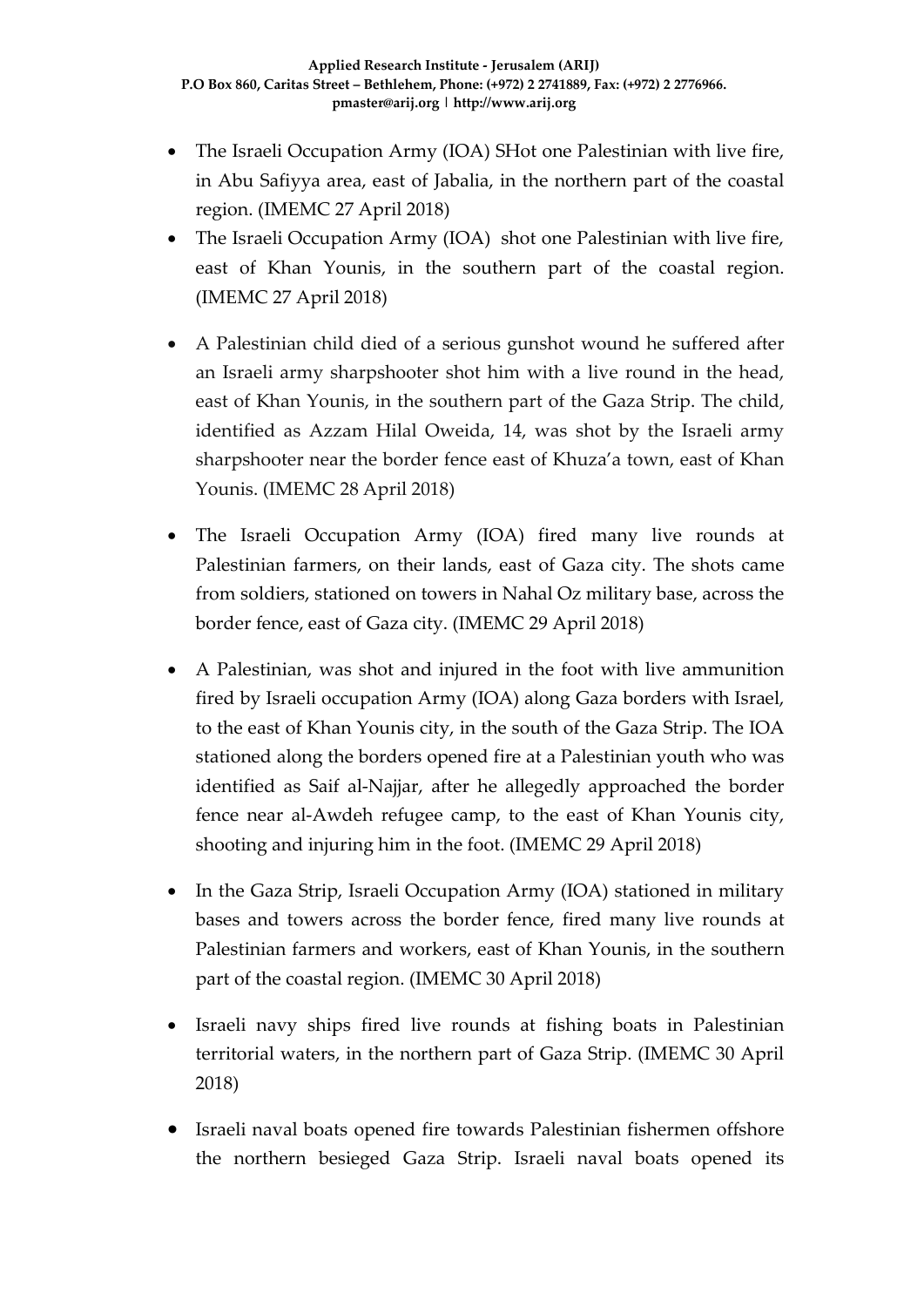machine gunfire towards Palestinian fishermen sailing within the four nautical miles fishing zone unilaterally imposed by Israel offshore the northern coastal enclave. The Israeli Occupation Army (IOA) opened fire towards a group of people and farmers east of Khan Yunis in the southern Gaza Strip. (WAFA 30 April 2018)

### **Others**

- The Israeli Occupation Army (IOA) arrested three young Palestinian men who reportedly "attempted to cross the border fence," and moved them to an integration facility. (IMEMC 2 April 2018)
- The Israeli Occupation Army (IOA) fired gas bombs at students of the Nahda School, causing many to suffer the effects of teargas inhalation. (IMEMC 2 April 2018)
- The Israeli Occupation Army (IOA) fired several gas bombs at schoolchildren in Abu Sneina neighborhood, in the southern part of the occupied West Bank, causing many children, and other Palestinians, to suffer the effects of teargas inhalation. The IOA fired the gas bombs into the Nahda School, and its surrounding areas. (IMEMC 3 April 2018)
- Tsarfti Shamoon co. laid l the foundation stone for a new settlement project called "Tsarfati in Pisgat Zeev", which includes the construction of 92 residential units. This is the first stage of a project that includes the construction of 300 units Housing units. (IMEMC 3 April 2018)
- In the Salfit governorate, the Israeli occupation authorities began implementing the railway project, which in the first stage connects "Ariel" settlement with the Green Line. It consists of 3 stages, the first phase will end in 2025 at a cost of NIS illion 3,000,000 on a 2,000 dunums of the lands of the Al-Zawia, Masha, Badia, Saratah, Kafr-Deek and Bruqin villages, which means destruction of agricultural lands, uprooting trees and water sources. The Israeli occupation authorities plan to build 11 West Bank railways with a length of 475 km, 30 rail-station at Rosh Pinam and Btah-Taqfa in the Ras-Ein area in 1948, and Ariel and Barkan, "Arail" and "Tufuh" settlement. (PNN 3 April 2018)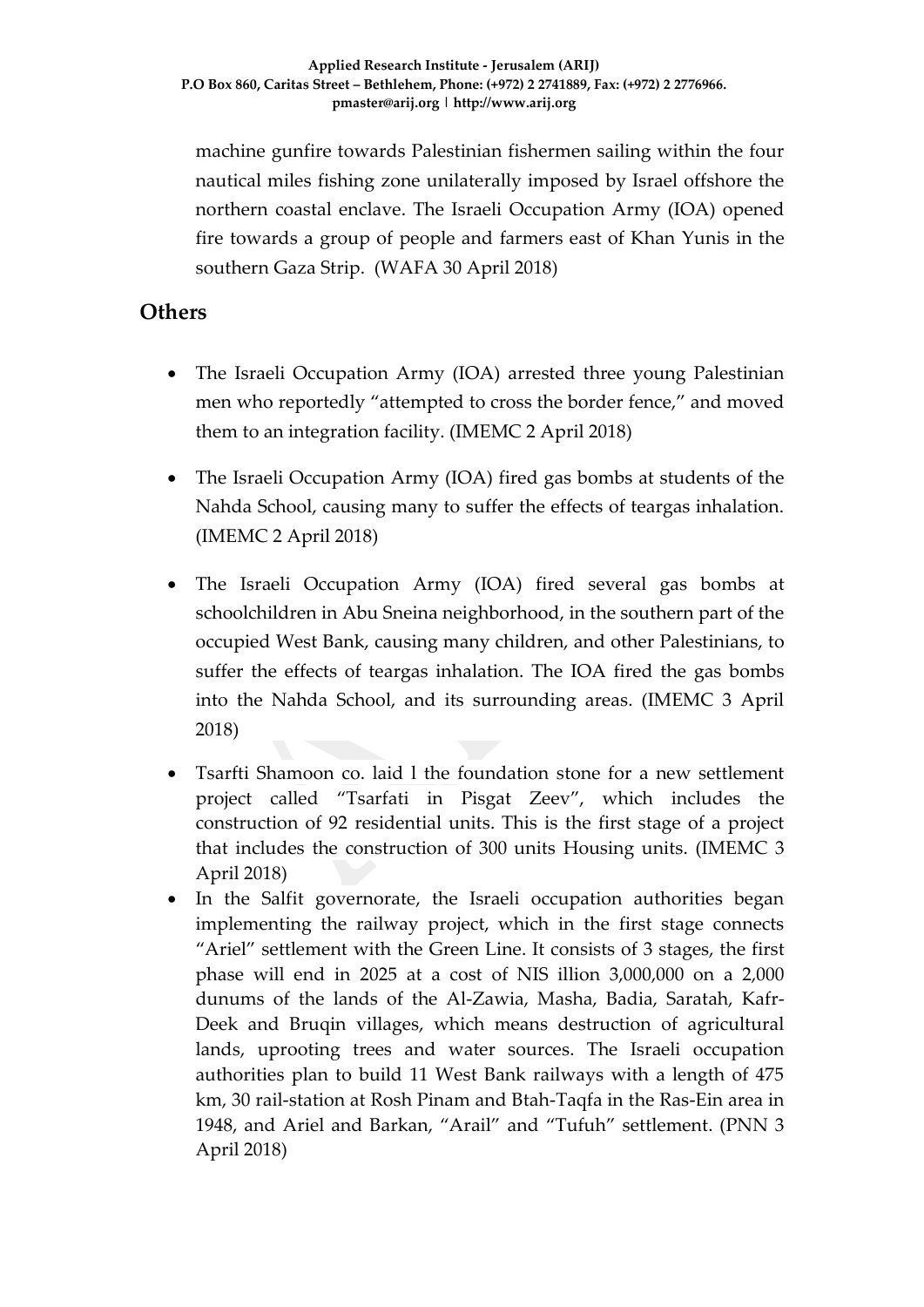- The Israeli Occupation Prosecution acquitted settlers from the settlement of Yitzhar, located on the 'Asira al-Qibliya land to the south of Nablus City from his crime of assassinating Mah'd Odeh, 48 in the village of Qusra near the city of Nablus, at the end of November. (PNN 3 April 2018)
- The Israeli Occupation Army (IOA) invaded Khirbat Hamsa village, in the Northern Plains, before storming and searching residential tents used by local shepherds. The IOA also invaded and searched several barns, owned by Mahmoud Abu Kabbash, in the same area. (IMEMC 5 April 2018)
- The Israeli authorities have recently deported a Palestinian mother, who is married and was living with her Jerusalemite Palestinian husband and children for the past sixteen years, after repeatedly denying her applications for residency in the occupied city. The Palestinian woman, identified as Ibtisam Obeid, 35, is married to Wisam Obeid from the al-'Isawiya town, in Jerusalem, where she gave birth to their three children, Nayef, 14, Mohammad, 13, and Amira, 10. Although she is married to a native Jerusalemite Palestinian man, the Israeli authorities kept denying her applications and appeals for residency over the last several years, for what they called "security considerations," without providing further details. Ibtisam is now living with her parents, along with her daughter Amira, in Ramallah city, while her husband and two sons live at home in al-'Isawiya. (IMEMC 5 April 2018)
- The Israeli Occupation Army (IOA) killed ten Palestinians, including a journalist, and injured 1354 others; 491 of them were shot with live rounds, including expanding bullets, and that 33 are still in critical conditions. Palestinians Killed By Israeli Army Fire have been identified as Hamza Abdul-al, 20, Yassar Mortaja, 31. Tha'er Mohammad Rabe'a, 30. Ala' Yahya az-Zamily, 17. Osama Khamis Qdeih, 38. Ibrahim al-'Orr, 20. Sidqi Faraj Abu 'Oteiwi, 45. Mohammad Sa'id Mousa al-Hajj Saleh, 33. Hussein Mohammad Madhi, 16 and Majdi Ramadan Shbat, 38. (IMEMC 6 April 2018)
- Marking Palestine Children's Day, the PLO's Prisoners' Committee and the Palestinian Prisoners' Society said that 353 Palestinian children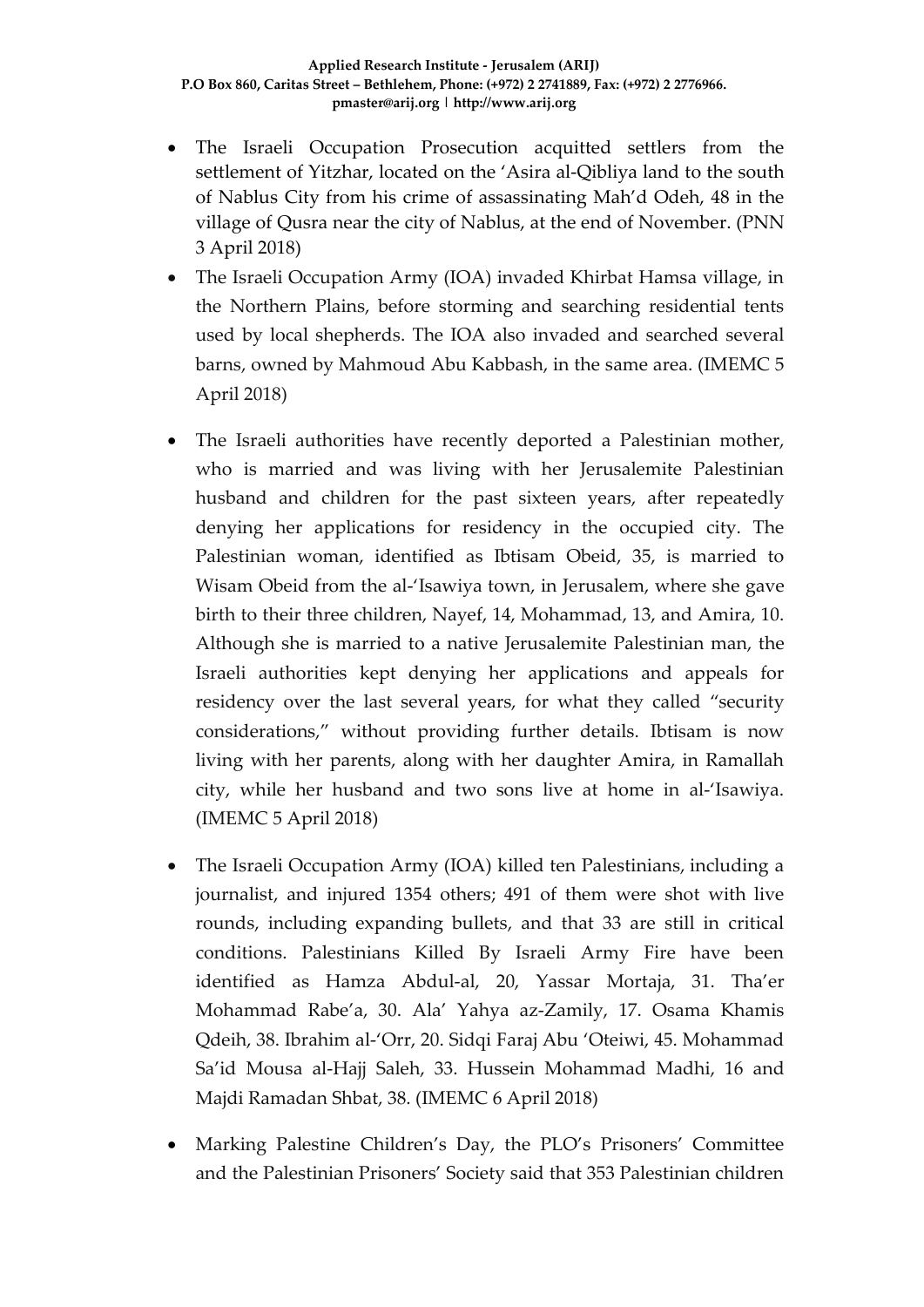had been taken into Israeli custody since the start of 2018. (IMEMC 6 April 2018)

- 28 violations by Israeli occupation army against journalists working in the occupied Palestinian territories during March 2018. WAFA in its monthly report of Israeli violations against journalists said that 16 journalists were either shot and injured by Israeli army, suffocated from teargas or were beaten by Israeli soldiers. 14 other journalists were arrested, briefly detained or were fired at by Israeli soldiers but not injured. (WAFA 8 April 2018)
- Israel is refusing to let two young Palestinian men who were seriously wounded by Israeli military gunfire as unarmed protesters during demonstrations in Gaza travel to Ramallah in the occupied West Bank for urgent medical care. Adalah and the Gaza-based Al Mezan Center for Human Rights filed a petition to the Israeli Supreme Court on Sunday demanding Israel let the two seriously wounded young men leave the Gaza Strip. The two men—Yousef Karnaz, 20, and Mohammad Al-'Ajouri, 17, both from Gaza, were wounded when Israeli troops fired on them during the March 30 Land Day protests at the Gaza border with Israel. (WAFA 9 April 2018)
- The Israeli Occupation Army (IOA) shot a Palestinian protester with sniper fire, the soldiers could be heard cheering and celebrating a "successful shot." (IMEMC 10 April 2018)
- The director of land registration at the Justice Ministry decided to renew the registration of land in East Jerusalem. This would seem to be a positive step that will greatly help residents there. However, the manner in which this is being done raises suspicions that it is not their benefit which is of paramount interest for decision makers, but the interests of settler groups, which find a responsive ear in the ministry headed by Ayelet Shaked. Contrary to the recommendations of the Jerusalem Institute, the ministry is not cooperating with the Palestinian public. Worse, the ministry is refraining from announcing that registration will not serve as a means for the state to take over land through the custodian of absentee property, who is empowered to expropriate the property of anyone who is currently living in an enemy country, or who lived in one in the past. Thus, for example, if a father leaves a house to three brothers, two of whom are in Jordan (an enemy until 1994), the custodian can take possession of two thirds of the house. The thing is that nearly every family in East Jerusalem has a relative in Jordan. The concern is that the state will exploit the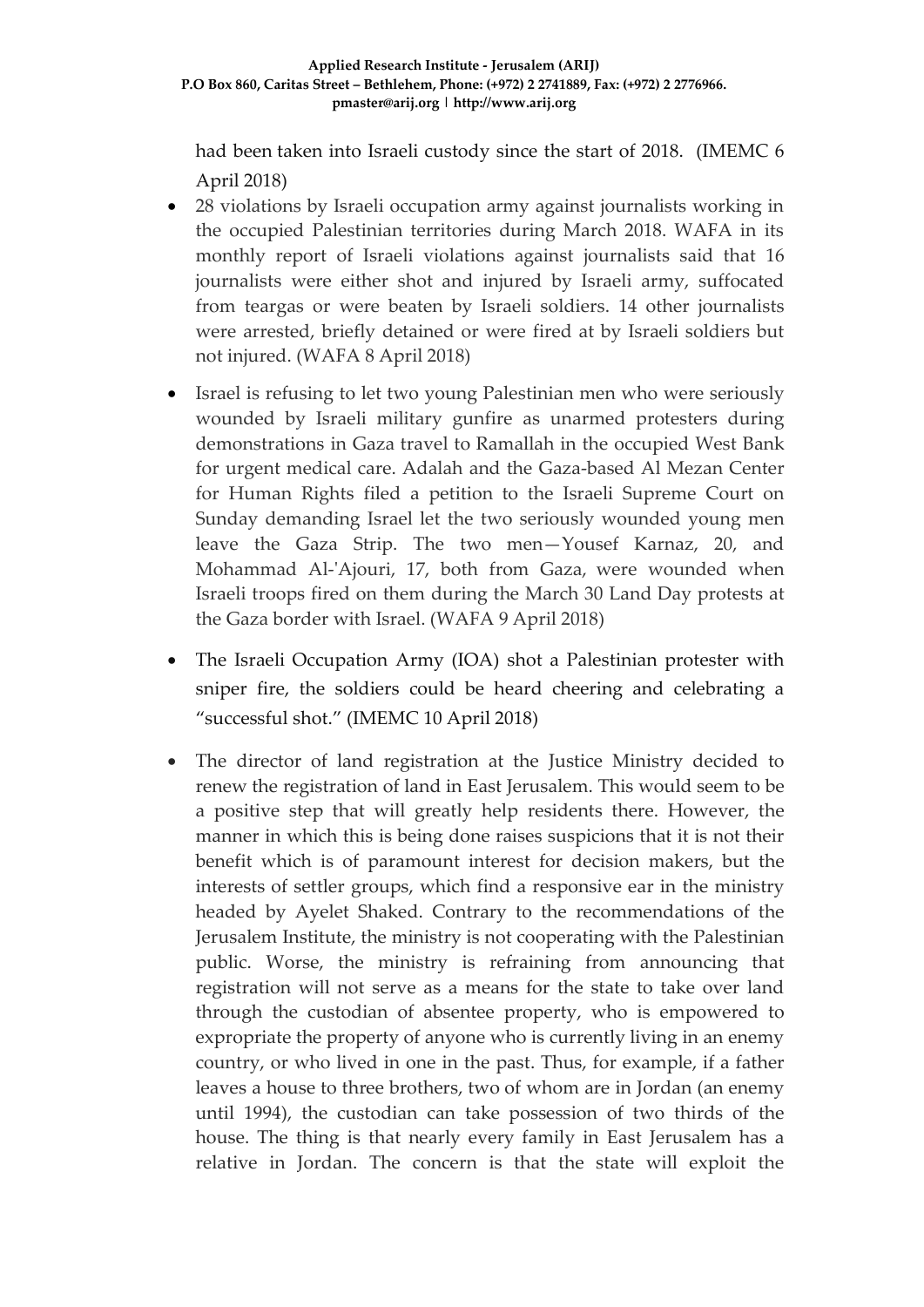opportunity and take over such houses and plots which, judging by past experience, will immediately be transferred to settler groups. The state has rightfully earned the suspicions of the Palestinian residents of Jerusalem. The process of land registration could be a positive one that will empower these residents and improve the quality of their lives. It could also be a destructive move that will continue to fragment Palestinian areas in Jerusalem through the taking over of buildings by settlers, and through increased violence, destroying any hope for a political settlement in the city. The government should quickly issue clarifications regarding this process and declare that areas in East Jerusalem are intended for its residents. [\(Haaretz](https://www.haaretz.com/opinion/editorial/east-jerusalem-is-the-double-edged-sword-of-israel-s-capital-1.5988771) 10 April 2018)

- The Israeli Occupation Army (IOA) handed over a stop building order to Sami Ahmed Mostafal. (NBPRS 10 April 2018)
- The Israeli Occupation Army (IOA) invaded fired live rounds, rubbercoated steel bullets, gas bombs and concussion grenades, at dozens of youngsters who protested the invasion, and hurled stones at the army jeeps. (IMEMC 11 April 2018)
- The Israeli Occupation Army (IOA) broke into Sebastia, north of the West Bank, to provide protection for hundreds of settlers who stormed the town's archaeological site, triggering clashes. The IOA entered the town to facilitate entry of three busloads of fanatical Jewish settlers to the archeological site, where they performed religious rituals. Residents confronted the settlers and the IOA who fired tear gas canisters at Palestinian homes and schools, causing a number of residents and school children to suffocate. (IMEMC 11 April 2018)
- Israel denied entry of Ghanaian Member of Parliament Ras Mubarak to attend a conference planned in Ramallah. Mubarak, from the NDC's Kumbungu party, was invited by the Palestinian Authority to give a speech at an Islamic conference in Ramallah planned to open on Wednesday. Israeli authorities had issued a permit for him to enter the occupied Palestinian territories through the Allenby border crossing with Jordan. However, when Mubarak arrived at the border, Israeli authorities, which controls entry into the occupied territories, did not allow him. (WAFA 11 April 2018)
- Settlers praying in the middle of a road serving about a dozen Palestinian villages, along with prolonged security checks by soldiers, are for all intents and purposes blocking the road for thousands of Palestinians living west of Ramallah. Road 450 connects the villages of Bitilu, Deir Ammar, Jamala, Ras Karkar, Jania and others to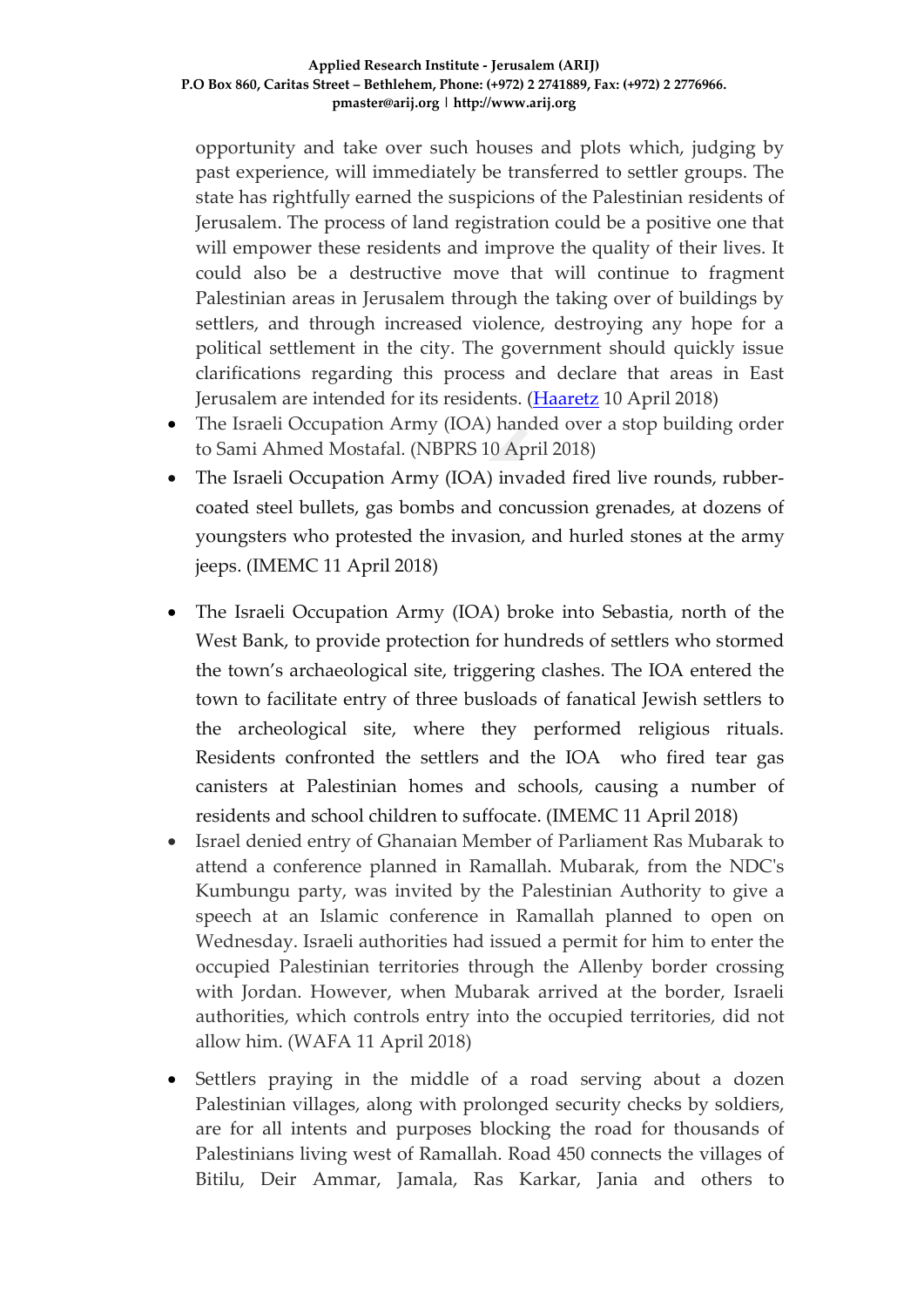communities northwest of Ramallah and to the northern West Bank. After a Palestinian man from Kaubar murdered three members of the Salomon family in their home in the settlement of Halamish in July, the army closed the road to local Palestinian traffic, which was redirected to a path leading from the road to the village of Deir Nizam. This restriction forced Palestinians to make a large detour to reach their destinations. The order was extended a few times until December 24, but as the result of legal measures taken by local residents through human-rights lawyer Neta Amar Schiff, the closure order was not extended after that, and since then this part of the road is also officially open to Palestinians. However, right after the Salomon murders, residents of Halamish built an outpost on the east side of the road and declared it a new neighborhood of the settlement. At the edge of the road, just south of Halamish, a sign was put up in Arabic reading: "The area where you are now is under the control of the Jews. Entry by Arabs to this area is completely prohibited, danger of death!" The sign, which was not put up by Israel's Civil Administration, is often taken Israeli settlers slashed tires of four Palestinian-owned vehicles and spray-painted anti-Arab slogans in the village of Jaloud, south of the northern West Bank city of Nablus. The settlers vandalized the cars and wrote hate slogans on walls of homes in the eastern part of the village, an area where two illegal Jewish outposts were built. (WAFA 25 April 2018)

• down but soon replaced. In recent months, an army unit stationed at two military roadblockson the road — one next to the outpost and the other a few hundred meters south of it — has conducted prolonged inspections of Palestinians and their vehicles at the roadblocks. According to testimony given to Amar Schiff, the soldiers do not make do with checking identification and opening the trunk or the hood of the cars, but make the passengers turn off the engine and get out of the vehicle. Sometimes they stop people from talking on their cellphones. According to reports, sometimes a car will be allowed through the first checkpoint but not the second one. Even before these reports reached Amar Schiff, on a number of occasions students taking the bus to Bir Zeit University were ordered off the bus. Soldiers frisked male students and searched the bags of female students. As a result, students began asking the drivers to take the detour, to avoid the humiliation of the prolonged inspections and the body searches. Individuals who said they tried arguing with the soldiers reported being subjected to even longer delays or being turned back at the first checkpoint. Sometimes when Israeli cars go through the checkpoint, soldiers will order Palestinians to wait on the shoulder of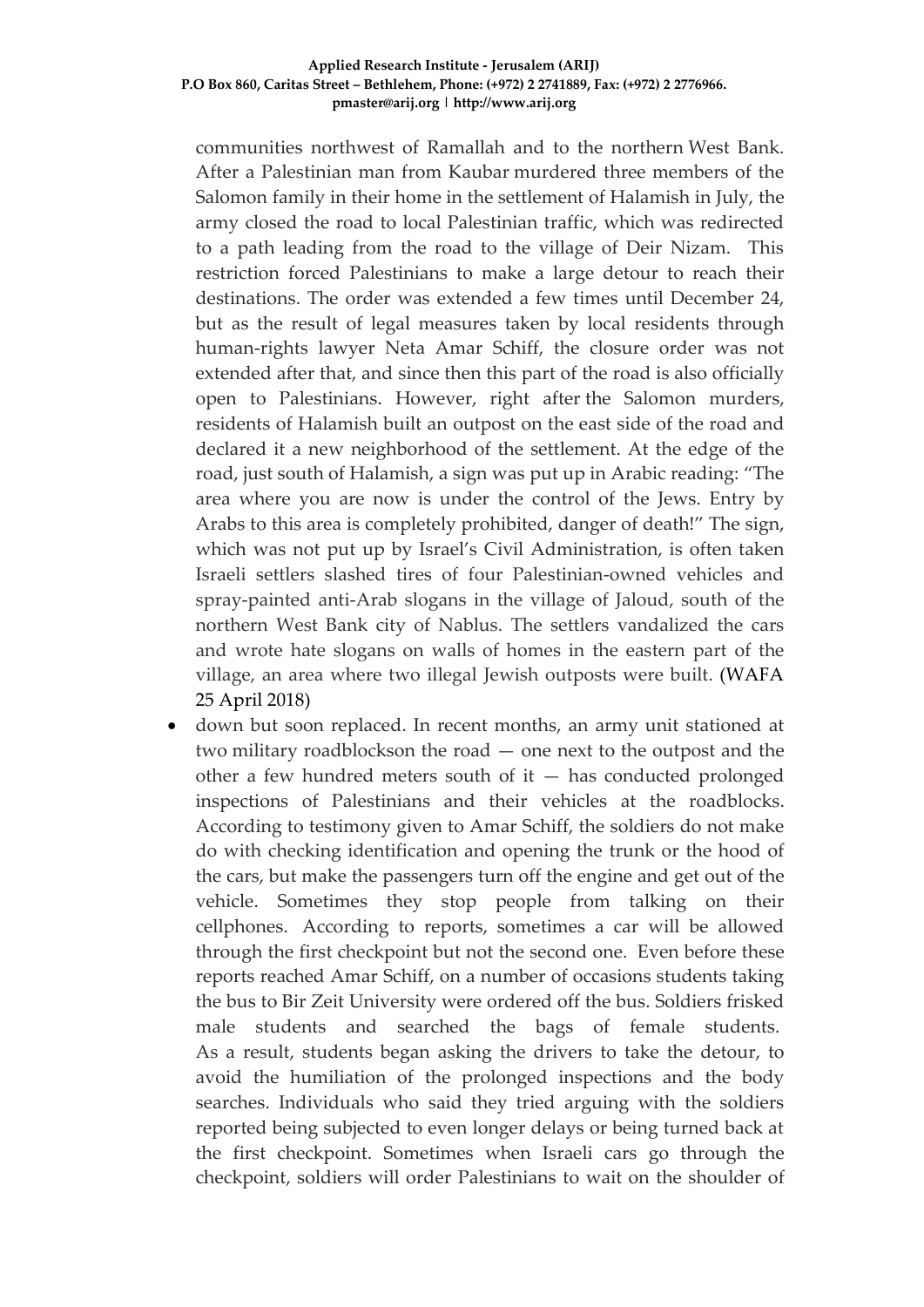the road. Palestinians who gave statements to Amar Schiff on their experiences declined to give their names, out of fear of retaliation by soldiers. A few reported that they asked the soldiers why they were treating them this way, and said the soldiers told them outright it was so that Palestinians would take the detour (through Deir Nizam). In addition, a few months ago, settlers began praying on Saturday morning in the middle of the road between the outpost and the settlement. On Passover the prayers were also held in the interim days of the weeklong holiday, thus blocking the road to Palestinians for several hours for each day. Although the Israel Defense Forces Spokesman's Office told Haaretz that the prayers were not authorized by the army, soldiers were present to guard the worshippers. Thus during these hours the road was blocked completely to Palestinian traffic. (On Friday the worshippers demanded that the Haaretz photographer not take pictures because of the holiday.) Haaretz asked the IDF spokesman if this did not constitute a breach of the order of the general of command barring the extension of the travel restriction to Palestinians on this road. In a response, the army said it endeavors to maintain public order and security in the Halamish area and the road near the settlement. "This includes conducting inspections on the road from time to time, while attempting to minimize harm to the travelers' routine. Claims of extreme behavior during the inspections are not known, and they will be checked if details are provided." The statement said that prayers held on the road described by Haaretz in its query had not been authorized by the army, adding, "The security forces are working to maintain order on the road and disperse gatherings that disrupt traffic." The closure of a few hundred meters of road 450 to Palestinians will enable it to become an "interior" road between Halamish and the outpost built to its east, which is constantly expanding. The eastern part of road 450 is already blocked; Palestinians have not been allowed to use it since the beginning of the second intifada, in October 2000; it has become an interior road for the settlements of Talmon, Dolev and Nahliel. [\(Haaretz](https://www.haaretz.com/israel-news/.premium-palestinians-barred-from-road-linking-villages-in-the-west-bank-1.5990900) 11 April 2018)

• Israeli occupation has resumed building cement separation wall on the southern borders with Lebanon amid tight security measures taken by both sides. The construction was resumed at 5GMT on "non-conflict" border zones near Kfarkila-Oudaisah highway in Lebanon's southern town of Marjayoun. The separation wall is six-metre high and 120 centimetre wide and the Israeli occupation used heavy equipment to construct it. The Israeli occupation to build a 30-kilometre long wall with the height of 10 metres at some points. It is planned to connect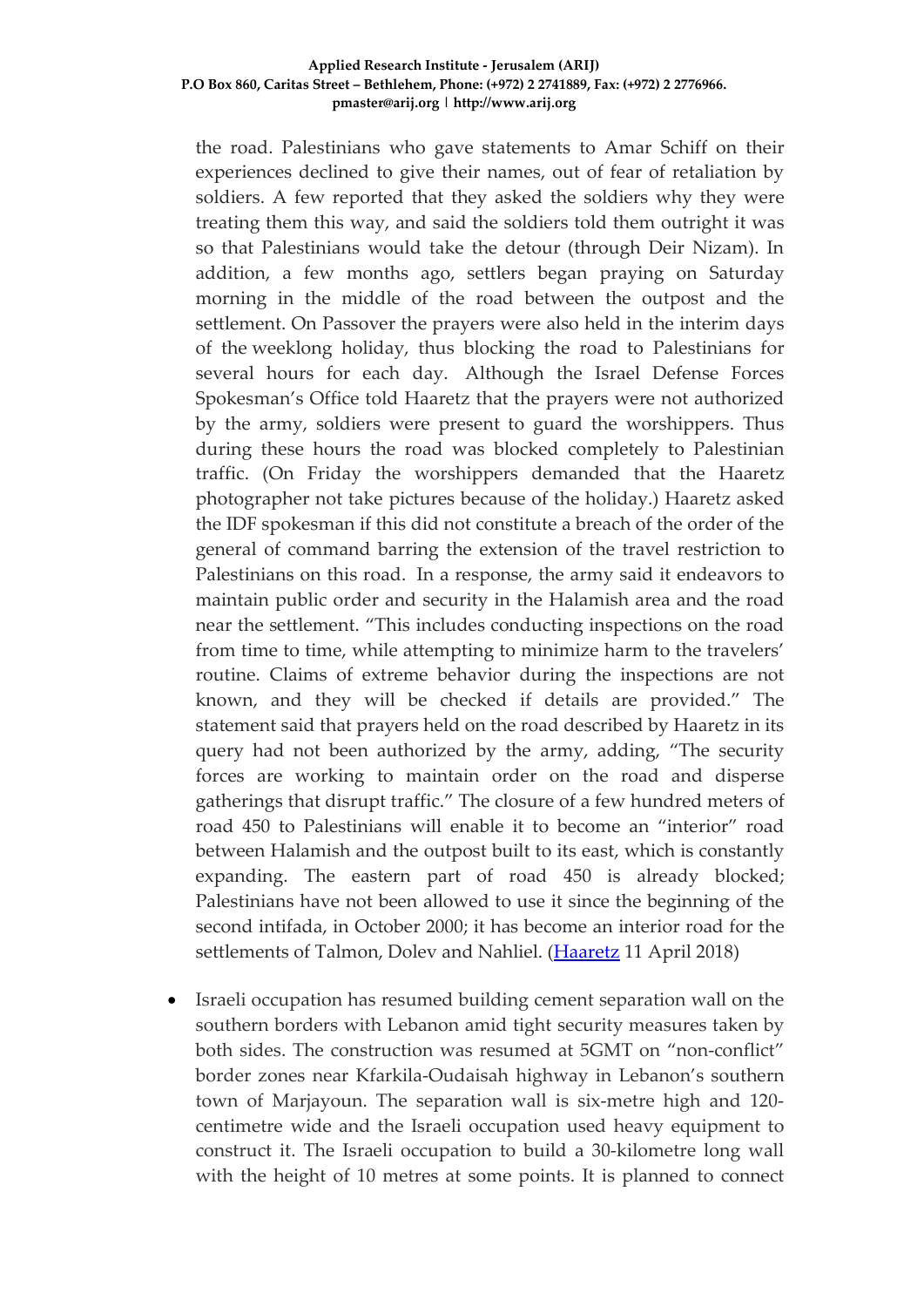with an older wall which was built a couple of years ago at Fatema Gate on the Lebanese-Israeli borders. (PNN 12 April 2018)

• A tunnel being considered for the Jerusalem light rail's third line is expected to triple the cost of the project, damage two local parks and delay the completion of the project by some three years. The proposed tunnel would be in the city's German Colony neighborhood, where over the past year residents and business owners have been waging a public campaign against laying the train tracks in the center of the historic Emek Refaim Road crossing it. The tunnel is being considered following the residents' objections, which have prevented this part of the line from being approved. Jerusalem's District Planning Committee favors the tunnel, which submitted documents show will cost half a billion shekels more than the original plan, and will cause damage to Liberty Bell Park and Train Track Park. The committee is due to decide on the light rail track route in a month. On Monday the committee discussed various alternatives for the train line, presented by the Jerusalem Transportation Master Plan Team, a part-state, partmunicipal body in charge of managing the capital's future transportation system. The original plan has the light rail running along Emek Refaim Road while cars travel alongside it. This requires trains from both directions to alternate using one set of rails in a section of the road, with those coming from the opposite direction having to wait their turn. Another alternative has the trains traveling on two sets of rails on Emek Refaim Road, but closes the street to private vehicles altogether. Architect Avi Lindenbaum, a member of the Blue Line (Jerusalem's third light rail line) planning team, believes the latter is less feasible. "In principle this improves the road's look, but completely prevents private cars from traveling on it, as well as people who want to visit the street on Friday and see a movie in Lev Smadar cinema," he says. Residents of the German Colony and nearby streets are vehemently opposed to the Blue Line and maintain that it will destroy the neighborhood's historic character, businesses and picturesque atmosphere. Residents of nearby neighborhoods, however, support the original proposal, with a single track in Emek Refaim. They claim the first group's campaign isn't taking into consideration the light rail's contribution to developing the entire area. Another alternative based on old plans consists of diverting the light rail line to Hebron Road and from there through the Talpiot industrial area to Oranim junction and the Katamonim neighborhood. This option would be detrimental to residents of Katamonim, who will have to travel seven more minutes in each direction. Due to the topographical layout,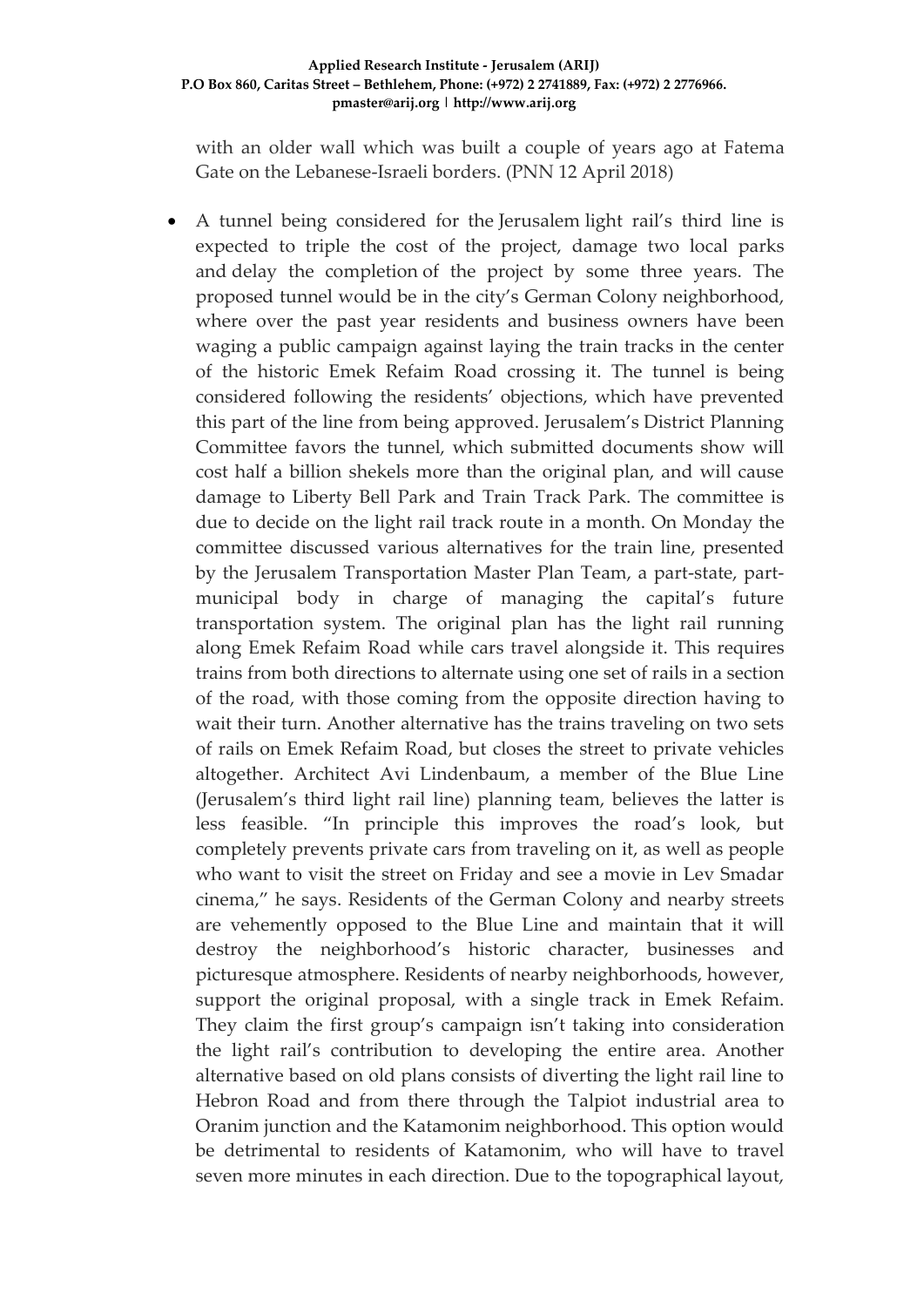extensive earth works would also be required, says Lindenbaum. The planners thoroughly examined two other alternatives that are seen as more doable. One has the light rail passing through Train Track Park, where the historic railway line that the park is named after used to be. This is a relatively fast, simple and easy alternative compared to the others. However, it would mean that the park, which has become a great urban success in the last decade, would be torn down. The other alternative has the train passing through a 1,650-meter tunnel under Train Track Park, with stations on either side of it. This is the option the opponents of the train in Emek Refaim road are pushing for. A presentation obtained by Haaretz shows that this plan will lead to engineering and planning problems as well as damaging both Liberty Bell Park and Train Track Park, which is bound to raise residents' objections. For example, the train's entrance to the underground tunnel requires a 230-meter open canal, which would shorten Liberty Bell Park and lead to the destruction of about two dunams of it. On the other side of the tunnel, a 130-meter-long portal would shorten Train Track Park. The plan would rezone the extensive gardening grounds and require many ancient olive trees in Liberty Bell park and dozens of eucalyptus trees and old plane trees in Train Track Park to be chopped down. According to the presentation, the tunnel option would cost an estimated 800 million shekels – compared to 254 million shekels for the Emek Refaim Road option and 175 million shekels for the Train Track Park option. The district committee believes the actual costs will be higher. Lindenbaum says the tunnel option could delay the works by two or three years. On top of the damage to the parks, the city's First Station site would have to be closed down. Asked why the tunnel cannot be extended so that it wouldn't harm the park, Lindenbaum says that "Oranim junction is supposed to be a meeting of the Blue, Green and Purple lines and extending the tunnel farther would hinder the train's future operations." Lawyer Itamar Shahar, one of the supporters of laying the light rail on Emek Refaim Road, set up a website for fellow supporters' posts. The site features a petition, which 950 people supporters have already signed. Shahar says the discussion clearly shows that the Emek Refaim alternative is the only valid one: "It's not clear why hundreds of millions of shekels have to be wasted, when the only benefit is continuing to enable private cars to travel on Emek Refaim Road." "In contrast, the rail track in Emek Refaim will clearly upgrade the street and the neighborhood. The main downside is the construction period," he says. Shahar criticizes the committee's foot-dragging. "The committee has all the backing to choose the Emek Refaim alternative," he says. "I don't know any planners, apart from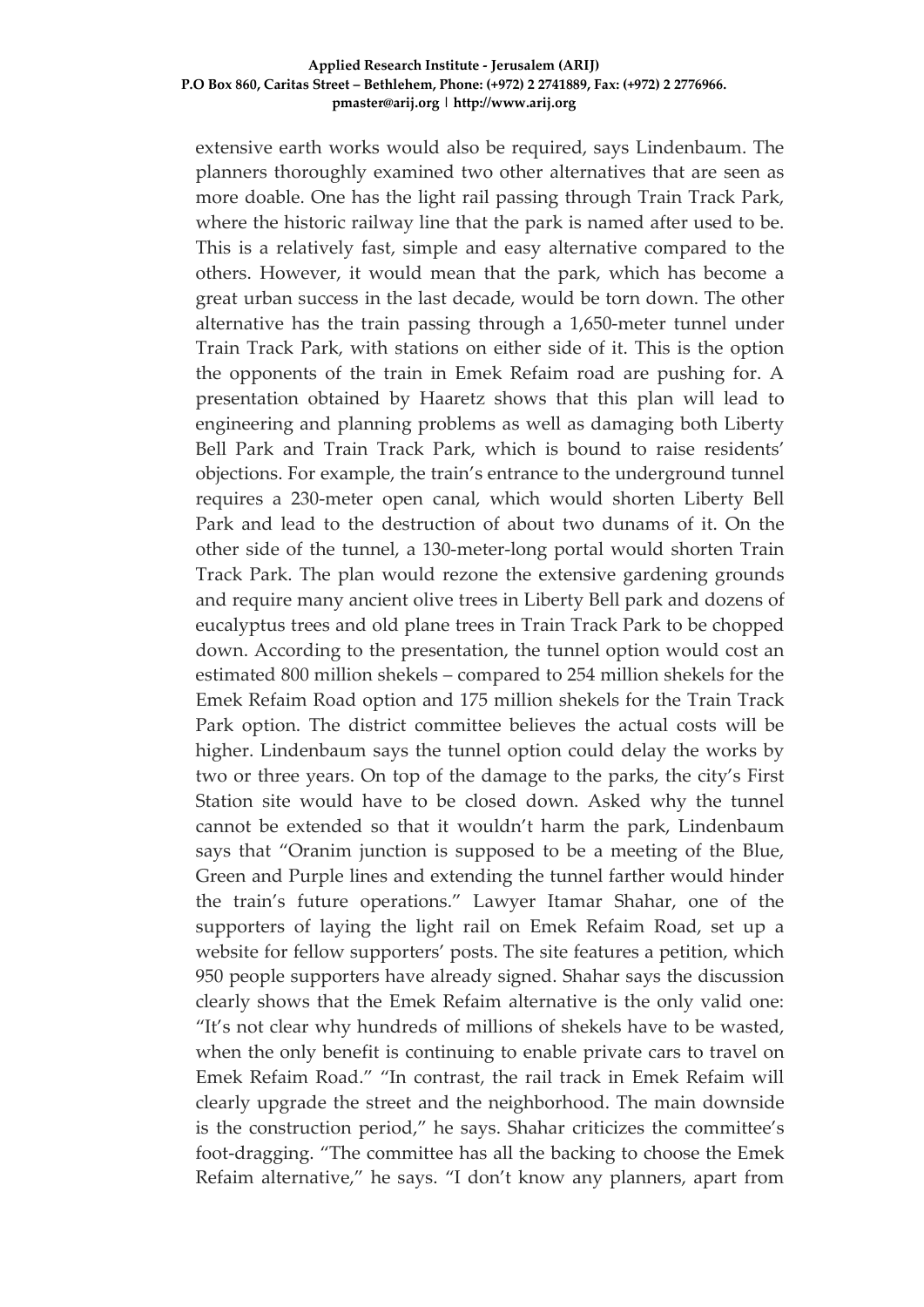those hired by the objectors, who don't think the Emek Refaim alternative is the best. And yet the committee keeps prolonging the process with all kinds of unclear procedural arguments that don't pertain to planning." The opponents to the Emek Refaim line say the presentation intended to persuade the committee to vote for it, because that's the plan the Jerusalem Transportation Master Plan team supports. "The way this document was drafted is mistaken and misleading," says Prof. Ariel Hirschfeld, one of the protest's leaders, adding that the northern portal shown in the plan was copied from a document prepared by the plan's opponents together with tunnel experts, and it isn't problematic and will hardly damage Libert Bell Park. The southern portal, on the other hand, was set up to damage Train Track Park, although it doesn't have to, says Hirschfeld: "The portal can be moved, or other simple engineering solutions can be used so that it isn't necessary to destroy part of the park." He also said that ultimately, having the train pass through Emek Refaim Road will cause more damage to Train Track Park than the tunnel option because traffic will be diverted to the park during the years of construction. "The problem isn't Emek Refaim Road, but the side streets where all the traffic will go. It will bury everything that is the German Colony," he says. "This is the only historic neighborhood left in Jerusalem." He adds that the interests of the residents there and those in nearby neighborhoods are the same: "They want mass transportation as well as to protect Train Track Park and that's exactly what we want. The only thing that will accomplish that is a tunnel under Harakevet Road." [\(Haaretz](https://www.haaretz.com/israel-news/.premium-proposed-tunnel-for-jerusalem-light-rail-could-triple-project-s-price-1.5994783) 13 April 2018)

- The Israeli airport authority interrogated a number of international visitors about their participation in a conference held in Ramallah as they were leaving the country through Tel Aviv airport. One of the participants, Renata Fayezova, who heads the international relations department at the Kazakh Humanities and Law University, described her treatment at the airport as "cruel and provocative,". She was interrogated for several hours about her participation in Beit al-Maqdes International Conference held in Ramallah last week. Israel had banned a number of international visitors who were invited to participate in the conference from entering the country. (WAFA 14 April 2018)
- The Israeli Occupation Army (IOA) opened fire at Palestinian homes, shepherds and farmers to the east of Deir al-Balah and to the east of Qararra. (WAFA 16 April 2018)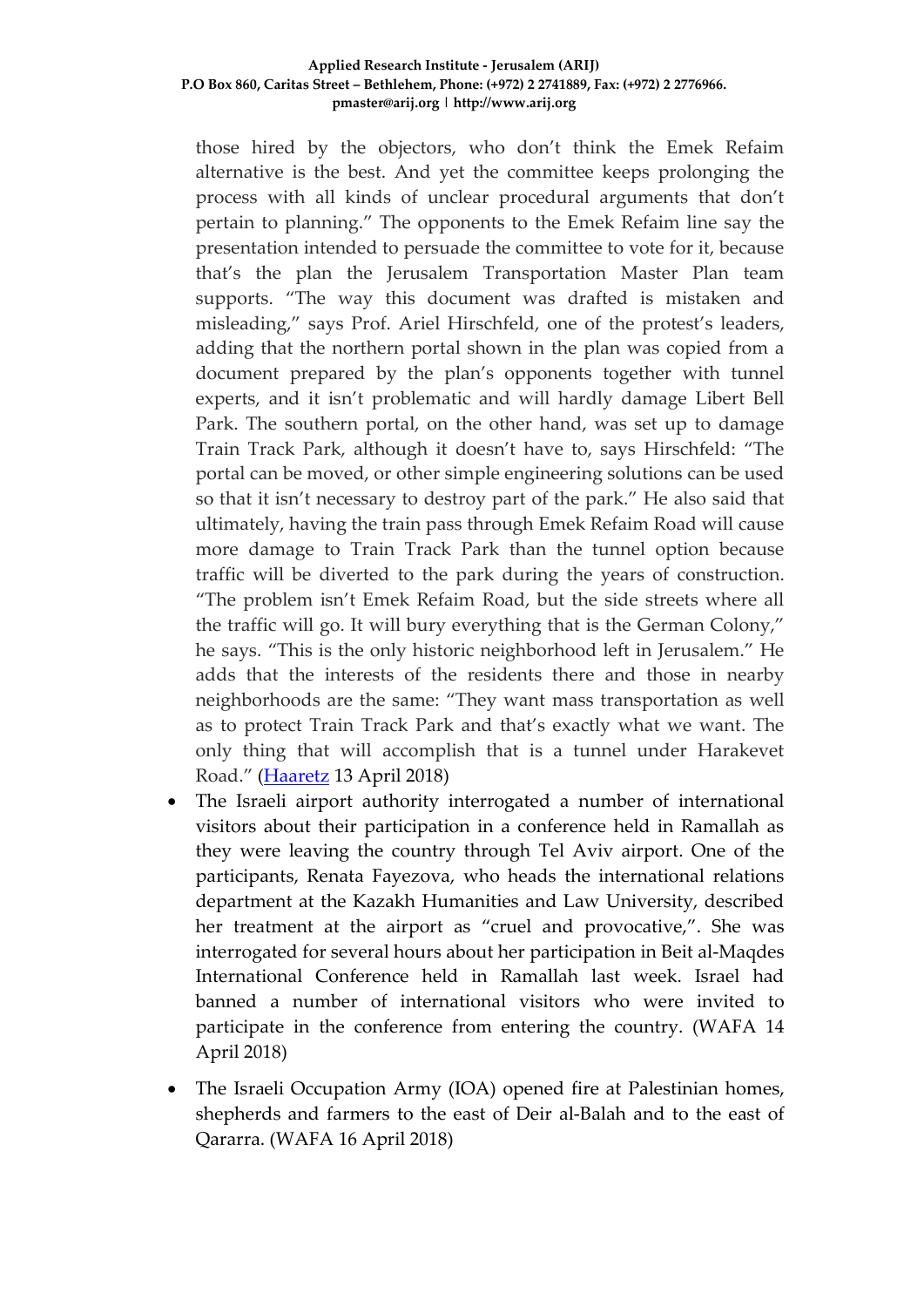- The Israeli Occupation Army (IOA) attacked Zanuta Elementary School (Al-Tahadi 7) for the second time in a week and confiscated tents and furniture that were provided to the school following its demolition last week. (NBPRS 16 April 2018)
- The Israel Central Bureau of Statistics released population data ahead of Israel's 70th Independence Day saying that 8,842,000 people live [in](https://www.haaretz.com/israel-news)  [Israel](https://www.haaretz.com/israel-news) and in the settlements in the West Bank. According to the data, 6,589,000 (74.5%) are Jews, 1,849,000 (20.9%) [are Arabs](https://www.haaretz.com/israel-news/army-presents-figures-showing-arab-majority-in-israel-territories-1.5940676) and 404,000 (4.6%) non-Arab Christians, a number that includes those of other religions or not belonging to any religious denomination. Additionally, there are 169,000 people in Israel who are neither citizens nor permanent residents. The data show that since last day's Independence Day, the number of those living in Israel and in Israeli settlements grew by 163,000. Over the last year, 177,000 kids were born and 41,000 people died. Meanwhile, some 28,000 new immigrants arrived to Israel, adding up to the figure of 3.2 million who arrived to since Israel was founded in 1948. In line with the trend of the past decade, Israel's overall population continued to grow by around 1.9 percent over the last year. In 1948 there were 806,000 people living in Israel, a figure which is up to 8,842,000 today. When Israel turns 100, in 2048, the population is expected to reach 15.2 million. [\(Haaretz](https://www.haaretz.com/israel-news/.premium-israel-s-population-reaches-8-842-000-ahead-of-70th-anniversary-1.6008629) 16 April 2018)
- Israel demolished or seized a total of 97 Palestinian structures in the first quarter of 2018, a 50 percent rise when compared to the equivalent quarter in 2017 and 20 percent rise compared to the equivalent quarter in 2016, the United Nations Office for the Coordination of Humanitarian Affairs (OCHA) to the occupied Palestinian territories said on Tuesday. It said that in spite of the relatively low level of destruction of Palestinian property observed in the first two months of 2018 and a further decreased in March with a total of 28 structures demolished/seized/sealed compared to a monthly average of 35 structures in 2017, the total number of structures demolished/seized during the first quarter of 2018 reached 97, representing around 50 and 20 per cent of the structures demolished/seized in the equivalent quarters of 2017 and 2016, respectively. Almost 30 per cent of the structures targeted in the first quarter of the year were residential, and the rest livelihood-related structures or community infrastructure. Of note, nearly a third of the affected structures during this period have been seized, rather than demolished, up from only 10 per cent during 2017. Twenty-three of this month's structures were demolished, seized or (in one case) sealed off due to the lack of building permits in Area C and East Jerusalem, and an additional structure, in Area A, was sealed off on punitive grounds. Seventeen of the structures targeted (about 70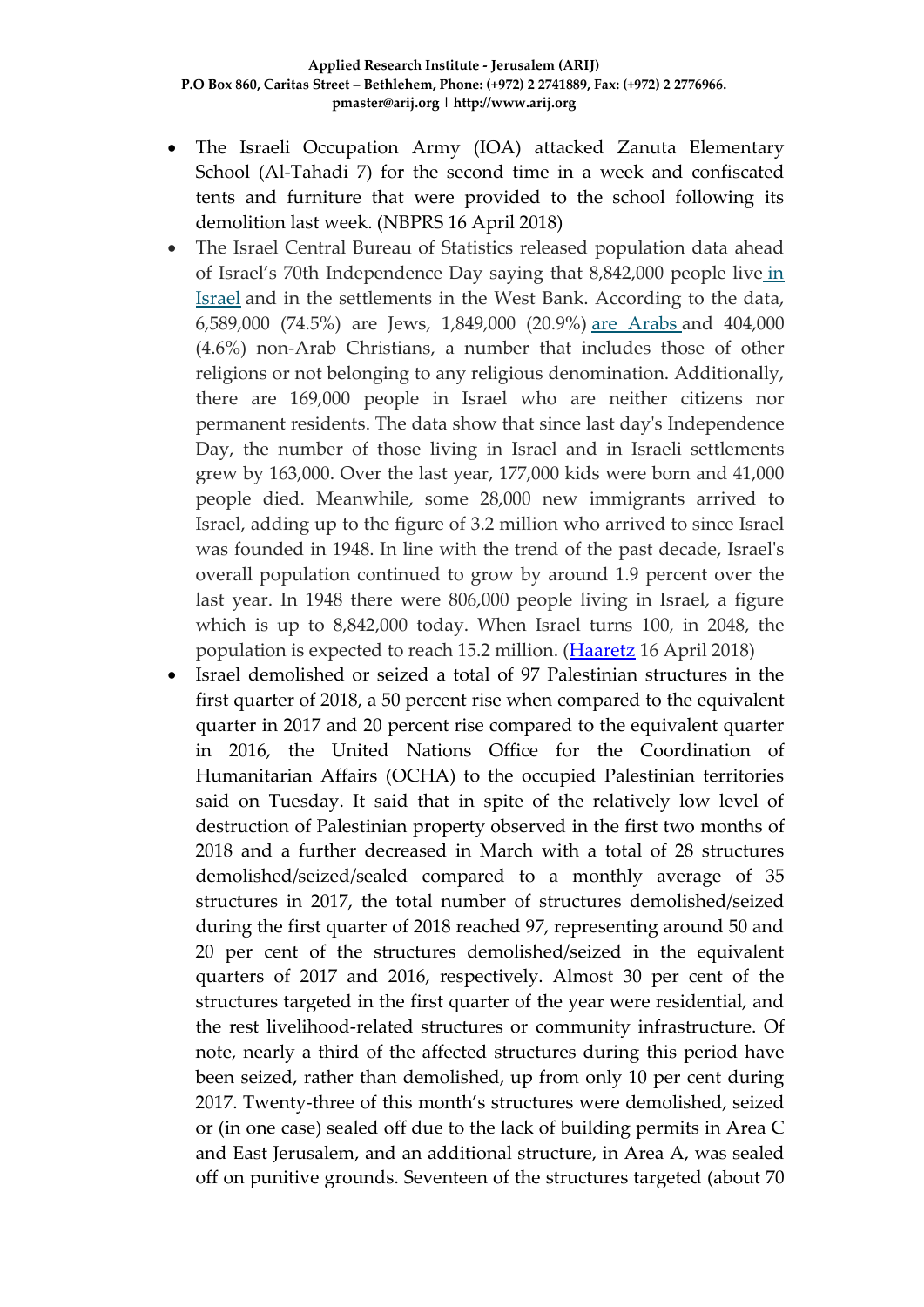per cent) were in East Jerusalem, where, despite the overall decline, demolitions remain at the same high level as in 2017 and 2016. Of them, seven were residences, including three that were demolished or sealed by their Palestinian owners to avoid high fines. The largest incident took place in the community of Al Wata, near the Gilo checkpoint, where the Israeli authorities demolished two homes and five commercial and livelihood structures, displacing 13 people. In Area C, said OCHA, the Israeli authorities demolished six structures in five separate incidents, the lowest number of Palestinian structures demolished in Area C since June 2017. In one incident in the herding community of Susiya, in Hebron, the Israeli authorities seized a residential tent displacing one family. Part of the community is at risk of forcible transfer, with an upcoming hearing at the Israeli Supreme Court to be held in May. None of the structures was donor-funded assistance, although four EU-funded structures in a community in the Jordan Valley received a stop-work order. Overall, during the first quarter of 2018, 14 donor-funded structures have been demolished/seized, representing an 82-90 per cent decline compared to the same quarters in 2017 (78 structures) and 2016 (136 structures). Of concern, in late March, the Israeli authorities requested the Israeli Supreme Court to dismiss a petition filed by the Al Muntar Bedouin community (Ramallah), against the demolition of its only school, and to remove an interim court order preventing the demolition. A decision on the case is pending. The school, made of structures and equipment funded by the EU, began to operate in mid-2017 serving children between 1st and 6th grades. This is one of the 46 Palestinian Bedouin communities in the central West Bank at risk of forcible transfer due to the coercive environment exerted on them, said OCHA report. (OCHAOPT, WAFA 17 April 2018)

- The US State Department has dropped, from its annual human rights report released on Friday, the term "Occupied Territories" when making reference to the West Bank, East Jerusalem and Gaza. The US ambassador to Israel, David Friedman, had asked the State Department in December to stop referring to the occupied territories as "occupied."
- A Palestinian teenager died from very serious wounds he suffered, on April 1<sup>st</sup>, after Israeli occupation Army (IOA) shot him during a nonviolent protest near the border fence, in Khuza'a village, east of Khan Younis, in the southern part of the Gaza Strip. The killed Palestinian has been identified as Tahrir Mahmoud Wahba, 18, who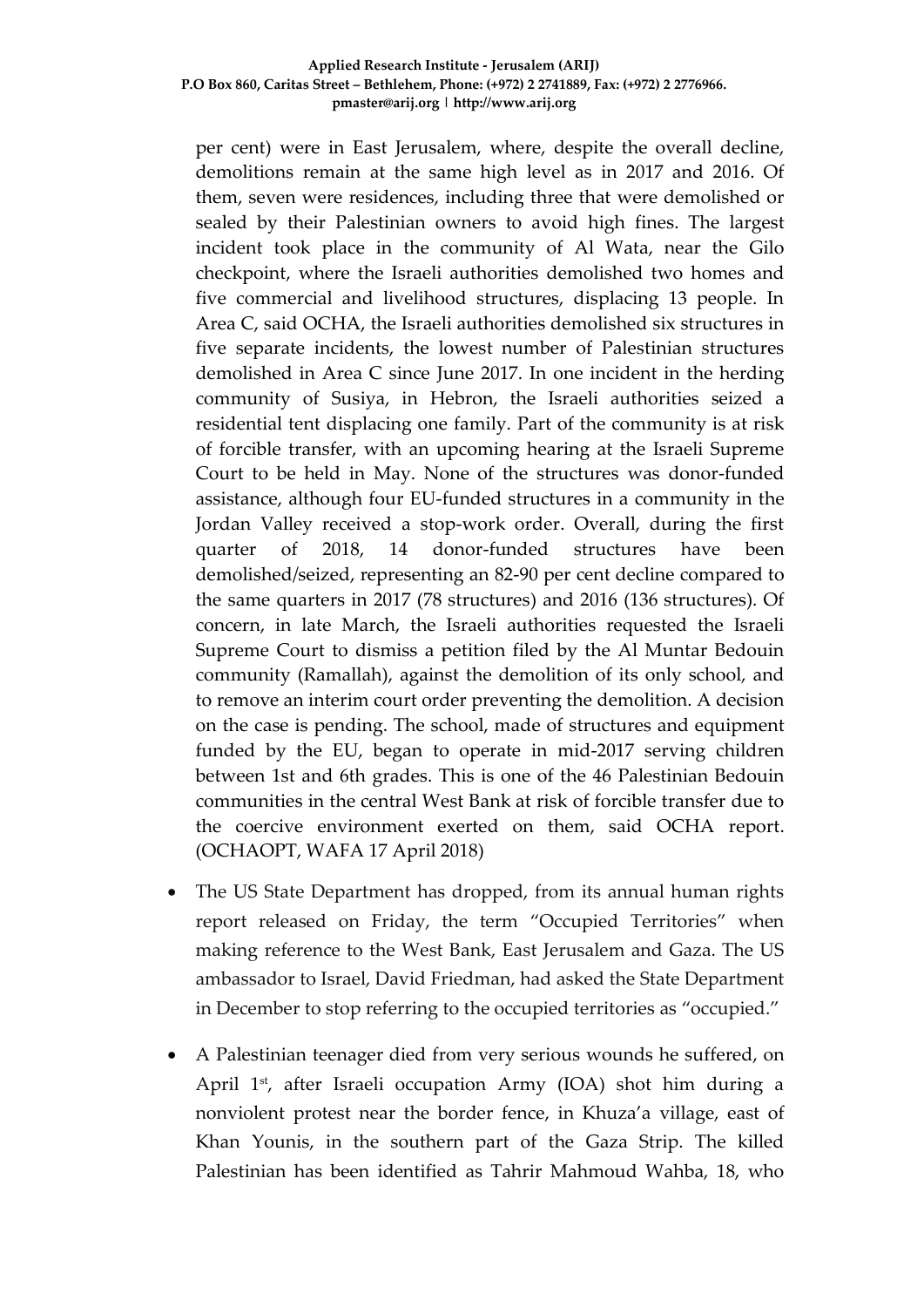was shot in the head during a nonviolent procession, and remained in a very serious condition until his death. The Palestinian, who is also deaf and cannot speak, was shot near the border fence east of Khuza'a town, east of Khan Younis. He was from Tal al-Sultan area, in nearby Rafah. (IMEMC 23 April 2018)

Facts on the ground showed that Israel's investment in the occupied West Bank is much more than the one inside the occupied 1948 borders. Within this context, the Israeli government allocated NIS 417,000,000 for developing settlements in the Dead Sea area, in order to attract more settlers, expand the settlements outside the Green Line and judaize it. According to the above information, the budget is not allocated to save the Dead Sea drought, but to strengthen and support the settlement outside the Green Line, within the so-called "Regional Council Megillot north of the Dead Sea, which means expansion under the slogan of development of tourism and maintenance of road no. 90. In turn, Head of the Tamar Regional Council and a member of Kibbutz Ein Gedi, Dov Latinov, said the decision will serve as a lifeline to save the Dead Sea and to further develop the settlements there, as the sea is an irreplaceable national treasure," after the government decision. The Jordan Valley region is considered part of the Afro-Asian crater pit, one of the lowest in the world, located at a low of about 380 m below sea level. The Palestinian Jordan Valley stretches along the eastern side of the West Bank from Ein Gedi (the Dead Sea) southward to the socalled "Tal Makhkhoz" on the borders of Bisan northward inside the Green Line. And from the Jordan River in the east to the eastern slopes of the West Bank of the Jordan Valley in the west. This area accounts for 28.5% of the West Bank 2,400 sq km. Settlers' profits through investment in the northern Jordan Valley amount to \$ 650,000,000. annually. At the same time, the attacks and violations of the "pay the price gangs" against the Palestinians and their properties escalated under the protection of the occupation government, and silent encouragement from the American administration during the past week. Those terrorist groups carried out several attacks, including attacking the eastern village of Luban, attacking citizens' property and assaulted farmers from the village of Madma during the plowing of their land and forced them to leave using tear gas bombs. Moreover, assaulted the villagers of Al-Tawana in Mafassar Yatta, threw rocks at them, attacking a bus at a school in Yatta, resulted in injuring 13-yearold Ahmed Abu Aram, as well as assaulting students in schools in the Salameh neighborhood in the Old City of Hebron, puncturing 45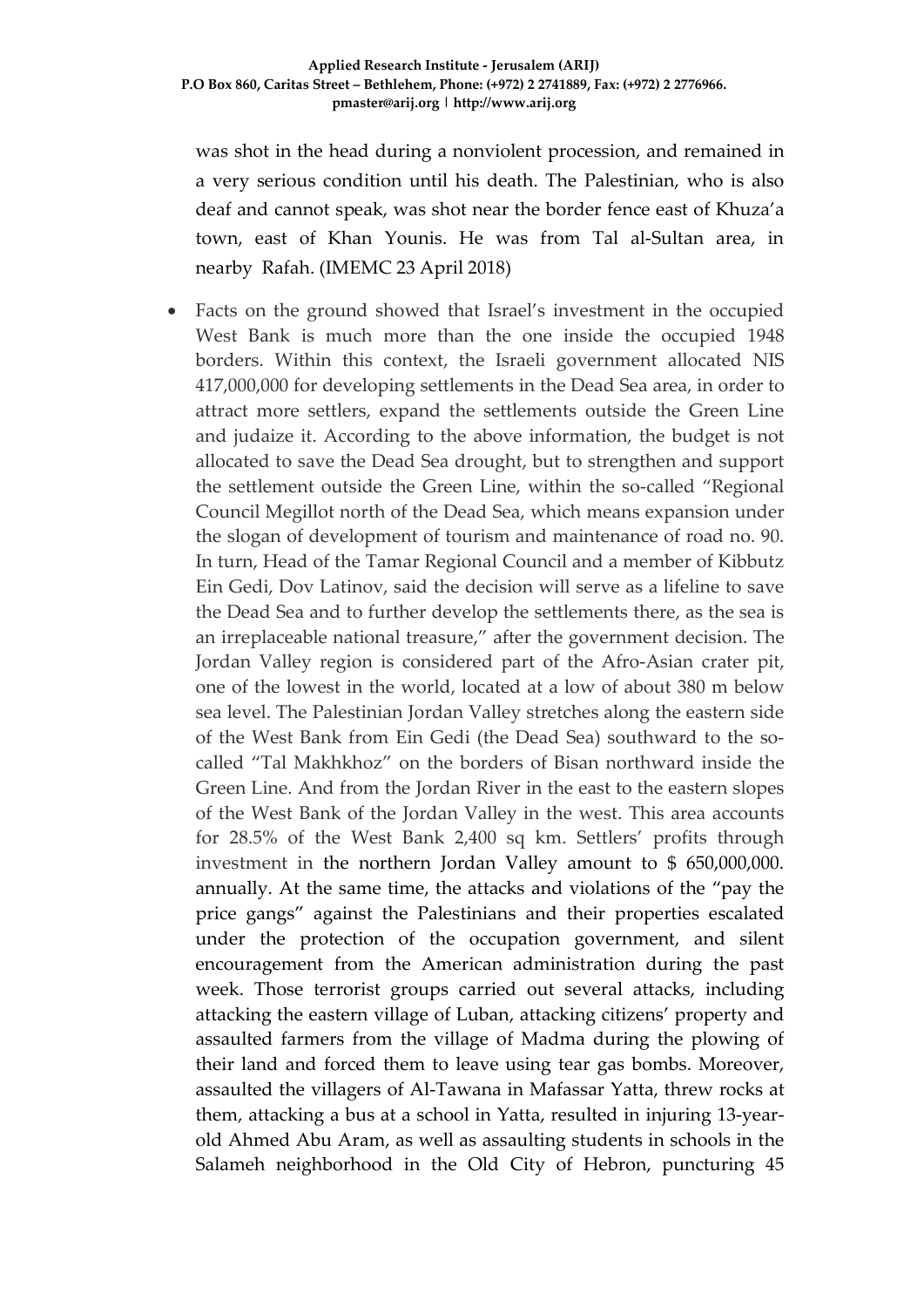vehicles in the village of Burqa east of Ramallah, and cutting down about 100 olive fruitful trees in the village of Burin south of Nablus and 15 others in the Urief village. For their part, settlers launched a campaign on the "Facebook" calling for the killing of Palestinians and slaughter and burn them, calling hospitals maternity sections to cut heads of the recently born babies recently, another said, "we must revenge for every Jew injured or killed. Within the context, the occupation attorney general decided to abandon the confessions of the perpetrators of the crime of burning the family of Duabsha, in the village of Duma, south of the city of Nablus, 2 years ago under the pretext that the confessions are illegal because they are obtained in an unusual ways. Moreover, the Israeli Kern Keimet Fund decided not to allow the setting up a memorial of its son Moh'd Abu Khudair, who was killed after he was burned alive in a crime committed by 3 settlers in July 2014, in a forest around Jerusalem. On the other hand, the 3rd annual report of the Palestinian Center for Israeli Studies (MADAR), on the "Register of racist and supportive laws for the occupation and settlement," has been escalated and even accelerated by the Israeli right to enact legislation aimed at consecrating Israeli control of as much of the West Bank as possible. During the 3 years of the parliamentary mandate of the Knesset, 185 laws were passed, including 54 laws that were passed or entered into legislation. This clearly implies the involvement of the Knesset in imposing racist legislation aimed at restricting Palestinian citizens and controlling their land and property. Pal Legislation on the Judaization of Jerusalem and legislation on settlement expansion since the beginning of the Knesset's 20 mandate, it has dealt with 43 laws for the direct and indirect annexation of the occupied West Bank or settlements. The most important laws that have finally been passed are the Land Grab and Land Privileges Law, the Law for the Consolidation of Jerusalem, the Israeli Higher Education Law on Settlements Institutes, the University in Ariel, and 2 other academic colleges. The National Bureau said the positions of US officials helped radicalizing the behavior of Israelis in general and settlers in particular, it pointed out that the new escalation in the attacks and violations of the terrorist "paying the price gangs" would not have continued seriously in the last few days and weeks. (PNN 24 April 2018)

• A large police force secured the uprooting of 80 old olive trees from lands of dozens of dunums of land in Sur Baher near the Armon Hanatziv neighborhood in East Jerusalem. The area was expropriated for public use in 1970, but only 35 years later it was planned as a residential neighborhood of 180 housing units. The Government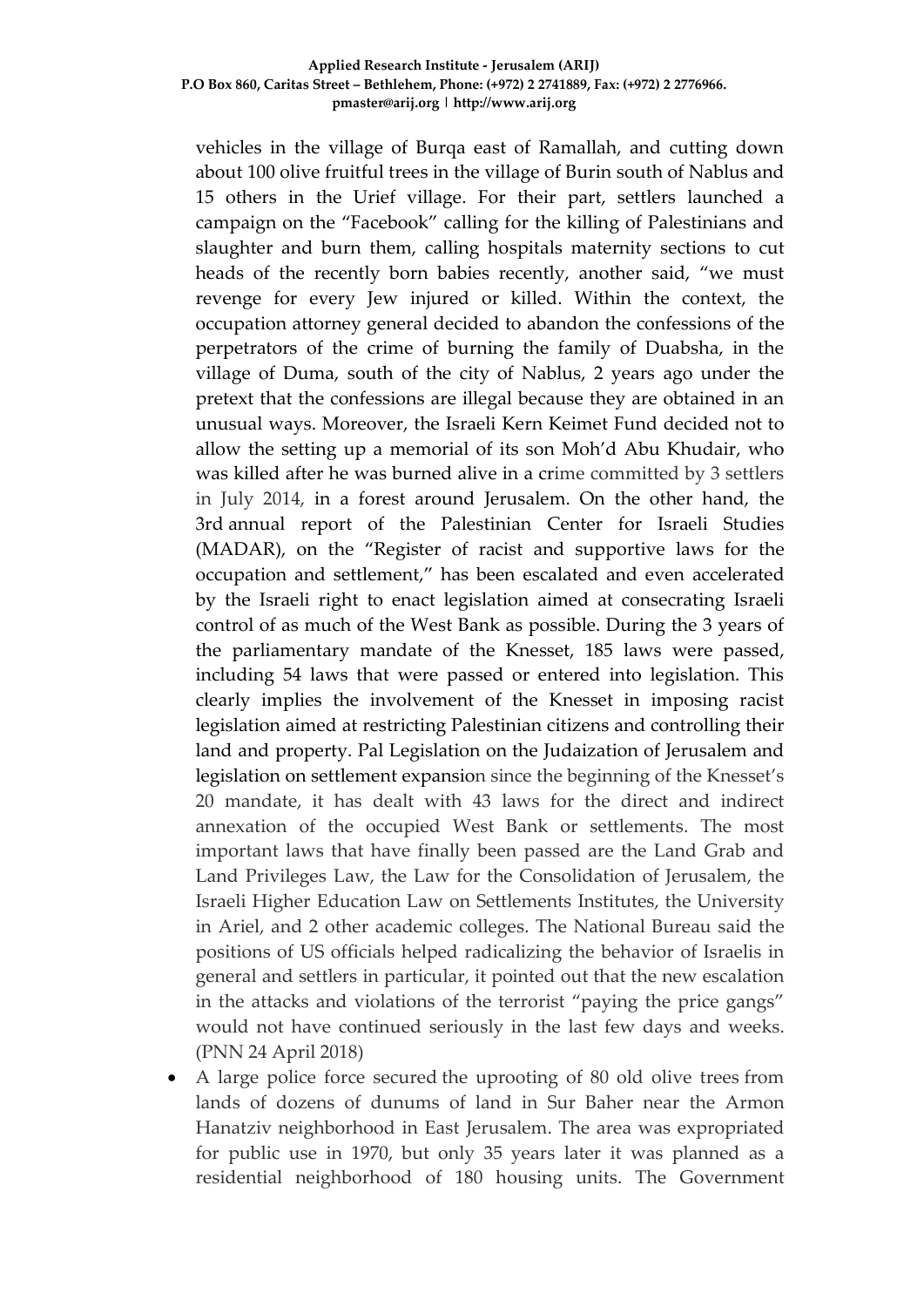decided to allocate the units for members of the security forces. In 1970, the Minister of Finance announced the expropriation of thousands of dunums in the area of Sur Baher and Jabal Mukaber, on which the Armon Hanatziv neighborhood (AKA East Talpiot) was later built. The area from which the olive trees were uprooted yesterday in the Ghazail area of the land of Sur Baher was also expropriated in 1970, but for years the state did not use it and the landowners continued to cultivate it and grow olive trees there. In 2005, construction plan No. 7977 was approved, which designated the land for a residential neighborhood of 180 housing units. On 20 May 2012, the government decided to allocate lands in Jerusalem for the members of the security forces, and in October 2012, the Israel Lands Authority announced that the new residential neighborhood near Sur Baher would be designated for members of the security forces. The Association for Civil Rights in Israel (ACRI) Appealed against this decision to the Supreme Court, but the Court approved the allocation to the security forces. In April 2014, the ILA filed an evacuation claim against the Palestinian landowners in the Jerusalem Magistrate's Court. The court ordered the landowners to vacate it, and after their appeal was denied, the ILA turned to the Execution Office, and yesterday the olive trees were uprooted according to the court's order. It is important to emphasize that the decision to allocate the land to the security forces rather than the general public is the government's way of discriminating against Palestinians without explicitly stating this. In the security forces there is hardly a Palestinian resident of Jerusalem so that the project is actually intended for Israelis only. [\(PEACENOW,](http://peacenow.org.il/en/sur-baher-uprooting) [HAARETZ](https://www.haaretz.com/israel-news/.premium-new-neighborhood-to-be-built-on-expropriated-east-jerusalem-land-1.6028905) 24 April 2018)

- 500 Palestinian detainees held in Israeli prisons under administrative detention (without charge or trial) are continuing their open-ended boycott of Israeli military courts for the 68th consecutive day. The detainees staged the strike in protest of their illegal detention, as well as due to the increasing use of administrative detention orders by Israeli authorities. (IMEMC 24 April 2018)
- The Israeli Occupation Army (IOA) detained detained Ahmad Yousef Obeid and Waseem Dari, after invading their homes and searching them in al-'Isawiya, and moved them to an interrogation facility. The IOA also invaded and ransacked many homes in the town and interrogated several Palestinians while inspecting their ID cards. (IMEMC 25 April 2018)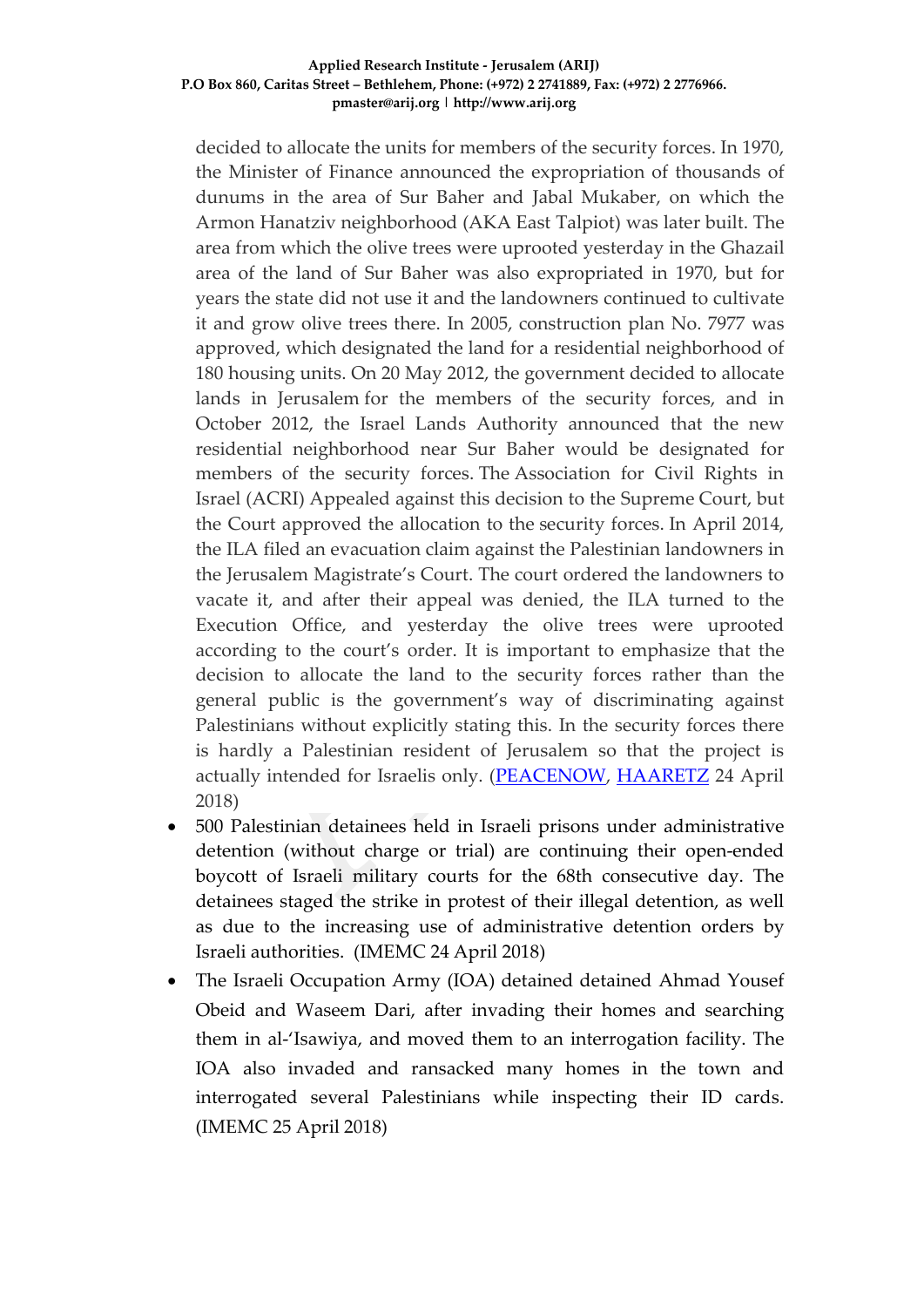- Dozens of Israeli soldiers, accompanied by armored military bulldozers, invaded Palestinian agricultural lands and orchards in Bardala village, in the West Bank's Northern Plains, before uprooting hundreds of trees, fruits and vegetable plants. Resident Hasan Sawafta received a military order for uprooting his trees and plants, four years ago, under the pretext that his lands are "state-owned" in the occupied West Bank. The army informed him his lands are "designated for military usage," therefore, are off-limits to the Palestinians. He files appeals against the destruction of his land, but were all denied. The lands were planted with 100 trees, in addition to ten Dunams planted with cucumbers, and seven Dunams planted with corn. The destruction was started after ten army jeeps, large vehicles and bulldozers invaded the area. (IMEMC 25 April 2018)
- An Israeli border policeman who murdered a 16-year-old Palestinian teen on Nakba Day four years ago was sentenced to only nine months in prison. The Jerusalem District Court sentenced Israeli border policeman Ben Deri to nine months in prison after being convicted of negligent homicide after killing Nadim Nuwara in Ramallah four years ago. Nuwara and another Palestinian teenager, Mohammad Abu Daher, 17, were deliberately shot dead during a protest commemorating the anniversary of the Nakba on May 15, 2014 in Beitunia town near Ramallah. Under a plea deal, Deri was fined 50,000 shekels (approximately \$14,000) in compensation for Nuwara's death and would only serve seven months in prison as the sentence includes time served. (WAFA 26 April 2018)
- Forty Palestinians have been killed and 5,511 were wounded in the mass protests along the border fence between the [Gaza Strip](https://www.haaretz.com/misc/tags/gaza-1.5599001) and Israel since March 30, the [United Nations](https://www.haaretz.com/misc/tags/un-1.5598959) Office for the Coordination of Humanitarian Affairs reported on Tuesday. The protests have been held every Friday since then. The information on the casualties is broken down by date, nature of the injury, gender and age, as well as where the person was treated. Of the injured, 2,596 people were hospitalized in government hospitals, 773 in nongovernment hospitals and the rest were treated in the field. Of those in government hospitals, 1,499 were hit by live ammunition, 107 by sponge-tipped bullets, 408 suffered gas inhalation and 582 suffered other injuries; 2,142 were adults and 454 were minors. "Gaza's health sector is struggling to cope with the mass influx of casualties, due to years of blockade, internal divide and a chronic energy crisis, which have left essential services in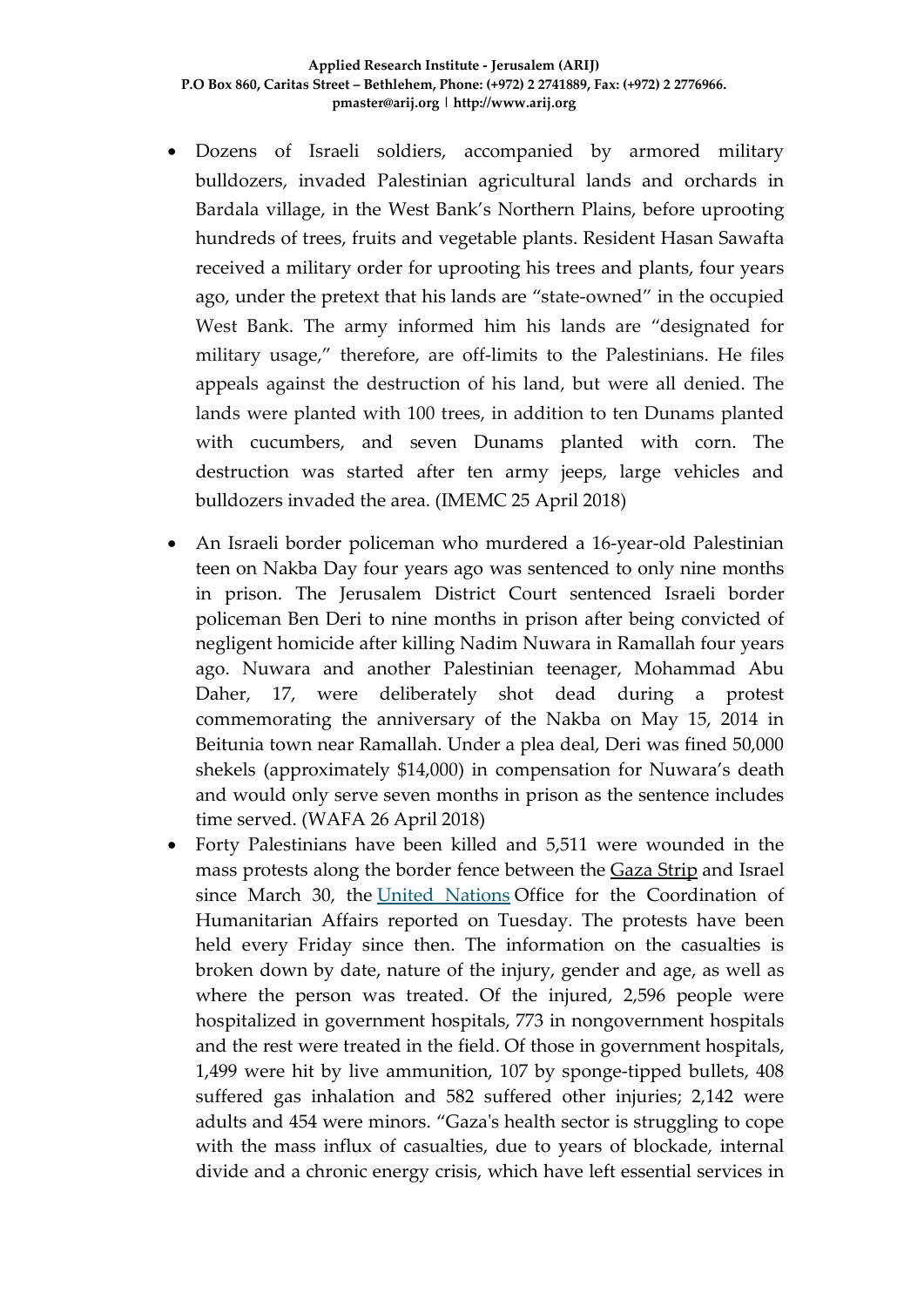Gaza barely able to function," stated the report. The information is based on figures from the Palestinian Health Ministry in Gaza and OCHA says the data is a preliminary snapshot only and further information is pending. On Wednesday, the Palestinian Health Ministry in Gaza reported the [death of Ahmed Abu Hassin,](https://www.haaretz.com/middle-east-news/palestinians/second-gazan-journalist-shot-by-israel-dies-of-wounds-1.6029983) a press photographer who was shot two weeks ago during the protests. The protests will continue even after May 15, the day the Palestinians mark the [Nakba](https://www.haaretz.com/misc/tags/nakba-1.5599071) (Catastrophe) – the founding of Israel – said Ismail Haniyeh, the head of the [Hamas](https://www.haaretz.com/misc/tags/hamas-1.5598922) political bureau, on Wednesday. "The Palestinian people will demonstrate throughout Ramadan to deal with the many challenges facing us, and first of all the peace plan promoted by U.S. President Donald Trump, called the 'Deal of the Century,'" said Haniyeh. [\(Haaretz](https://www.haaretz.com/middle-east-news/palestinians/40-dead-5-511-wounded-un-figures-on-casualties-in-gaza-mass-protests-1.6030556) 25 April 2018)

- The Israeli Occupation Army (IOA) fired artillery shells at two unidentified Palestinians, killing one and injuring the other. The injured was detained by Israeli soldiers and taken to an unknown location. (IMEMC 29 April 2018)
- The Israeli Occupation Army (IOA) shot dead by Israeli occupation army under the pretext of attempting to cross the borders. The identity of the three casualties remains unclear. (IMEMC 29 April 2018)
- The Israeli Occupation Army (IOA) detained a Palestinian man allegedly for crossing the border fence, east of Gaza City. The IOA cuffed and blindfolded the man, who remained unidentified and took him to an unknown destination. (IMEMC 29 April 2018)
- The Israeli Occupation Army (IOA) invaded and violently searched many homes in various governorates of the West Bank, before detaining twenty-two Palestinians, including two former political prisoners. One of the detained Palestinians is a high-school student, identified as Karim Jamal Khader, from the Sawiya village, south of Nablus, and was taken prisoner while leaving the educational facility. The detained Palestinians have been identified as: Sa'ad Ahmad Mustafa, Ramallah. Mohammad Sayes, Ramallah. Mo'taz Atiya, Ramallah. 'Ayed Marar, Ramallah. Ahmad 'Ayed Marar, Ramallah. (Ayed's son) Ayman Ribhi Hanani, Nablus. Mo'tasem Salem, Nablus. Nasser Fawzi Abu Khalil, Nablus. Karim Jamal Khader, Nablus. Nasr Hamdan (former political prisoner), Nablus. Ja'far Jaghoub (former political prisoner), Nablus. Wajdi 'Atef al-'Awawda, Hebron. Ahmad Abdul-Jalil Shahateet, Hebron. Karam Abdul-Aziz Zibdi, Hebron. Haitham Natsha, Hebron. Sami Hashlamoun (former political